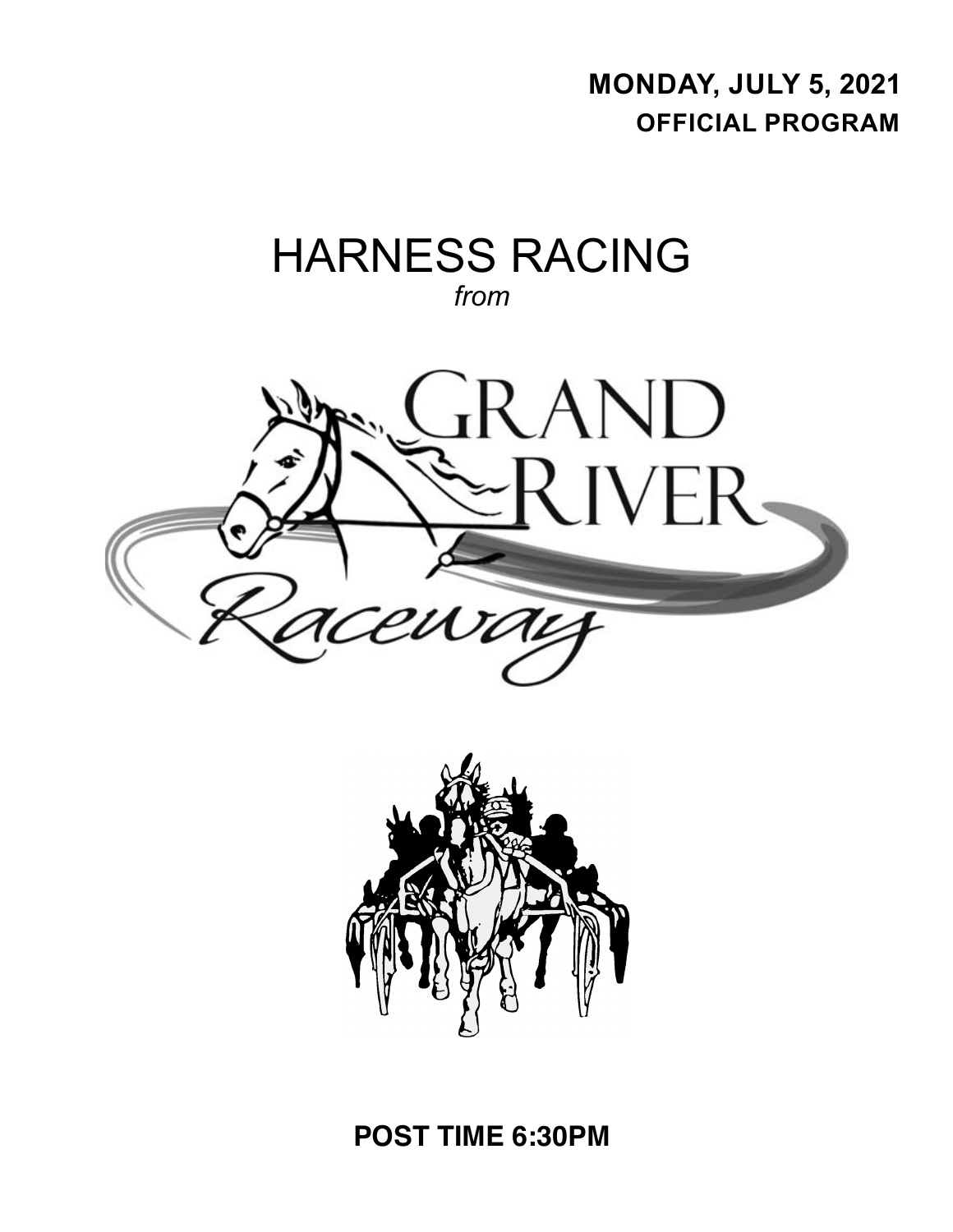# **Grand River Raceway Entries**

**HORSES** ABOUT A BOY 11 ADAM BAYAMA 10 AJKNIGHT 10 ALESSANDRA 1 ALI 6 BET THE LIMIT<br>BETTORS VICTORY 5<br>BIT OF LUCK 6 BETTORS VICTORY 8 BIT OF LUCK 6 BLUE MOOSE 6 BOCHNEEZBA 2 BRIENNE THE BEAUTY 9 BROCKS FORTUNE 6 CAPITANO ITALIANO 11 CARSONS SHADOW 11 CATCHME IF LOU CAN 10<br>CHEAPSKATE HANOVER 3<br>CLASSYLANEPRECIOUS 4 CHEAPSKATE HANOVER 3 CLASSYLANEPRECIOUS 4 COLONIAL AFFAIR 1 COMEONANDGETSOME CUSTOM CUT
B<br>
DEOLICIOUS
2 DEOLICIOUS<br>
DEOLICIOUS 2<br>
DEPUTY SEELSTER 10<br>
DEVILS PEAK 8<br>
DOMINUM DEO 7 DEPUTY SEELSTER 10 DEVILS PEAK 8 DOMINUM DEO 7 DREAMFAIR MOXY 3 DRY CREEK IMAGE 9 EATAAMS PRINCESS 9 EATAAMS TRAUMA 9 E L CITADEL 4 EMBLYNETTE<br>EXCALIBER SEELSTER 4<br>EARMERWHOSEMYDADDY 1 EXCALIBER SEELSTER 8 FARMERWHOSEMYDADDY 1 FREDDY BEAR 11<br>HAPPY LOOKER 14<br>HEINEKEN SEELSTER 17 HAPPY LOOKER 4 HEINEKEN SEELSTER 7 HES GOT SWAGGER 11 HETTIES MAGIC<br>HIDDEN POTENTIAL 3 HIDDEN POTENTIAL 3 HOLD THUMBS N 5 IF YOU KNEW SUSIE 9 IM A DEBUTANT 9 IM DIABOLICAL<br>
IN THIS TOGETHER<br>
JACK OF CLUBS<br>
JEWELS DRAGON 3 IN THIS TOGETHER 2 JACK OF CLUBS 6 JEWELS DRAGON 3<br>JOES CREDIT 10<br>KASHE 7 **JOES CREDIT** KASHE 7<br>IOBEL BRUISER 5 LOBEL BRUISER 5 MARZANNK HANOVER 4 MONTY MONO 8 MORAMAPPO 9<br>NORA D 1 NORA D 1 NOTETOSELF HANOVER 8 OPPORTUNE HANOVER<br>
OSBORNE SEELSTER

00TLAWGRABBINGEARS

11 OSBORNE SEELSTER 6 OUTLAWGRABBINGEARS 11 OUTLAW GUNPOWDER 8<br>
PORTRSTOWNCHRIS IR
8<br>
PRECIEUSE CC
7 PORTRSTOWNCHRIS IR PRECIEUSE CC 7<br>RAISE YOU TWENTY 5 PRAISE YOU TWENTY<br>
RAISE YOU TWENTY 5<br>
RELEVANT 7 **RANDOMIROGEO** RELEVANT 7 REMINISCE ROAD 2 ROLLWITHITANNIE 9 R THINKING MONSTER 5 SAM THE CAT 10 SHADES OF BAY 11 SHEILAS BRUSH 2 SMILE ITS FRIDAY 2 SPECTRUM SEELSTER 8 SPORTS JACKET 6 SPORTSLINE 11 SPORTY 1 ST LADS THRILLER 6 STREAKAZANA 4<br>SUGAR SHADOW 4 SUGAR SHADOW TANDY GIRL 1 TRADITION 10<br>
UPTHECREDITWITHART 2<br>
WILSON WALL 3 UPTHECREDITWITHART 2 WILSON WALL 3 WINDSONG QUINN<br>WINGS OF BALLYKEEL 7 WINGS OF BALLYKEEL

# WINGS UP 7 WOODMERE ROLLNPOP 11 YOUCOULDBETHATGIRL 7 YS LOTUS 6 **TRAINERS** Andrew, Rachel E 11 Auciello, Carmen E 1,2 Baillargeon, Benoit O 2 Basilone, Dolores D 7,9 Bishop, Gary (8)<br>Bossence, Kyle J (4,9)<br>Bowen, Michele (9) Bossence, Kyle J 4,9 Bowen, Michele 9 Brown, Beau M 4 Budd, William W 1,2 Cameron, Paul L 2 Campbell, Greg N 10 Christoforou, Charalambos 2 Christoforou, Emma E 4 Cochrane, Vernon A 5 Comegna, Nicky A 10,11 Cullen, Jodie M 3,5,6,8 Darveau, Isabelle D 6 Davies, Paul B 10,11 Demers, Gerard 7 Dunbar, Brian G 1 Duncan, Brenda 1,3 Fellows, Robert Kyle 11 Forgie, Pam M 4 Friend, Scott 9 Fritz, Dale W 10<br>Fritz, Taylor L 6 Fritz, Taylor L<br>Fuller, Cory 10 Fuller, Cory 10 Gallant, Terry A 7 Goit, Bruce H 5,8 Graham, Katelyn M 7 Gregg, Vicki J 11 Jacobson, Tim W<br>Johnson, Corey 8<br>Kennedy, John 4.9 Johnson, Corey 8 Kennedy, John 4,9 Kerr, Lindsey R 5,6<br>Larocque, Stephane D 10 Larocque, Stephane D 10 Lindsey, Donald 7 Macdonald, Garry L 5,6,7,9 Macdonnell, Ted A 6 Maguire, Jean Francois 7 Mcintosh, Robert A 1 Miller, Clayton Roderick 8 Oliver, Kenneth D 2,8 Ouellette, Anita 2,6,11<br>
Pentland, John R 3<br>
Pereira, Joe H 9,11 Pentland, John R 3 Pereira, Joe H 9,11 Perreault, Sandra<br>
Plante, Jean Rene 5<br>
Ratchford Todd 7 Plante, Jean Rene Ratchford, Todd 7 Riley, Thomas G 1,6 Robinson, Julie 11 Ryan, Jason D 1,11 Schneider, Cassidy (4)<br>Shepherd, Patrick (3,7)<br>Sherman, Jason T (9) Shepherd, Patrick 3,7 Sherman, Jason T 9 Sinclair, Bud S<br>
Sinclair, Bud S<br>
Symes, Teesha D<br>
6,10<br>
Wall, Dean W<br>
2,3 Symes, Teesha D 6,10 Wall, Dean W 2,3 Weinholdt Harris, Bobbie J 3<br>Winacott. Mark W 4 Winacott, Mark W

| <b>DRIVERS</b>         |                     |
|------------------------|---------------------|
| Borth, Tyler J         | 1,2,3               |
| Brown, Beau M          | 4.10                |
|                        |                     |
| Byron, Aaron           | 4                   |
| Cullen, Travis A       | 1,3,5,6,8,11        |
| Davies, Paul B         | 10,11               |
| Day, Natasha K         | 8                   |
| Desroche, Ryan P       | $7,9$<br>3          |
| Duncan, David A        |                     |
| Harris, J Bradley      | 2,3,4,6,7           |
| Haughan, Anthony P     |                     |
| Henry, Travis J        | 2,4,5,6,8,9,10,11   |
| House, Lorne S         | 10                  |
| Kelly, Colin           | 4,5,6,8,9,11        |
|                        |                     |
| Macdonald, BrettA      | 1,2,5,6,7,8,9,10,11 |
| Macdonald, Garry L     | 9                   |
| Mackenzie, Paul G      | 7,8                 |
| Maguire, Jean Francois |                     |
| Mckinnon, Mark Edward  | 1,2                 |
| Moore, Tyler           | 5,6,7               |
| Oliver, Kenneth D      |                     |
| Plante, Jean Rene      | 4,5,6,9,10          |
| Richardson, Bruce M    | 1,3,4,7,9,11        |
| Ryan, Jason D          | 1,6,11              |
| Shepherd, Patrick      | 3.7                 |
| Shepherd, Robert H     | 6,7,8,11            |
| Sorrie, Austin         | 1,8,9,10,11         |
|                        |                     |
| Steward, Nicholas      |                     |
| Wall, Dean W           |                     |
|                        |                     |

# **Track Abbrievations**

|                    |            |                                                           | Speed |
|--------------------|------------|-----------------------------------------------------------|-------|
| Abbr.              | Size       |                                                           |       |
| Bang               | 1/2        |                                                           |       |
| BqD                | 5/8        | Players' Bluegrass Downs, Paducah, Kentucky  2:00.3       |       |
| ΒR                 | 1/2        |                                                           |       |
| Btva               | 1/2        |                                                           |       |
| CalX               | 1          |                                                           |       |
| <b>CDP</b>         | 1/2        | Charlottetown Driving Park, Charlottetown, PEI  2:00      |       |
| Clntn              | 1/2        |                                                           |       |
| Col                | $1 - 1/4$  | Colonial Downs, New Kent, Virginia (one turn) 1:57        |       |
| Dela<br>DD.        | 1/2<br>5/8 |                                                           |       |
|                    |            |                                                           |       |
| Dres               | 1/2<br>1   |                                                           |       |
| DuQ<br><b>EPR</b>  | 1/12       | Exhibition Park Raceway, Coldbrook, New Brunswick  2:01.3 |       |
| Fhld               | 1/2        |                                                           |       |
| FlmD               | 1/2        |                                                           |       |
| FrD                | 5/8        |                                                           |       |
| Frdt               | 1/2        | Fredericton Raceway, Fredericton, New Brunswick  2:00.1   |       |
| GeoD               | 5/8        |                                                           |       |
| Gosh               | 1/2        |                                                           |       |
| GRvr               | 1/2        |                                                           |       |
| HAy                | 1/2        |                                                           |       |
| Har                | 1/2        |                                                           |       |
| Haw                | 1          |                                                           |       |
| HМ                 | 7/8        | Hippodrome de Montreal, Montreal, Quebec 1:56.2           |       |
| Hnvr               | 1/2        |                                                           |       |
| HoP                | 1          |                                                           |       |
| HP                 | 5/8        |                                                           |       |
| Ind                | 1          |                                                           |       |
| Indy               | 1          |                                                           |       |
| Inv                | 1/2        |                                                           |       |
| Jack               | 1/2        | Jackson Harness Raceway, Jackson, Michigan  2:02.3        |       |
| KD                 | 5/8        |                                                           |       |
| Leb                | 1/2        |                                                           |       |
| Lex                | 1          |                                                           |       |
| Lon                | 1/2        |                                                           |       |
| M                  | 1          | The Meadowlands, East Rutherford, New Jersey  1:56.3      |       |
| Mea                | 5/8        | The Meadows, Meadow Lands, Pennsylvania  1:59.2           |       |
| <b>MR</b>          | 1/2        |                                                           |       |
| Nfld               | 1/2        |                                                           |       |
| Nor                | 1/2        |                                                           |       |
| OD                 | 1/2        |                                                           |       |
| PcD                | 5/8        |                                                           |       |
| PM                 | 1          |                                                           |       |
| <b>PPK</b>         | 5/8        |                                                           |       |
| PRc                | 5/8        | Plainridge Racecourse, Plainville, Massachusetts  2:00.2  |       |
| Que                | 1/2        |                                                           |       |
| RC                 | 5/8        |                                                           |       |
| <b>RcR</b>         | 5/8        | Rosecroft Raceway, Ft. Washington, Maryland  1:59.1       |       |
| Rock               | 1          |                                                           |       |
| <b>RP</b>          | 5/8        |                                                           |       |
| Sand               | 5/8        |                                                           |       |
| Sar                | 5/8        |                                                           |       |
| Scar               | 1/2        |                                                           |       |
| ScD                | 5/8        |                                                           |       |
| SpCk               | 5/8        | Sports Creek Raceway, Swartz Creek, Michigan  2:00.4      |       |
| Spr                | 1          |                                                           |       |
| SgHR               | 1/2        | Saginaw Harness Raceway, Saginaw, Michigan  2:00.3        |       |
| Stga<br>StP        | 1/2<br>5/8 | Saratoga Harness, Saratoga Springs, New York  2:01.2      |       |
|                    | 1/2        |                                                           |       |
| Summ               | 1          |                                                           |       |
| Sycs<br><b>TrR</b> | 1/2        |                                                           |       |
| TrRv               | 1/2        |                                                           |       |
| Trur               | 1/2        |                                                           |       |
| Ver                | 7/8        |                                                           |       |
| Wbsb               |            | Woodbine Mohawk Park, Campbellville, Ontario  1:54.4      |       |
| Wood               | 7/8<br>1/2 | Woodstock Raceway, Woodstock, New Brunswick  2:02.3       |       |
| <b>YR</b>          | 1/2        | Yonkers Raceway, Yonkers, New York                        | 2.00  |

**Trainer Changes**

**Race# Horse Trainer Change**

T PRECIEUSE CC CLAUDE BEAUSOLEIL to JEAN FRANCOIS MAGUIRE<br>10 JOES CREDIT MIKE TIMPANO to CORY FULLER<br>10 SAM THE CAT PAUL WIEGENS to PAUL B DAVIES 10 JOES CREDIT MIKE TIMPANO to CORY FULLER 10 SAM THE CAT PAUL W MEGENS to PAUL B DAVIES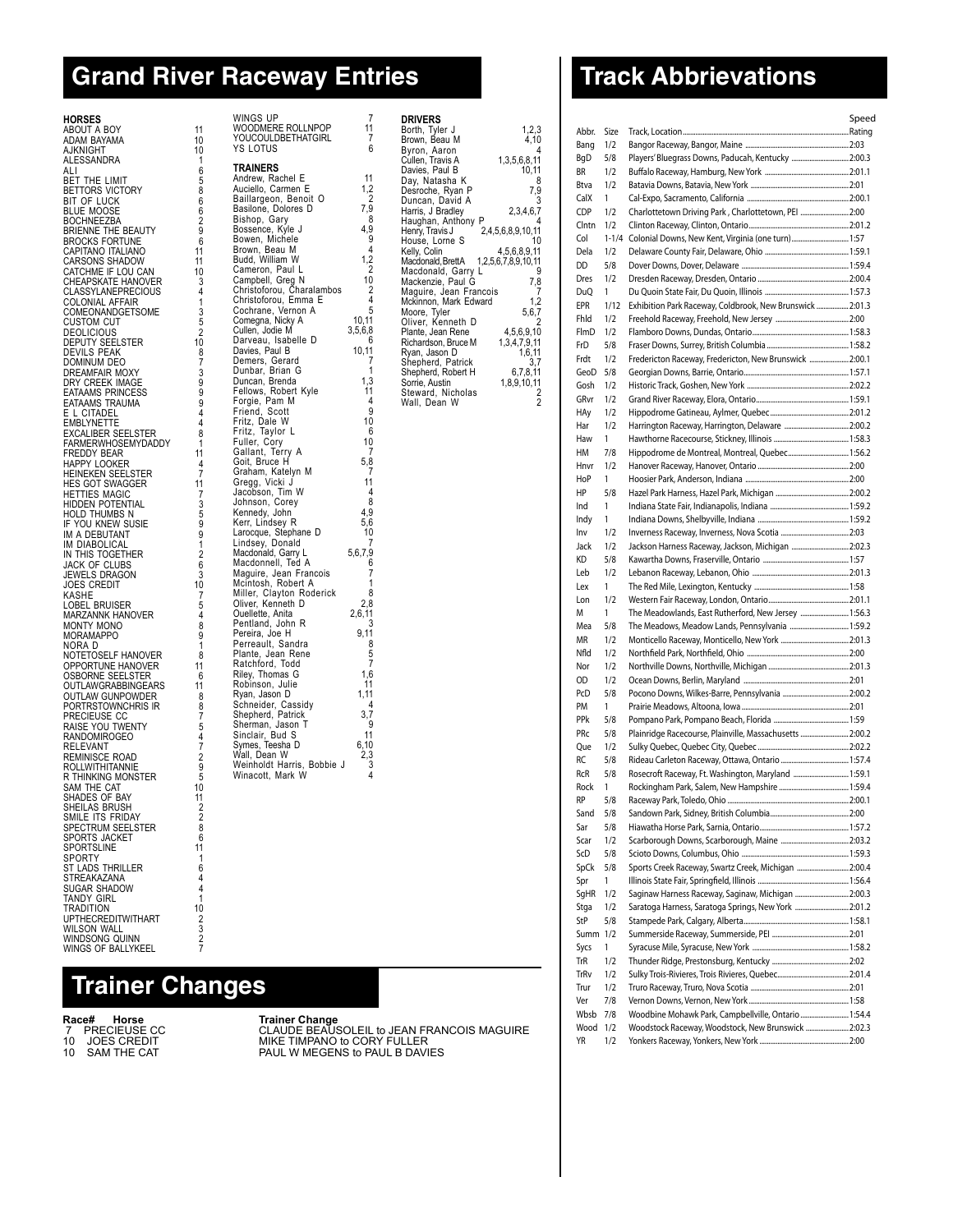| <b>GRAND RIVER RACEWAY</b><br>Monday, July 5<br><b>Most Probable Winner:</b><br>Race 11 - #4 Sportsline<br><b>Longshot Special</b><br>Race 7 - #7 Precieuse CC | Race 6 Selections 2-1-5-4<br>2 YS LOTUS got away poorly last time and as a result<br>he never managed to get involved. With an improved<br>post he shouldn't have that problem. Slight edge.<br><b>1 BIT OF LUCK</b> has been on the ropes in recent<br>weeks, but he still can't be ignored. Exacta factor.<br>5 BLUE MOOSE rallied from far back to grab a small<br>share last time. He's a top three threat in this spot. |
|----------------------------------------------------------------------------------------------------------------------------------------------------------------|------------------------------------------------------------------------------------------------------------------------------------------------------------------------------------------------------------------------------------------------------------------------------------------------------------------------------------------------------------------------------------------------------------------------------|
| Race 1 Selections 5-3-1-2                                                                                                                                      | Race 7 Selections 6-5-3-2                                                                                                                                                                                                                                                                                                                                                                                                    |
| 5 TANDY GIRL kicked home in :29.2 last time and                                                                                                                | 6 DOMINUM DEO was a speedy runner-up in his                                                                                                                                                                                                                                                                                                                                                                                  |
| paced her own mile in 1:56.3 to finish third. That type                                                                                                        | latest assignment for trainer Gallant. The veteran has                                                                                                                                                                                                                                                                                                                                                                       |
| of speed makes her a major player in this group.                                                                                                               | the speed and the skill needed to handle this group.                                                                                                                                                                                                                                                                                                                                                                         |
| 3 FARMERWHOSEMYDADDY came up with her best                                                                                                                     | <b>5 HEINEKEN SEELSTER took home a small share in</b>                                                                                                                                                                                                                                                                                                                                                                        |
| effort to date in her latest at Kawartha. Contender.                                                                                                           | his latest when trotting in 1:59.1. He can share again.                                                                                                                                                                                                                                                                                                                                                                      |
| 1 SPORTY has nabbed small shares in each of her                                                                                                                | 3 WINGS OF BALLYKEEL has been a steady                                                                                                                                                                                                                                                                                                                                                                                       |
| last two outings. From the rail she can grab a share                                                                                                           | cheque earner in recent weeks. Top three threat.                                                                                                                                                                                                                                                                                                                                                                             |
| Race 2 Selections 4-1-6-2                                                                                                                                      | Race 8 Selections 6-5-3-4                                                                                                                                                                                                                                                                                                                                                                                                    |
| 4 DEOLICIOUS set all the speed in her latest outing                                                                                                            | 6 PORTRSTOWNCHRIS IR gets a change of scenery                                                                                                                                                                                                                                                                                                                                                                                |
| before getting nipped in deep stretch. She can build                                                                                                           | as he tries to regroup and find improvement. The                                                                                                                                                                                                                                                                                                                                                                             |
| on that runner-up performance. Major danger here.                                                                                                              | veteran as hit the ticket in 8 of 13 this year. Top call.                                                                                                                                                                                                                                                                                                                                                                    |
| 1 UPTHECREDITWITHART went to the front and                                                                                                                     | 5 SPECTRUM SEELSTER let late leads slip away in                                                                                                                                                                                                                                                                                                                                                                              |
| didn't look back last time. She can repeat in here.                                                                                                            | each of his last two outings. He merits respect again.                                                                                                                                                                                                                                                                                                                                                                       |
| 6 IN THIS TOGETHER has picked up small shares in                                                                                                               | 3 OUTLAW GUNPOWDER has shown improvement                                                                                                                                                                                                                                                                                                                                                                                     |
| her first two starts of the season. Top three threat                                                                                                           | in his last two outings. He can crack the top three.                                                                                                                                                                                                                                                                                                                                                                         |
| Race 3 Selections 1-2-4-6                                                                                                                                      | Race 9 Selections 8-5-1-3                                                                                                                                                                                                                                                                                                                                                                                                    |
| 1 JEWELS DRAGON went a long way on the lead                                                                                                                    | 8 IF YOU KNEW SUSIE totes a two-race winning                                                                                                                                                                                                                                                                                                                                                                                 |
| last time, but wound up taking home third prize. He                                                                                                            | streak into this assignment, and extending the streak                                                                                                                                                                                                                                                                                                                                                                        |
| had broken equipment that night. Slight edge here.                                                                                                             | to three won't be easy because of the post. Top call.                                                                                                                                                                                                                                                                                                                                                                        |
| 2 CHEAPSKATE HANOVER gets a scenery change                                                                                                                     | 5 MORAMAPPO has hit the board in three of her last                                                                                                                                                                                                                                                                                                                                                                           |
| and with it comes easier competition. Big threat here.                                                                                                         | four assignments. She can do some damage in here.                                                                                                                                                                                                                                                                                                                                                                            |
| 4 DREAMFAIR MOXY tagged along to grab a small                                                                                                                  | 1 DRY CREEK IMAGE has cracked the top two in                                                                                                                                                                                                                                                                                                                                                                                 |
| share in his latest outing. He can play a minor role.                                                                                                          | more than half of her starts this year. Trifecta factor.                                                                                                                                                                                                                                                                                                                                                                     |
| Race 4 Selections 8-4-2-3                                                                                                                                      | Race 10 Selections 4-5-7-3                                                                                                                                                                                                                                                                                                                                                                                                   |
| 8 RANDOMIROGEO has racked up five wins from                                                                                                                    | 4 ADAM BAYAMA returns to action for trainer                                                                                                                                                                                                                                                                                                                                                                                  |
| just starts this season, and her latest victory was in a                                                                                                       | Larocque, who watched him hit the ticket in half of his                                                                                                                                                                                                                                                                                                                                                                      |
| career-best clocking of 1:54. She can win again.                                                                                                               | starts last season. I'll give him a slight edge in here.                                                                                                                                                                                                                                                                                                                                                                     |
| 4 CLASSYLANEPRECIOUS has hit the board in her                                                                                                                  | 5 AJKNIGHT turned in a solid performance to grab                                                                                                                                                                                                                                                                                                                                                                             |
| last three attempts. She's an Exacta factor in here.                                                                                                           | the runner-up award in his latest. Exacta factor again.                                                                                                                                                                                                                                                                                                                                                                      |
| 2 HAPPY LOOKER has hit the ticket in each of her                                                                                                               | 7 DEPUTY SEELSTER took home small shares in                                                                                                                                                                                                                                                                                                                                                                                  |
| last three outings. She merits a long look once again.                                                                                                         | each of his last two tries. He's a top three threat.                                                                                                                                                                                                                                                                                                                                                                         |
| Race 5 Selections 4-5-6-3                                                                                                                                      | Race 11 Selections 4-2-1-9                                                                                                                                                                                                                                                                                                                                                                                                   |
| 4 HOLD THUMBS N has hit the board in nearly half of                                                                                                            | 4 SPORTSLINE got hooked in a wild battle last time                                                                                                                                                                                                                                                                                                                                                                           |
| his starts this season. He tagged along to finish third                                                                                                        | and wound up finishing way up the track as a result.                                                                                                                                                                                                                                                                                                                                                                         |
| in his latest assignment. I'll give him the nod in here.                                                                                                       | He'll be looking to exact some revenge this evening.                                                                                                                                                                                                                                                                                                                                                                         |
| <b>5 BET THE LIMIT</b> has hit the ticket in back to back                                                                                                      | 2 HES GOT SWAGGER is off to a tough start since                                                                                                                                                                                                                                                                                                                                                                              |
| starts. The gelding is a logical contender in this spot.                                                                                                       | returning to the races. He'll find his form one night.                                                                                                                                                                                                                                                                                                                                                                       |
| <b>6 LOBEL BRUISER</b> had a brutal trip last time and                                                                                                         | 1 SHADES OF BAY has been knocking on the door                                                                                                                                                                                                                                                                                                                                                                                |
| was up the track as a result. He can bounce back.                                                                                                              | in recent weeks. He's a consistent campaigner.                                                                                                                                                                                                                                                                                                                                                                               |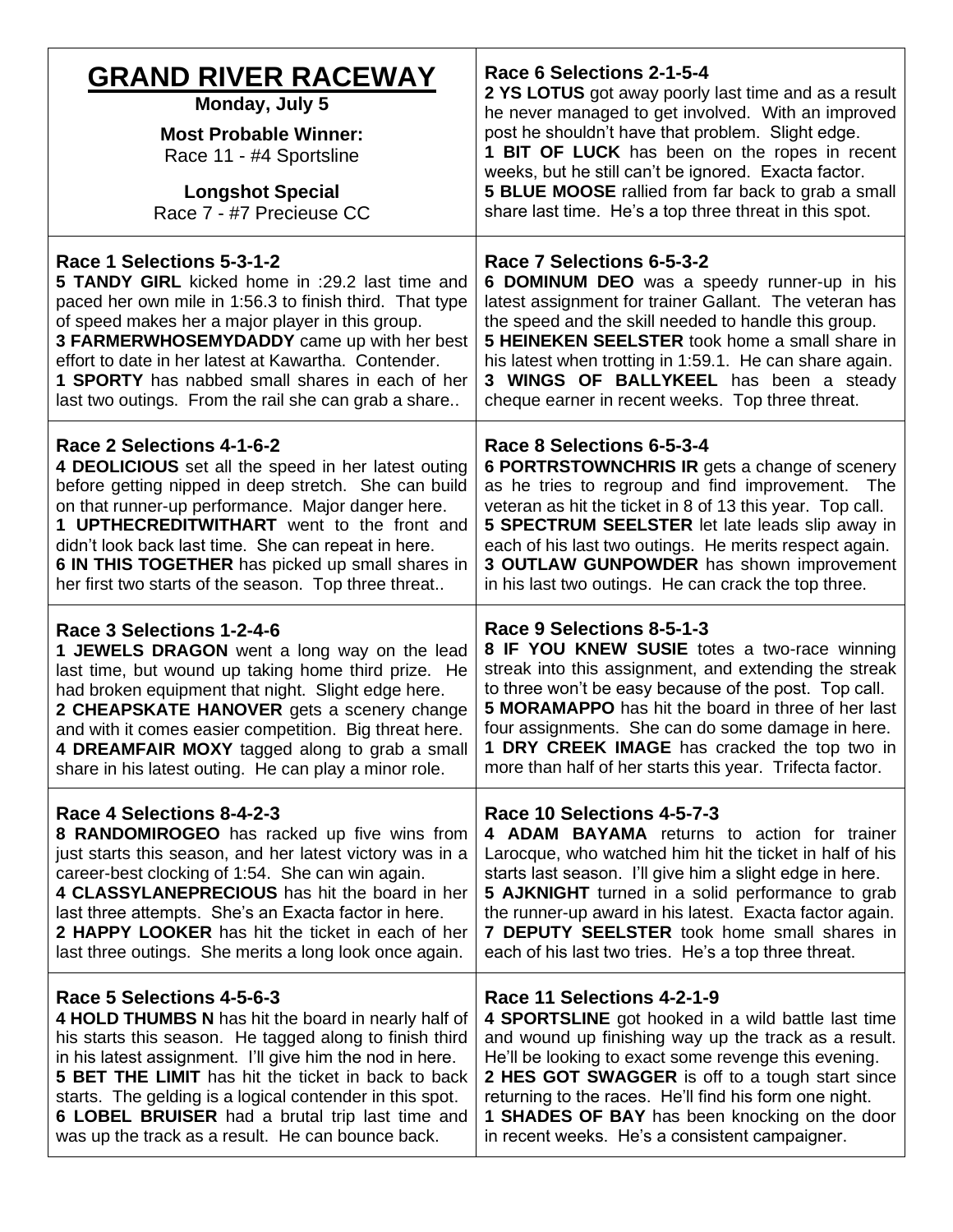**PACE** 

1 Mile

5-JUL-21

**Grand River Raceway** 

DAILY DOUBLE (Races 1 & 2) EXACTA, \$0.20 TRIFECTA \$0.20 SUPERFECTA \$0.20 PICK 5 (GUAR. \$2,500)<br>PROBABLE FAVOURITES: 5-2-3-1

|                                                                                                            |                                                                                                                                          | <b>RED WARM-UP PAD</b>                                                                            |                                                                                                                                                                                                                                 |                                                                                                                                                                           |                                                                         |                            |                                                                                                                                                                                                                                                                               |                                    |                                                                                                             |                                                                                                       |                                                                                                               |                                                                                                              |                                                                                                          |                                                                                                                                                                                                                                                                                                                                                                                                                                                                                                                                                                                                                                                                                                                                                                                                                                                                                                                                                                                                                                                                          |                      |                                                                                               |                    | PROBABLE FAVOURITES: 5-2-3-1                                                                                               |                                                           |                                                                                                                                                        |             |                                                                                                                                                                                                                |
|------------------------------------------------------------------------------------------------------------|------------------------------------------------------------------------------------------------------------------------------------------|---------------------------------------------------------------------------------------------------|---------------------------------------------------------------------------------------------------------------------------------------------------------------------------------------------------------------------------------|---------------------------------------------------------------------------------------------------------------------------------------------------------------------------|-------------------------------------------------------------------------|----------------------------|-------------------------------------------------------------------------------------------------------------------------------------------------------------------------------------------------------------------------------------------------------------------------------|------------------------------------|-------------------------------------------------------------------------------------------------------------|-------------------------------------------------------------------------------------------------------|---------------------------------------------------------------------------------------------------------------|--------------------------------------------------------------------------------------------------------------|----------------------------------------------------------------------------------------------------------|--------------------------------------------------------------------------------------------------------------------------------------------------------------------------------------------------------------------------------------------------------------------------------------------------------------------------------------------------------------------------------------------------------------------------------------------------------------------------------------------------------------------------------------------------------------------------------------------------------------------------------------------------------------------------------------------------------------------------------------------------------------------------------------------------------------------------------------------------------------------------------------------------------------------------------------------------------------------------------------------------------------------------------------------------------------------------|----------------------|-----------------------------------------------------------------------------------------------|--------------------|----------------------------------------------------------------------------------------------------------------------------|-----------------------------------------------------------|--------------------------------------------------------------------------------------------------------------------------------------------------------|-------------|----------------------------------------------------------------------------------------------------------------------------------------------------------------------------------------------------------------|
|                                                                                                            |                                                                                                                                          |                                                                                                   |                                                                                                                                                                                                                                 |                                                                                                                                                                           |                                                                         |                            |                                                                                                                                                                                                                                                                               |                                    |                                                                                                             |                                                                                                       |                                                                                                               |                                                                                                              |                                                                                                          |                                                                                                                                                                                                                                                                                                                                                                                                                                                                                                                                                                                                                                                                                                                                                                                                                                                                                                                                                                                                                                                                          |                      |                                                                                               |                    |                                                                                                                            |                                                           |                                                                                                                                                        |             |                                                                                                                                                                                                                |
| 1                                                                                                          | $4 - 1$                                                                                                                                  | <b>SPORTY</b>                                                                                     |                                                                                                                                                                                                                                 | <b>Austin Sorrie</b> 163 A Blue-Yellow (373-59-62-42 .288)                                                                                                                |                                                                         |                            |                                                                                                                                                                                                                                                                               |                                    |                                                                                                             |                                                                                                       |                                                                                                               |                                                                                                              |                                                                                                          | Tr. Robert McIntosh (75-16-11-7 .325)<br>Robert McIntosh Stables Inc, Windsor, ON                                                                                                                                                                                                                                                                                                                                                                                                                                                                                                                                                                                                                                                                                                                                                                                                                                                                                                                                                                                        | 2021<br>2020<br>Life |                                                                                               |                    | 3                                                                                                                          | 5<br>$0\quad 0$<br>0<br>$\Omega$                          | $\mathbf{0}$                                                                                                                                           | $0\%$<br>0% | \$2,315<br>\$00<br>\$2,315                                                                                                                                                                                     |
| Red<br>Jn281<br>Jn21 <sup>1</sup><br>Jn141<br>Mv271<br>Mr19 <sup>1</sup><br>Mr121                          | 2GRvr 25 ft<br>$2$ GRvr 15ft<br>1GRvr 20 ft<br>9Wbsb 15ft<br>2Lon<br>3Lon                                                                | 5ft<br>-1 ft1                                                                                     | B f 3, Sportswriter-Everybreathutake-Western Hanover<br>f-nw5000lcd<br>f-bw5000lcd<br>f-nw5000lcd<br>qua<br>f-nw5000lcd<br>f-nw5000lcd                                                                                          | 6500 m<br>6500 m<br>6500 m<br>m<br>7500 m<br>7500 m                                                                                                                       | :29<br>:28<br>:291<br>:291<br>:291<br>:274                              | :594 1:29<br>$1:00^2$ 1:29 | :593 1:283 1:573<br>:583 1:274 1:58<br>1:004 1:293 1:581<br>1:58<br>1:591<br>:572 1:283 2:002                                                                                                                                                                                 | 2<br>2                             | $2^{11/2}$<br>judges scratch<br>5 6111/4<br>563/4<br>$6^{81/2}$<br>8191/4                                   | $2^{13/4}$<br>$54\frac{1}{4}$<br>56<br>653/4<br>820                                                   | o <sub>2hd</sub><br>$64\frac{1}{4}$<br>56<br>0.55<br>06101/2                                                  | $3^{21}/4$<br>433/4<br>$54\frac{1}{2}$<br>$67^{1/2}$<br>661/4                                                | 461/4<br>461/2<br>56<br>6 <sup>8</sup><br>$55^{1}/4$                                                     | Breeder: Robert Mcintosh Stables Inc,ON<br>1:584 291 304 283 301 ASorrie<br>1:592 312 301 284 29 ASorrie<br>1:591 303 302 291 29 MSaftic<br>2:004 304 304 282 304 ASorrie<br>2:012 313 294 291 304 SCoulter RMcIntsh                                                                                                                                                                                                                                                                                                                                                                                                                                                                                                                                                                                                                                                                                                                                                                                                                                                     |                      | RMcIntsh 630 SeaOfHp<br>RMcIntsh 2085 KatysDelght<br>RMcIntsh NB LadvWrtr<br>RMcIntsh         |                    | Upthecrdtwthrt<br>9 <sup>90</sup> PricelssShdw<br>335 EarlybirdSpeck                                                       | CarsonsGod<br>MarvelosKss                                 | CenturHvn<br>Deolicios<br>CharmbStrm<br>KdRss                                                                                                          |             | StonebridgCrsh &<br>InThsTgthr 9<br>SomeLuckyMagc 8<br>TurningTheTbl 10<br>BrydownLlbt 6<br>BrydownLilbt 8                                                                                                     |
| Mr5 <sup>1</sup><br>Fb <sub>221</sub><br>Jv200<br>Jy100                                                    | 3Lon<br>3Wbsb<br><sub>1</sub> GRvr 22 ft<br>4Wbsb 28ft                                                                                   | -3 ft<br>1 ad <sup>1</sup>                                                                        | f-nw5000lcd<br>qua<br>f-nw5000l<br>OnSS-rs                                                                                                                                                                                      | 7500 m<br>m<br>6500 m<br>23150 m                                                                                                                                          | :30 <sup>1</sup><br>:274<br>:281                                        |                            | :302 1:013 1:303 2:003<br>:594 1:29 1:571<br>$:58$ 1:264 1:563<br>:561 1:262 1:562                                                                                                                                                                                            | 8                                  | 47<br>$2^{21/4}$<br>710<br>8123/4                                                                           | 45<br>$2^{11/2}$<br>$067\frac{1}{4}$<br>8171/4                                                        | $•43\frac{3}{4}$<br>$3^{11/2}$<br>791/2<br>861/2                                                              | 441/2<br>$3^{21}/2$<br>7171/4<br>861/4                                                                       | $32\frac{1}{2}$<br>$3^{73/4}$<br>7271/2<br>916                                                           | 2:01 314 304 284 293 SCoulter<br>1:584 303 292 291 293 JMacDld RMcIntsh NB DrJoe<br>2:02 294 293 291 332 CKelly<br>1:593 304 284 28 32 TreHenry RMcIntsh 2645 CISprtsxtrm                                                                                                                                                                                                                                                                                                                                                                                                                                                                                                                                                                                                                                                                                                                                                                                                                                                                                                |                      | RMcIntsh *175 Drogon<br>RMcIntsh 6310 PLNelly                                                 |                    |                                                                                                                            | TwinBLush                                                 | CharmboStormy<br>MarlbankRoad<br>ALaModSIstr                                                                                                           |             | Sporty 5<br>Sporty 3<br>MachingMary 9<br>WatchngCss 9                                                                                                                                                          |
| $\overline{2}$                                                                                             | $5 - 2$                                                                                                                                  |                                                                                                   |                                                                                                                                                                                                                                 | Travis Cullen 151 A Blue-Grey (269-41-22-25 .228)                                                                                                                         |                                                                         |                            |                                                                                                                                                                                                                                                                               |                                    |                                                                                                             |                                                                                                       |                                                                                                               |                                                                                                              |                                                                                                          | Tr. Brenda Duncan (22-1-1-0 .070)                                                                                                                                                                                                                                                                                                                                                                                                                                                                                                                                                                                                                                                                                                                                                                                                                                                                                                                                                                                                                                        | 2021<br>2020         |                                                                                               | $1:57^2$ H FlmD ft | 8<br>4                                                                                                                     | $\Omega$<br>$\Omega$<br>0                                 | $\Omega$                                                                                                                                               | 0.13%<br>0% | \$5,410<br>\$520                                                                                                                                                                                               |
| Blue<br>Jn28<br>Jn141<br>Ap11<br>Mr251<br>Mr181<br>Mr11 <sup>1</sup><br>Mr41<br>Fb251<br>Dc10 <sup>0</sup> | 8GRvr 25ft<br>4GRvr 20ft<br>8Lon<br>8FlmD<br>5FlmD<br><sub>1</sub> FlmD<br>8FlmD<br>1FlmD<br>Dc17 <sup>0</sup> 2FlmD<br>6FlmD<br>$3 - 1$ | -2 ft<br>14 ft<br>3 ft1<br>$14$ gd <sup>1</sup><br>-7 ft<br>$-3$ gd <sup>4</sup><br>-3 ft<br>2 ft | <b>IM DIABOLICAL</b><br>Br m 5, Up The Credit-Ima Tootsie Roll-Matts Scooter<br>f-nw15000l<br>f-nw15000l<br>f-nw15000l<br>f-nw1r5000l<br>f-nw1r5800l<br>f-nw1r5000l<br>f-nw1r5000l<br>f-nw5000lcd<br>f-nw5000lcd<br>f-nw5000lcd | 7400 m<br>7400 m<br>8600 m<br>7500 m<br>7500 m<br>7500 m<br>7500 m<br>6500 m<br>6500 m<br>6500 m<br><b>Brett Macdonald</b> 135 A Burgundy-White-Black (499-57-58-56 .216) | :27<br>:28 <sup>4</sup><br>:283<br>:28<br>:29                           |                            | :564 1:25 1:534<br>:293 1:003 1:282 1:571<br>:30 <sup>2</sup> 1:00 <sup>4</sup> 1:30 <sup>2</sup> 1:59 <sup>2</sup><br>:583 1:271 1:572<br>:581 1:282 1:593<br>:592 1:291 2:00<br>1:00 1:284 2:001<br>:312 1:034 1:341 2:05<br>:294 1:02 1:314 2:021<br>:30 1:012 1:321 2:021 | 3<br>8<br>ſ9<br>2<br>6             | 510<br>915<br>710<br>571/2<br>58<br>6131/2<br>7111/4<br>$45\frac{1}{4}$<br>$6^{73}/4$<br>661/2              | 663/4<br>910<br>7121/4<br>0433/4<br>681/4<br>$6^{73/4}$<br>791/4<br>$46^{1}/4$<br>$8^{71/2}$<br>663/4 | 583/4<br>9131/2<br>753/4<br>$01\frac{1}{4}$<br>663/4<br>$55\frac{1}{2}$<br>79<br>5101/4<br>$08^{53/4}$<br>i65 | 5123/4<br>9193/4<br>7133/<br>1 <sub>hd</sub><br>56<br>$65\frac{1}{4}$<br>763/4<br>517<br>$8^{53/4}$<br>563/4 | 5151/2<br>9211/2<br>$1\frac{3}{4}$<br>$54\frac{1}{4}$<br>$5^{31/2}$<br>751/4<br>5201/2<br>751/2<br>461/4 | Brenda & David Duncan, Stoney Creek, ON<br>Breeder: Brenda Duncan-David A Duncan, ON<br>1:564 29 291 283 30 DDuncan BDuncan 3260 JmSportsfan<br>2:012 323 30 282 302 DDuncan BDuncan 4260 SaulsbrookOlymp<br>5dh <sup>121</sup> / <sub>2</sub> 2:01 <sup>4</sup> 32 <sup>2</sup> 30 <sup>4</sup> 28 <sup>2</sup> 30 <sup>1</sup> JPlante<br>1:572 301 291 274 301 TCullen BDuncan 2565 ImDiabolical<br>2:00 <sup>2</sup> 30 <sup>1</sup> 29 <sup>3</sup> 30 30 <sup>3</sup> DDuncan BDuncan 59 <sup>95</sup> ImChiara OneForDeo<br>2:003 303 302 291 302 DDuncan BDuncan 5660 RoselslandAggi<br>2:011 311 303 284 303 DDuncan BDuncan 5425 RacngFrthMrk<br>2:09 32 <sup>2</sup> 32 <sup>3</sup> 31 <sup>1</sup> 32 <sup>4</sup> DDuncan BDuncan 49 <sup>80</sup> Pacingdownadrm<br>2:03 <sup>1</sup> 31 <sup>2</sup> 32 29 <sup>3</sup> 30 <sup>1</sup> DDuncan BDuncan 18 <sup>15</sup> ScrappyLINbd<br>2:03 <sup>2</sup> 31 <sup>1</sup> 31 <sup>3</sup> 30 <sup>2</sup> 30 <sup>1</sup> DDuncan BDuncan 33 <sup>60</sup> SoFiaLlt<br>Tr. Thomas Riley (39-4-4-0 .159) | 2021                 | Life $1:57^2$ H FlmD<br>BDuncan 2945 ShareTheMmnt                                             |                    | 5y <sub>0</sub><br>4                                                                                                       | $\Omega$                                                  | l wins<br>Vannascam<br>JmSprtsfn<br>CherieAmr<br>KatvsDelight<br>Bochneezb<br>ShisBrsh<br>PerfectM<br>Keepitnprspctv<br>Farmerstriksfm<br>$\mathbf{0}$ | 0%          | \$5,930<br>LetsRoar &<br>KayliesRI <sub>9</sub><br>Littleberct 8<br>OneForDeo 8<br>CarwinsLuckyLuna 8<br>LyonsQuen 8<br>RosisindAgg 9<br>SheilsBrsh 6<br>TJMchsM 8<br>CardCllctr 9<br>\$1,340                  |
| 3                                                                                                          |                                                                                                                                          |                                                                                                   | <b>FARMERWHOSEMYDADDY</b>                                                                                                                                                                                                       |                                                                                                                                                                           |                                                                         |                            |                                                                                                                                                                                                                                                                               |                                    |                                                                                                             |                                                                                                       |                                                                                                               |                                                                                                              |                                                                                                          | Mark Nelson-Vickie Nelson. Baltimore. ON                                                                                                                                                                                                                                                                                                                                                                                                                                                                                                                                                                                                                                                                                                                                                                                                                                                                                                                                                                                                                                 | 2020                 |                                                                                               |                    | 0                                                                                                                          | $\mathbf 0$                                               | $0\quad 0$                                                                                                                                             |             | \$00                                                                                                                                                                                                           |
| White<br>Jn261<br>Jn191<br>Jn121<br>Jn5 <sup>1</sup><br>Mv291<br>Mr25 <sup>1</sup><br>Mr181<br>Mr111       | 6KD<br>7KD<br>8KD<br>8KD<br>7KD<br>8FlmD<br>5FlmD<br>6Wbsb                                                                               | 25 ft<br>25 ft<br>25 ft<br>28 ft<br>15 ft<br>14 ft<br>3 ft1<br>14 ft <sup>1</sup>                 | Br f 3, Up The Credit-Holy Creek-Rustler Hanover<br>f-nw1r5000l<br>f-nw1r5000l<br>f-nw1r5000l<br>qua<br>qua<br>$f$ -nw1r5000 $f$<br>f-nw1r5800l<br>qua                                                                          | 4400 m<br>4800 m<br>4800 m<br>m<br>m<br>7500 m<br>7500 m<br>m                                                                                                             | :284<br>:28 <sup>2</sup><br>:283<br>:294<br>:30<br>:284<br>:283<br>:282 | $1:01$ $1:31$              | :581 1:263 1:554<br>:573 1:264 1:56<br>$:58$ 1:26 <sup>3</sup> 1:56 <sup>2</sup><br>:583 1:283 1:592<br>2:00 <sup>4</sup><br>:583 1:271 1:572<br>:581 1:282 1:593<br>:574 1:26 <sup>2</sup> 1:554                                                                             | 6<br>5<br>6<br>8<br>$\overline{2}$ | $2^{11/2}$<br>$2^{11/2}$<br>$45\frac{1}{2}$<br>$01\frac{1}{2}$<br>14<br>judges scratch<br>814<br>$45^{1}/4$ | $2^{11/2}$<br>$2^{11/2}$<br>451/2<br>141/2<br>12<br>812<br>46                                         | $31\frac{1}{2}$<br>$2^{11/2}$<br>510<br>$12\frac{1}{2}$<br>$11\frac{1}{2}$<br>810<br>49                       | $2^{13/4}$<br>$2^{21/2}$<br>612<br>12<br>111/2<br>881/2<br>414                                               | 24<br>$5^{51/2}$<br>9171/2<br>$21\frac{1}{4}$<br>33<br>$86\frac{1}{2}$<br>418                            | Breeder: Mark Nelson-Vickie L Nelson, ON<br>1:563 29 292 282 294 NBovd<br>1:57 283 291 291 30 NBoyd<br>1:594 293 292 293 311 NBoyd<br>1:593 294 284 30 31 NBoyd<br>2:01 <sup>2</sup> 30 31 30 30 <sup>2</sup> NBoyd<br>2:004 312 291 294 302 BMacDld<br>1:592 292 293 291 311 JMacDld                                                                                                                                                                                                                                                                                                                                                                                                                                                                                                                                                                                                                                                                                                                                                                                    | Life                 | TRilev<br>TRilev<br>TRiley<br>TRiley<br>TRiley<br>TRiley<br>TRiley<br>TGillespie NB Stat0fMnd |                    | 750 MonHn<br>5735 WindsunGag<br>3 <sup>10</sup> WindsunGq<br>NB BVansh<br><b>ImDiabolical</b><br>10 <sup>40</sup> ImChiara | Farmerwhsmddd<br>ImChir<br>Farmerwhosemydadd<br>OneForDeo | KatysDelight                                                                                                                                           |             | \$1,340<br>Nothingcmprst 9<br>ZebsWatchng MarvelousKss 9<br>Nothingcomparest 9<br>LillyUnitd 6<br>NB MoneyHon SurrealHp Farmerwhosemyddd 6<br>OneForDeo 8<br>CarwinsLuckyLuna 8<br>GameOfShdws Alwaysabeachd 8 |

| 4                   | 12-1<br><b>NORAD</b>                                                                   |                            | <b>Bruce Richardson</b> A Green-Yellow (114-12-13-18 .221) |     |                                                                  |  |                                 |                  |        |             |                      | Tr. Brian Dunbar $(6-0-0-0)$<br>Eighth Line Investments, Linwood, ON | 2021<br>2020                                                                                                    |          | $0\quad 0\quad 0$<br>$0\quad 0\quad 0\quad 0$ |                      | 0%                                | \$00<br>\$00 |
|---------------------|----------------------------------------------------------------------------------------|----------------------------|------------------------------------------------------------|-----|------------------------------------------------------------------|--|---------------------------------|------------------|--------|-------------|----------------------|----------------------------------------------------------------------|-----------------------------------------------------------------------------------------------------------------|----------|-----------------------------------------------|----------------------|-----------------------------------|--------------|
| Jn141               | Green B f 3, Big Jim-Dreamfair Zoya-Camluck<br>$Jn211$ $6$ GRvr $15$ ft<br>1GRvr 20 ft | f-nw5000lcd<br>f-nw5000lcd | 6500 m<br>6500 m                                           | :28 | :592 1:29 1:584<br>:291 1:004 1:293 1:581                        |  | scratched - vet(sick)<br>R143/4 | $711\frac{1}{4}$ | 7121/4 | 7131/4      | 7181/2               | Breeder: Seelster Farms Inc.ON                                       | Life<br>BDunbar<br>2:014 321 304 29 294 BcRchdsn BDunbar 11665 KatysDelght                                      | KtsDlaht | BrydownBttrB<br>Deolicios                     |                      | StonbrdgCrsh &<br>SomeLuckyMagc & | \$00         |
| Jn31<br>Mv291 sHnvr | 1GRvr 17 ad <sup>1</sup><br>12 ft                                                      | qua<br>qua                 |                                                            |     | m :293 1:003 1:31 <sup>2</sup> 2:001<br>m :323 1:051 1:351 2:051 |  | 461/4                           | 461/2<br>551/2   | 515    | 463/<br>515 | $4^{71/4}$<br>5201/4 |                                                                      | 2:013 31 304 303 291 BcRchdsn BDunbar NB ComeRollWithM<br>2:091 334 322 32 31 BcRchdsn BDunbar NB ShesABeatClrk |          |                                               | WheresNon<br>JustDas | GibbsRuls 6<br>Bettorbefin 5      |              |

|                   |                                                      |             | <b>Jason Ryan</b> 170 A Green-White $(93-11-10-18.242)$ |      |                                                             |                               |      |            |                 |                 |            |            | Tr. Jason Ryan (52-8-9-9 .307)                                             | 2021 |       | 200                 | 0%                       | \$780          |
|-------------------|------------------------------------------------------|-------------|---------------------------------------------------------|------|-------------------------------------------------------------|-------------------------------|------|------------|-----------------|-----------------|------------|------------|----------------------------------------------------------------------------|------|-------|---------------------|--------------------------|----------------|
| ე                 | <b>TANDY GIRL</b>                                    |             |                                                         |      |                                                             |                               |      |            |                 |                 |            |            | 1187422 Ontario Inc, Ottawa, ON                                            | 2020 |       |                     | $0\quad 0\quad 0\quad 0$ | \$00           |
| <b>Black</b>      | B f 3. Shadow Play-Tempest Blue Chip-Bettors Delight |             |                                                         |      |                                                             |                               |      |            |                 |                 |            |            | Breeder: Hanover Shoe Farms Inc.PA                                         | Life |       |                     |                          | \$780          |
| Jn28 <sup>1</sup> | $1$ GRvr 25 ft                                       | f-nw5000lcd | 6500 m :28                                              |      |                                                             | $57^3$ 1:26 <sup>2</sup> 1:56 |      | $3^{31/2}$ | $3^{3/4}$       | $44\frac{1}{4}$ | $3^{31/2}$ | $3^{31/2}$ | 1:563 283 294 284 292 JRyan                                                |      | JRvan | 1640 ShesABeautClrk | Deolicios                | TandvGrl 9     |
| Jn211             | $2$ GRvr 15ft                                        | f-bw5000lcd | 6500 m                                                  | :28  |                                                             | :583 1:274 1:58               |      |            | $68\frac{1}{4}$ | 771/4           |            |            | 1:59 <sup>2</sup> 29 <sup>4</sup> 30 <sup>2</sup> 29 30 <sup>1</sup> JRyan |      | JRvan | 3260 Upthecrdtwthrt | CenturHvn                | InThsTgthr 9   |
| Jn141             | 3GRvr 20ft                                           | f-nw5000lcd | 6500 m                                                  |      |                                                             |                               |      | no contest |                 |                 |            |            |                                                                            |      | JRvan | RE                  |                          |                |
| Jn4 <sup>1</sup>  | 9Wbsb 23ft                                           | qua         |                                                         | :291 |                                                             | :584 1:28                     | 1:57 | 813        | $\circ$ 813     |                 | 7111/2     | 713        | 1:593 314 293 284 292 JRvan                                                |      | JRvan | NB.<br>BrioBch      | ScottishChddr            | SomeLuckyMgc 9 |
| Ab1 <sup>1</sup>  | 4Wbsb -2ft                                           | qua         |                                                         |      | m :30 <sup>3</sup> 1:00 <sup>3</sup> 1:30 <sup>2</sup> 2:01 |                               |      | <b>68</b>  | 6101/2          | 610             | 78         | 7113/4     | 2:03 <sup>2</sup> 32 <sup>1</sup> 30 <sup>2</sup> 29 <sup>4</sup> 31 JRyan |      | JRvan | NB ComeRollWthM     | RocktGrl                 | ColonialAffr 8 |

| ◠             | 8-                                                     |             | Mark McKinnon 219 B Burgundy-Black-White (20-3-0-2 .183) |      |                                                             |        |                 |                 |                  |                 | Tr. Carmen Auciello (597-70-68-89 .230)                         | 2021         |                       |                                    | 0000%                    | \$00             |
|---------------|--------------------------------------------------------|-------------|----------------------------------------------------------|------|-------------------------------------------------------------|--------|-----------------|-----------------|------------------|-----------------|-----------------------------------------------------------------|--------------|-----------------------|------------------------------------|--------------------------|------------------|
|               | <b>COLONIAL AFFAIR</b>                                 |             |                                                          |      |                                                             |        |                 |                 |                  |                 | Robert Burgess, Cedar Valley, ON                                | 2020<br>Life |                       |                                    | $0\quad 0\quad 0\quad 0$ | \$00<br>\$00     |
|               | Yellow B f 3, Sportswriter-Ten Pound Puff-Dexter Nukes |             |                                                          |      |                                                             |        |                 |                 |                  |                 | Breeder: Robert W Burgess, ON                                   |              |                       |                                    |                          |                  |
|               | Jn28 <sup>1</sup> $1$ GRvr $25$ ft                     | f-nw5000lcd | 6500 m :28                                               |      | $:573$ 1:26 <sup>2</sup> 1:56                               |        | 7101/4          | 781/4           | 7101/2           | 712             | 1:582 301 292 282 302 MMcKinn CAuciello 7510 ShesABeautClrk     |              |                       |                                    | Deolicios                | TandvGrl 9       |
| Jn41          | 9Wbsb 23ft                                             | aua         | m                                                        | :291 | $:584$ 1:28 1:57                                            | 7111/2 | 7121/2          | 914             | $915\frac{1}{2}$ | 926             | 2:021 312 294 293 312 JDrury                                    |              |                       | CAuciello NB BrioBch ScottishChddr |                          | SomeLuckyMgc 9   |
| My271<br>Ap11 | 9Wbsb 15ft                                             | qua         | m                                                        | :291 | $:59^4$ 1:29 1:58                                           | Q13    | Q <sub>12</sub> | Q <sub>13</sub> | Q <sub>13</sub>  | 9143/4          | 2:01 314 30 <sup>2</sup> 29 <sup>2</sup> 29 <sup>2</sup> JDrury |              | CAuciello NB LadvWrtr |                                    | MarvelosKss              | TurningTheTbl 10 |
|               | 4Wbsb -2ft                                             | qua         |                                                          |      | m :30 <sup>3</sup> 1:00 <sup>3</sup> 1:30 <sup>2</sup> 2:01 | 441/2  | 461/2           | 0.451/4         | 3 <sup>3</sup>   | $33\frac{1}{2}$ | 2:013 312 302 293 301 JDrury                                    |              |                       | CAuciello NB ComeRollWthM          | RocktGrl                 | ColonialAffr 8   |

|                   | 10-1                                              |              | Tyler Borth 180 A Orange-Brown (232-25-32-30 .227) |                  |                                         |    |                 |                     |                  |                 |                  | Tr. Bill Budd (27-7-1-3 .316)                                                          |        | 2021   |              |           |                                                                                                              |    |                     | 0%         | \$325          |
|-------------------|---------------------------------------------------|--------------|----------------------------------------------------|------------------|-----------------------------------------|----|-----------------|---------------------|------------------|-----------------|------------------|----------------------------------------------------------------------------------------|--------|--------|--------------|-----------|--------------------------------------------------------------------------------------------------------------|----|---------------------|------------|----------------|
|                   | <b>ALESSANDRA</b>                                 |              |                                                    |                  |                                         |    |                 |                     |                  |                 |                  | Frank Lamacchia, St George-Tony Miceli, Mississauga, ON                                |        | 2020   |              |           |                                                                                                              | 60 | 0<br>$\overline{0}$ | 0%         | \$893          |
| Pink              | B f 3. Bettors Delight-Gussies Girl-The Panderosa |              |                                                    |                  |                                         |    |                 |                     |                  |                 |                  | Breeder: Synerco Ventures Inc,ON                                                       |        | Life   |              |           |                                                                                                              |    |                     |            | \$1,218        |
| Jn21 <sup>1</sup> | $6$ GRvr 15ft                                     | f-nw5000lcd  | 6500 m                                             | :28              | :59 <sup>2</sup> 1:29 1:58 <sup>4</sup> | 19 | $45^{1/4}$      | $4^{43}/4$          | 0.431/4          | $4^{4^{1}/4}$   | 59               | 2:00 <sup>3</sup> 29 31 <sup>2</sup> 29 <sup>1</sup> 31                                | TBorth |        | <b>BBudd</b> | 5240      | KtsDlaht                                                                                                     |    | BrydownBttrB        |            | StonbrdgCrsh 8 |
| Jn14 <sup>1</sup> | 3GRvr 20ft                                        | f-nw5000lcd  | 6500 m                                             |                  |                                         |    | no contest      |                     |                  |                 |                  |                                                                                        |        | TBorth | <b>BBudd</b> | <b>RE</b> |                                                                                                              |    |                     |            |                |
| Mr271             | 1FlmD<br>- 9 H                                    | aua-t&p      |                                                    |                  | :301 1:002 1:302 1:593                  |    | 7101分 o713      |                     | 610              | 693/4           | 6121/4           | 2:02 321 304 292 293 CKelly                                                            |        |        | <b>BBudd</b> |           | NB ButtrflKsss                                                                                               |    | TreasursPrt         |            | InThsTathr 8   |
|                   | Ag24 <sup>0</sup> $1$ GRvr 27 ft                  | 2vf-nw5000l  | 6500 m                                             | :284             | :59 1:281 1:571                         |    | $55\frac{3}{4}$ | 771/2               | $065\frac{3}{4}$ | 69              | 7131/4           | 1:594 30 30 <sup>2</sup> 29 30 <sup>2</sup> BMacDld RMacDld 36 <sup>50</sup> JmSprtsfn |        |        |              |           |                                                                                                              |    | PaulasBtHnvr        |            | FiveMorMnts 7  |
|                   | Ag17 <sup>0</sup> 1GRvr 20 ft                     | 2v-f-nw5000l | 6500 m                                             |                  | :294 1:00 <sup>2</sup> 1:29 1:593       |    | $2^{13/4}$      | $2^{13/4}$          |                  | $5^{43}/4$      | 75               |                                                                                        |        |        |              |           | $2:00^3$ 30 <sup>1</sup> 30 <sup>3</sup> 29 30 <sup>4</sup> BMacDld RMacDld 27 <sup>10</sup> FiveMoreMinutes |    |                     | Havartiwon | LiliGI 8       |
|                   | $A\alpha$ 10 <sup>0</sup> $3$ GRvr 28 ft          | 2v-f-nw5000l | 6500 m                                             |                  | :284 :584 1:281 1:572                   |    | 211/2           | $3^{23}/4$          | $56\frac{1}{2}$  | 491/4           | $510\frac{1}{4}$ | 1:592 29 302 30 30 BMacDld RMacDld 1520 SharThMmnt                                     |        |        |              |           |                                                                                                              |    | Prettncind          |            | ShsInThMmnt 8  |
| Jv31º             | 5GRvr 24 ft                                       | 2v-f-nw5000l | 6500 m                                             |                  | :294 1:01 1:304 2:01                    |    | $3^{31/4}$      | 331/2               | $54\frac{1}{2}$  | $54\frac{1}{2}$ | $6^{23/4}$       | $2:013$ 30 <sup>2</sup> 31 <sup>1</sup> 30 30 BMacDld RMacDld $805$ Prettncind         |        |        |              |           |                                                                                                              |    | ALaModSIstr         |            | SmileFrMSr 9   |
| Jv270             | <sub>1</sub> GRvr 26ft                            | f-nw5000l    | 6500 m                                             | :281             | :58 1:28 <sup>1</sup> 1:574             |    | $89\frac{1}{2}$ | $0.87\frac{1}{4}$   | $0.75\%$         | 711             | 7141/2           | 2:003 30 29 <sup>2</sup> 30 31 <sup>1</sup> BMacDld RMacDld 4 <sup>40</sup> MaidensCv  |        |        |              |           |                                                                                                              |    | CenturyGeorg        |            | TwinBDremGrl 8 |
| Jv150             | 7GRvr 27 ft                                       | Prospect     | 7100 m                                             | :303             | 1:003 1:311 2:00                        |    | 33              | $3^{31/4}$          | 0431/4           | 43              | 43               |                                                                                        |        |        |              |           | 2:003 311 30 303 284 BMacDld RMacDld 360 CenturyHavn                                                         |    | Reinsprd            |            | Prettyinclnd 5 |
| Jv70              | 7Wbsb 30ft                                        | aua          |                                                    | :29 <sup>4</sup> | :594 1:284 1:574                        |    | G <sub>10</sub> | $6^{15\frac{1}{2}}$ | o612             | 612             | $6^{101/2}$      | 1:594 314 31 28 <sup>2</sup> 28 <sup>3</sup> BMacDld RMacDld NB MissKatiClr            |        |        |              |           |                                                                                                              |    | CarnvlHrt           |            | LincolnBlvrd 8 |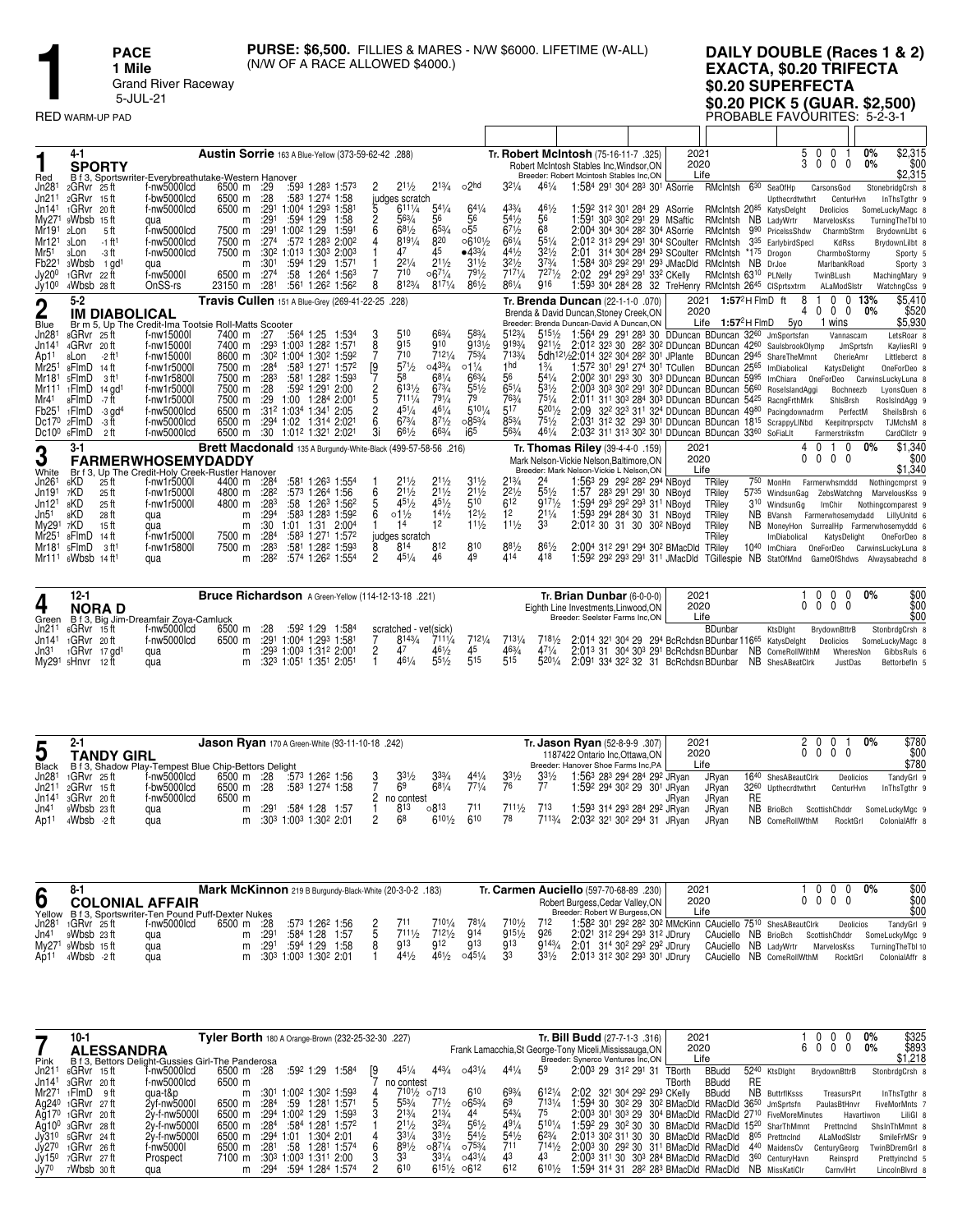# **Grand River Drivers by Wins**

**2021 Season Includes June 11, 2020 - June 25, 2021**

| (Minimum 1 Drive)        |                               |                |                |                |        |            |                |  |  |  |  |  |
|--------------------------|-------------------------------|----------------|----------------|----------------|--------|------------|----------------|--|--|--|--|--|
|                          |                               | 1              | 2              | 3              | Money  | <b>UDR</b> | %              |  |  |  |  |  |
| MACDONALD, BRETT A       | 46                            | 13             | 6              | 1              | 62.455 | .362       | 28             |  |  |  |  |  |
| <b>KELLY.COLIN</b>       | 53                            | 9              | 8              | 5              | 59.689 | .285       | 16             |  |  |  |  |  |
| SORRIE, AUSTIN           | .<br>36                       | 5              | 9              | $\overline{2}$ | 33,910 | .296       | 13             |  |  |  |  |  |
| MACKENZIE.PAUL G         | 41<br>.                       | 5              | 3              | $\overline{1}$ | 32.483 | .220       | 12             |  |  |  |  |  |
| HAUGHAN, ANTHONY P       | 19<br>1.1.1.1.1.1             | 4              | $\overline{2}$ | 3              | 22,232 | .322       | 21             |  |  |  |  |  |
| <b>CULLEN, TRAVIS A</b>  | 18<br>.                       | 4              | $\overline{2}$ | 1              | 22,860 | .302       | 22             |  |  |  |  |  |
| <b>HARRIS, J BRADLEY</b> | 26<br>.                       | 4              | $\overline{2}$ | 5              | 24.560 | .261       | 15             |  |  |  |  |  |
| COULTER, SCOTT           | 32<br>.                       | 4              | 3              | 6              | 25,408 | .239       | 12             |  |  |  |  |  |
| <b>BORTH, TYLER J</b>    | 25<br>.                       | 3              | 1              | 3              | 17.712 | .182       | 12             |  |  |  |  |  |
| PLANTE, JEAN RENE        | 27<br>.                       | 3              | $\overline{2}$ | 5              | 21,647 | .214       | 11             |  |  |  |  |  |
| YOUNG.SCOTT R            | 5<br>.                        | 2              | 0              | $\Omega$       | 8,060  | .400       | 40             |  |  |  |  |  |
| <b>BOYD, NICHOLAS R</b>  | 27<br>.                       | $\overline{2}$ | $\overline{2}$ | $\overline{2}$ | 13,885 | .140       | $\overline{7}$ |  |  |  |  |  |
| MCKINNON,MARK EDWARD     | 5<br>$\ddotsc$                | $\overline{2}$ | $\Omega$       | $\Omega$       | 7.710  | .400       | 40             |  |  |  |  |  |
| MOORE, TYLER             | 24<br>.                       | $\overline{2}$ | 3              | 3              | 17.043 | .194       | 8              |  |  |  |  |  |
| <b>HENRY, TRAVIS J</b>   | 31<br>.                       | $\mathfrak{D}$ | 5              | $\overline{2}$ | 20,431 | .176       | 6              |  |  |  |  |  |
| BYRON, AARON             | .<br>8                        | 1              | $\mathfrak{D}$ | 1              | 10,336 | .305       | 12             |  |  |  |  |  |
| BAILLARGEON, MARIO J     | 3<br>.                        | 1              | 1              | $\Omega$       | 6,260  | .518       | 33             |  |  |  |  |  |
| MCCLURE.BOB              | 3<br>.                        | 1              | 0              | 0              | 4.740  | .333       | 33             |  |  |  |  |  |
| <b>HENRY.TREVOR S</b>    | $\mathfrak{D}$<br>.           | 1              | 0              | 0              | 5.750  | .500       | 50             |  |  |  |  |  |
| HENRIKSEN, DAGFIN E      | 5<br>$\overline{\phantom{a}}$ | 1              | $\overline{2}$ | 1              | 7.114  | .489       | 20             |  |  |  |  |  |
| <b>GUERIEL, DENIS</b>    | 3<br>.                        | 1              | $\Omega$       | $\Omega$       | 3,250  | .333       | 33             |  |  |  |  |  |

# **Winning Post Positions 2021 Year to Date**

# **June 11 to June 25, 2021**

| Pace   |    |                |                               |    |    |    |     |     |     |
|--------|----|----------------|-------------------------------|----|----|----|-----|-----|-----|
|        | 1  | $\overline{2}$ | 3                             | 4  | 5  | 6  | 7   | 8   | 9   |
|        |    |                |                               |    |    |    |     |     |     |
| Starts | 57 | 57             | 57                            | 57 | 57 | 57 | 52  | 39  | 43  |
| Win    | 12 | 8              | 7                             | 11 | 9  | 6  | 1   | 0   | 3   |
| Win%   |    |                | 21.1 14.0 12.3 19.3 15.8 10.5 |    |    |    | 1.9 | 0.0 | 7.0 |
|        |    |                |                               |    |    |    |     |     |     |
| Trot   |    |                |                               |    |    |    |     |     |     |
|        | 1  | $\overline{2}$ | 3                             | 4  | 5  | 6  | 7   | 8   | 9   |
|        |    |                |                               |    |    |    |     |     |     |
| Starts | 18 | 18             | 18                            | 18 | 18 | 18 | 15  | 11  | 12  |
| Win    | 4  | 5              | 3                             | 0  | 3  | 2  | 0   | 1   | 0   |

# **Grand River Trainers by Wins 2021 Season Includes June 11, 2021 - June 25, 2021**

**(Minimum 1 Start)**

| $\frac{1}{2}$                                   |                |                |                |          |        |                 |    |
|-------------------------------------------------|----------------|----------------|----------------|----------|--------|-----------------|----|
|                                                 |                | 1              | $\overline{2}$ | 3        | Money  | <b>UTR</b>      | %  |
| MACDONALD, RONALD A<br>$\overline{\phantom{a}}$ | 7              | 4              | 1              | $\Omega$ | 17.605 | .651            | 57 |
| DEMERS, GERARD                                  |                | 4              | 2              | 1        | 19,321 | .419            | 30 |
| ANDREW, RACHEL E<br>.                           | 5              | 3              | $\mathbf{0}$   | $\Omega$ | 12,600 | .600            | 60 |
| MOREAU, RICHARD<br>.                            | $\overline{7}$ | 3              | 1              | $\Omega$ | 12,360 | .508            | 42 |
| <b>BOSSENCE, KYLE J</b>                         |                | 3              | $\overline{2}$ | $\Omega$ | 19,509 | .257            | 18 |
| MCKIBBIN, JOSHUA<br>.                           | 4              | $\overline{2}$ | $\mathbf{0}$   | $\Omega$ | 8,800  | .500            | 50 |
| WILLIAMSON, JEFFREY<br>.                        | 6              | $\mathfrak{p}$ | 1              | 1        | 11.465 | .481            | 33 |
| <b>WILSON, HAROLD K</b><br>.                    | 4              | $\overline{2}$ | 1              | 0        | 7.500  | .639            | 50 |
| CHRISTOFOROU, EMMA E<br>$\cdots$                | 4              | $\overline{2}$ | $\mathbf{0}$   | 1        | 10,560 | .583            | 50 |
| WEINHOLDT HARRIS, BOBBIE J                      | 6              | $\mathfrak{D}$ | 0              | 1        | 6.186  | .389            | 33 |
| LAROCQUE.STEPHANE D<br>1.1.1.1                  | 6              | $\mathfrak{D}$ | 1              | $\Omega$ | 7.666  | .426            | 33 |
| <b>LEE.BRIAN K</b>                              | $\overline{2}$ | $\overline{2}$ | $\mathbf{0}$   | $\Omega$ |        | 7,400 1.000 100 |    |
| AUCIELLO, CARMEN E<br>$\cdots$                  | 5              | $\mathfrak{D}$ | 0              | $\theta$ | 7.710  | .400            | 40 |
| STEACY, SHAWN F<br>$\ldots \ldots \ldots$       | $\overline{7}$ | $\mathfrak{D}$ | 0              | 1        | 7.280  | .333            | 28 |
| <b>KENNEDY, BRITTANY E</b><br>$\cdots$          | $\overline{2}$ | 1              | 0              | 1        | 4.216  | .667            | 50 |
| <b>HARPER KURT R</b><br>.                       | 1              | 1              | 0              | $\theta$ | 3.250  | 1.000 100       |    |
| <b>BORTH, TYLER J</b><br>.                      | 1              | 1              | $\Omega$       | $\Omega$ |        | 3.250 1.000 100 |    |
| OUELLETTE, ANITA                                | 5              | 1              | $\overline{2}$ | 1        | 8.855  | .489            | 20 |
| <b>HYATT.SHAWN</b><br>.                         | 6              | 1              | $\Omega$       | $\Omega$ | 3.260  | .167            | 16 |
| LILLEY, GERALD K<br>.                           | 3              | 1              | $\mathbf{0}$   | 1        | 4,090  | .444            | 33 |
| <b>BAX, JOHN G</b><br>.                         | 4              | 1              | 1              | 1        | 6,609  | .472            | 25 |

# **Winning Favourite 2021 Year to Date**

**June 11 to June 25, 2021**

| Races                          |  | 76 |          |
|--------------------------------|--|----|----------|
| Favourites or co-favourites    |  | 76 |          |
| Favourites finishing 1st       |  | 43 | 56.6%    |
| Favourites finishing 2nd       |  |    | 14 18.4% |
| Favourites finishing 3rd       |  | 7  | 9.2%     |
| Favourites finishing 4th - 9th |  |    | 12 15.8% |

# **Winning Trips**

**June 11 to June 25, 2021. Includes 76 races. Table shows the position of the winner at 1/2 and 3/4 points. Percentages not indicated for 4th through 9th as not all races had full fields.**

|     |                |  | 1 2 3 4 5 6 7 8   |  |  | 9                       |
|-----|----------------|--|-------------------|--|--|-------------------------|
|     |                |  | -                 |  |  |                         |
| 1/2 |                |  | 45 11 8 6 3 1 1 0 |  |  | $\overline{\mathbf{0}}$ |
| ℁   | 59.2 14.5 10.5 |  |                   |  |  |                         |
| 3/4 |                |  | 50 14 6 2 2 1 0 0 |  |  | 0                       |
| ℁   | 65.8 18.4 7.9  |  |                   |  |  |                         |
|     |                |  |                   |  |  |                         |

# **GRAND RIVER RACEWAY TRACK RECORDS**

| <b>PACERS</b>                                                                  | <b>TROTTERS</b>                                                              |
|--------------------------------------------------------------------------------|------------------------------------------------------------------------------|
| Two-Year-Olds                                                                  | Two-Year-Olds                                                                |
| (c) 1:52.3 - STAG PARTY (Bettors Delight-My Lady Day)<br>$15 - aug - 2018$     | (c) 1:56.4 - FORBIDDEN TRADE (Kadabra-Pure Ivory)<br>24-sep-2018             |
| (f) 1:54.2 - RIGHT ON MOLLY (Stonebridge Regal-Right On)<br>$07 -$ sep $-2012$ | (f) 1:57.3 - IMEXTRASPECIAL (Muscle Mass-I Am Special)<br>19-aug-2020        |
| 29-jul-2019<br>1:54.2 - ALICORN (Bettors Delight-Mythical)                     | $(q)$ 1:57.3 - ONLY FOR JUSTICE (Justice Hall-Intense America)24-sep-2018    |
| (g) 1:53.4 - SEMI AUTOMATIC (Badlands Hanover-Topgun Lady)27-jul-2015          | Three-Year-Olds                                                              |
| Three-Year-Olds                                                                | $10 - aug - 2016$<br>(c) 1:56.3 - SASS (Kadabra-Armbro Equinox)              |
| (c) 1:51.1 - JET AIRWAY (Jeremes Jet-Aromatic)<br>$04 - auq - 2014$            | (f) 1:55.4 - BRIGHT EYES M (Kadabra-Motown Muscle)<br>$03 - ju1 - 2019$      |
| (f) 1:52.4 - NEON MOON (Sportswriter-Beach Of A Time)<br>$06 - aug - 2018$     | $(g)$ 1:53.3 - HAYEK (E L Titan-Hold Her Tight)<br>19-aug-2020               |
| (q) 1:51.4 - MACH IT SO (Mach Three-Beach Dancer)<br>$28 - a u - 2013$         | Aged                                                                         |
| Aged                                                                           | (h) 1:55.2 - PARTYATYOURPLACE (Amigo Hall-Zorgwijk Davita)<br>03-aug-2012    |
| (h) 1:52<br>- BUTTON UP (Northern Luck-Better Butter)<br>$06 - auq - 2007$     | (m) 1:54.2 - MYSTICAL STARLIGHT (Credit Winner-Miss Lovely) 02-aug-2010      |
| $(m)$ 1:53<br>- COUSIN MARY (Camluck-Chianti Seelster)<br>$06 - auq - 2018$    | - CANBEC FRIDOLIN (Cherry Hills-La Coquette)<br>$01$ -aug-2012<br>$(q)$ 1:56 |
| (q) 1:50.4 - RARE JEWEL (Artiscape-Michelles Jewel)<br>$06 - auq - 2007$       | 15-jul-2020<br>- COOL MUSCLE (Muscle Mass-Canada Cool)<br>1:56               |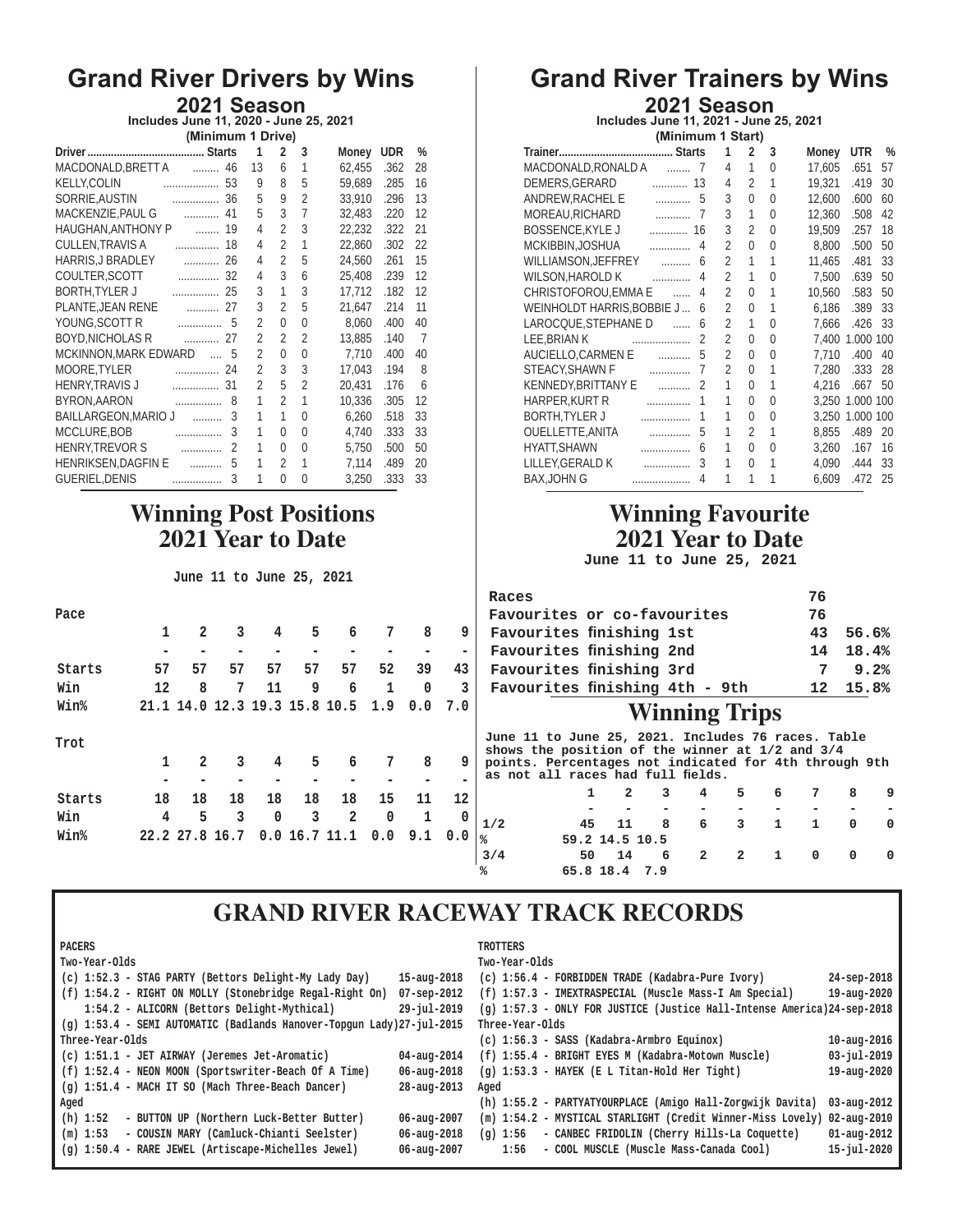# **EXACTA** \$0.20 TRIFECTA \$0.20 SUPERFECTA

BLUE WARM-UP PAD

**PACE** 

1 Mile

5-JUL-21

**Grand River Raceway** 

# PROBABLE FAVOURITES: 4-2-6-1

|                                                                                                         | 4-1<br>Tyler Borth 180 A Orange-Brown (232-25-32-30 .227)<br><b>UPTHECREDITWITHART</b>                                                                                                                                                                                                                                                                                                                                                                                                                                                                                                                                                                                                                                                                                                                                                                                                                                                                                                                |                                                                                                                                | Tr. Bill Budd (27-7-1-3 .316)<br>Jim Wilson.Melancthon.ON<br>Breeder: James A Wilson, ON                                                                                                                                                                                                                                                                                                                                                                                                                                                             | 2021<br>1:58 H GRvr ft<br>2020<br>Life $1:58$ H GRvr $4$ yo               | $1\quad1$<br>4 0 1 1<br>1 wins                                                                                                                                                                                                                                       | \$3,250<br>0 0 100%<br>\$1.830<br>0%<br>\$5,080                                                                                                               |
|---------------------------------------------------------------------------------------------------------|-------------------------------------------------------------------------------------------------------------------------------------------------------------------------------------------------------------------------------------------------------------------------------------------------------------------------------------------------------------------------------------------------------------------------------------------------------------------------------------------------------------------------------------------------------------------------------------------------------------------------------------------------------------------------------------------------------------------------------------------------------------------------------------------------------------------------------------------------------------------------------------------------------------------------------------------------------------------------------------------------------|--------------------------------------------------------------------------------------------------------------------------------|------------------------------------------------------------------------------------------------------------------------------------------------------------------------------------------------------------------------------------------------------------------------------------------------------------------------------------------------------------------------------------------------------------------------------------------------------------------------------------------------------------------------------------------------------|---------------------------------------------------------------------------|----------------------------------------------------------------------------------------------------------------------------------------------------------------------------------------------------------------------------------------------------------------------|---------------------------------------------------------------------------------------------------------------------------------------------------------------|
| Red<br>Jn21<br>Jn31<br>Ag <sub>50</sub><br>Jy270<br>Jv180<br>Jy60<br>Jn250                              | Br m 4, Up The Credit-Living With Art-Artsplace<br>111/2<br>113/4<br>$11\frac{1}{4}$<br>:583 1:274 1:58<br>2GRvr 15ft<br>f-bw5000lcd<br>6500 m<br>:28<br>341/4<br>353/4<br>:581 1:271 1:58<br>:291<br>4GRvr 17 ad1<br>m<br>qua<br>563/4<br>$02\frac{1}{2}$<br>$02\frac{1}{2}$<br>:594 1:282 1:583<br>2GRvr 20 ft<br>f-nw5000l<br>:282<br>6500 m<br>211/2<br>:282<br>:581 1:274 1:571<br>211/2<br>$21\frac{1}{2}$<br>f-nw5000l<br>6500 m<br>5GRvr 26ft<br>$1^{21/4}$<br>113/4<br>:292 1:004 1:294 2:00<br>2ns<br>$2Hnvr$ 28 ft<br>f-nw3000lcd<br>4200 m<br>6<br>816<br>817<br>f-nw5000l<br>:281<br>:58 1:272 1:562<br>5GRvr<br>28 ft<br>6500 m<br>213/4<br>213/4<br>21<br>4GRvr 24 ft<br>:29<br>:593 1:30 2:001<br>4<br>m<br>qua                                                                                                                                                                                                                                                                       | $11\frac{1}{2}$<br>$3^{113/4}$<br>$3^{151/2}$<br>68<br>2 <sup>2</sup><br>$2\frac{1}{2}$<br>8181/4<br>$8^{221}/2$<br>$2^{21/2}$ | 1:58 28 30 <sup>3</sup> 29 <sup>1</sup> 30 <sup>1</sup> TBorth<br>$11\frac{1}{2}$<br>$3^{233/4}$<br>2:024 30 29 <sup>2</sup> 30 <sup>1</sup> 33 <sup>1</sup> BcRchdsn JWilson<br>68<br>2:001 294 30 283 314 BcRchdsn JMurray<br>33<br>1:574 283 294 293 294 BcRchdsn JMurray<br>24<br>2:004 29 <sup>2</sup> 31 <sup>2</sup> 29 31 BcRchdsn JMurray<br>8331/4<br>2:03 312 30 293 32 SCoulter JMurray<br>$34\frac{1}{2}$<br>2:01                                                                                                                       | <b>BBudd</b><br>292 303 301 304 DThiessenJMurray                          | 10 <sup>60</sup> Upthecrdtwthrt<br>CenturHvn<br>NB ALMdSIstr<br>Toghsnfbch<br>$17^{20}$ BirdDg<br>Classylaneprecios<br>2490 CountTThr<br>PerfctRm<br>840 MaidnsCv<br>Upthecredtwthrt<br>2165 MthWtrng<br>SmilBThBch<br>NB YsBgGrl<br>WaveThtBnnr                     | InThsTgthr 9<br>Upthcrdtwthrt 3<br>MaidensCov 8<br>Upthecredtwthrt &<br>CenturGg &<br>Acefortyfridd 9<br>Upthecredtwthrt 7                                    |
| $\boldsymbol{2}$                                                                                        | $5 - 2$<br>J Bradley Harris 151 A Wh-Grn-Blk (112-12-10-16 .204)                                                                                                                                                                                                                                                                                                                                                                                                                                                                                                                                                                                                                                                                                                                                                                                                                                                                                                                                      |                                                                                                                                | Tr. Char. Christoforou (17-1-1-1 .111)                                                                                                                                                                                                                                                                                                                                                                                                                                                                                                               | 2021                                                                      | 3000                                                                                                                                                                                                                                                                 | \$00<br>$0\%$                                                                                                                                                 |
| Blue                                                                                                    | <b>WINDSONG QUINN</b><br>B m 4, Sportswriter-Bunny Dearest-Precious Bunny                                                                                                                                                                                                                                                                                                                                                                                                                                                                                                                                                                                                                                                                                                                                                                                                                                                                                                                             |                                                                                                                                | Charalambos Christoforou, Campbellville, ON<br>Breeder: Charalambos Christoforou-William H Loyens, ON                                                                                                                                                                                                                                                                                                                                                                                                                                                | 2020<br>Life                                                              | Last raced in 2019                                                                                                                                                                                                                                                   | \$00                                                                                                                                                          |
| Jn241<br>Jn15 <sup>1</sup><br>Jn71<br>Mr291<br>Mr251<br>Mr18 <sup>1</sup><br>Sp169<br>Sp10 <sup>9</sup> | 693/4<br>69<br>$610\frac{1}{2}$<br>7Wbsb 25ft<br>f-nw1r7000l<br>15000 m :274<br>:562 1:242 1:52<br>10 <sup>123</sup> / <sub>4</sub> i10 <sup>13</sup><br>5<br>$9^{7^{1/2}}$<br>:57 <sup>2</sup> 1:27 <sup>2</sup> 1:56<br>7Wbsb 19ft<br>f-nw1r7000l<br>15000 m<br>:27<br>$\frac{2}{7}$<br>$3^{3/4}$<br>$3^{31}/4$<br>$\frac{0.321}{271/2}$<br>:28 <sup>3</sup><br>:584 1:292 1:583<br>$1$ Wbsb 25 ft <sup>1</sup><br>m<br>qua<br>8103/4<br>8111/2<br>:281<br>:58<br>1:263 1:552<br>f-nw1r7000l<br>15000 m<br>зWbsb<br>- 4 ft<br>6113/4<br>$6^{101/2}$<br>56<br>6<br>:28 <sup>4</sup><br>:58 <sup>1</sup> 1:27 <sup>3</sup> 1:57<br>6Wbsb 13ft<br>m<br>qua<br>8101/2<br>1:02 <sup>2</sup> 1:324 2:00 <sup>2</sup><br>$8^{111}/4$<br>:30<br>3Wbsb 3ft <sup>1</sup><br>m<br>qua<br>2<br>812<br>08121/4<br>On2yfnw5000l<br>9000 m<br>:281<br>:573 1:273 1:573<br>зGRvr 16ft<br>$39^{1/4}$<br>$3^{43}/4$<br>$046\frac{1}{2}$<br>1i<br>1:004 1:294 1:574<br>2Wbsb 18 ft <sup>1</sup><br>:31<br>2vr-gua<br>m | 715<br>$8^{71/2}$<br>2 <sup>2</sup><br>$8^{81/2}$<br>55<br>8101/2<br>813<br>8143/4<br>9121/4<br>4183/4                         | 718<br>76<br>1:571 293 302 284 282 DMcNair CChristof 1960 TurnngThTbl<br>$2^{23/4}$<br>1:591 292 30 302 292 CChristof CChristof NB Deolicis<br>763/4<br>1:564 302 294 274 284 CChristof CChristof 6475 TheKingsQn<br>563/4<br>1:582 311 29 283 293 CChristof CChristof NB ShezaGamr<br>814<br>2:031 32 323 301 282 JMacDld CChristof NB WantABeach<br>7261/4<br>2:024 303 292 30 324 TCullen  CChristof 7735 FaithfulsNI<br>422<br>2:021 324 29 291 311 CChristof CChristof NB StLadsBeatIt                                                          | 1:553 293 284 28 291 CChristof CChristof 6710 Voluptus                    | SpittinChcklts<br>SpttnChcklts<br>WindsongQnn<br>WildcatVictr<br>SeaOfHop<br>SportsCorp<br><b>FastNReIntIss</b><br>PerfectStorm                                                                                                                                      | ArdyneGrays 9<br>ShesACmdn 10<br>PassionNPrls &<br>MiamiSIstr 9<br>HoLaBelleSmile 8<br>AlwaysBeDeo 9<br>SheThNrth 9<br>Libspeak 4                             |
| 3                                                                                                       | 8-1<br>Mark McKinnon 219 B Burgundy-Black-White (20-3-0-2 .183)<br><b>BOCHNEEZBA</b>                                                                                                                                                                                                                                                                                                                                                                                                                                                                                                                                                                                                                                                                                                                                                                                                                                                                                                                  |                                                                                                                                | Tr. Carmen Auciello (597-70-68-89 .230)<br>Denarben Stables, Thornhill-Auciello Stables, Stouffville, ON                                                                                                                                                                                                                                                                                                                                                                                                                                             | 2021 1:57 <sup>3</sup> H FlmD ft<br>2020                                  | 5<br>$0\quad 0$<br>0<br>0                                                                                                                                                                                                                                            | \$6.225<br>$1 \t0 \t20%$<br>\$00                                                                                                                              |
| White<br>Jn281<br>Jn191<br>Mr251<br>Mr181<br>Mr111<br>Mr81                                              | B f 3. Sunshine Beach-Jasper Avenue-Village Jasper<br>8103/4<br>810<br>2GRvr 25ft<br>f-nw5000lcd<br>6500 m 29<br>:593 1:283 1:573<br>9131/2<br>916<br>819<br>7500 m :291<br>:591 1:271 1:553<br>9<br>1GeoD <sub>24</sub> ft<br>f-nw1r5200l<br>$2^{21/4}$<br>$2^{11/2}$<br>:281<br>:583 1:284 1:573<br>2<br>o2 <sub>ns</sub><br>5FlmD 14ft<br>f-nw1r5000l<br>7500 m<br>34<br>$03^{3}/4$<br>341/2<br>:283<br>5FlmD<br>f-nw1r5800l<br>:581 1:282 1:593<br>3 ft1<br>7500 m<br>443/4<br>$044\frac{3}{4}$<br>481/2<br>:28<br>:592 1:291 2:00<br>1 <b>FlmD</b><br>f-nw1r5000l<br>7500 m<br>14 gd <sup>1</sup><br>681/4<br>56<br>58<br>:30<br>1:01 1:30 1:591<br>4<br>$5Wbsb - 2ft$<br>m<br>qua                                                                                                                                                                                                                                                                                                               | 7103/4<br>7113/4<br>819<br>111/2<br>44<br>$43^{1}/4$<br>510                                                                    | Breeder: Denarben Stables-Auciello Stables, ON<br>7103/4<br>1:594 311 302 291 29 MMcKinn CAuciello 3210 Sea0fHp<br>819<br>1:592 314 303 283 282 MMcKinn CAuciello 765 ImChiara<br>$1^{21/4}$<br>1:573 283 301 30 284 DThiessenCAuciello 420 Bchnzb<br>433/4<br>2:002 292 293 301 311 DThiessenCAuciello *110 ImChiara<br>2 <sup>1</sup><br>2:001 293 304 294 30 DThiessenCAuciello 435 RoselslandAggi<br>49<br>2:01 313 303 292 292 MMcKinn CAuciello NB CaptainsMaid                                                                                | Life $1:573$ H FlmD                                                       | 1 wins<br>Зγо<br>CarsonsGod<br>TweeterHanover<br>StormBchgrl<br>OneForDeo<br>ZipperSweater                                                                                                                                                                           | \$6,225<br>StonebridgCrsh &<br>AliceB 9<br>Aintnhllbckgrl 9<br>CarwinsLuckyLuna &<br>Bochneezb<br>LyonsQuen &<br>ImChiara &                                   |
| 4                                                                                                       | $2 - 1$<br>Nick Steward 165 A Blue-White (165-12-27-24 .212)                                                                                                                                                                                                                                                                                                                                                                                                                                                                                                                                                                                                                                                                                                                                                                                                                                                                                                                                          |                                                                                                                                | Tr. Ben Baillargeon (132-26-14-17 .298)                                                                                                                                                                                                                                                                                                                                                                                                                                                                                                              | 2021 Q1:58 <sup>3</sup> S Wbsb ft<br>2020                                 | 3<br>020<br>$\Omega$<br>$\Omega$<br>$\mathbf{1}$<br>$\overline{0}$                                                                                                                                                                                                   | \$3.770<br>$0\%$<br>0%<br>\$00                                                                                                                                |
| Green<br>Jn281<br>Jn211<br>Jn141<br>Jn71<br>Ap11<br>Mr251<br>Jn9º<br>My290                              | <b>DEOLICIOUS</b><br>B m 4, Mach Three-World Of Her Own-Western Ideal<br>113/4<br>113/4<br>:573 1:262 1:56<br>113/4<br>$1$ GRvr 25 ft<br>f-nw5000lcd<br>6500 m<br>:28<br>6<br>$45^{1}/4$<br>$043^{1/4}$<br>2<br>6500 m :28<br>:583 1:274 1:58<br>2GRvr 15ft<br>f-bw5000lcd<br>2 <sup>2</sup><br>$3^{21/4}$<br>3<br>:291 1:004 1:293 1:581<br>1GRvr 20 ft<br>f-nw5000lcd<br>6500 m<br>$2^{13/4}$<br>$2^{11/2}$<br>2 <sup>1</sup><br>:584 1:292 1:583<br>$:28^3$<br>4<br>$1$ Wbsb 25 ft <sup>1</sup><br>m<br>qua<br>13<br>13<br>$4Wbsb - 2ft$<br>$:30^3$ 1:00 <sup>3</sup> 1:30 <sup>2</sup> 2:01<br>qua<br>m<br>593/4<br>59<br>6Wbsb 13ft<br>:284<br>:581 1:273 1:57<br>m<br>qua<br>891/2<br>681/2<br>79<br>5<br>$:28^2$<br>:591 1:274 1:554<br>2GeoD 27 ft<br>f-nw5000lcd<br>6500 m<br>$\overline{2}$<br>613<br>$6^{131}/4$ $06^{12}$<br>3Wbsb 23ft<br>:291<br>:584 1:273 1:561<br>m<br>qua                                                                                                           | $1^{13}/4$<br>431/4<br>54<br>32<br>313/4<br>1 <sup>2</sup><br>131/2<br>12<br>79<br>$78\frac{1}{2}$<br>610<br>5133/4            | Thomas Rankin-Elizabeth Rankin.St Catharines-Glen Rankin.Ottawa.ON<br>Breeder: Deo Volente Farms LLC, NJ-Louis A Willinger, KY<br>2 <sup>2</sup><br>1:56 <sup>2</sup> 28 29 <sup>3</sup> 28 <sup>4</sup> 30 NSteward BBaillrgn<br>45<br>1:59 29 301 291 303 NSteward BBaillrgn<br>$23^{1/4}$<br>1:584 293 313 284 284 NSteward BBaillrgn<br>123/4<br>1:583 29 30 303 29 SFilion<br>44<br>2:014 303 30 294 312 SWeber<br>7161/4<br>2:001 304 291 291 31 SWeber<br>$7^{121/2}$<br>1:581 301 304 282 284 CKelly<br>615<br>1:591 314 293 283 291 SFilion | Life $Q1:58^3S$ Wbsb<br>BBaillrgn<br>SWeber<br>SWeber<br>SWeber<br>SWeber | 4νο<br>450 ShesABeautClrk<br>*100 Upthecrdtwthrt<br>CenturHvn<br>430 KatysDelght<br>Deolicios<br>NB Deolicis<br>WindsongQnn<br>NB ComeRollWthM<br>RocktGrl<br>NB ShezaGamr<br>SeaOfHop<br>8 <sup>50</sup> BellinSIstr<br>MachMOnmr<br>NB WatchfulE<br>TemagamiSelstr | \$3,770<br>TandyGrl 9<br>Deolicios<br>InThsTgthr 9<br>SomeLuckyMagc &<br>PassionNPrls &<br>ColonialAffr 8<br>HoLaBelleSmile 8<br>Patwrsthpnts 9<br>LittleMr 8 |
| 5                                                                                                       | $10 - 1$<br>Ken Oliver 160 B Blue-White-Yellow (7-0-1-2 .174)<br><b>SHEILAS BRUSH</b>                                                                                                                                                                                                                                                                                                                                                                                                                                                                                                                                                                                                                                                                                                                                                                                                                                                                                                                 |                                                                                                                                | Tr. Ken Oliver (38-4-4-9 .242)<br>Milton Young, Paradise, NL                                                                                                                                                                                                                                                                                                                                                                                                                                                                                         | 2021<br>2020                                                              | 8<br>$\mathbf{0}$<br>$\overline{2}$<br>-1<br>12 0<br>4<br>-1                                                                                                                                                                                                         | \$5,045<br>$0\%$<br>\$9,900<br>0%                                                                                                                             |
| Black<br>Jn211<br>Jn141                                                                                 | B f 3, Betterthancheddar-Bachata Hanover-Art Major<br>$3^{31/2}$<br>$3^{31/2}$<br>$4^{43}/4$<br>7400 m :27 <sup>4</sup> :57 <sup>3</sup> 1:26 <sup>2</sup> 1:55 <sup>3</sup><br>5<br>4GRvr 15ft<br>f-nw15000l<br>69<br>66<br>0673/4<br>7400 m : 293 1:003 1:282 1:571<br>5<br>f-nw15000l<br>4GRvr 20ft                                                                                                                                                                                                                                                                                                                                                                                                                                                                                                                                                                                                                                                                                                | $49^{1}/4$<br>69                                                                                                               | Breeder: Milton C Young, NL<br>515<br>1:583 282 294 291 311 PMacKnz KnOliver 11920 SaulsbrokOlmp JmSprtsfn DimndsOrTwn 8<br>7103/4<br>1:592 312 302 281 292 PMacKnz KnOliver 3190 SaulsbrookOlymp                                                                                                                                                                                                                                                                                                                                                    | Life                                                                      |                                                                                                                                                                                                                                                                      | \$14,945<br>JmSprtsfn<br>KavliesRI 9                                                                                                                          |

| Jn141                  | $4$ GRvr 20 ft |                      | f-nw15000l                                               | 7400 m                                                                |      |                | :293 1:003 1:282 1:571                                                                                                                                                                                                                                                                                              |                 | 66                    | 0673/4                  | 69              | 7103/4          | 1:592 312 302 281 292 PMacKnz KnOliver 3190 SaulsbrookOlvmp                                                |      |           |                                |                | JmSprtsfn                          | KayliesRI 9       |
|------------------------|----------------|----------------------|----------------------------------------------------------|-----------------------------------------------------------------------|------|----------------|---------------------------------------------------------------------------------------------------------------------------------------------------------------------------------------------------------------------------------------------------------------------------------------------------------------------|-----------------|-----------------------|-------------------------|-----------------|-----------------|------------------------------------------------------------------------------------------------------------|------|-----------|--------------------------------|----------------|------------------------------------|-------------------|
| Mr291                  | 3Wbsb 4ft      |                      | f-nw1r7000l                                              | 15000 m                                                               |      |                | $:281 \t .58 \t 1:263 \t 1:552$                                                                                                                                                                                                                                                                                     | 913             | $912\frac{1}{4}$      | ∘89                     | 78              | $65\frac{1}{2}$ | 1:562 304 293 28 28 BMcClure KnOliver 4455                                                                 |      |           | TheKingsQn                     |                | WildcatVictr                       | MiamiSIstr 9      |
| $Mr181$ $_3F$ ImD      |                | -3 ft                | f-nw1r5800l                                              | 7500 m                                                                |      |                | $:29^3$ 1:00 1:29 <sup>4</sup> 2:01                                                                                                                                                                                                                                                                                 | $43^{1/4}$      | 45                    | $5^{31}/2$              | $4^{23/4}$      | $3^{41/2}$      | 2:014 301 304 292 312 KnOliver KnOliver                                                                    |      |           | 8 <sup>50</sup> Pacingdwndrm   |                | EarlybrdSpcl                       | ShisBrsh 8        |
| Mr111                  | 1FlmD          | 14 gd <sup>1</sup>   | f-nw1r5000l                                              | 7500 m                                                                | :28  |                | :592 1:291 2:00                                                                                                                                                                                                                                                                                                     | 23              | $2^{13/4}$            | 313/4                   | $3^{13/4}$      | 423/4           | 2:003 283 311 294 31 KnOliver KnOliver                                                                     |      |           | 3 <sup>20</sup> RoselslandAggi |                | Bochneezb                          | LyonsQuen &       |
| Mr41                   | 8FlmD          | -7 ff                | f-nw1r5000l                                              | 7500 m                                                                |      |                | :29 1:00 1:284 2:001                                                                                                                                                                                                                                                                                                | $21\frac{1}{2}$ | 431/4                 |                         | 523/4           | $2^{13/4}$      | 2:003 291 312 284 311 KnOliver KnOliver                                                                    |      |           | 475 RacngFrthMrk               |                | ShisBrsh                           | RosisindAgg 9     |
| Fb251                  | 1FlmD          | $-3$ ad <sup>4</sup> | f-nw5000lcd                                              |                                                                       |      |                | 6500 m :31 <sup>2</sup> 1:03 <sup>4</sup> 1:34 <sup>1</sup> 2:05                                                                                                                                                                                                                                                    | $6^{81}/4$      | $69\frac{1}{2}$       | $3^{3/4}$               |                 | $3^{101/2}$     | 2:07 33 32 <sup>3</sup> 29 <sup>2</sup> 32 KnOliver KnOliver                                               |      |           | 585 Pacingdownadrm             |                | PerfectM                           | SheilsBrsh 6      |
| Fb191                  | 1Lon           | -7 ft1               | f-nw5000lcd                                              | 6500 m                                                                |      |                |                                                                                                                                                                                                                                                                                                                     | $2^{11/2}$      | $2^{13/4}$            | $3^{13/4}$              | $2^{11/2}$      | $49\frac{1}{2}$ | 2:023 301 311 292 314 KnOliver KnOliver                                                                    |      |           | 3 <sup>90</sup> CenturGI       |                | MoonshinrsCrdt                     | 6 TreasurdLv      |
|                        | $3 - 1$        |                      |                                                          | Travis Henry 170 A Light Blue-White (424-60-55-69 .267)               |      |                |                                                                                                                                                                                                                                                                                                                     |                 |                       |                         |                 |                 | Tr. Anita Ouellette (39-8-5-10 .361)                                                                       | 2021 |           |                                | 2 0            | $0\%$<br>$\Omega$                  | \$1,300           |
| 6                      |                |                      | <b>IN THIS TOGETHER</b>                                  |                                                                       |      |                |                                                                                                                                                                                                                                                                                                                     |                 |                       |                         |                 |                 | Luc Ouellette Incorporated-Anita Ouellette, Campbellville, ON-Gilles Lachance, Saint-Colomban, QC          | 2020 |           |                                | 30             | <b>0%</b><br>$\overline{0}$<br>- 0 | \$325             |
| Yellow                 |                |                      | B f 3, Badlands Hanover-Beauty Delight-Bettors Delight   |                                                                       |      |                |                                                                                                                                                                                                                                                                                                                     |                 |                       |                         |                 |                 | Breeder: Luc R Ouellette.ON-Paul Bernard.QC                                                                | Life |           |                                |                |                                    | \$1,625           |
| Jn281                  | $1$ GRvr 25 ft |                      | f-nw5000lcd                                              | 6500 m :28                                                            |      |                | :573 1:262 1:56                                                                                                                                                                                                                                                                                                     | $57\frac{1}{4}$ | $0.55\frac{3}{4}$     | $0.33\frac{1}{4}$       | $4^{43}/4$      | $4^{43}/_{4}$   | 1:57 292 292 281 30 TraHenry AOuelltte 155 ShesABeautClrk                                                  |      |           |                                |                | Deolicios                          | TandyGrl 9        |
| Jn211                  | 2GRvr          | -15 ft               | f-bw5000lcd                                              | 6500 m                                                                | :28  |                | :583 1:274 1:58                                                                                                                                                                                                                                                                                                     |                 | $5^{51}/4$            | $5^{41/4}$              | $4^{31}/2$      | 33              | 1:58 <sup>3</sup> 29 <sup>2</sup> 30 <sup>1</sup> 29 30 TraHenry AOuelltte 61 <sup>95</sup> Upthecrdtwthrt |      |           |                                |                | CenturHvn                          | InThsTgthr 9      |
| Mr271                  | 1FlmD          | -9 ff                | qua-t&p                                                  |                                                                       |      |                | m :30 <sup>1</sup> 1:00 <sup>2</sup> 1:30 <sup>2</sup> 1:59 <sup>3</sup>                                                                                                                                                                                                                                            | $43\frac{3}{4}$ | $46^{1}/_{4}$         | 034                     | $34\frac{1}{2}$ | $36\frac{1}{4}$ | 2:004 31 303 293 293 TraHenry AOuelltte NB ButtrflKsss                                                     |      |           |                                |                | TreasursPrt                        | InThsTgthr 8      |
| Nv190 4FlmD            |                | - 12 H               | f-nw6000lcd                                              | 6600 m                                                                | :282 |                | :592 1:284 1:59                                                                                                                                                                                                                                                                                                     |                 | scratched - vet(sick) |                         |                 |                 |                                                                                                            |      | AOuelltte | DarlinDallcktrh                |                | SheilsBrsh                         | PerfectM 8        |
| $Nv12^0$ sFlmD         |                | -3 ft                | f-nw5000lcd                                              | 6500 m                                                                |      | :294 1:00 1:29 | - 1:584                                                                                                                                                                                                                                                                                                             | 914             | 914                   | 7103/ <sub>4</sub> x711 |                 | 7141/4          | 2:013 323 301 282 302 TraHenry AOuelltte 990                                                               |      |           | <b>JmSprtsfn</b>               |                | PassionNPrls                       | CardCollctr 9     |
| Nv50                   | 1FlmD          | -14 ff               | f-nw5500lcd                                              | 6500 m                                                                |      |                | :293 1:013 1:312 2:002                                                                                                                                                                                                                                                                                              | $68\frac{1}{4}$ | $043\frac{3}{4}$      | $03^{21/2}$             | 543/4           | $54\frac{3}{4}$ | 2:012 311 311 292 293 TraHenry AOuelltte 6815 MsMeaghnSprkl                                                |      |           |                                |                | AIcB                               | Aintnohllbckgrl 9 |
| $Oc310$ $1$ FlmD       |                | - 7 H                | qua-(h&d)                                                | m                                                                     | :29  |                | :591 1:283 1:581                                                                                                                                                                                                                                                                                                    | $68\frac{3}{4}$ | 67                    | 614                     | 620             | 522             | 2:023 304 294 304 311 AQuellette AQuelltte NB Dontbruscrr                                                  |      |           |                                |                | EatmsSprtsbb                       | AmzngPrch 6       |
| $Oc22^0$ 3 Flm D 10 ft |                |                      | f-nw5000lcd                                              | 6500 m                                                                | :293 |                | :593 1:293 1:591                                                                                                                                                                                                                                                                                                    | 812             | x921                  | .923                    | 925             | 929             | 2:05 32 314 30 <sup>2</sup> 30 <sup>4</sup> TraHenry AOuelltte 3 <sup>20</sup> Catchafwrs                  |      |           |                                |                | ImacutelIdII                       | ELVintagCd 9      |
|                        | 12-1           |                      |                                                          | <b>Brett Macdonald</b> 135 A Burgundy-White-Black (499-57-58-56 .216) |      |                |                                                                                                                                                                                                                                                                                                                     |                 |                       |                         |                 |                 | Tr. Paul Cameron (15-4-2-1 .362)                                                                           | 2021 |           |                                |                | <b>0%</b>                          | \$00              |
|                        |                |                      | <b>SMILE ITS FRIDAY</b>                                  |                                                                       |      |                |                                                                                                                                                                                                                                                                                                                     |                 |                       |                         |                 |                 | M&S Racing Stable Inc, Rockwood-William MacKay, Grimsby-David Serwatuk, Hamilton, ON                       | 2020 |           |                                | $\overline{0}$ | $\Omega$<br>0<br><b>0%</b>         | \$00              |
| Pink                   |                |                      | Br f 3, Sportswriter-Smileallthewayhome-Grinfromeartoear |                                                                       |      |                |                                                                                                                                                                                                                                                                                                                     |                 |                       |                         |                 |                 | Breeder: William A Mackay-David V Serwatuk-Robin L Watts, ON                                               | Life |           |                                |                |                                    | \$00              |
|                        |                |                      |                                                          |                                                                       |      |                | $\frac{1}{2}$ $\frac{1}{2}$ $\frac{1}{2}$ $\frac{1}{2}$ $\frac{1}{2}$ $\frac{1}{2}$ $\frac{1}{2}$ $\frac{1}{2}$ $\frac{1}{2}$ $\frac{1}{2}$ $\frac{1}{2}$ $\frac{1}{2}$ $\frac{1}{2}$ $\frac{1}{2}$ $\frac{1}{2}$ $\frac{1}{2}$ $\frac{1}{2}$ $\frac{1}{2}$ $\frac{1}{2}$ $\frac{1}{2}$ $\frac{1}{2}$ $\frac{1}{2}$ |                 |                       |                         |                 |                 |                                                                                                            |      |           |                                |                |                                    |                   |

| Jn28 <sup>1</sup> 2GRvr 25 ft                 | f-nw5000lcd     |  | 6500 m :29 :593 1:283 1:573                                                   | 67         | $067\frac{1}{4}$ $043\frac{1}{2}$ |                                 | $54\frac{1}{4}$ | $69\frac{1}{4}$ | 1:592 302 303 281 301 JB. Harris PCamern $37^{50}$ Sea0fHp CarsonsGod     |  |              | StonebridgCrsh 8  |
|-----------------------------------------------|-----------------|--|-------------------------------------------------------------------------------|------------|-----------------------------------|---------------------------------|-----------------|-----------------|---------------------------------------------------------------------------|--|--------------|-------------------|
| $Jn161$ 6GRvr 18ft                            | qua             |  | m :293 :592 1:292 1:583                                                       | <b>612</b> | 0.413                             |                                 | 463/4           | 463/4           | 2:00 32 30 28 <sup>2</sup> 29 <sup>3</sup> JB.Harris PCamern NB QuickTour |  | ManhattanJoe | BlinkAndGone 6    |
| Ap1 <sup>1</sup> $3$ Lon $-2$ ft <sup>1</sup> | qua             |  | m :311 1:024 1:331 2:05                                                       | $3^{31/4}$ | 431/4                             | $55\frac{1}{2}$                 | $58\frac{1}{2}$ | 515             | 2:08 314 313 304 334 GMcKnghtGMcKht NB RosiesBch ToonieTn                 |  |              | Justalittlebttr 6 |
| $Jv60$ $3$ GRvr 28 ft                         | $f$ -nw5000 $f$ |  | 6500 m :30 <sup>3</sup> 1:01 <sup>3</sup> 1:30 <sup>4</sup> 1:58 <sup>4</sup> | 713        | 793/4                             | 0593/4                          | 5133/4          | 720             | 2:024 331 302 291 30 PMacKnz BMacItsh 3710 RosRnVgInt Ptwrsthpnts         |  |              | SalsbrkFlsh 9     |
| $Jn19^0$ 7Wbsb 25 ft                          | 2yr-f-qua       |  | m :29 :584 1:273 1:544                                                        |            | $3^{51/2}$ $3^5$ $3^7$            |                                 | 58              | 514             | 1:573 30 294 291 283 DMcNair BMacItsh NB GrcHII                           |  | DiamndsOrTwn | Steelmeatresr 6   |
| $Jn120$ 12Wbsb 14 gd <sup>2</sup>             | 2yr-f-gua       |  | m :31 1:02 1:31 1:594                                                         |            |                                   | 6111/4 6113/4 6133/4 6171/2 724 |                 |                 | 2:043 331 311 292 304 DMcNair BMacItsh NB LadyArthr FrenchShakr           |  |              | CaptainsMad 7     |
|                                               |                 |  |                                                                               |            |                                   |                                 |                 |                 |                                                                           |  |              |                   |

|               | 6-1                                       | <b>Dean Wall</b> A Red-White-Grey (1-0-0-0-)                 |                 |                 |                 |                 |                 | Tr. Dean Wall $(9-0-0-0)$         | 2021 |        |                                        | 0 0 0 0%                      | \$00        |
|---------------|-------------------------------------------|--------------------------------------------------------------|-----------------|-----------------|-----------------|-----------------|-----------------|-----------------------------------|------|--------|----------------------------------------|-------------------------------|-------------|
| O             | <b>REMINISCE ROAD</b>                     |                                                              |                 |                 |                 |                 |                 | Wall Tyme Stables Inc, Komoka, ON | 2020 |        |                                        | $0\quad 0\quad 0\quad 0\quad$ | \$00        |
|               |                                           | B m 4, Warrawee Needy-Borderlinegorgious-Rambaran            |                 |                 |                 |                 |                 | Breeder: Wall Tyme Stables Inc,ON |      | Life   |                                        |                               | \$00        |
| Gray<br>Jn281 | $1$ GRvr $\frac{25}{1}$ ft<br>f-nw5000lcd | 6500 m :28 :573 1:262 1:56                                   | $45\frac{1}{2}$ | $45\frac{3}{4}$ | $66\frac{1}{4}$ | $67\frac{1}{2}$ |                 | 671/2 1:572 29 294 284 294 DeWall |      |        | DeWall 82 <sup>50</sup> ShesABeautClrk | Deolicios                     | TandvGrl 9  |
|               | $Jn1911$ Sar<br>26 ft <sup>1</sup><br>qua | m :304 1:02 <sup>2</sup> 1:32 <sup>3</sup> 2:01 <sup>2</sup> | - 22            | 213/4           | $32\frac{1}{4}$ | $3^{3/4}$       | $25\frac{1}{4}$ | 2:022 311 313 301 292 DeWall      |      | DeWall | NB ThatliBeSprt                        | ReminisceRd                   | EvasBestB 5 |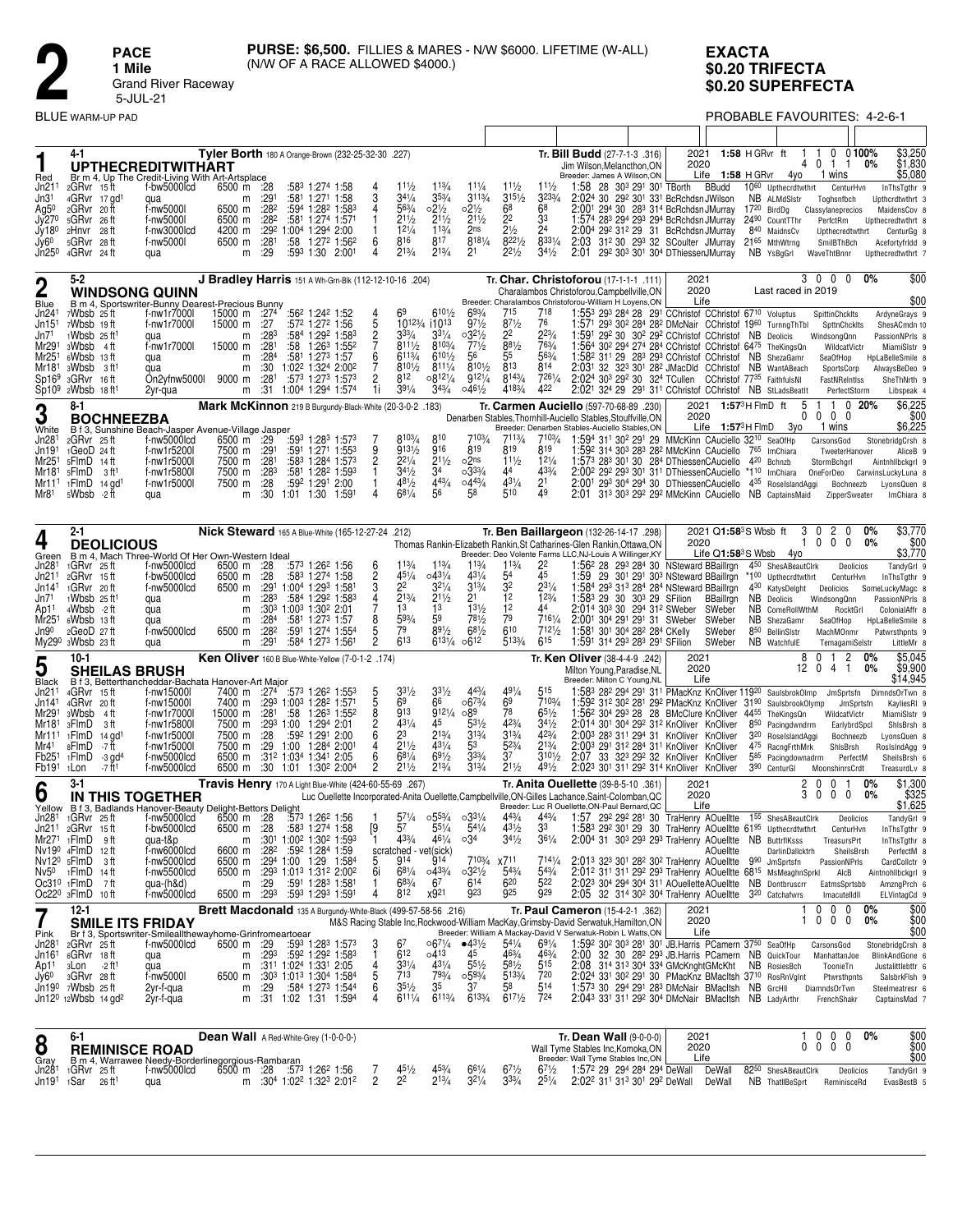$\lceil$ 

PACE<br>1 Mile<br>Grand I<br>5-JUL-<br>WHITE WARM-UP PAD

**1 Mile**

5-JUL-21

Grand River Raceway

PROBABLE FAVOURITES: 1-4-2-5 **EXACTA \$0.20 TRIFECTA \$0.20 SUPERFECTA \$0.20 PICK 4**

ı

٦٢

| Red                                                             | 7-5                              |                               | JEWELS DRAGON L<br><b>JEWELS DINAWORK L</b><br>Br g 5, Custard The Dragon-Whitesand Jewel-Artiscape<br>Fig 5, Custard L. mud 5000 m m 1964 1:264 1:262 1:552 |                                          |                          |                        | Travis Cullen 151 A Blue-Grey (269-41-22-25 .228)                                                                                                         |                                                  |                                        |                                      |                                                         |                                                                    |                                     | Tr. Jodie Cullen (168-24-18-23 .248)<br>Paul Sanders, Surrey, BC<br>Breeder: Seaspray Stables Ltd, BC                                                                  | 2021<br>Life            |                                                             | $1:55^1S$ Wbsb ft<br>$1:51$ <sup>1</sup> MCnml | 9<br>2020 1:53 <sup>2</sup> H FlmD ft 28<br>Зуо            | $0 \t11\%$<br>-1<br>4 6 5 14%<br>16 wins                                      | \$14,756<br>\$48,370<br>\$177,984                                      |
|-----------------------------------------------------------------|----------------------------------|-------------------------------|--------------------------------------------------------------------------------------------------------------------------------------------------------------|------------------------------------------|--------------------------|------------------------|-----------------------------------------------------------------------------------------------------------------------------------------------------------|--------------------------------------------------|----------------------------------------|--------------------------------------|---------------------------------------------------------|--------------------------------------------------------------------|-------------------------------------|------------------------------------------------------------------------------------------------------------------------------------------------------------------------|-------------------------|-------------------------------------------------------------|------------------------------------------------|------------------------------------------------------------|-------------------------------------------------------------------------------|------------------------------------------------------------------------|
| Jn291<br>Jn221                                                  | 8Wbsb 14ft                       |                               | 10GeōD 26.gd1 L nw1500L3cd<br>L<br>Cond                                                                                                                      | 16000 m :28 <sup>2</sup>                 |                          |                        | $:57$ 1:24 <sup>3</sup> 1:52                                                                                                                              |                                                  | $11\frac{1}{2}$<br>$6^{73/4}$          | 11<br>$67\frac{1}{2}$                | $1\frac{3}{4}$<br>6 <sup>5</sup>                        | $11\frac{1}{2}$<br>$5^{41/2}$                                      | 3be <sup>-</sup><br>643/4           | 1:553 264 282 292 31 EHensley JCullen<br>30 28 <sup>2</sup> 27 <sup>1</sup> 27 <sup>2</sup> TCullen<br>1:53                                                            |                         | JCullen                                                     |                                                | *75 HunterHill<br>4195 RaysKredt                           | <b>BetOnBrett</b><br>LegionSeelstr                                            | JewelsDragon 8<br>MachImpct 7                                          |
| Jn151                                                           | 9Wbsb 19ft                       |                               | Cond<br>L.                                                                                                                                                   | 16000 m                                  | :27                      |                        | :563 1:243 1:522                                                                                                                                          | 4                                                | 33                                     | 33                                   | $0.33\frac{1}{4}$                                       | $2^{13/4}$                                                         | 41                                  | 1:523 273 293 28 272 TCullen                                                                                                                                           |                         | JCullen                                                     |                                                | 2505 MachImpct                                             | LegionSeelstr                                                                 | RaysKredt 7                                                            |
| Jn71<br>Mr271                                                   | 5Wbsb 25ft<br>8Wbsb              | -8 ft                         | qua<br>25000clmhp<br>L.                                                                                                                                      | m<br>18000 m                             | :271<br>$:26^3$          |                        | :574 1:273 1:55<br>:553 1:233 1:511                                                                                                                       |                                                  | 913<br>67                              | 911                                  | 0.97<br>0791/2                                          | 8101/2<br>$6^{13}$                                                 | 891/4<br>6143/4                     | 1:564 294 301 29 274 EHensley JCullen<br>1:541 28 29 28 <sup>2</sup> 28 <sup>4</sup> TCullen                                                                           |                         | JCullen                                                     | 730                                            | NB KwkTlkn<br>MachImpact                                   | PembrookLgcN<br>Julerica                                                      | CapitanoItaln 9<br>KeepComing 9                                        |
| Mr201<br>Mr131                                                  | 6Wbsb<br>3Wbsb                   | -5 ft<br>- 2 ft               | L<br>25000clmhp<br>L<br>25000clmhp                                                                                                                           | 18000 m<br>18000 m                       | :273<br>:28              | :554 1:23              | $:55^3$ 1:251 1:523<br>1:522                                                                                                                              | be2                                              | 791/2<br>$21\frac{1}{2}$               | 716<br>$3^{13}/4$                    | 79<br>33%                                               | 781/4<br>$34\frac{1}{4}$                                           | 6be <sup>9</sup><br>$45\frac{1}{2}$ | 1:542 292 292 281 272 TCullen<br>1:53 <sup>2</sup> 28 <sup>1</sup> 28 27 <sup>3</sup> 29 <sup>3</sup> TCullen                                                          |                         | <b>JCullen</b><br><b>JCullen</b>                            | RE                                             | Julerica<br>12 <sup>10</sup> MilitarySecret                | MachImpact<br>MachImpact                                                      | MachalJordan 7<br>Julerica 6                                           |
| Mr61                                                            | 7Wbsb                            | -7 ft                         | 27000clmhp<br>L.                                                                                                                                             | 18000 m                                  | :26 <sup>4</sup>         |                        | :56 1:244 1:524                                                                                                                                           |                                                  | 113/4<br>12                            | $11\frac{1}{2}$<br>12                | 1 <sub>nk</sub><br>$12\frac{1}{4}$                      | $2^{11/2}$                                                         | 441/2<br>$12^{1/4}$                 | 1:533 264 291 284 284 TCullen                                                                                                                                          |                         | JCullen                                                     |                                                | 440 MilitarySecret                                         | LegalBettor                                                                   | Julerica 9                                                             |
| Mr11<br>Fb201                                                   | 8Wbsb<br>1Wbsb                   | -9 ft1<br>-6 ft               | 25000clmhp<br>L<br>L<br>28000clmhp                                                                                                                           | 18000 m<br>18000 m                       | :274<br>:283             |                        | :563 1:252 1:551<br>:571 1:251 1:531                                                                                                                      |                                                  | 771/2                                  | 791/2                                | 077                                                     | $13\frac{1}{2}$<br>$55^{1}/4$                                      | 583/4                               | 1:551 274 284 284 294 TCullen<br>1:55 30 29 273 282 EHensley JCullen                                                                                                   |                         | JCullen                                                     |                                                | 585 JewelsDragon<br>450 MilitarySecrt                      | MachImpact<br>RaysKredt                                                       | RaysKredit &<br>MachImpct 7                                            |
| Dc210<br>Dc140                                                  | 2Wbsb<br>зWbsb                   | $3$ gd <sup>3</sup><br>-5 ft  | L.<br>25000clmhp<br>L<br>25000clmhp                                                                                                                          | 18000 m<br>18000 m                       | :28 <sup>3</sup><br>:272 | $:58^4$ 1:28           | 1:562<br>:562 1:251 1:541                                                                                                                                 | 5<br>$\overline{c}$                              | 7111/2<br>793/4                        | o793/4<br>$\circ 76$                 | 0761/2<br>$0.53\frac{1}{4}$                             | 741/4<br>42                                                        | 2ns<br>$2\frac{3}{4}$               | 1:56 <sup>2</sup> 30 <sup>4</sup> 30 28 <sup>2</sup> 27 <sup>1</sup> EHensley JCullen<br>1:542 292 281 281 283 TCullen                                                 |                         | JCullen                                                     |                                                | 3 <sup>15</sup> LegalBettor<br>3 <sup>25</sup> LegalBettor | JewelsDragon<br>JewelsDragon                                                  | RaysKredit 7<br>RaysKredit 9                                           |
| $\boldsymbol{2}$                                                | 4-1                              |                               |                                                                                                                                                              |                                          |                          |                        | Patrick Shepherd 171 A Blue-Yellow-White (16-1-1-0 .097)                                                                                                  |                                                  |                                        |                                      |                                                         |                                                                    |                                     | Tr. Patrick Shepherd (225-28-29-21 .227)                                                                                                                               | 2021<br>2020            |                                                             |                                                | 1:53 <sup>1</sup> HNfld ft 15<br><b>1:51</b> S Wbsb ft 15  | -1<br>3<br>-1.<br>3 5 0 20%                                                   | \$9,346<br>7%<br>\$46,230                                              |
| Blue                                                            |                                  |                               | <b>CHEAPSKATE HANOVER L</b><br>B a 8. Somebeachsomewhere-Carousel Frame-Dragon Again                                                                         |                                          |                          |                        |                                                                                                                                                           |                                                  |                                        |                                      |                                                         |                                                                    |                                     | Robert Woodburn-Ron Woodburn, St Thomas, ON<br>Breeder: Hanover Shoe Farms Inc, PA                                                                                     |                         |                                                             |                                                | Life 1:51 S Wbsb 7yo 22 wins                               |                                                                               | \$190,749                                                              |
| Jn261<br>Jn191                                                  | 9Wbsb 27ft<br>6Wbsb 20ft         |                               | L nw3000L5cd<br>nw3000L5cd                                                                                                                                   | 12000 m :27 <sup>2</sup><br>12000 m :274 |                          |                        | :57 1:244 1:532<br>$:56^3$ 1:24 <sup>1</sup> 1:51 <sup>3</sup>                                                                                            | 6                                                | $8^{101}/2$                            | 9121/2 0963/4<br>∘88                 | $076\frac{1}{2}$<br>∘89                                 | $54\frac{1}{2}$<br>$8^{121/4}$                                     | 543/4<br>$5^{101/2}$                | 1:542 294 283 273 282 TCullen<br>1:533 294 28 <sup>2</sup> 274 273 TCullen                                                                                             |                         | PShephrd 2235 BigBull                                       |                                                |                                                            | ArukidinmeCabbi<br>PShephrd 830 Whitecookie HomeyJoe                          | MoneymanHII 9<br>MoneymanHill 9                                        |
| Jn131<br>Jn61                                                   | 1Nfld<br>13Nfld                  | ft<br>ft                      | nw5500L4<br>L<br>nw4000L4<br>L                                                                                                                               | 10500 m :264<br>8400 m                   | :27                      | :554 1:23<br>:551 1:23 | 1:504<br>1:513                                                                                                                                            |                                                  | 7101/4<br>$33\frac{1}{4}$              | 763/4<br>431/2                       | 79<br>$3^{23/4}$                                        | 7121/2<br>32                                                       | 7123/4<br>31                        | 1:53 <sup>2</sup> 284 28 <sup>2</sup> 273 283 HMyers<br>1:514 273 281 274 281 CLems                                                                                    |                         | PShephrd 1390 MsclsArt                                      |                                                |                                                            | MedoIndBrts                                                                   | PShephrd 5900 JustToyinWithYa Fourboltmane MGKid 8<br>CheapskateHnvr 9 |
| $My301$ 13 Nfld                                                 |                                  | ft                            | 17500clop<br>L                                                                                                                                               | 10500 m                                  | :26 <sup>3</sup>         | :543 1:22              | 1:501                                                                                                                                                     |                                                  | $6^{113}/4$                            | 793/4                                | 7113/4                                                  | 7131/2                                                             | $6^{111}/2$                         | 1:52 <sup>2</sup> 29 27 <sup>3</sup> 27 <sup>4</sup> 28 AMrrmn                                                                                                         |                         | PShephrd 1800 StanfrdCrt                                    |                                                |                                                            | ChorMstr                                                                      | GunrneedbgrbtA 9                                                       |
| My231 <sub>14</sub> Nfld<br>My16 <sup>1</sup> <sub>3</sub> Nfld |                                  | ft<br>ft                      | L<br>nw5500L4<br>nw4000L4<br>L                                                                                                                               | 10500 m<br>8400 m                        | :262<br>:271             |                        | :542 1:222 1:523<br>$:55$ 1:22 <sup>3</sup> 1:51                                                                                                          |                                                  | 791/4<br>33                            | 771/2<br>343/4                       | 75<br>33                                                | 631/2<br>$3^{3/4}$                                                 | 31<br>34                            | 1:524 281 273 273 292 KSugg<br>1:514 274 281 271 283 THall                                                                                                             |                         | PShephrd 450 BullyPlpt                                      |                                                | PShephrd 12 <sup>20</sup> TrumpTht JustBookm               | DancinFvr                                                                     | CheapskateHanovr 9<br>CheapskateHanvr 6                                |
| My11 <sup>1</sup> 7Nfld<br>My41                                 | 15Nfld                           | ft<br>ft                      | nw1500L4<br>nw1500L4                                                                                                                                         | 5000 m<br>5000 m                         | :27 <sup>4</sup><br>:273 | :564 1:25              | 1:53'<br>:561 1:244 1:544                                                                                                                                 |                                                  | $11\frac{1}{2}$<br>$2^{21/2}$          | 113/4<br>$2^{21/4}$                  | $11\frac{1}{4}$<br>3 <sup>2</sup>                       | $1^{21/4}$<br>213/4                                                | 113/4<br>2nk                        | 1:53 <sup>1</sup> 27 <sup>4</sup> 29 28 <sup>1</sup> 28 <sup>1</sup> AMrrmn<br>1:544 28 283 283 293 RStahl                                                             |                         |                                                             |                                                |                                                            | PShephrd *20 CheapskatHnvr DGsShllwdnc<br>PShephrd *150 Rhp CheapskateHanover | SirHwsZTm 9<br>ScoutsReport 8                                          |
| Ap251<br>Mr251                                                  | 7Nfld                            |                               | L<br>nw4000L4                                                                                                                                                | 7500 m                                   | :272<br>:26 <sup>2</sup> |                        | :561 1:243 1:54<br>:551 1:251 1:54                                                                                                                        |                                                  | 33<br>$069\frac{1}{2}$                 | 43<br>$\circ$ 44                     | 423/4<br>$02^{11/2}$                                    | $52\frac{1}{2}$<br>$7^{71/2}$                                      | 613/4<br>918                        | 1:542 28 284 282 291 AMrrmn<br>1:573 281 274 292 321 JJamiesn PShephrd 28 <sup>20</sup> MontyMono AlwaysNTheMoney Uncaged 10                                           |                         |                                                             |                                                | PShephrd 1970 AndaleAndale                                 | Vinovio                                                                       | SpecialSauce 9                                                         |
| Mr181                                                           | <sub>5</sub> Wbsb<br>1Wbsb       | 11 ft<br>- 2 ft               | 12000clmhp<br>L<br>L<br>12000clmhp                                                                                                                           | 10000 m<br>10000 m                       | :261                     | $:56^2$ 1:26           | 1:55                                                                                                                                                      |                                                  | 710                                    | 791/4                                | 763/4                                                   | 781/2                                                              | 7121/2                              | 1:572 281 30 291 30 JJamiesn PShephrd 340 JaydensPlace                                                                                                                 |                         |                                                             |                                                |                                                            | Uncaged                                                                       | Veneno &                                                               |
| 3                                                               | 15-1                             |                               | <b>COMEONANDGETSOME</b>                                                                                                                                      |                                          |                          |                        | Dave Duncan 144 A Brown-Gold (15-0-0-0-)                                                                                                                  |                                                  |                                        |                                      |                                                         |                                                                    |                                     | Tr. <b>Brenda Duncan</b> (22-1-1-0 .070)<br>Brenda & David Duncan, Stoney Creek, ON                                                                                    | 2021<br>2020            |                                                             |                                                | 6<br>29                                                    | 0<br>0<br>0<br>$\Omega$<br>1 1                                                | \$764<br>0%<br>\$4,716<br>0%                                           |
| White                                                           |                                  |                               | B g 12, P Forty Seven-Jelee On A Roll-Jate Lobell                                                                                                            |                                          |                          |                        |                                                                                                                                                           |                                                  | 811                                    | $917\frac{1}{4}$                     | $918\frac{3}{4}$                                        | 9231/4                                                             | $932\frac{1}{2}$                    | Breeder: Brenda Duncan-David A Duncan, ON<br>2:003 294 293 292 314 DDuncan BDuncan 6565 PremierJoyA                                                                    |                         | Life $1:58^2$ H FlmD                                        |                                                | 6yo                                                        | 3 wins                                                                        | \$85.780                                                               |
| Jn281<br>Ap11                                                   | 3GRvr 25ft<br>10LON              | -2 ft                         | nw2000L3cd<br>nw1500L3cd                                                                                                                                     | 6200 m :273<br>5800 m :30 <sup>1</sup>   |                          | :56                    | 1:25<br>1:541<br>:593 1:291 1:591                                                                                                                         |                                                  | 441/4                                  | 431/2                                | $•41\frac{1}{2}$                                        | 441/4                                                              | 483/4                               | 2:01 31 291 291 313 JPlante BDuncan 38 <sup>90</sup> SabinePass                                                                                                        |                         |                                                             |                                                |                                                            | <b>BrocksFortune</b><br>DreamfairMoxy                                         | MontyMono 9<br>MoBettor 5                                              |
| Mr281<br>Mr141                                                  | 1FlmD<br>6FlmD                   | $3$ gd <sup>1</sup><br>-2 ft  | nw1500L3cd<br>nw1500L3cd                                                                                                                                     | 5800 m<br>5800 m                         | :273<br>:28              |                        | :573 1:263 1:572<br>:58 1:263 1:554                                                                                                                       |                                                  | 8101/4<br>69                           | 8101/4<br>69                         | 813<br>8101/2                                           | 820<br>816                                                         | 8223/4<br>827                       | 2:02 293 30 293 324 DDuncan BDuncan 3810 TootTootN<br>2:011 294 30 284 323 DDuncan BDuncan 60 <sup>90</sup> MillenimSlstr                                              |                         |                                                             |                                                |                                                            | <b>BetterBeGouda</b><br>HeavnISnd                                             | BigJourney 9<br>BetterBGd 8                                            |
| Mr71<br>Fb211                                                   | 9FlmD<br>6FlmD                   | -7 ft<br>-6 ft                | nw1500L3cd<br>nw1500L3cd                                                                                                                                     | 5800 m<br>6000 m                         | :28<br>:28               |                        | $:57^3$ 1:25 <sup>2</sup> 1:54 <sup>2</sup><br>:583 1:271 1:551                                                                                           | 3                                                | 8111/2<br>793/4                        | 8103/4<br>88                         | 813<br>69                                               | 917<br>i716                                                        | 9171/2<br>5161/4                    | 1:574 301 293 281 294 DDuncan BDuncan 5405 BlueMoose<br>1:58 <sup>2</sup> 30 30 <sup>1</sup> 28 <sup>4</sup> 29 <sup>2</sup> DDuncan BDuncan 57 <sup>60</sup> FreddyBr |                         |                                                             |                                                |                                                            | <b>BettorCat</b><br>MajorOnTheBch                                             | LyonsMusic 9<br>HeavenlySnd 8                                          |
| Dc20 <sup>0</sup>                                               | 8FlmD                            | $-2$ gd <sup>1</sup>          | nw100L5s                                                                                                                                                     | 5200 m :273                              |                          |                        | :591 1:284 1:591                                                                                                                                          |                                                  | 33<br>$5^{71/2}$                       | 33<br>553/4                          | $53\frac{1}{4}$<br>711                                  | 43<br>712                                                          | 42<br>7183/4                        | 1:593 281 313 293 301 JPlante BDuncan 2990 OldBuck                                                                                                                     |                         |                                                             |                                                |                                                            | AlwaysNTheMoney                                                               | HerculeJM 8                                                            |
| Dc13 <sup>0</sup><br>Dc6 <sup>0</sup>                           | 7FlmD<br>5FlmD                   | ft<br>-4 ft                   | nw1500L3cd<br>nw1500L3cd                                                                                                                                     | 5000 m :273<br>5000 m                    | :281                     |                        | :57 <sup>2</sup> 1:26 1:56<br>:574 1:263 1:551                                                                                                            | $\frac{6}{7}$                                    | 912                                    | 973/4                                | 973/4                                                   | 99                                                                 | 9123/4                              | 1:594 29 293 293 313 DDuncan BDuncan 6485 SilverBeast<br>1:574 303 284 284 293 ASorrie BDuncan 4600 RevolverN                                                          |                         |                                                             |                                                |                                                            | ShadesOfBay<br>SilverBeast                                                    | TakeTheDeal 8<br>BlueMoose 9                                           |
| Nv290<br>Nv22 <sup>0</sup>                                      | 3FlmD<br>6FlmD                   | 6 ft<br>1 $gd2$               | nw1500L3cd<br>nw1500L3cd                                                                                                                                     | 5000 m<br>5000 m :273                    | :28 <sup>2</sup>         |                        | :582 1:263 1:552<br>:573 1:272 1:574                                                                                                                      | <sup>[9</sup> 2                                  | 561⁄2<br>$68\frac{1}{4}$               | $6^{73}/4$                           | $0.54\frac{1}{4}$<br>$75\frac{1}{2}$                    | 79<br>$65\frac{1}{2}$                                              | 7121/4<br>$65\frac{3}{4}$           | 1:574 293 293 281 302 ASorrie BDuncan 3940 AboutABoy<br>1:59<br>291 30 291 303 ASorrie BDuncan 9165 JakeLoewen                                                         |                         |                                                             |                                                |                                                            | FreddyBear<br>RockNBo                                                         | HpPatriote 7<br>WhiteHairRocks 7                                       |
| Nv80                                                            | 9FlmD                            | -11 ft                        | nw1000cd                                                                                                                                                     | 5200 m                                   | :281                     |                        | $:58$ 1:264 1:562                                                                                                                                         |                                                  | 9121/2                                 | 981/2                                | 881/2                                                   | 781/2                                                              | 891/4                               | 1:581 303 29 284 294 DDuncan BDuncan 5890 LdrTnght                                                                                                                     |                         |                                                             |                                                |                                                            | Ateyatefngrsl                                                                 | OnCrsCntrl 9                                                           |
|                                                                 |                                  |                               |                                                                                                                                                              |                                          |                          |                        |                                                                                                                                                           |                                                  |                                        |                                      |                                                         |                                                                    |                                     |                                                                                                                                                                        |                         |                                                             |                                                |                                                            |                                                                               |                                                                        |
| 4                                                               | 2-1                              |                               | <b>DREAMFAIR MOXY</b>                                                                                                                                        |                                          |                          |                        |                                                                                                                                                           |                                                  |                                        |                                      |                                                         |                                                                    |                                     | (16). 3-5-3-7. Bradley Harris 151 A Wh-Gm-Blk (112-12-10-16) 204) Tr. Bobbie Jo Weinholdt Harris (37-5-3-4 (16<br>John Lamers, Mount Brydges, ON                       |                         | 2021 Q1:58 <sup>1</sup> H GRvr ft 9                         |                                                | 2020 1:49 <sup>3</sup> S Wbsb ft 27                        | 0<br>$\mathbf{1}$<br>$\mathbf{1}$<br>3 3 3 11%                                | \$3,594<br>\$39,235                                                    |
| Green<br>Jn281                                                  | 6GRvr 25ft                       |                               | Br g 5, Bettors Delight-Swirly-Western Hanover<br>nw3750L3cd                                                                                                 | 7500 m :271                              |                          |                        | :562 1:242 1:541                                                                                                                                          | 4                                                | $2^{11/2}$                             | 32                                   | $3^{11/2}$                                              | 423/4                                                              | 411/2                               | Breeder: David Goodrow Stable, ON<br>1:542 272 292 274 294 NBoyd                                                                                                       |                         | Life $1:49^3S$ Wbsb<br>BWhtHrs 10 <sup>35</sup> ExitSmiling |                                                | 4yo                                                        | 12 wins<br>ShadesOfBay                                                        | \$161,926<br>JackOfClubs 9                                             |
| Jn211                                                           | 11 GRvr 15 ft                    |                               | nw3750L3cd                                                                                                                                                   | 7500 m                                   | :271                     | :57º 1:26              | $1:55^{\circ}$                                                                                                                                            | $\overline{7}$<br>3                              | 9151/2                                 | 9101/4<br>$2^{11/2}$                 | 98<br>43                                                | <b>Q11</b>                                                         | 79<br>$3^{71/4}$                    | 1:57 30 <sup>1</sup> 29 <sup>1</sup> 28 <sup>1</sup> 29 <sup>2</sup> JB. Harris BWhtHrs 42 <sup>30</sup> AboutABoy                                                     |                         |                                                             |                                                |                                                            | Ali                                                                           | BlueMoose 9                                                            |
| Jn21                                                            | Jn141 11GRvr 20ft<br>8GRvr       | 20 ft                         | nw2000L3cd<br>qua                                                                                                                                            | 6200 m :271<br>m                         | :292                     | :562 1:26              | 1:56<br>:591 1:284 1:581                                                                                                                                  |                                                  | 211/2<br>12                            | 12                                   | 113/4                                                   | $57\frac{1}{2}$<br>12                                              | $12^{1/4}$                          | 1:572 272 291 30 304 NBoyd<br>1:581 292 294 293 292 NBoyd                                                                                                              |                         | <b>BWhtHrs</b><br><b>BWhtHrs</b>                            |                                                | *60 WoodmerRilnpp<br>NB DreamfarMx                         | TwilitZn<br>ABlackDmnd                                                        | DreamfarMx 9<br>MarzannkHnvr 7                                         |
| Ap11<br>Mr281                                                   | 10LON<br>8FlmD                   | -2 ft <sup>1</sup><br>$3$ gd  | nw1500L3cd<br>nw3300L3cd                                                                                                                                     | 5800 m<br>7500 m                         | :30 <sup>1</sup><br>:274 | :564 1:25              | :593 1:291 1:591<br>1:541                                                                                                                                 | $\overline{c}$<br>5                              | $11\frac{1}{2}$<br>$03^{31/4}$         | 2 <sup>nk</sup><br>$0.53\frac{1}{2}$ | 2nk<br>•78                                              | $2^{11/2}$<br>8153/4                                               | 241/2<br>7181/4                     | 2:00<br>301 292 293 304 NBoyd<br>1:574 282 29 291 311 JB. Harris BWhtHrs                                                                                               |                         | <b>BWhtHrs</b>                                              | *35                                            | SabinePass<br>375 HesGotSwagger                            | DreamfairMoxy<br>BettorCat                                                    | MoBettor 5<br>ExitSmiling 9                                            |
| Mr131                                                           | $Mr201_{11}Wbsb$<br>1Wbsb        | 5 ft<br>2 ft                  | nw8000L5cd<br>nw8000L5cd                                                                                                                                     | 16000 m :264<br>16000 m                  | :281                     | $:55^2$ 1:24           | 1:52<br>:573 1:252 1:531                                                                                                                                  |                                                  | 673/4<br>441/2                         | $76\frac{1}{2}$<br>$4^{41/2}$        | $75\frac{1}{4}$<br>$•54\%$                              | 98<br>$10^{12\frac{1}{2}}$                                         | 8101/2<br>10113/4                   | 1:54 282 281 282 29 BMcClure BWhtHrs<br>1:553 29 29 <sup>2</sup> 274 29 <sup>2</sup> PhHudon BWhtHrs                                                                   |                         |                                                             |                                                | 3310 IdealPercptn<br>59 <sup>95</sup> Pontmgrnsn           | OutlawAcefspds<br>OutlwAcfspds                                                | HomeJ 10<br>IdelProptn 10                                              |
|                                                                 | Fb271 10Wbsb                     | $2$ gd <sup>1</sup>           | nw8400L5cd                                                                                                                                                   | 16000 m                                  | :274                     |                        | :571 1:253 1:531                                                                                                                                          |                                                  | $11\frac{1}{2}$<br>044                 | $11\frac{1}{2}$<br>0.913             | $11\frac{1}{2}$<br>933                                  | 34<br><b>9dis</b>                                                  | 571/4                               | 1:543 274 292 282 29 TCullen JCullen                                                                                                                                   |                         |                                                             |                                                | 880 BettrBGng                                              | JknrLktll                                                                     | ButterBayHnvr 10                                                       |
| Fb201                                                           | 5Wbsb<br>$Dc23^0$ 7Wbsb          | -6 ft<br>$5 sy^2$             | nw16000L5cd<br>nw5200L5cd                                                                                                                                    | 24000 m<br>14000 m                       | :28<br>:28 <sup>1</sup>  | $:56^2$ 1:25           | 1:524<br>:57 <sup>2</sup> 1:26 <sup>2</sup> 1:54 <sup>2</sup>                                                                                             |                                                  | $2^{13/4}$                             | $01^{11/4}$                          | 11                                                      | 113/4                                                              | 9bedis<br>1 <sup>2</sup>            | 284 301 323<br>1:54 <sup>2</sup> 28 <sup>3</sup> 28 <sup>4</sup> 29 28 EHensley JCullen                                                                                | <b>EHensley JCullen</b> |                                                             |                                                | 6430 NoctrnIBIchp<br>*1 <sup>90</sup> DreamfairMx          | PntsNrth<br>AmericanVrgn                                                      | HighIndbchlvr 9<br>SmsAChmpA 10                                        |
|                                                                 | Dc19 <sup>0</sup> 11 Wbsb<br>8-1 | 1 sn1                         | nw5200L5cd                                                                                                                                                   | 18000 m                                  | :27                      |                        | :552 1:234 1:521<br>Bruce Richardson A Green-Yellow (114-12-13-18 .221)                                                                                   |                                                  |                                        |                                      | $10^{113/4}$ o $10^{83/4}$ $\bullet$ $10^{91/2}$        | $67\frac{1}{2}$                                                    | $35\frac{1}{2}$                     | 1:531 292 274 282 273 TCullen JCullen                                                                                                                                  | 2021                    |                                                             |                                                | 12 <sup>95</sup> RockinInHevn                              | SmsAChmpA<br>$0\quad 0$<br>50                                                 | DreamfairMx 10<br>\$1,978<br>$0\%$                                     |
| ე                                                               |                                  |                               | <b>WILSON WALL</b>                                                                                                                                           |                                          |                          |                        |                                                                                                                                                           |                                                  |                                        |                                      |                                                         |                                                                    |                                     | <b>Tr. Dean Wall <math>(9-0-0-0)</math></b><br>Keith Wilson, Kerwood-Dean Wall, London, ON<br>Breeder: Melvin F Wilson-Keith D Wilson-Dean W Wall,ON                   |                         | Life $1:57^3$ H Lon                                         |                                                | 2020 1:57 <sup>3</sup> HLon ft 26<br>4yo                   | 3 8 4 12%<br>7 wins                                                           | \$30,674<br>\$47,687                                                   |
| <b>Black</b><br>Jn281                                           | 3GRvr 25ft                       |                               | B h 5, Sunshine Beach-So Rammie-Rambaran<br>nw2000L3cd                                                                                                       | 6200 m :273                              |                          |                        | :56 1:25 1:541                                                                                                                                            |                                                  | 79                                     | $710\frac{1}{2}$                     | 773/4                                                   | 781/4                                                              | $58\frac{1}{2}$                     | 1:554 292 283 283 291 BcRchdsn DeWall                                                                                                                                  |                         |                                                             |                                                | 4505 PremierJoyA                                           | BrocksFortune                                                                 | MontyMono 9                                                            |
| Mr31 <sup>1</sup><br>Mr231                                      | <sub>5</sub> Lon<br>5Lon         | -6 ft<br>14 ft                | nw1500L3cd<br>nw50000l                                                                                                                                       | 5800 m :281<br>10000 m :28               |                          |                        | :591 1:284 1:574<br>:573 1:261 1:55                                                                                                                       | 3<br>$\bar{2}$                                   | $03^{23/4}$<br>$\overline{5}6$         | $\frac{0.313}{781/2}$                | $\circ$ 2nk<br>$065\frac{3}{4}$                         | $3^{21/4}$<br>553/4                                                | 461/2<br>583/4                      | 1:59 284 304 291 301 BcRchdsn DeWall<br>1:564 291 30 281 292 BcRchdsn DeWall                                                                                           |                         |                                                             | 34 <sup>75</sup> BigSir                        | 465 LifelsBetter                                           | CaseysDragon<br>MikeyCamden                                                   | Idolize 7<br>PodiumSeelster &                                          |
| Mr161 11Lon<br>Fb16 <sup>1</sup> sLon                           |                                  | 4 ft<br>-10 ft <sup>1</sup>   | nw50000l<br>nw50000l                                                                                                                                         | 11000 11/16:283                          |                          |                        | :582 1:28 2:043                                                                                                                                           | 5x<br>4                                          | 8121/4<br>$4^{43}/4$                   | 8101/4<br>$5^{51}/4$                 | 8101/2<br>$0.54\frac{1}{2}$                             | 8121/2<br>$5^{31/2}$                                               | 8101/2p72:063<br>$4^{21}/4$         | 2:01 <sup>2</sup> 30 <sup>2</sup> 32 29 <sup>4</sup> 29 <sup>1</sup> BcRchdsn DeWall                                                                                   | <b>BcRchdsn DeWall</b>  |                                                             |                                                | 30 <sup>15</sup> CrankysBoy<br>2435 CuriousCortz           | ShadowTail<br>SpectrumSeelstr                                                 | MikeyCamden 8<br>HarrG 5                                               |
| Dc21 <sup>0</sup> sLon                                          |                                  | $1$ gd <sup>1</sup>           | nw30000l                                                                                                                                                     |                                          |                          |                        | 8800 m : 29 <sup>2</sup> 1:01 <sup>2</sup> 1:31 <sup>2</sup> 2:01<br>8200 m : 28 <sup>1</sup> : 58 1:28 <sup>3</sup> 1:59 <sup>2</sup><br>:58 1:283 1:592 | 4                                                | $5^{7^{1/2}}$                          | ∘54                                  | $02^{13/4}$                                             | $2^{13}/4$                                                         | $3\frac{3}{4}$                      | 1:593 293 291 301 303 BcRchdsn DeWall                                                                                                                                  |                         |                                                             |                                                | 880 CuriousCortz                                           | StLadsBetIt                                                                   | WilsonWll 8                                                            |
| $Dc140$ $2Lon$<br>Nv30 <sup>0</sup> 2Lon                        |                                  | -3 ft1<br>$1$ gd <sup>2</sup> | nw30000l<br>nw30000l                                                                                                                                         | 8200 m :281<br>8200 m :291               |                          |                        | :582 1:28 1:583                                                                                                                                           | $\overline{c}$                                   | 22                                     | $2^{21/2}$                           | 2 <sup>2</sup>                                          | 25                                                                 | 431/2<br>2nk                        | 1:591 283 301 293 304 BcRchdsn DeWall<br>2:003 292 30 294 312 BcRchdsn DeWall                                                                                          |                         |                                                             |                                                | 230 NeedArocket<br>490 CrankysBoy                          | HezaHandyMan<br>WilsonWall                                                    | CustomCut 6<br>CustomCut &                                             |
| Nv23 <sup>0</sup> 6Lon<br>Nv16 <sup>0</sup> 4Lon                |                                  | $2$ gd <sup>1</sup><br>1 ft   | nw28000lcd<br>nw25000l                                                                                                                                       | 8000 m :28<br>8000 m :274                |                          |                        | :584 1:29 2:003<br>:581 1:273 1:584<br>:581 1:271 1:584                                                                                                   | $\frac{2}{7}$                                    | $3^{11/2}$<br>7111/ <sub>4</sub><br>23 | $\frac{5^{31}}{7^{71/2}}$<br>32      | $\bullet 2^{11/2}$<br>$\bullet 7^{53/4}$<br>$03^{21/4}$ | $2\frac{1}{2}$<br>6 <sup>51</sup> / <sub>2</sub><br>$2\frac{1}{2}$ | 421/2<br>$1\frac{1}{2}$             | 1:591 301 292 291 302 BcRchdsn DeWall<br>1:584 282 301 29 311 BcRchdsn DeWall                                                                                          |                         |                                                             |                                                | 970 CrankysBoy<br>465 WilsonWll                            | Machaholic<br>Chappiesbo                                                      | DocFanelli 7<br>DeputySeelstr &                                        |
| $Nv6^0$ 2Lon<br>Oc260 10Lon                                     |                                  | 13 ft<br>6 ft                 | nw1500L3cd<br>nw30000l                                                                                                                                       | 5000 m :281<br>8200 m :281               |                          |                        | :58 <sup>2</sup> 1:27 <sup>2</sup> 1:57 <sup>3</sup><br>:573 1:263 1:563                                                                                  | ვ<br>ვ                                           | $2^{11/2}$<br>$66\frac{1}{2}$          | $3^{21/4}$<br>$65\frac{1}{2}$        | 3 <sup>2</sup><br>$0.54\frac{3}{4}$                     | $\frac{2^{i_{1}}}{6^{7}}$                                          | 11<br>611                           | 1:573 282 302 29 294 RHolliday DeWall<br>1:584 292 291 29 311 GRooney DeWall                                                                                           |                         |                                                             |                                                | 330 WilsonWll<br>2570 CrankysBo                            | BearlyASecrt<br>CuriousCortz                                                  | AmazonDragn 8<br>PrestoScor 8                                          |
|                                                                 | $10-1$                           |                               |                                                                                                                                                              |                                          |                          |                        | Tyler Borth 180 A Orange-Brown (232-25-32-30 .227)                                                                                                        |                                                  |                                        |                                      |                                                         |                                                                    |                                     | Tr. John Pentland (29-4-1-3 .191)                                                                                                                                      | 2021                    |                                                             |                                                | 6                                                          | 0<br>1 1                                                                      | \$2,879<br>$0\%$                                                       |
| 6                                                               |                                  |                               | <b>HIDDEN POTENTIAL</b>                                                                                                                                      |                                          |                          |                        |                                                                                                                                                           |                                                  |                                        |                                      |                                                         |                                                                    |                                     | V M B Stable, Hamilton, ON<br>Breeder: V M B Stable, ON                                                                                                                |                         | Life $1:51^4$ F GeoD $3$ vo                                 |                                                | 2020 1:58 <sup>1</sup> HLon ft 22                          | 3 3 3 14%<br>38 wins                                                          | \$17,733<br>\$315,999                                                  |
| Jn141                                                           | 9GRvr 20ft                       |                               | Yellow B g 12, Lis Mara-Shes A Looker-Bo Knows Jate<br>Jn211 10GRvr 15 ft mw2000L3cd 6200 m :27<br>nw3750L3cd                                                | 6200 m :273<br>7500 m :271               |                          |                        | :573 1:271 1:571<br>$:57$ 1:26 <sup>1</sup> 1:55                                                                                                          |                                                  | $11\frac{1}{2}$<br>$33\frac{1}{4}$     | 11.<br>431/2                         | 11<br>761/2                                             | $7^{73}/4$                                                         | $65\frac{3}{4}$                     | 1:58 273 30 293 304 TBorth<br>1:561 28 293 294 284 TBorth                                                                                                              |                         | JPentland 550 ExtSming                                      |                                                |                                                            | LetsGtPckld<br>JPentland 35 <sup>50</sup> BrodysScrapper AboutABoy            | HiddenPotntl 9<br>Weatherly 9                                          |
|                                                                 | Jn71 12Wbsb 25ft                 | зft                           | qua                                                                                                                                                          | m                                        | :281                     |                        | :58 1:264 1:543                                                                                                                                           | $\begin{array}{c}\n 2 \\  2 \\  8\n \end{array}$ | 33/4<br>$56\frac{1}{2}$                | $3^{31/2}$<br>66                     | 35<br>$75\frac{1}{4}$                                   | 38<br>65                                                           | 512<br>881/4                        | 1:57 29 293 291 291 SYoung                                                                                                                                             |                         | JPentland NB HntrHll                                        |                                                |                                                            | NorthernBccrt                                                                 | TheDevilYKnw 8                                                         |
| Mr291 10Lon<br>$Mr151$ sLon                                     |                                  | -3 ft                         | nw3000L3cd<br>nw3000L3cd                                                                                                                                     | 7000 m :28<br>7000 m :273                |                          |                        | :574 1:262 1:563<br>:573 1:272 1:572                                                                                                                      |                                                  | 33                                     | $4^{31}/4$                           | 5 <sup>3</sup>                                          | 441/2                                                              |                                     | 1:581 291 294 282 304 TBorth<br>323/4p2 1:58 281 30 294 30 TBorth                                                                                                      |                         |                                                             |                                                | JPentland 2300 JakeLoewen                                  | SportsNation<br>JPentland 465 ArtistcPck HiddenPotentl                        | AdoreHim 8<br>MrMachJmm 8                                              |
| $Mr81$ 10 Lon<br>Mr11                                           | 1Lon                             | 6 ft<br>$-7$ gd <sup>1</sup>  | nw3000L3cd<br>Preferred-3                                                                                                                                    | 7700 11/16:282<br>8500 m :284            |                          |                        | :59 1:281 2:04<br>:593 1:292 1:584                                                                                                                        | $\frac{2}{6}$                                    | 812<br>433/4                           | 893/4<br>$53\frac{1}{2}$             | 763/4<br>64                                             | 781/4<br>45                                                        | 56<br>$67\frac{1}{2}$               | 2:05 <sup>1</sup><br>2:001 293 303 30 30 TBorth                                                                                                                        | TBorth                  |                                                             |                                                | JPentland 1840 GASpeedSmm<br>JPentland 5265 MaximusPower   | BravadoSelstr<br>Mercenary                                                    | LifelsBttr 9<br>JackOfClubs 8                                          |
| Dc20 <sup>0</sup> 8Lon<br>Dc11 <sup>0</sup> sLon                |                                  | $2$ gd <sup>2</sup>           | nw1500L3cd<br>nw2750L3cd                                                                                                                                     | 6200 m :284                              |                          |                        | 5000 m :29 <sup>1</sup> 1:00 1:29 <sup>2</sup> 2:00<br>:591 1:284 1:582                                                                                   | $\begin{bmatrix} 8 \\ 4 \end{bmatrix}$<br>4      | $1^{13/4}$<br>213/4                    | $1^{13/4}$<br>$2^{13/4}$             | $1^{13/4}$<br>3 <sup>2</sup>                            | 1 <sup>2</sup><br>22                                               | 1 <sub>nk</sub><br>533/4            | 2:00 291 304 292 303 MStLouis JPentland *130 HiddenPotentl<br>1:591 291 302 293 30 TBorth                                                                              |                         | JPentland 955 WalterMitty                                   |                                                |                                                            | RoylShp<br>HungerPangs                                                        | LefsAndWngs &<br>Daliator 8                                            |
| Nv270 10Lon<br>Nv20 <sup>0</sup> 11 Lon                         |                                  | 10 ft<br>5 ft<br>11 ft        | nw3750L3cd<br>nw2500L3cd                                                                                                                                     | 7500 m :283<br>6600 11/16:281            |                          |                        | :584 1:274 1:582<br>$:58^2$ 1:27 2:04<br>:582 1:28 2:042                                                                                                  | $^{[9]}_5$                                       | scratched - vet(lame)                  | $8^{103/4}$ 0443/4                   | $55\frac{1}{2}$                                         | 58                                                                 | 38                                  | 2:05 <sup>3</sup>                                                                                                                                                      | TBorth                  | JPentland<br>JPentland 9 <sup>15</sup> CasesDrgn            |                                                | TheRegulatr                                                | BravadoSeelstr<br>BravadoSIstr                                                | AdoreHm 7<br>HiddenPotntl 9                                            |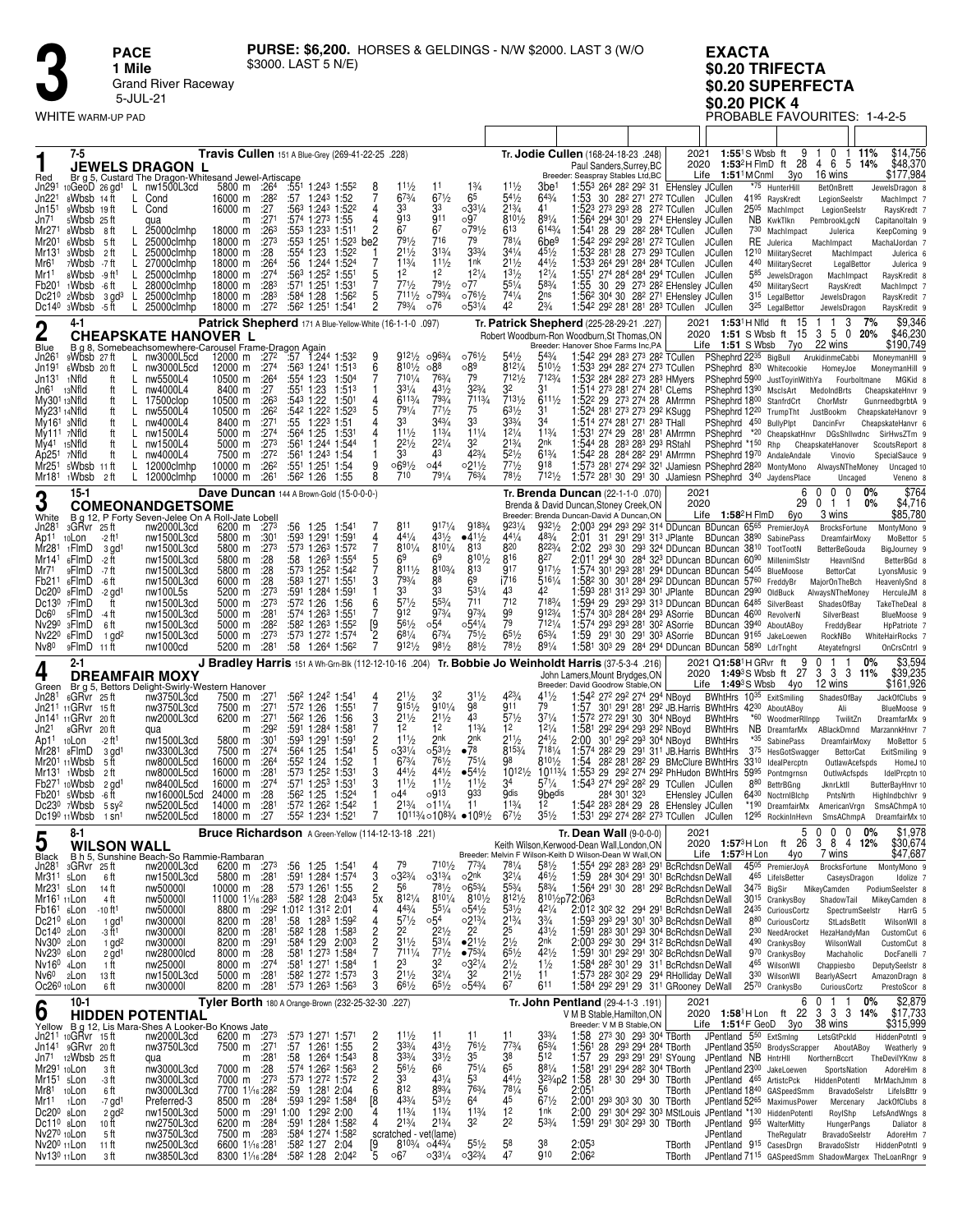

# **EXACTA** \$0.20 TRIFECTA \$0.20 SUPERFECTA

**GREEN WARM-UP PAD** 

# PROBABLE FAVOURITES: 8-2-4-7

| Red                                                                                                       | 6-1                                                                                                                                   |                                                     | <b>MARZANNK HANOVER</b><br>B m 4, Mach Three-Monte Carlo Madam-Camluck                                                                                            | Colin Kelly 164 A Orange-Black-White (386-76-59-45 .320)                                                                             |                                                                              |                          |                                                                                                                                                                                                                  |                                   |                                                                                                      |                                                                                                             |                                                                                                                       |                                                                                                           |                                                                                                      | Tr. Kyle Bossence (87-21-15-12 .383)<br>Darryl Newbigging, Komoka, ON<br>Breeder: Hanover Shoe Farms Inc, PA                                                                                                                                                                                                                                                                                                                                                                                                                              | 2021<br>2020<br>Life               | $1:574$ H Lon<br>$1:57^2$ H FlmD                                                                                                                          | ft<br>1:58 <sup>2</sup> HLon ft 20 2 2 4                                                                                                            | 8<br>2yo           | 3<br>$\mathbf{1}$<br>$\overline{1}$<br>7 wins                                                                                                   | 38%<br>10%    | \$18,910<br>\$21,66<br>\$56,82                                                                                             |
|-----------------------------------------------------------------------------------------------------------|---------------------------------------------------------------------------------------------------------------------------------------|-----------------------------------------------------|-------------------------------------------------------------------------------------------------------------------------------------------------------------------|--------------------------------------------------------------------------------------------------------------------------------------|------------------------------------------------------------------------------|--------------------------|------------------------------------------------------------------------------------------------------------------------------------------------------------------------------------------------------------------|-----------------------------------|------------------------------------------------------------------------------------------------------|-------------------------------------------------------------------------------------------------------------|-----------------------------------------------------------------------------------------------------------------------|-----------------------------------------------------------------------------------------------------------|------------------------------------------------------------------------------------------------------|-------------------------------------------------------------------------------------------------------------------------------------------------------------------------------------------------------------------------------------------------------------------------------------------------------------------------------------------------------------------------------------------------------------------------------------------------------------------------------------------------------------------------------------------|------------------------------------|-----------------------------------------------------------------------------------------------------------------------------------------------------------|-----------------------------------------------------------------------------------------------------------------------------------------------------|--------------------|-------------------------------------------------------------------------------------------------------------------------------------------------|---------------|----------------------------------------------------------------------------------------------------------------------------|
| Jn211<br>Jn14'<br>Jn21<br>Ap <sub>21</sub><br>Mr261<br>Mr191<br>Mr121<br>Mr5 <sup>1</sup>                 | 1GRvr 15ft<br>2GRvr 20ft<br>8GRvr<br>9Lon<br>6Lon<br>1Lon<br>9Lon<br><sub>5</sub> Lon                                                 | 20 ft<br>1 ft<br>5 ft<br>5 ft<br>-1 ft1<br>-3 ft    | f-nw50000l<br>f-nw50000l<br>qua<br>f-nw45500l<br>f-nw45000l<br>f-nw40000l<br>f-nw30000lcd<br>f-nw25000lcd                                                         | 8800 m :271<br>8800 m :27 <sup>3</sup><br>m<br>9800 m<br>9800 m<br>9800 m<br>9800 m :28<br>9400 m                                    | :292<br>:283<br>:281<br>:273                                                 |                          | :581 1:272 1:561<br>:574 1:261 1:562<br>:591 1:284 1:581<br>:592 1:291 1:58<br>:581 1:27 <sup>3</sup> 1:58<br>:574 1:272 1:574<br>:564 1:264 1:581<br>:293 1:00 <sup>2</sup> 1:30 <sup>1</sup> 1:59 <sup>2</sup> | 2<br>6<br>4<br>6<br>4             | $34\frac{1}{2}$<br>443/4<br>22<br>57<br>$4^{53}/_{4}$<br>$56\frac{1}{2}$<br>491/4<br>$11\frac{1}{2}$ | 433/4<br>2 <sup>2</sup><br>76<br>$03^{31}/4$<br>$054\frac{1}{2}$<br>48<br>$11\frac{1}{2}$                   | 561/4<br>$2^{13/4}$<br>$85\frac{1}{2}$<br>$\circ 2^1$<br>$043\frac{3}{4}$<br>441/2<br>$11\frac{1}{2}$                 | 553⁄<br>$5^{81/2}$<br>22<br>67<br>1ns<br>$2^{11/2}$<br>$21\frac{1}{2}$<br>11                              | 56<br>59<br>33<br>$65\frac{1}{4}$<br>$2\frac{1}{2}$<br>113/4<br>$14^{1}/_{4}$<br>$1^{13/4}$          | 1:572 28 31 291 291 CKelly<br>1:581 283 30 284 304 CKelly<br>1:584 294 294 293 293 TraHenry KBossnc NB DreamfarMx ABlackDmnd<br>1:59 30 30 <sup>3</sup> 29 <sup>3</sup> 28 <sup>4</sup> CKelly<br>292 292 29 301 CKelly<br>1:58<br>1:574 284 294 293 293 CKelly<br>1:581 294 283 291 303 DThiessenKBossnc<br>1:592 293 304 294 291 CKelly                                                                                                                                                                                                 |                                    | KBossnc 22 <sup>15</sup> Classylaneprecis<br>KBossnc<br>KBossnc 4 <sup>45</sup> Ubettimagdn<br>KBossnc<br>KBossnc<br>KBossnc                              | 370 Classylaneprecs<br>*1 <sup>10</sup> Mywishlistfr<br>860 MarznnkHnvr<br>420 MarzannkHnvr<br>2 <sup>25</sup> MarzannkHnvr                         |                    | Emblyntt<br>ELCtdl<br>Mywishlistfr<br>MarznnkHnvr<br>SouthwindB<br>WildctDlght<br>ComingYorW                                                    |               | HappyLokr<br>WildctDlght<br>MarzannkHnvr<br>GoldnLdr<br>SouthwindB<br>GreystonNtlO<br><b>DazzlinRs</b><br>MdnghtSrf        |
| $\boldsymbol{2}$<br>Blue                                                                                  | 2-1                                                                                                                                   |                                                     | <b>HAPPY LOOKER</b><br>B m 4, Hes Watching-Machbethslady-Mach Three                                                                                               | Aaron Byron 177 A Green-White-Yellow (47-4-9-7 .241)                                                                                 |                                                                              |                          |                                                                                                                                                                                                                  |                                   |                                                                                                      |                                                                                                             |                                                                                                                       |                                                                                                           |                                                                                                      | Tr. Mark Winacott (41-5-6-6 .252)<br>Donald Smith-Donna Parker, Hampton, ON<br>Breeder: Donald L Smith-Donna E Parker, ON                                                                                                                                                                                                                                                                                                                                                                                                                 | 2021                               | 2020 1:56 <sup>2</sup> F KD<br>Life $1:56$ H GRvr                                                                                                         | 1:56 H GRvr ft                                                                                                                                      | -6<br>ft 21<br>4yo | $\mathbf{1}$<br>-1<br>$3\;\;5\;\;3\;\;14\%$<br>4 wins                                                                                           | 2 17%         | \$10,75<br>\$33,373<br>\$44,489                                                                                            |
| Jn281<br>Jn211<br>Jn14 <sup>1</sup><br>Jn71<br>Mr261<br>Mr18 <sup>1</sup>                                 | 4GRvr 25ft<br>$1$ GRvr $15$ ft<br>5GRvr 20ft<br>9Wbsb 25ft<br>8Wbsb<br>5Wbsb                                                          | - 4 ft<br>-2 ft                                     | f-nw50000l<br>f-nw50000l<br>f-nw25000l<br>qua<br>f-nw3r51000l<br>Blizzard                                                                                         | 8800 m :27<br>8800 m :271<br>8200 m :273<br>m<br>20000 m<br>17000 m                                                                  | :284<br>$:28^2$<br>:27                                                       | :572 1:26<br>:563        | :561 1:242 1:54<br>:58 <sup>1</sup> 1:27 <sup>2</sup> 1:561<br>:57 <sup>2</sup> 1:25 <sup>4</sup> 1:56<br>:57º 1:26 <sup>1</sup> 1:55 <sup>4</sup><br>1:264 1:551                                                | 5<br>1:552                        | $69^{1/4}$<br>$4^{5^{1}/2}$<br>$56\frac{1}{2}$<br>$5^{41}/2$                                         | $2^{11/2}$<br>$0.55\frac{1}{4}$<br>45<br>57<br>judges_scratch(stable error)<br>$55\frac{1}{2}$              | 43<br>∘43<br>$2^{11/2}$<br>$04^{41}/4$<br>$8^{81}/2$                                                                  | 44<br>$2^{11/2}$<br>441/2<br>$8^{131/4}$                                                                  | 231/4<br>33<br>$1\frac{3}{4}$<br>313/4<br>$7^{101}/_4$                                               | 1:543 272 29 283 293 AByron<br>1:564 29 301 284 284 AByron<br>1:56<br>283 294 273 30 AByron<br>1:554 30 284 28 29 AByron<br>1:571 274 294 304 284 RShephrd BBird                                                                                                                                                                                                                                                                                                                                                                          |                                    | MWinactt<br>MWinactt<br>MWinactt<br>MWinactt NB TablesBigSecrt<br>MWinactt                                                                                | 5 <sup>25</sup> Randomirg<br>480 Classylaneprecis<br>500 HappyLooker<br>7605 RubyOnRails                                                            | Tuggingoncredt     | HappyLkr<br>Emblyntt<br>ShareTheMoment<br>BigMyrtl<br>Kounns<br>FilterHanover                                                                   |               | Classylaneprecs<br>HappyLokr<br>FlossieN<br>HappyLookr<br>GameOfShadws<br>BigMyrtle 1                                      |
| Mr111<br>Mr41                                                                                             | 6Wbsb<br>5Wbsb                                                                                                                        | 9 gd <sup>2</sup><br>-9 ft                          | <b>Blizzard</b><br>f-nw2r25500l                                                                                                                                   | 17000 m<br>17000 m                                                                                                                   | :28 <sup>2</sup><br>:28                                                      |                          | :573 1:261 1:553<br>:572 1:264 1:571                                                                                                                                                                             | 2                                 | $01\frac{1}{2}$<br>45                                                                                | $2^{13/4}$<br>44                                                                                            | $21\frac{1}{2}$<br>$3^{13}/4$                                                                                         | $3^{21}/2$<br>$2^{21/2}$                                                                                  | 443/4<br>341⁄2                                                                                       | 1:563 282 293 282 301 BMcClure BBird<br>1:58 29 291 29 304 DMcNair BBird                                                                                                                                                                                                                                                                                                                                                                                                                                                                  |                                    |                                                                                                                                                           | 31 <sup>55</sup> BigMyrtl<br>29 <sup>10</sup> NiceKittyHnvr                                                                                         |                    | NiceKittyHanovr<br>PowerdBMch                                                                                                                   |               | PatriciaMa<br>HappyLkr 1                                                                                                   |
| 3<br>White                                                                                                | $8 - 1$                                                                                                                               | <b>E L CITADEL</b>                                  | Br m 5, Big Jim-E L Miss Barracuda-Camluck                                                                                                                        | Anthony Haughan 185 A Green-White-Gold (94-18-11-14 .306)                                                                            |                                                                              |                          |                                                                                                                                                                                                                  |                                   |                                                                                                      |                                                                                                             |                                                                                                                       |                                                                                                           |                                                                                                      | Tr. Tim Jacobson (6-0-1-0 .092)<br>James Edward Lewis, Angus, ON<br>Breeder: James Edward Lewis, ON                                                                                                                                                                                                                                                                                                                                                                                                                                       | 2021<br>2020<br>Life               | <b>1:53</b> 3S Wbsb                                                                                                                                       | <b>1:53</b> <sup>3</sup> S Wbsb ft 15                                                                                                               | 4yo                | $\mathbf{0}$<br>N<br>2 2 33%<br>5<br>7 wins                                                                                                     | 0%            | \$2,200<br>\$31,660<br>\$42,76                                                                                             |
| Jn211<br>Jn141<br>Jn31<br>Mr251<br>Dc170 <sub>11</sub> FlmD                                               | 1GRvr 15ft<br>2GRvr 20 ft<br>3GRvr 17 gd <sup>1</sup><br>9Wbsb<br>Dc10 <sup>0</sup> 10FlmD<br>Nv270 4Wbsb<br>Nv13 <sup>0</sup> 10Wbsb | 13 ft<br>-3 It<br>2 ft<br>-6 ft<br>-4 ft            | f-nw50000l<br>f-nw50000l<br>qua<br>qua<br>f-nw30000lcd<br>f-nw30000l<br>f-nw3r50000l<br>f-nw3r58500l                                                              | 8800 m :271<br>8800 m<br>m<br>m<br>8400 m<br>8400 m<br>20000 m<br>20000 m                                                            | :273<br>:281<br>:293<br>:28 <sup>3</sup><br>:28 <sup>2</sup><br>:272<br>:272 | :594<br>:58<br>:584      | :581 1:272 1:561<br>:574 1:261 1:562<br>1:284 1:573<br>:584 1:271 1:554<br>1:282 1:573<br>1:284 1:593<br>:562 1:244 1:524<br>:57 1:244 1:541                                                                     | 5<br>5<br>8<br>3<br>4             | 7111/4<br>69<br>45<br>8101/2<br>$54\frac{1}{4}$<br>$06^{43}/4$<br>441/2<br>610                       | $66\frac{3}{4}$<br>67<br>443/4<br>9133/4<br>$04^{21}/4$<br>$04^{21}/2$<br>443/4<br>77                       | $065\frac{1}{4}$<br>$044\frac{1}{2}$<br>02 <sup>1</sup><br>9131/2<br>$•3\frac{1}{2}$<br>$02^{21/4}$<br>753/4<br>99    | 67<br>421/2<br>2 <sup>2</sup><br>814<br>$1\frac{1}{2}$<br>2 <sup>1</sup><br>76<br>89                      | 671⁄2<br>2¾<br>$2^{31/2}$<br>715<br>$1\frac{1}{2}$<br>53<br>7101/4<br>761/4                          | 1:573 292 301 284 291 RShephrd TJacbsn<br>1:563 292 294 274 293 AByron TJacbsn<br>1:58 <sup>1</sup> 29 <sup>1</sup> 31 <sup>3</sup> 28 <sup>1</sup> 29 <sup>1</sup> TJacbsn TJacbsn<br>1:584 313 30 281 29 BMcClure TJacbsn<br>1:573 292 29 30 291 AHaughn TJacbsn<br>2:001 292 294 30 31 AHaughn TJacbsn<br>1:544 281 291 283 284 SFilion<br>1:55 <sup>2</sup> 29 <sup>2</sup> 29 28 <sup>1</sup> 28 <sup>4</sup> JRyan                                                                                                                  |                                    | TJacbsn<br>TJacbsn                                                                                                                                        | 1065 Classylaneprecis<br>2685 Classylaneprecs<br>NB SaulsbrookOlymp<br>NB LovelyDonna<br>835 TownDelngnt<br>16 <sup>55</sup> LyonsGirlhanover       |                    | Emblyntt<br><b>ELCtdl</b><br>ELCitdl<br>SunnyBo<br>250 ELCitadel ComingYourWay<br>775 Ubettimagoodn ComingYourW<br>WinadinaHnvr                 | AlleyesonmeAs | HappyLokr<br>WildctDlght<br>MaddysCrdt<br>CoteDazur<br>SecretsLady<br>HappyLokr<br>TipperrHll<br>Kat                       |
| 4                                                                                                         | 3-1                                                                                                                                   |                                                     | <b>CLASSYLANEPRECIOUS</b><br>B m 4. Big Jim-Paula Seelster-Camluck                                                                                                | J Bradley Harris 151 A Wh-Grn-Blk (112-12-10-16 .204)                                                                                |                                                                              |                          |                                                                                                                                                                                                                  |                                   |                                                                                                      |                                                                                                             |                                                                                                                       |                                                                                                           |                                                                                                      | Tr. Emma Christoforou (14-3-1-2 .301)<br>High Stakes Inc, Moffat--Rocky & Tony Tangreda, Kettleby, ON<br>Breeder: High Stakes Inc,ON                                                                                                                                                                                                                                                                                                                                                                                                      | 2021                               | 2020 1:55 <sup>2</sup> S Wbsb ft 21<br>Life $1:55^2S$ Wbsb                                                                                                | 1:56 <sup>1</sup> H GRvr ft                                                                                                                         | - 9<br>Зνо         | 2<br>-1<br>3 4 4 14%<br>5 wins                                                                                                                  | $22\%$        | \$16,996<br>\$34,10<br>\$51,103                                                                                            |
| Green<br>Jn281<br>Jn211<br>Jn141<br>Jn71<br>Ap <sub>21</sub><br>Mr261<br>Mr18 <sup>1</sup><br>Mr111       | 4GRvr 25ft<br>$1$ GRvr $15$ ft<br>2GRvr 20ft<br>7Wbsb 25ft<br>6Wbsb<br>8Wbsb<br>5Wbsb<br>6Wbsb                                        | 2 ft<br>- 4 ft<br>2 ft<br>9 gd <sup>2</sup>         | f-nw50000l<br>f-nw50000l<br>f-nw50000l<br>qua<br>Niagara<br>f-nw3r51000l<br>Blizzard<br>Blizzard                                                                  | 8800 m :27<br>8800 m<br>8800 m :273<br>m<br>35000 m<br>20000 m<br>17000 m<br>17000 m                                                 | :271<br>$:28^4$<br>:28<br>:282<br>:27<br>:28 <sup>2</sup>                    | :583 1:28                | :561 1:24 <sup>2</sup> 1:54<br>:581 1:272 1:561<br>:574 1:261 1:562<br>1:56<br>:573 1:262 1:542<br>:572 1:261 1:554<br>:56 <sup>3</sup> 1:26 <sup>4</sup> 1:551<br>:573 1:261 1:553                              | 3<br>6<br>4<br>[10<br>3           | 7123/4<br>$11\frac{1}{2}$<br>$11\frac{1}{2}$<br>68<br>811<br>681/4<br>89<br>433/4                    | $\circ 6^9$<br>$11\frac{1}{2}$<br>$11\frac{1}{2}$<br>$6^{73/4}$<br>763/4<br>$67\frac{3}{4}$<br>810<br>443/4 | 054<br>11<br>11<br>$67\frac{1}{2}$<br>$74\frac{1}{2}$<br>75<br>$05^{41}/2$<br>55                                      | 55<br>$11\frac{1}{4}$<br>$11\frac{1}{2}$<br>$65\frac{1}{4}$<br>75<br>64<br>$6^{101/4}$<br>$55\frac{1}{2}$ | 113/4<br>$1\frac{3}{4}$<br>$55^{1/4}$<br>771/2<br>$64\frac{1}{4}$<br>10 <sup>12</sup><br>$5^{71/2}$  | 1:543 293 282 271 292 JB. Harris EChristof<br>1:561 271 31 291 284 JB.Harris EChristof *170 Classylaneprecis<br>1:562 273 301 282 301 JB. Harris EChristof 580 Classylaneprecs<br>1:57<br>30 <sup>2</sup> 29 <sup>4</sup> 29 <sup>1</sup> 27 <sup>3</sup> PhHudon EChristof NB Tuggingoncrdt<br>1:554 301 284 281 283 PhHudon EChristof13465 RoseRunVctr<br>1:563 30 29 281 292 PhHudon EChristof 3535 Tuggingoncredt<br>1:573 284 294 29 30 PhHudon EChristof 5565 RubyOnRails<br>1:57<br>291 292 283 294 PhHudon JMoisyev 1125 BigMyrtl |                                    |                                                                                                                                                           | 500 Randomirg                                                                                                                                       |                    | HappyLkr<br>Emblyntt<br>ELCtdl<br>SecretsLd<br>ManDontfrgtM<br>Kounns GameOfShadws<br>FilterHanover<br>NiceKittyHanovr                          |               | Classylaneprecs<br>HappyLokr<br>WildctDlght<br>OneMorGrl<br>FilterHnvr 1<br>BigMyrtle 1<br>PatriciaMa                      |
| 5                                                                                                         | $10 - 1$                                                                                                                              |                                                     | <b>SUGAR SHADOW</b>                                                                                                                                               | Bruce Richardson A Green-Yellow (114-12-13-18 .221)                                                                                  |                                                                              |                          |                                                                                                                                                                                                                  |                                   |                                                                                                      |                                                                                                             |                                                                                                                       |                                                                                                           |                                                                                                      | Tr. Cassidy Schneider (57-6-4-6 .179)<br>Colonel Schneider Jr, Arthur, ON<br>Breeder: Robert B Chapple, ON                                                                                                                                                                                                                                                                                                                                                                                                                                | 2021                               | 2020 1:54 <sup>3</sup> S Wbsb ft 20<br>Life $1:543$ S Wbsb                                                                                                |                                                                                                                                                     | 4yo                | $\Omega$<br>$\Omega$<br>$\mathbf{0}$<br>3 2 1<br>3 wins                                                                                         | 15%           | \$0(<br>\$27,365<br>\$41,94                                                                                                |
| Black<br>Jn171<br>Jn101<br>Nv250<br>Nv4 <sup>0</sup><br>Oc28 <sup>0</sup> sLon<br>Oc21 <sup>0</sup> 10Lon | 5Wbsb 18ft<br>7Wbsb 20 ft<br>4Lon<br>3Lon<br>Sp25 <sup>0</sup> 4Wbsb 17ft<br>Sp110 13Wbsb 14 ft                                       | $6$ gd <sup>2</sup><br>14 ft<br>9 ft<br>14 ft       | B m 5, Shadow Play-Canadette-Mach Three<br>qua<br>qua<br>f-nw30000l<br>f-nw35000lcd<br>f-nw35000lcd<br>f-nw1500L3cd<br>f-nw2r33500l<br>f-nw3r31000l               | m<br>m<br>8200 m<br>8300 m<br>8300 m<br>5000 m<br>17000 m<br>17000 m                                                                 | :283<br>:272<br>:281<br>:283<br>:273<br>:282<br>:271<br>:271                 | 593<br>:594<br>:58º 1:27 | 1:26 <sup>4</sup><br>1:283 1:553<br>:581 1:274 1:58<br>1:563<br>:574 1:271 1:581<br>:584 1:282 1:591<br>:561 1:242 1:513<br>:561 1:244 1:522                                                                     | 1:544<br>4<br>з<br>18<br>[§<br>8  | 663/4<br>213/4<br>$11\frac{1}{2}$<br>583/4<br>57<br>8131/4<br>$3^{3/4}$                              | 32<br>673/4<br>$31\frac{1}{2}$<br>113/4<br>0431/4<br>$02^{11/2}$<br>883/4<br>$55\frac{1}{2}$                | 493/4<br>693/4<br>o43<br>113/4<br>$02\frac{1}{2}$<br>79<br>881/4<br>$65\frac{1}{4}$                                   | 413<br>613<br>611<br>111/4<br>$3\frac{1}{2}$<br>67<br>7101/4<br>98                                        | 416<br>716<br>617<br>1 <sub>nk</sub><br>$2^{23/4}$<br>681/4<br>7121/4<br>9101/2                      | 1:58 29 31 284 291 CChristof CSchdrJr NB PedroHanovr<br>1:584 284 323 291 281 CChristof CSchdrJr NB CousnMr<br>2:012 283 294 30 33 CKelly<br>1:56 <sup>3</sup> 28 <sup>3</sup> 29 <sup>4</sup> 28 <sup>3</sup> 29 <sup>3</sup> MStLouis CSchdrJr 3 <sup>90</sup> SugrShdw<br>1:584 292 29 284 313 MStLouis CSchdrJr 1265 TownDelnqnt<br>2:004 294 291 311 303 SYoung CSchdrJr 740 Robinthetm AlphabetQuen<br>1:54 294 281 28 28 CChristof CSchdrJr 8285 TheBanditQunN MajorBttl<br>1:542 28 291 283 283 CChristof CSchdrJr 6540 MiaClp    |                                    | CSchdrJr 195 LarjonLh                                                                                                                                     |                                                                                                                                                     |                    | QuanBlueChp<br>CasimrSwmpGrl<br>MarzannkHanvr<br>WildctDlght<br>SugrShdw<br>TheBanditQunN                                                       |               | OhareHanovr<br>SomewhrNrth<br>LandOfParads<br>MarzannkHnvr<br>MargieValntn<br>ByeByeDadd<br>MouthWatrng<br>Hallsglensmvs 1 |
| 6                                                                                                         | 12-1                                                                                                                                  |                                                     | STREAKAZANA(L)                                                                                                                                                    | Travis Henry 170 A Light Blue-White (424-60-55-69 .267)                                                                              |                                                                              |                          |                                                                                                                                                                                                                  |                                   |                                                                                                      |                                                                                                             |                                                                                                                       |                                                                                                           |                                                                                                      | Tr. Pam Forgie (35-4-4-8 .253)<br>Dr Steve Taylor, Kitchener, ON<br>Breeder: Raymond Primeau, QC                                                                                                                                                                                                                                                                                                                                                                                                                                          | 2021<br>Life                       | 2020 1:54 <sup>1</sup> H Chrt ft<br>$1:54^{\circ}$ H Chrt                                                                                                 |                                                                                                                                                     | 2<br>16<br>3yo     | $\Omega$<br>0<br>743<br>8 wins                                                                                                                  | $0\%$<br>44%  | \$69<br>\$50,964<br>\$67,26                                                                                                |
| Yellow<br>Jn13 <sup>1</sup><br>Jn71<br>Nv8 <sup>0</sup>                                                   | $Jn201$ 2Clnt 28 ft<br>5Clnt 26ft<br>7Wbsb 25ft<br>My291 7Wbsb 10ft1<br>5Trur                                                         | 8 ft                                                | B m 4, Western Paradise-Stonebridge Madona-Artsplace<br>Preferred-3<br>Preferred-3<br>qua<br>qua<br>Turner                                                        | 5800 m :29<br>5800 m<br>m<br>m<br>14710 m                                                                                            | :28 <sup>4</sup><br>:28<br>:28 <sup>3</sup>                                  | :581 1:26                | $:583$ 1:28 <sup>2</sup> 1:573<br>:301 1:004 1:303 1:59<br>:583 1:28 1:56<br>1:001 1:301 1:574                                                                                                                   | 4х<br>1:543                       | $721\frac{1}{2}$<br>$2^{13/4}_{3^{31/4}}$<br>610                                                     | 7dis<br>$\frac{2^{11/2}}{3^3}$<br>781/4                                                                     | 7dis<br>$\frac{2^{11/2}}{3^3}$<br>076                                                                                 | 7dis<br>$2^{11/2}$<br>44<br>79                                                                            | 7dis<br>$3^{3/4}$<br>$66\frac{3}{4}$<br>7101/4                                                       | 331<br>:594 303 302 294 29 JB.Harris PForgie<br>1:572 292 294 292 284 RDesrche PForgie<br>1:594 30 314 293 282 LRoy                                                                                                                                                                                                                                                                                                                                                                                                                       | JB.Harris PForgie                  | PForgie<br>MCmpbll                                                                                                                                        | 585 AdoreHm<br>$2^{85}$ StLadsBetIt<br>NB Tuggingoncrdt<br>NB QuesoRlln                                                                             |                    | LarjonLuck<br>LifelsBettr<br>SecretsLd<br>KiwFcsN<br>WoodmerSkrllr WtchMDnc Ashestdmnds                                                         |               | NotetoselfHanovr<br>Streakazan<br>OneMorGrI<br>MisstwinkInsjns                                                             |
| Oc31 <sup>0</sup> sChrt<br>Oc240 sChrt<br>Oc11 <sup>0</sup> 10Chrt                                        |                                                                                                                                       | 4 ft<br>L.<br>12 ft<br>L.<br>9 ft <sup>1</sup><br>L | Maritimebrdr<br>Maritimebrdr<br>Atss-brcrown                                                                                                                      | 23000 m<br>4000 m :27 <sup>3</sup><br>21000 m :28 <sup>2</sup>                                                                       | :264                                                                         |                          | :543 1:242 1:541<br>:572 1:282 1:564<br>:571 1:263 1:563                                                                                                                                                         | 5<br>8                            | judges scratch<br>5 o21<br>$11\frac{1}{4}$<br>$5^{73/4}$                                             | $2^{13/4}$<br>$11\frac{1}{4}$<br>$56\frac{1}{4}$                                                            | $2^{11/4}$<br>$1\frac{1}{4}$<br>$07^{51/2}$                                                                           | 2hd<br>$1\frac{1}{4}$<br>$5^{51}/4$                                                                       | $1\frac{1}{2}$<br>1 <sub>nk</sub><br>2 <sup>4</sup>                                                  | 1:541 27 28 293 293 MCmpbll MCmpbll<br>1:564 273 294 31 282 MCmpbll MCmpbll<br>1:572 30 282 291 294 MCmpbll MCmpbll 2680 WoodmereSkrllr                                                                                                                                                                                                                                                                                                                                                                                                   |                                    |                                                                                                                                                           | 1 <sup>80</sup> Streakazn<br>1 <sup>65</sup> Streakazan                                                                                             |                    | WoodmereSkyrllr<br>RedDirtStr<br>Streakzn                                                                                                       |               | RedDrtStr<br>GottaLoveCabt<br>WatchMDnc                                                                                    |
|                                                                                                           | $4 - 1$                                                                                                                               | <b>EMBLYNETTE</b>                                   |                                                                                                                                                                   | Beau M Brown B (52-5-3-4 .153)                                                                                                       |                                                                              |                          |                                                                                                                                                                                                                  |                                   |                                                                                                      |                                                                                                             |                                                                                                                       |                                                                                                           |                                                                                                      | <b>Tr. Beau Brown</b> (43-3-5-1 .142)<br>(lessee) Beau Brown, Ostrander, OH                                                                                                                                                                                                                                                                                                                                                                                                                                                               |                                    | 2021 1:53 <sup>3</sup> F Mvr<br>2020 1:55 <sup>1</sup> H Nfld                                                                                             |                                                                                                                                                     | ft 22              | 3 2 2 14%<br>ft 17 3 2 6 18%                                                                                                                    |               | \$20.62<br>\$14,468                                                                                                        |
| Pink<br>Jn281<br>Jn211<br>Jn101<br>Jn31<br>My271 8ScD<br>$My201$ $6SCD$<br>My13110ScD<br>My6 <sup>1</sup> | 4GRvr 25ft<br>1GRvr 15ft<br>5ScD<br>13SCD<br>5ScD                                                                                     | Ħ<br>ft<br>ft<br>ft<br>ft<br>ft                     | B m 4, Pet Rock-Ag N Au Bluegrass-Whitefish Falls<br>f-nw50000l<br>f-nw50000l<br>f-nw4pmrlt<br>f-nw4pmrlt<br>f-nw4pmrlt<br>f-nw4pmrlt<br>f-nw4pmrlt<br>f-nw4pmrlt | 8800 m :27<br>8800 m :271<br>11000 m :264<br>11000 m :281<br>11000 m :27 <sup>2</sup><br>11000 m :27<br>11000 m :284<br>11000 m :271 |                                                                              |                          | :561 1:242 1:54<br>:581 1:272 1:561<br>:57 1:251 1:533<br>$:58^3$ 1:26 1:532<br>:564 1:241 1:521<br>:562 1:234 1:522<br>$:583$ 1:27 1:54 <sup>3</sup><br>:563 1:241 1:532                                        | 5<br>4<br>8<br>8<br>3<br>[10<br>8 | 611<br>$5^{71/4}$<br>8101/2<br>811<br>33<br>67<br>8101/2<br>$5^{41}/2$                               | $0.57\frac{1}{4}$<br>$\circ$ 33<br>ğ7<br>077<br>33<br>66<br>$8^{81}/2$<br>53                                | •65<br>∘21<br>$96\frac{1}{4}$<br>763/4<br>$3^{31/4}$<br>$5^{33/4}$<br>86<br>$5^{31/2}$                                | 663⁄4<br>$2^{11/4}$<br>633/4<br>7101/2<br>$3^{73/4}$<br>52<br>741/2<br>$5^{31/2}$                         | 66<br>$2^{13/4}$<br>643/4<br>611<br>36<br>43<br>$65\frac{1}{4}$<br>$4^{31/2}$                        | Breeder: Dave M Yoder, KY<br>1:551 291 282 274 294 BBrown<br>1:563 283 301 284 29 BBrown<br>1:543 284 293 28 281 BBrown<br>1:553 302 293 272 281 BBrown<br>1:53 <sup>2</sup> 28 29 <sup>2</sup> 27 <sup>2</sup> 28 <sup>3</sup> BBrown BBrown<br>1:53 28 <sup>2</sup> 29 <sup>1</sup> 27 28 <sup>2</sup> CMcCownBBrown<br>1:553 304 292 28 272 BBrown BBrown 12170 FreThnkr Treasurethschps<br>1:54 28 291 273 291 BBrown                                                                                                                 |                                    | Life $1:53^3$ F Mvr<br>BBrown 12 <sup>15</sup> Randomirg<br>BBrown 10 <sup>90</sup> Classylaneprecis Emblyntt<br>BBrown 6290 DancnAnn<br>BBrown<br>BBrown | 19 <sup>50</sup> HotGossip<br>2170 DisaronnoHII                                                                                                     | 4yo                | 8 wins<br>HappyLkr<br>WigglingJnn<br>7340 HtGssp WiggIngJnn Douwantobldsnmn<br>WallSaid<br>BabsJansn<br>730 PomptsOfLv Douwntbldsnmn PalOMnHnvr |               | \$47,108<br>Classylaneprecs<br>HappyLokr<br>TrafficCitatn<br>Emblynette<br>WigglingJenn 1<br>MrgnOfErrr                    |
| 8                                                                                                         | $8-5$                                                                                                                                 |                                                     | <b>RANDOMIROGEO</b><br>B m 4, Ok Boromir-Mirmattculous-Matts Scooter                                                                                              | J. R. Plante A Blue-Yellow-White (187-48-37-23 .407)                                                                                 |                                                                              |                          |                                                                                                                                                                                                                  |                                   |                                                                                                      |                                                                                                             |                                                                                                                       |                                                                                                           |                                                                                                      | Tr. John Kennedy (31-7-6-6 .397)<br>Valerie Phillips, Lions Head, ON<br>Breeder: Valerie L Phillips, ON                                                                                                                                                                                                                                                                                                                                                                                                                                   |                                    | 2021 1:54 HGRvr ft<br>2020 1:57 <sup>1</sup> HLon ft 10<br>Life $1:54$ H GRvr $4$ yo                                                                      |                                                                                                                                                     | - 8                | 5 1<br>4 1 4 4 0 %<br>9 wins                                                                                                                    | 0.63%         | \$23,58<br>\$18,989<br>\$42,57                                                                                             |
| Gray<br>Jn28 <sup>1</sup><br>Jn211<br>Jn12 <sup>1</sup><br>Jn21<br>Mr261<br>Mr19 <sup>1</sup> 11 Lon      | 4GRvr 25 ft<br>9GRvr 15ft<br>7Hnvr 26ft<br>8GRvr 20 ft<br>4Lon<br>Mr12 <sup>1</sup> sLon                                              | 5 ft<br>5 ft<br>-1 ft1                              | f-nw50000l<br>f-nw25000l<br>nw18000lcd<br>qua<br>f-nw20000l<br>f-nw20500l<br>f-nw30000lcd                                                                         | 8800 m :27<br>8200 m :273<br>5200 m :28 <sup>3</sup><br>9000 m :283<br>9900 11/16:29<br>9800 m :28                                   | m :292                                                                       | 1:00                     | :561 1:242 1:54<br>:564 1:254 1:554<br>:58 <sup>2</sup> 1:27 <sup>2</sup> 1:55 <sup>3</sup><br>:591 1:284 1:581<br>:584 1:273 1:573<br>1:29 2:05<br>:564 1:264 1:581                                             | 4<br>6<br>2<br>3<br>5<br>6        | $3^{31/2}$<br>o45<br>1 <sup>3</sup><br>58<br>111/2<br>4 <sup>5</sup><br>$02^{11/4}$<br>5233/         | 032<br>0 <sup>33</sup><br>113/4<br>4111/2<br>$11\frac{1}{2}$<br>$03^{23/4}$<br>$02^{11/2}$                  | o11<br>$1\frac{1}{2}$<br>$1^{13/4}$<br>6123/4<br>$11\frac{1}{2}$<br>$01\frac{1}{2}$<br>∘21<br>$517\frac{1}{4}$<br>513 | 12<br>$11\frac{1}{2}$<br>$1^{13/4}$<br>$59\frac{1}{2}$<br>$11\frac{1}{2}$<br>$11\frac{1}{2}$<br>42<br>516 | $13\frac{1}{4}$<br>2nk<br>$1^{33/4}$<br>433/4<br>1nk<br>$11\frac{1}{2}$<br>$55\frac{1}{2}$<br>5173/4 | 1:54 273 29 274 293 JPlante<br>1:554 283 284 282 30 ASorrie<br>1:553 283 294 29 281 JPlante<br>1:59 31 30 <sup>2</sup> 30 273 DNeill<br>1:573 283 301 284 30 SWray<br>2:05<br>1:591 281 284 30 321 SWray                                                                                                                                                                                                                                                                                                                                  | SWray<br>2:03 342 292 29 301 SWray | JKnndy<br>JKnndy<br>JKnndy<br>JKnndy<br>JKnndy<br>JKnndy<br><b>JKnndy</b>                                                                                 | *85 Randomirg<br>590 CarnivalHrt<br>*70 Randomirg<br>NB DreamfarMx<br>*1 <sup>60</sup> Randomiroge<br>3 <sup>25</sup> Randomirg<br>265 MarzannkHnvr |                    | HappyLkr<br>Randomirog<br>HarprsHtTrck<br>ABlackDmnd<br>PrettyBlueAngl<br>PrettyBlAngl<br>WildctDlght                                           |               | Classylaneprecs<br>ShareTheMmnt<br>ChuckHeatnLv<br>MarzannkHnvr<br>Dandylde<br>Littlebrct<br>DazzlinRs                     |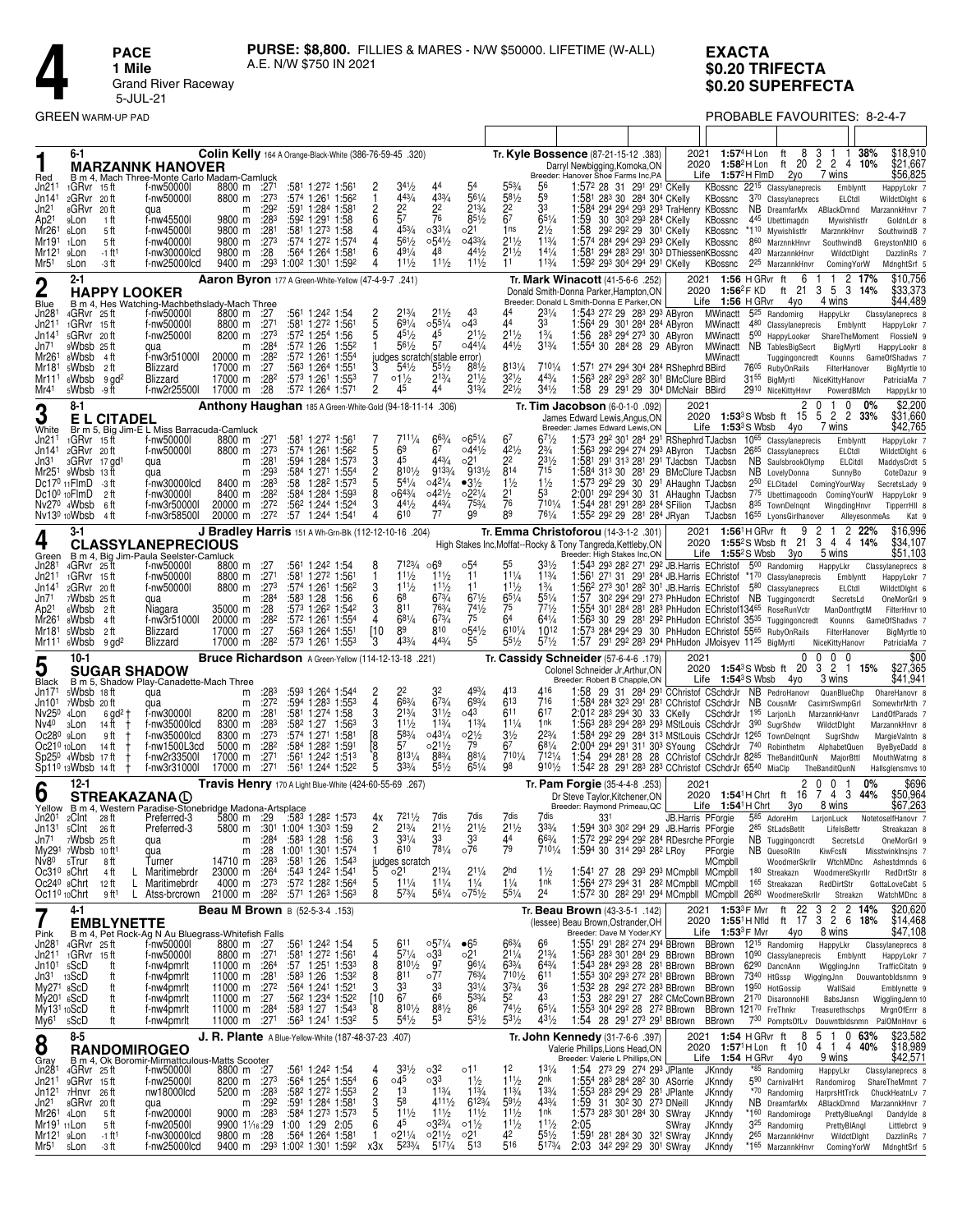**PURSE: \$6,000.** HORSES & GELDINGS - CLAIMING \$15000. - FOR N/W \$37500. LIFETIME (W-ALL)

PACE
<sup>1</sup> Mile
Grand **5**<br>
BLACK WISHERS

**1 Mile**

5-JUL-21

Grand River Raceway

**BLACK WARM-UP PAD** POUL-21<br>BLACK WARM-UP PAD PROBABLE FAVOURITES: 4-5-1-6 **EXACTA \$0.20 TRIFECTA \$0.20 SUPERFECTA**

| Red                                                                                                                                                                                                                  | 3-1                                                                                                                      |                                                                                                                                                                             | \$18750<br>R THINKING MONSTER<br>Br g 4, Thinking Out Loud-Outtathewheelhouse-Stonebridge Regal                                                                                                                                                                                                                  |                                                                                                                                                                                                                 |                                                                                                                                                   | Travis Henry 170 A Light Blue-White (424-60-55-69 .267)                                                                                                                                                                                                                                      |                                                                                |                                                                                                                                                                                                                             |                                                                                                                                                             |                                                                                                                                                                         |                                                                                                                                                                      |                                                                                                                                                                       | Tr. Lindsey Kerr (45-10-7-10 .382)<br>Lindsey Kerr, Ruscom Station-Ellie Mayhew, Windsor, ON<br>Breeder: Ralph E Pitt-Sandra J Pitt,ON                                                                                                                                                                                                                                                                                                                                                                                                                                                                                                                                                                           | 2021                     | Life $1:57$ <sup>1</sup> H Lon                                                                                                                               | $1:57^1$ H Lon<br>2020 1:59 <sup>2</sup> H Hnvr ft 29 4 7 4 14%                                                                                                                                                                                                                                                                          | ft 611<br>4yo                          | 6 wins                                                                                                                                                                 | 2 17%                                                                                                                                                                                                                                                  | \$6,998<br>\$25,930<br>\$39,798            |
|----------------------------------------------------------------------------------------------------------------------------------------------------------------------------------------------------------------------|--------------------------------------------------------------------------------------------------------------------------|-----------------------------------------------------------------------------------------------------------------------------------------------------------------------------|------------------------------------------------------------------------------------------------------------------------------------------------------------------------------------------------------------------------------------------------------------------------------------------------------------------|-----------------------------------------------------------------------------------------------------------------------------------------------------------------------------------------------------------------|---------------------------------------------------------------------------------------------------------------------------------------------------|----------------------------------------------------------------------------------------------------------------------------------------------------------------------------------------------------------------------------------------------------------------------------------------------|--------------------------------------------------------------------------------|-----------------------------------------------------------------------------------------------------------------------------------------------------------------------------------------------------------------------------|-------------------------------------------------------------------------------------------------------------------------------------------------------------|-------------------------------------------------------------------------------------------------------------------------------------------------------------------------|----------------------------------------------------------------------------------------------------------------------------------------------------------------------|-----------------------------------------------------------------------------------------------------------------------------------------------------------------------|------------------------------------------------------------------------------------------------------------------------------------------------------------------------------------------------------------------------------------------------------------------------------------------------------------------------------------------------------------------------------------------------------------------------------------------------------------------------------------------------------------------------------------------------------------------------------------------------------------------------------------------------------------------------------------------------------------------|--------------------------|--------------------------------------------------------------------------------------------------------------------------------------------------------------|------------------------------------------------------------------------------------------------------------------------------------------------------------------------------------------------------------------------------------------------------------------------------------------------------------------------------------------|----------------------------------------|------------------------------------------------------------------------------------------------------------------------------------------------------------------------|--------------------------------------------------------------------------------------------------------------------------------------------------------------------------------------------------------------------------------------------------------|--------------------------------------------|
| Jn261<br>Ap11.<br>Mr241 10Lon<br>Mr171 10Lon<br>Mr101<br>Mr11<br>Fb221<br>$Dc23^0$<br>Dc170<br>Dc7º<br>Nv30º sLon<br>Nv23º <sub>6</sub> Lon                                                                          | 2Sar<br>9Lon<br>зLon<br><sub>10</sub> Lon<br>6Lon<br>7Lon<br><sub>1</sub> FlmD<br><sub>11</sub> Lon                      | 24 gd <sup>1</sup><br>-2 ft <sup>1</sup><br>15 ft<br>4 ft<br>12 ft<br>$-7$ gd <sup>1</sup><br>ft<br>$5$ gd <sup>1</sup><br>-3 ft<br>-2 ft<br>1 $gd2$<br>$2$ gd <sup>1</sup> | qua<br>15000clmcd<br>15000clmcd<br>15000clmcd<br>15000clmcd<br>C7000clm<br>Cond<br>7000clm<br>7000clmcd<br>8500clm<br>8500clm<br>nw28000lcd                                                                                                                                                                      | m :283<br>7000 m<br>7000 m<br>7000 m<br>7000 m<br>5200 11/16:281<br>4700 m :283<br>4700 m<br>3700 m<br>5700 11/16:282<br>5200 m<br>8000 m                                                                       | :28<br>:264<br>:28 <sup>2</sup><br>:281<br>:28 <sup>3</sup><br>:281<br>$:28^3$<br>:28                                                             | :59 1:283 1:594<br>:583 1:273 1:58<br>:553 1:244 1:552<br>:59 1:281 1:584<br>:581 1:273 1:571<br>:581 1:274 2:061<br>1:01 1:30 <sup>2</sup> 2:01<br>:584 1:282 1:583<br>:584 1:284 1:582<br>:583 1:282 2:062<br>:592 1:294 2:021<br>:581 1:273 1:584                                         | $\frac{6}{2}$<br>1<br>7<br>3<br>4<br>5<br>3<br>[8<br>5                         | $11\frac{3}{4}$<br>$56\frac{1}{2}$<br>$03^{21/4}$<br>$45\frac{1}{4}$<br>$3^{3/4}$<br>443/4<br>441/2<br>$6^{83/4}$<br>$11\frac{1}{2}$<br>$02^{13/4}$<br>$3^{3/4}$<br>$69\frac{1}{2}$                                         | 12<br>553/4<br>433/4<br>$043\frac{1}{2}$<br>$3^{31/2}$<br>$02^{11/4}$<br>$44\frac{1}{2}$<br>∘69<br>$11\frac{1}{2}$<br>$0.31\frac{1}{2}$<br>$3^{31/2}$<br>66 | 12<br>$\circ 5^5$<br>$066\frac{1}{2}$<br>$03^{21/4}$<br>02 <sup>1</sup><br>$03^{21/2}$<br>o213/4<br>∘6 <sup>71⁄4</sup><br>$1\frac{3}{4}$<br>77<br>44<br>$65\frac{1}{4}$ | 1 <sub>hd</sub><br>563/4<br>6113/4<br>211/4<br>21<br>$3^{23/4}$<br>$3^{13/4}$<br>$56\frac{1}{2}$<br>$11\frac{1}{2}$<br>8i12<br>54<br>761/2                           | $1\frac{1}{2}$<br>$4^{81}/4$<br>$615\frac{3}{4}$<br>22<br>$11\frac{1}{2}$<br>$34\frac{1}{2}$<br>$3\frac{3}{4}$<br>$5^{111/4}$<br>$2\frac{3}{4}$<br>7191/2<br>32<br>74 | 1:594 283 302 293 311 SWray<br>1:593 291 303 284 31 DThiessenLKerr<br>1:583 271 291 293 323 TraHenry LKerr<br>1:591 292 301 29 303 TraHenry LKerr<br>1:571 29 294 29 292 TraHenry LKerr<br>2:07<br>2:011 292 322 29 302 SWray<br>2:004 30 <sup>2</sup> 30 <sup>1</sup> 29 <sup>1</sup> 31 SWray<br>1:583 281 303 30 294 JRyan<br>2:10 <sup>1</sup><br>2:023 292 303 303 32 NSteward JKnndy<br>1:593 294 293 291 31 NSteward JKnndy                                                                                                                                                                                                                                                                               | SWray<br>NSteward JKnndy | LKerr<br>JKnndy<br>JKnndy<br>JKnndy<br>JKnndy                                                                                                                | NB RThinkngMnstr<br>2630<br>*165 ModernWriter HezaHandyMan<br>*60<br>Sportslvr<br>4 <sup>45</sup> RThinkingMnstr<br>930<br>*1 <sup>15</sup> Amazing Qst<br>4 <sup>65</sup> ButeCorgN<br>190<br>Machpl<br>2105 MallPeenHammr<br>3200 RoughTrd<br>6870 CrankysBoy                                                                          |                                        | TukkRsp<br>RThinkingMnstr<br>Sportslvr<br>DebsNwMn<br>RedditHnvr<br>RThinkngMnstr<br>GritsNGrav<br>ArtsFrstLck<br>Machaholic                                           | JackrabbtJd 4<br>BlakesChip ThunderRomps HoldThumbsN 6<br>QuickNick 8<br>CalHanvr 7<br>OneMnArm 8<br>TomittaBm WindsongNpIn RThnkngMnstr 8<br>RThinkingMnstr 6<br>WindsongNapIn 8<br>ArsenalDChfr 8<br>ShippenOt 9<br>RThinkingMnstr 7<br>DocFanelli 7 |                                            |
| ŋ<br>∠                                                                                                                                                                                                               | $10-1$                                                                                                                   |                                                                                                                                                                             | \$15000<br><b>CUSTOM CUT (L)</b>                                                                                                                                                                                                                                                                                 |                                                                                                                                                                                                                 |                                                                                                                                                   | Tyler Moore 170 A Black-Blue-White (158-14-22-19 .206)                                                                                                                                                                                                                                       |                                                                                |                                                                                                                                                                                                                             |                                                                                                                                                             |                                                                                                                                                                         |                                                                                                                                                                      |                                                                                                                                                                       | Tr. Garry MacDonald (53-5-10-10 .262)<br>Christina Soundy-Garry MacDonald, Dundas, ON                                                                                                                                                                                                                                                                                                                                                                                                                                                                                                                                                                                                                            |                          | 2021 1:58 <sup>2</sup> H Clnt                                                                                                                                | ft<br>2020 1:53 <sup>3</sup> H GRvr ft 15 1                                                                                                                                                                                                                                                                                              | - 6<br>-1                              | $0 \t0 \t17%$<br>0 <sub>3</sub>                                                                                                                                        | 7%                                                                                                                                                                                                                                                     | \$3,660<br>\$7,176                         |
| Blue<br>Jn261<br>Jn201<br>Jn141<br>Mr311 sLon<br>Mr241 10Lon<br>Mr171 10Lon<br>Dc21 <sup>0</sup> sLon<br>Dc14 <sup>0</sup><br>Dc9º<br>Nv30º 2Lon<br>Nv210                                                            | B g 5,<br>7Hnvr<br>6Clnt<br>6GRvr 20 ft<br>2Lon<br>6Lon<br>1FlmD<br>Nv140 3FlmD                                          | $24$ gd <sup>1</sup><br>28 ft<br>6 ft<br>15 ft<br>4 ft<br>$1$ gd <sup>1</sup><br>-3 ft <sup>1</sup><br>2 ft<br>$1$ gd <sup>2</sup><br>4 ft<br>8 ft                          | Shadow Play-Love That Cut-Presidential Ball<br>nw3000L3cd<br>nw1500L3cd<br>L nw35000lcd<br>L nw1000L3cd<br>15000clmcd<br>L<br>L 15000clmcd<br>nw30000l<br>nw30000l<br>15000clmcd<br>nw30000l<br>qua<br>qua                                                                                                       | 5000 m<br>4300 m<br>6000 m<br>5000 m<br>7000 m<br>7000 m<br>8200 m<br>8200 m<br>6000 m<br>8200 m<br>m<br>m                                                                                                      | :283<br>:28 <sup>2</sup><br>:28<br>:272<br>:26 <sup>4</sup><br>:28 <sup>2</sup><br>:58<br>:281<br>:281<br>:28 <sup>2</sup><br>:291<br>:29<br>:283 | :591 1:281 1:584<br>:581 1:283 1:582<br>:574 1:261 1:553<br>:573 1:262 1:57<br>:553 1:244 1:552<br>:59 1:281 1:584<br>1:283 1:592<br>:58 <sup>2</sup> 1:28<br>1:583<br>:58 1:263 1:574<br>:584 1:29 2:003<br>:58 <sup>2</sup> 1:27 <sup>1</sup> 1:56 <sup>1</sup><br>:574 1:272 1:563        | 6<br>3<br>8<br>5<br>4<br>5<br>4<br>1<br>3<br>4<br>х4                           | 7133/4<br>33 <sub>3/4</sub><br>710<br>7123/4<br>1 <sup>2</sup><br>213/4<br>$2^{13/4}$<br>34<br>$3^{31/2}$<br>661/4<br>$2^{4^{1/2}}$<br>pulled up                                                                            | 8101/4<br>$5^{31/2}$<br>0793/4<br>791/2<br>$1^{13}/_4$<br>$32^{1/4}$<br>$3^{13/4}$<br>$3^{4^{1}/4}$<br>$\circ$ 2ns<br>65<br>23                              | $08^{81/4}$<br>$5^{31/2}$<br>$08^{101/2}$<br>$•78\frac{3}{4}$<br>$3^{43}/4$<br>$43^{1/4}$<br>313/4<br>$3^{31/2}$<br>$\circ$ 25<br>•53<br>$2^{31/2}$                     | 67<br>$3^{11/2}$<br>6101/4<br>$69^{1/4}$<br>8213/4<br>541/2<br>$3^{31}/4$<br>36<br>511<br>32<br>25                                                                   | 421/2<br>$1\frac{1}{2}$<br>5101/2<br>$59\frac{1}{2}$<br>834<br>451/2<br>$69^{1/4}$<br>$3^{11/4}$<br>7181/4<br>$31\frac{1}{4}$<br>$29\frac{1}{2}$<br>dnf               | Breeder: Winbak Farm, MD<br>1:591 312 294 283 292 TMoore GMacDld 980 PodiumSelstr<br>1:582 291 293 302 291 TMoore GMacDld 1505 CustmCt Sunshineinmypckt MrCheesmn 7<br>1:573 30 294 282 292 TMoore GMacDld 3815 Dontblymjstwtch<br>1:584 30 292 284 303 PMacKnz GMacDld 4135 ChampagnePhl<br>2:021 264 284 301 362 PMacKnz GMacDld 2185 ModernWriter<br>1:594 284 303 292 31 PMacKnz GMacDld 1550 Sportslyr<br>2:011 283 294 303 321 PMacKnz GMacDld 1120 CuriousCortz<br>1:584 29 301 292 301 PMacKnz GMacDld 805 NeedArocket<br>2:012 29 29 293 334 PMacKnz GMacDld 645 JulnIAm KevndanFradstrs<br>2:004 302 292 294 311 PMacKnz GMacDld 3685 CrankysBoy<br>1:58 294 291 284 301 TMoore GMacDld NB SlyEleanorN | TMoore                   | Life $1:53^3H$ GRvr                                                                                                                                          | GMacDld NB SlyEleanorN                                                                                                                                                                                                                                                                                                                   | 4yo                                    | 7 wins<br>ReleaseTheBb<br>ModrnWrtr<br>BetOnBrtt<br>HezaHandyMan<br>RThinkingMnstr<br>StLadsBetIt<br>HezaHandvMan<br>WilsonWall<br>CustomCut<br>Scorcher               | Kevmarvls 9<br>ForKevinsSak 8<br>QuickNick 8<br>CalHanvr 7<br>WilsonWll 8<br>CustomCut 6<br>HezaHandMn 8<br>CustomCut &<br>SoLongDarling 6<br>RustysFlying 7                                                                                           | \$37,261<br>EasyFir 8                      |
| 3                                                                                                                                                                                                                    | 6-1                                                                                                                      |                                                                                                                                                                             | \$18750<br><b>RAISE YOU TWENTY L</b>                                                                                                                                                                                                                                                                             |                                                                                                                                                                                                                 |                                                                                                                                                   | Travis Cullen 151 A Blue-Grey (269-41-22-25 .228)                                                                                                                                                                                                                                            |                                                                                |                                                                                                                                                                                                                             |                                                                                                                                                             |                                                                                                                                                                         |                                                                                                                                                                      |                                                                                                                                                                       | Tr. Jodie Cullen (168-24-18-23 .248)<br>Ron & Jodie Cullen.Dundas.ON                                                                                                                                                                                                                                                                                                                                                                                                                                                                                                                                                                                                                                             |                          |                                                                                                                                                              | 2021 1:56 <sup>2</sup> H FlmD ft 11<br>2020 1:58 H Lon ft 18                                                                                                                                                                                                                                                                             | 1                                      | - 1<br>$\overline{1}$<br>2 5 0 11%                                                                                                                                     | 9%                                                                                                                                                                                                                                                     | \$8,220<br>\$16,181                        |
| White<br>Jn281<br>Jn211<br>Jn171<br>Ap11<br>Mr251<br>Mr221<br>Mr141<br>Mr111<br>Mr41<br>Fb251<br>Fb171 11Lon<br>Dc21º sLon                                                                                           | 9GRvr 25ft<br>5GRvr 15ft<br>4Wbsb 20ft<br>$4Wbsb - 4ft^2$<br>9FlmD 14 ft<br>6Wbsb 9ft<br>1FlmD<br>9 <b>Wbsb</b><br>2Wbsb | -2 ft<br>$9$ gd <sup>2</sup><br>-9 ft<br>$1$ Wbsb $-1$ gd <sup>2</sup><br>-8 ft<br>$1$ gd <sup>1</sup>                                                                      | B g 4, Classic Card Shark-Royal Lady Les-Royal Mattjesty<br>9GRvr 25 ft L 15000clmcd 6000 m :27 <sup>3</sup> :571 1:272 1:561<br>15000clmcd<br>L<br>L 17500clmcd<br>15000clmcd<br>15000clmcd<br>nw2r19000lcd<br>nw2r15000l<br>nw2r17000lcd<br>C <sub>15000</sub> clmcd<br>15000clmcd<br>15000clmcd<br>nw12000lcd | 6000 m<br>10000 m<br>11000 m<br>6400 m<br>16000 m<br>8600 m<br>16000 m<br>11000 m<br>11000 m<br>5400 m<br>7200 m                                                                                                | :27 <sup>3</sup><br>:27<br>:274<br>:27 <sup>2</sup><br>:28<br>:28<br>:27 <sup>4</sup><br>:272<br>:281<br>:293                                     | :57 <sup>2</sup> 1:26 <sup>3</sup> 1:561<br>:561 1:242 1:524<br>:561 1:252 1:534<br>:564 1:271 1:562<br>:582 1:262 1:534<br>:583 1:273 1:574<br>:561 1:243 1:55<br>:554 1:251 1:552<br>:581 1:27<br>1:561<br>1:004 1:31 2:012<br>:31 1:013 1:303 2:011                                       | 5<br>3<br>x3<br>110<br>1<br>7<br>3<br>8<br>4<br>2<br>4                         | $68\frac{1}{2}$<br>461/4<br>9121/2<br>10113/4<br>$5^{53}/4$<br>$33\frac{1}{4}$<br>461/4<br>812<br>9103/4<br>$79^{1/4}$<br>6 <sup>7</sup><br>563/4                                                                           | $064\frac{1}{2}$<br>45<br>0.9103/4<br>$912\frac{1}{2}$<br>04 <sup>3</sup><br>43<br>461/4<br>812<br>912<br>77<br>$06^{31}/2$<br>$\circ$ 44                   | •54<br>04 <sup>3</sup><br>$0.89\frac{1}{4}$<br>99<br>$11\frac{1}{2}$<br>$53\frac{1}{4}$<br>$03^{43}/4$<br>$0.88\frac{1}{2}$<br>863/4<br>86<br>•76<br>$•43\frac{1}{2}$   | $67\frac{1}{4}$<br>$4^{51}/4$<br>717<br>9121/2<br>$1^{13/4}$<br>$63\frac{1}{2}$<br>$24\frac{1}{2}$<br>8101/2<br>953/4<br>$65\frac{1}{2}$<br>$75\frac{1}{2}$<br>663/4 | 68<br>4101/2<br>823p7<br>$713\frac{3}{4}$<br>$1\frac{3}{4}$<br>$53\frac{1}{2}$<br>25<br>613<br>761/4<br>$3^{21}/4$<br>$56\frac{1}{4}$<br>$66\frac{1}{2}$              | Breeder: Winbak Farm.MD<br>1:574 291 284 301 293 TCullen<br>1:581 284 293 284 31 TCullen<br>1:572 292 29 274 311 TCullen<br>1:563 301 282 283 292 JDrury<br>1:56 <sup>2</sup> 28 <sup>3</sup> 28 <sup>4</sup> 29 <sup>4</sup> 29 <sup>1</sup> TCullen<br>1:542 283 302 28 272 TCullen<br>1:584 291 303 284 301 TCullen<br>1:573 301 282 273 312 TCullen<br>1:563 293 283 282 30 AHaughn MCrone<br>1:563 30 293 283 282 LRoy<br>2:023 31 30 <sup>2</sup> 31 30 <sup>1</sup> AHaughn MCrone<br>2:02 <sup>2</sup> 32 <sup>2</sup> 30 28 <sup>4</sup> 31 <sup>1</sup> AHaughn MCrone                                                                                                                                 |                          | Life $1:56^2$ H FlmD<br>JCullen<br>JCullen<br>JCullen<br>JCullen<br>JCullen<br>JCullen<br>JCullen<br>JCullen<br>MCrone                                       | 5 <sup>15</sup> Kevmarvals<br>2 <sup>35</sup> LobelBrusr<br>945 GaudiKir<br>32 <sup>20</sup> ReadyToRumbleN SunnyBo<br>320<br>RaiseYoTwnt<br>6805 BettimAgain<br>985 FarrosReign<br>3185 LousDelght<br>1940 SalvadorsSun<br>2245 Sportsnst<br>680<br>JustRockHim<br>*55 RivrDI                                                           | 4yo                                    | 3 wins<br>SaulsbrookKasn<br>BetTheLmt<br>ChikMaguire<br>BlksChp<br>CardSwap<br>RaiseYouTwenty<br>SouthwindSandr<br>SunnyBo<br>JustaBandt<br>OneManArmy<br>DeputySistr  | BetTheLmt 7<br>SaulsbrookKasn &<br>FrontierCruise 9<br>JustaBandit 10<br>Sirjamesthgrt 6<br>BigChicMagnet 8<br>CardSwp 8<br>RaiseYouTwent 8<br>HokieDokie 7<br>Heresthatmangn 8                                                                        | \$24,401<br>SlateN <sub>S</sub><br>Riot 10 |
| 4<br>Green                                                                                                                                                                                                           | 2-1                                                                                                                      |                                                                                                                                                                             | \$15000<br><b>HOLD THUMBS N</b><br>B g 5, Mach Three-Twilight Beauty-Badlands Hanover                                                                                                                                                                                                                            |                                                                                                                                                                                                                 |                                                                                                                                                   | J. R. Plante A Blue-Yellow-White (187-48-37-23 .407)                                                                                                                                                                                                                                         |                                                                                |                                                                                                                                                                                                                             |                                                                                                                                                             |                                                                                                                                                                         |                                                                                                                                                                      |                                                                                                                                                                       | Tr. Jean Rene Plante (51-11-9-6 .352)<br>Jean Rene Plante, Burlington, ON<br>Breeder: A J Parker, NZ                                                                                                                                                                                                                                                                                                                                                                                                                                                                                                                                                                                                             | 2020                     | 2021 1:53 <sup>3</sup> MM<br>Life $1:533MM$                                                                                                                  | ft                                                                                                                                                                                                                                                                                                                                       | 12<br>3<br>12 1 0 0<br>5 <sub>VO</sub> | $0$ 2 25%<br>4 wins                                                                                                                                                    | 8%                                                                                                                                                                                                                                                     | \$12,408<br>\$4,462<br>\$17,513            |
| Jy31.<br>Jn261<br>Jn181<br>Jn151<br>Ap11<br>Mr251<br>Mr141<br>Mr111<br>Mr41<br>Fb61<br>Ja301<br>Ja151 13M                                                                                                            | 9GeoD<br>6GRvr 20 ft<br>9GeoD 17ft<br>9Lon<br>2FlmD<br>1FlmD<br>5FlmD<br>1Wbsb<br><sub>11</sub> Fhid<br>4M               | $3GeoD$ 24 gd <sup>1</sup><br>-2 ft1<br>14 ft<br>-2 ft<br>$14$ gd <sup>1</sup><br>-9 ft<br>ft1<br>ft <sup>1</sup><br>$SV^2$                                                 | 15000clmcd<br>15000clmcd<br>nw17500l<br>nw2r15946l<br>15000clmcd<br>15000clmcd<br>nw2r15000l<br>15000clmcd<br>nw2r20500lcd<br>nw2500L5cd<br>5uW2-nw4<br>5unw2cd                                                                                                                                                  | 8000 m<br>8000 m<br>7600 m<br>8600 m<br>7000 m<br>6000 m<br>8600 m<br>6400 m<br>16000 m<br>5000 m<br>15500 m<br>13500 m                                                                                         | :26 <sup>4</sup><br>:56<br>:272<br>:283<br>:28<br>:28<br>:28<br>:28<br>:58<br>:272<br>:283<br>:273<br>:273                                        | 1:251 1:552<br>:572 1:261 1:553<br>:58 1:263 1:562<br>:583 1:273 1:58<br>:58 1:273 1:564<br>:583 1:273 1:574<br>1:27 1:57<br>:571 1:274 1:561<br>:572 1:263 1:562<br>:554 1:241 1:524<br>:563 1:253 1:54                                                                                     | $\frac{2}{3}$<br>8<br>4<br>$\frac{3}{7}$<br>5<br>4<br>8<br>$\overline{2}$<br>3 | 4 Drawn in to start<br>33<br>211/2<br>33<br>45<br>$12^{1/4}$<br>$2^{23/4}$<br>$1^{13}/4$<br>$45\frac{1}{4}$<br>033<br>$4^{33}/4$<br>111/4                                                                                   | 33<br>32<br>$43^{1}/_{4}$<br>433/4<br>$1^{23/4}$<br>23<br>$11\frac{1}{2}$<br>543/4<br>$02^{11/4}$<br>44<br>311/4                                            | 42<br>$2^{21/2}$<br>$53\frac{1}{2}$<br>$•33\frac{1}{2}$<br>13<br>451/2<br>$1^{13/4}$<br>75<br>$0.55\%$<br>$\circ 5^4$<br>$31\frac{1}{2}$                                | $3^{11/2}$<br>$2^{21/2}$<br>$65\frac{1}{2}$<br>$3^{3/4}$<br>$11\frac{1}{2}$<br>511<br>113/4<br>753/4<br>$87^{1/4}$<br>$5^{41}/2$<br>$56\frac{1}{4}$                  | $3^{13/4}$<br>423/4<br>$8^{71/2}$<br>$3^{7^{1}/4}$<br>13/4<br>$6^{231}/2$<br>$1^{31/2}$<br>673/4<br>$8^{211}/4$<br>6 <sup>4</sup><br>791/4                            | 1:554 272 291 29 301 JPlante<br>1:561 273 301 284 293 JPlante<br>1:574 291 292 283 303 JPlante<br>1:59 <sup>2</sup> 29 30 <sup>2</sup> 28 <sup>4</sup> 31 <sup>1</sup> JPlante<br>1:564 28 30 293 291 JPlante<br>2:02 <sup>2</sup> 283 303 292 334 JPlante<br>1:57 28 30 29 30 JPlante<br>1:574 282 294 303 29 LRoy<br>2:003 291 282 301 324 VGinsburgKHarrisn<br>1:533 282 281 282 283 DDunn<br>1:554 273 291 29 30 DDunn                                                                                                                                                                                                                                                                                       | JPlante                  | JPlante<br>JPlante<br>JPlante<br>JPlante<br>JPlante<br>JPlante<br>JPlante<br>JPlante<br>JPlante                                                              | 765 JustaBandit<br>13 <sup>15</sup> Harpers Ht Trck<br>1345 WatchMvBeverg<br>*95 BlakesChip ThunderRomps<br>*20<br>HidThmbsN<br>*95 FarrosReign<br>*1 <sup>00</sup> HoldThmbsN<br>1730 BettorsDonttll<br>960<br>UltimatFlrN<br>KHarrisn 44 <sup>20</sup> Shvaiko<br>KHarrisn 1940 ImAGigIN                                               |                                        | FredsNight<br>FirstGlnc<br>PLOIvr<br>InitilCncpt<br>RaiseYouTwenty<br>FarrosRegn<br>NochTn<br>GivnUpTrrr<br>BigCityBud<br>QuagmireBluchp                               | HoldThumbsN 5<br>SaublAttck 9<br>HighFlyinJam 9<br>HoldThumbsN 6<br>Toughsonofbch 5<br>ShiftingViws 6<br>JimmyConnrB 9<br>RollnInNwYrk 8<br>WindsunAzar 9<br>MarvalosOn 9                                                                              | SlateN <sub>s</sub>                        |
| 5                                                                                                                                                                                                                    | $5 - 2$                                                                                                                  |                                                                                                                                                                             | \$18750<br><b>BET THE LIMIT</b>                                                                                                                                                                                                                                                                                  |                                                                                                                                                                                                                 |                                                                                                                                                   | Brett Macdonald 135 A Burgundy-White-Black (499-57-58-56 .216)                                                                                                                                                                                                                               |                                                                                |                                                                                                                                                                                                                             |                                                                                                                                                             |                                                                                                                                                                         |                                                                                                                                                                      |                                                                                                                                                                       | Tr. Bruce Goit (26-3-5-3 .260)<br>Ron Nobes, Fergus-Shawn Brisebois, Grimsby, ON                                                                                                                                                                                                                                                                                                                                                                                                                                                                                                                                                                                                                                 |                          |                                                                                                                                                              | 2021 8 2 2 2<br>2020 1:58 <sup>2</sup> HLon ft 19 1 3 4                                                                                                                                                                                                                                                                                  |                                        |                                                                                                                                                                        | 25%<br>5%                                                                                                                                                                                                                                              | \$10,998<br>\$12,161                       |
| Black<br>Jn281<br>Jn211<br>Jn141<br>Mr311 11 Lon<br>Mr241 1Lon<br>Mr171 11 Lon<br>Mr101 10Lon<br>Mr3 <sup>1</sup> 1 Lon<br>Fb171 11Lon<br>Dc23 <sup>0</sup> 4Lon<br>Dc20 <sup>0</sup> sLon<br>Dc9 <sup>0</sup> 11Lon | 9GRvr 25ft<br>5GRvr 15ft<br>6GRvr 20ft                                                                                   | 6 ft<br>15 ft<br>4 ft<br>12 ft<br>1 ft<br>-8 ft<br>$5$ gd <sup>1</sup><br>$2$ gd <sup>2</sup><br>2 ft                                                                       | Br g 4, Bettors Delight-Hilarious-Die Laughing<br>9GRvr 25 ft 15000clmcd 6000 m<br>15000clmcd<br>nw35000lcd<br>15000clmcd<br>15000clmcd<br>15000clmcd<br>15000clmcd<br>15000clmcd<br>15000clmcd<br>15000clmcd<br>15000clmcd<br>15000clmhp                                                                        | $6000$ m $\degree$ :273<br>6000 m :273<br>6000 m :28<br>7000 11/16:29<br>6300 m :281<br>6900 11/16:282<br>6900 11/16:291<br>5400 m :30<br>5400 m :293<br>5600 m : 284<br>6000 m :28 <sup>3</sup><br>5600 m :283 |                                                                                                                                                   | :571 1:272 1:561<br>:57 <sup>2</sup> 1:26 <sup>3</sup> 1:56 <sup>1</sup><br>:574 1:261 1:553<br>:583 1:283 2:064<br>:59 1:28 <sup>2</sup> 1:581<br>:583 1:283 2:05<br>:594 1:291 2:063<br>1:004 1:294 1:592<br>1:004 1:311 2:012<br>:583 1:292 2:014<br>:582 1:282 2:004<br>:583 1:282 1:593 | 6<br>2<br>6<br>4<br>3<br>ვ<br>ვ<br>3<br>6                                      | $710^{1}/_{4}$<br>22<br>443/4<br>$\circ 56$<br>45<br>judges scratch(transportation)<br>$2^{11/2}$<br>$2^{13/4}$<br>$45\frac{1}{4}$<br>$01\frac{1}{2}$<br>$4^{4^{1}/4}$<br>judges scratch(stable error)                      | $75\frac{1}{2}$<br>$2^{11/2}$<br>04 <sup>4</sup><br>0.563/4<br>45<br>$21\frac{1}{2}$<br>$2^{11/2}$<br>$\circ$ 43<br>$11\frac{1}{2}$<br>$04^{31}/4$          | 65<br>$2^{11/2}$<br>$55\frac{1}{2}$<br>$043\frac{1}{2}$<br>$5^{41/4}$<br>$2^{11/2}$<br>$2^{11/2}$<br>$•43\frac{1}{4}$<br>1 <sub>ns</sub><br>$•4^{3/4}$                  | 453/4<br>$2^{13/4}$<br>$5^{83/4}$<br>$43^{1/4}$<br>$55\frac{1}{2}$<br>$2^{11/2}$<br>$2^{11/2}$<br>$64\frac{1}{2}$<br>$1\frac{1}{2}$<br>563/4                         | 32<br>$2^{33/4}$<br>6103/4<br>$2\frac{1}{2}$ p1<br>333/ <sub>4</sub><br>$1\frac{3}{4}$<br>$2^{21/4}$<br>$68^{1/4}$<br>$2\frac{3}{4}$<br>$6^{51}/2$                    | Breeder: James L Avritt, KY<br>1:563 293 283 301 281 BMacDld BGoit<br>1:57 28 293 291 301 SWray<br>1:574 29 293 283 303 SWray<br>2:064<br>1:59 291 304 291 294 SWray<br>2:063<br>1:594 30 <sup>2</sup> 30 <sup>3</sup> 29 29 <sup>4</sup> SWray<br>2:03 303 304 303 31 SWray<br>2:02 284 294 304 323 SWray<br>2:014 292 293 301 323 DMcNair BGoit                                                                                                                                                                                                                                                                                                                                                                | SWray<br>SWray           | <b>BGoit</b><br><b>BGoit</b><br><b>BGoit</b><br><b>BGoit</b><br><b>BGoit</b><br><b>BGoit</b><br><b>BGoit</b><br><b>BGoit</b><br><b>BGoit</b><br><b>BGoit</b> | Life $1:55^3S$ Wbsb 2yo<br>925 Kevmarvals<br>12 <sup>10</sup> LobelBrusr<br>2180 Dontblymistwtch ModrnWrtr<br>10 <sup>20</sup> BetTheLimit<br>11 <sup>30</sup> SaulsbrookKasn<br>880 BetTheLimit<br>10 <sup>30</sup> Shifting Viws<br>935 JustRockHim<br>16 <sup>50</sup> ThunderRmps<br>11 <sup>45</sup> BackriverDuke<br>Sirjamesthgrt | ThunderRmps                            | 4 wins<br>SaulsbrookKasn<br>BetTheLmt<br>LastThree<br>IrishPrnc<br>ZekeTheFrek<br>HokieDokie<br>BetTheLimt<br>OneManArmy<br>BetTheLimt<br>ComeOnBarney<br>DenmarkSIstr | BetTheLmt 7<br>SaulsbrookKasn &<br>Kevmarvls 9<br>ShiftingViews 9<br>BetTheLmt &<br>HokieDoki 8<br>IrishPrince 9<br>IrishPrinc &<br>HokieDokie 7<br>StormChasr 7<br>MoBettor ε<br>StrmChsr 7                                                           | \$35,324                                   |
| 6                                                                                                                                                                                                                    | 4-1                                                                                                                      |                                                                                                                                                                             | \$18750<br><b>LOBEL BRUISER</b>                                                                                                                                                                                                                                                                                  |                                                                                                                                                                                                                 |                                                                                                                                                   | Colin Kelly 164 A Orange-Black-White (386-76-59-45 .320)                                                                                                                                                                                                                                     |                                                                                |                                                                                                                                                                                                                             |                                                                                                                                                             |                                                                                                                                                                         |                                                                                                                                                                      |                                                                                                                                                                       | Tr. Vernon Cochrane (32-5-1-5 .225)<br>Leonard Van Veen, Scarborough-Vernon Cochrane, Fergus, ON                                                                                                                                                                                                                                                                                                                                                                                                                                                                                                                                                                                                                 |                          |                                                                                                                                                              | 2021 1:55 <sup>3</sup> H FlmD ft<br>2020 1:55 F GeoD ft                                                                                                                                                                                                                                                                                  | 8<br>$\overline{c}$                    | $0 \quad 1 \quad 25\%$<br>8 1 0 0 13%                                                                                                                                  |                                                                                                                                                                                                                                                        | \$9,370<br>\$4,070                         |
| Mr281<br>Mr191<br>Mr121<br>Mr51<br>Fb251<br>Fb211<br>Fb171 sLon<br>Dc4º<br>Sp260 6KD                                                                                                                                 | Jn211 5GRvr 15ft<br>Jn111 10GRvr 22 ft<br>6Wbsb 2ft<br>1Wbsb -3ft <sup>1</sup><br>$2Wbsb - 4ft1$<br>4FlmD                | Jn291 1GeoD 26 sy <sup>2</sup><br>4FlmD 3 gd1<br>9Wbsb -1 gd <sup>2</sup><br>-6 ft<br>-8 ft<br>3Wbsb 1 gd <sup>3</sup><br>22 ft                                             | Yellow B g 4, Believeinbruiser-Dear Vicky-Trigger Effect<br>nw3r35000l<br>15000clmcd<br>nw25000l<br>nw3r37000l<br>Snowshoe<br>Snowshoe<br>nw2r34000l<br>nw2r30000lcd<br>15000clmcd<br>15000clmcd<br>qua<br>nw2r15000lcd                                                                                          | 9600 m :274<br>6000 m :273<br>8200 m<br>9600 m<br>17000 m<br>17000 m<br>17000 m<br>17000 m<br>6000 m<br>5400 m<br>m<br>6150 m                                                                                   | :274<br>:28<br>:26 <sup>3</sup><br>:272<br>:28<br>:28<br>:283<br>:29<br>$:28^3$<br>:274                                                           | :571 1:251 1:541<br>:57 <sup>2</sup> 1:26 <sup>3</sup> 1:56 <sup>1</sup><br>:574 1:27 1:561<br>:58 1:272 1:574<br>:56 1:244 1:532<br>:572 1:271 1:562<br>:56 <sup>2</sup> 1:25 1:541<br>:561 1:243 1:531<br>:581 1:264 1:553<br>1:00 1:293 1:592<br>:574 1:254 1:573<br>:562 1:244 1:553     | $\frac{2}{5}$<br>4<br>2<br>2<br>6<br>2                                         | $43\frac{1}{2}$<br>1 <sup>2</sup><br>693/4<br>$1\frac{3}{4}$<br>scratched - $vet(sick)$<br>1 3 <sup>3</sup> 3 <sup>3</sup><br>$55\frac{1}{4}$<br>$3^{31/2}$<br>211/2<br>judges scratch(transportation)<br>410<br>$3^{31/2}$ | $03^{11}/2$<br>111/2<br>$06^{73/4}$<br>$3^{21}/4$<br>$57\frac{1}{2}$<br>$11\frac{1}{2}$<br>$2^{11/2}$<br>463/4<br>$02\frac{3}{4}$                           | $•32\frac{1}{2}$<br>$11\frac{1}{2}$<br>○863⁄4<br>$2^{11/2}$<br>53<br>32<br>$1^{11/4}$<br>$31\frac{1}{2}$<br>NR.<br>$0.55\%$                                             | $66\frac{1}{2}$<br>$1^{13}/4$<br>861/4<br>$x3^{21/4}$<br>$54\frac{1}{2}$<br>32<br>1nk<br>211/2<br>$5^{33/4}$<br>58                                                   | $913\frac{3}{4}$<br>$1^{33/4}$<br>85<br>$55\frac{3}{4}$<br>$66\frac{1}{4}$<br>$5^{23}/4$<br>$3^{4^{1/2}}$<br>11<br>$5^{41}/2$<br>683/4                                | Breeder: Stefan Piekos,ON<br>1:57 282 29 281 312 CKelly<br>1:561 273 294 291 293 BMacDld VCochran *185 LobelBrusr<br>1:571 294 293 29 284 TraHenry VCochran 11 <sup>10</sup> CaptainR DanceMachn<br>1:59 28 30 <sup>2</sup> 29 <sup>1</sup> 31 <sup>2</sup> TraHenry VCochran 9 <sup>30</sup> JessicasBechB<br>1:573 28 30 294 294 BMcClure VCochran 845 NochTen DragonRoarsAgain<br>1:544 29 284 273 292 BMcClure VCochran 930 NoPlanIntndd<br>1:54 283 273 282 292 PhHudon VCochran 665 LyonsLibrt<br>1:553 284 293 283 283 TraHenry VCochran 1425 LobelBruisr<br>1:58 <sup>2</sup> 30 <sup>3</sup> 28 <sup>3</sup><br>1:572 282 281 292 312 RDoyle MKtnwski 1520 FirstGlnc                                    |                          | VCochran<br>VCochran                                                                                                                                         | Life $1:55$ F GeoD $3y0$<br>VCochran 500 BttmAgn Dntblvmjstwtch<br>MajorMakover<br>ModernWrtr<br>PhHudon VCochran NB MissionB                                                                                                                                                                                                            |                                        | 3 wins<br>BetTheLmt<br>MilleniumSIstr<br>ModernRock<br>NotwrdN<br>MakeItComeTr<br>ModernWritr<br>ShiftingVws<br>LyonsMsc<br>PrestoScr                                  | AtthebchHnvr 9<br>SaulsbrookKasn &<br>DreamingOutLd 9<br>CaptainRay 7<br>MakeltComeTr 7<br>LobelBrusr 7<br>RockAndTwst 6<br>RckAndTwst 7<br>OutlawStatefmnd 8<br>DavidLloydGerg 9                                                                      | \$31,795<br>Mchphs 9<br>PLOzzy 9           |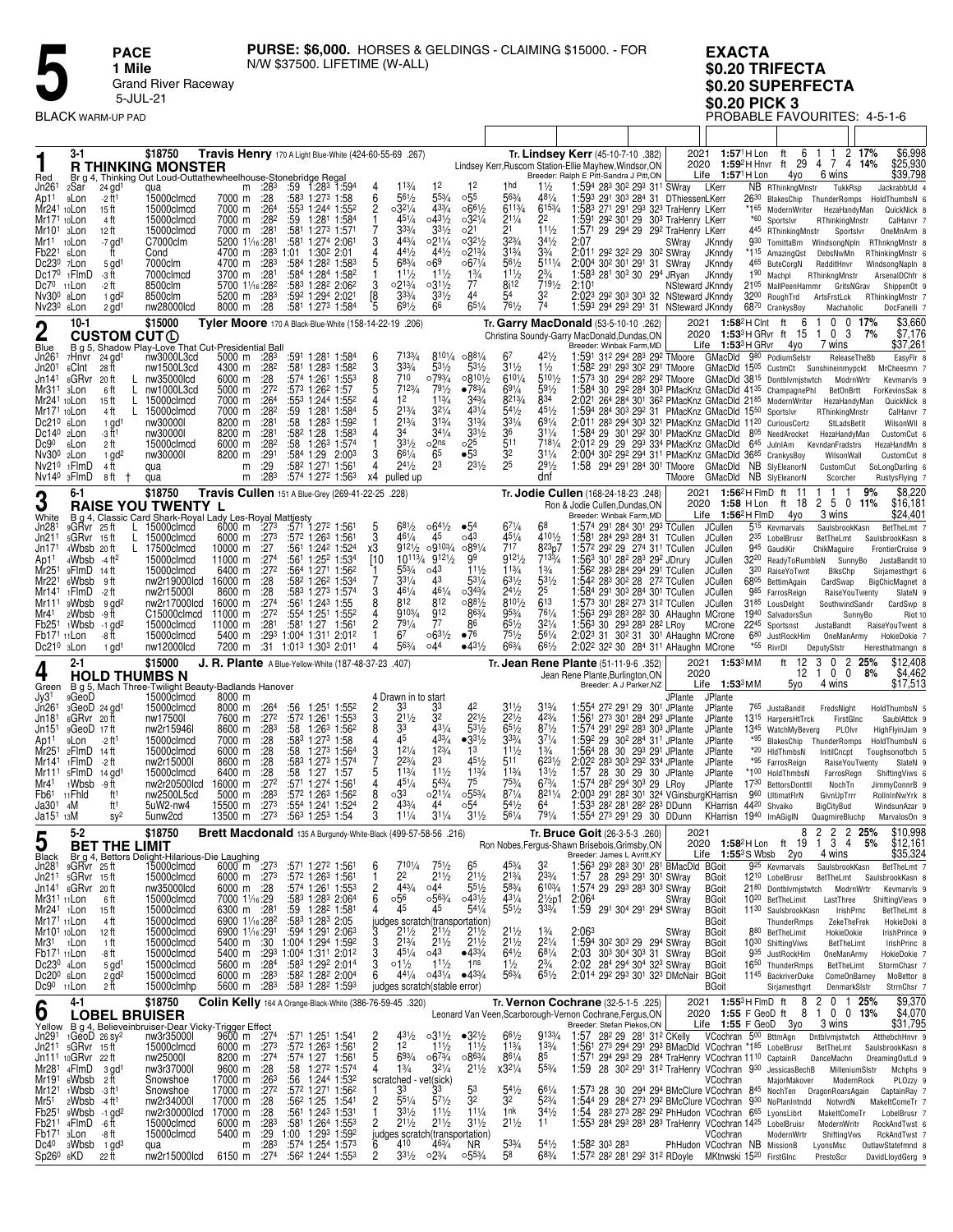PACE<br>1 Mile<br>Grand R<br>5-JUL-2<br>YELLOW WARM-UP PAD **1 Mile** Grand River Raceway 5-JUL-21

# **EXACTA \$0.20 TRIFECTA \$0.20 SUPER HI 5**

PROBABLE FAVOURITES: 9-1-3-2

|                                     | 5-2                                       | <b>BIT OF LUCK L</b>      |                                                                                        | Colin Kelly 164 A Orange-Black-White (386-76-59-45 .320)                        |                                  |                                                                                   |                      |                                          |                                     |                                                    |                                         |                                            | Tr. Teesha Symes (93-15-10-13 .267)<br>Michael Goldberg, Toronto, ON                                                                                                                                                                     | 2021           |                                                     | 1:51 <sup>2</sup> F ScD ft 15<br>2020 1:51 <sup>4</sup> S Wbsb ft 34 4 3 5           | $\overline{1}$                         | 2 <sub>1</sub>                                | \$15,248<br>7%<br>\$42,051<br>12%                                 |
|-------------------------------------|-------------------------------------------|---------------------------|----------------------------------------------------------------------------------------|---------------------------------------------------------------------------------|----------------------------------|-----------------------------------------------------------------------------------|----------------------|------------------------------------------|-------------------------------------|----------------------------------------------------|-----------------------------------------|--------------------------------------------|------------------------------------------------------------------------------------------------------------------------------------------------------------------------------------------------------------------------------------------|----------------|-----------------------------------------------------|--------------------------------------------------------------------------------------|----------------------------------------|-----------------------------------------------|-------------------------------------------------------------------|
| Red<br>Jn281<br>Jn211               | 6GRvr<br>зGRvr                            | 25 ft<br>L.<br>15 It      | B h 6, Camluck-Meet Me Out West-Western Hanover<br>nw3750L3cd<br>Pref-2&3-hcp          | 7500 m :271<br>11500 m                                                          | :26 <sup>1</sup>                 | :562 1:242 1:541<br>:54 <sup>2</sup> 1:23 <sup>4</sup> 1:531                      |                      | 7101/4<br>7113/4                         | 76<br>$7^{101/4}$                   | 751⁄4<br>$•75\frac{1}{2}$                          | $ip87\frac{3}{4}$<br>$6^{51/2}$         |                                            | Breeder: Robert Mcintosh Stables Inc, ON-C S X Stables, OH-Dave A Boyle, ON<br>721/2p8 1:543 291 282 274 291 CKelly<br>1:542 283 274 282 293 CKelly                                                                                      |                | TSymes<br>TSymes                                    | Life $1:51$ S Wbsb $4$ yo $19$ wins<br>265 ExitSmiling<br>8 <sup>20</sup> BrdsScrppr |                                        | ShadesOfBay<br>Capitanoltln                   | \$182,289<br>JackOfClubs 9<br>ChmpgnPhl 9                         |
| Jn12 <sup>1</sup><br>Jn51           | 12ScD<br>4ScD                             | ft<br>L.<br>ft<br>L.      | Hgnw6800L4<br>Hgnw6500L4                                                               | 12500 m<br>12500 m                                                              | :264<br>:26 <sup>2</sup>         | :561 1:231 1:502<br>:534 1:21 1:501                                               | [9<br>3<br>6         | 56<br>$66^{1/4}$                         | 55<br>$086\frac{1}{2}$              | $0.52\frac{3}{4}$<br>$084\frac{3}{4}$              | 65<br>$95\frac{1}{2}$                   | 56p4<br>863⁄4<br>96                        | 1:514 28 291 263 28<br>1:512 273 272 27 292 BBrown                                                                                                                                                                                       | JSutton        | TSymes                                              | 3670 FanOfTrrr<br>TSymes 43 <sup>10</sup> CaribbeanEscap                             |                                        | TheFrstStp<br>FoolsDesir                      | CaribbeanEscp 8<br>LuckyLim 9                                     |
| My15 <sup>1</sup><br>Mý21           | 1ScD<br>3Nfld                             | ft<br>L.<br>ft<br>L.      | Hgnw5000L4<br>nw7000L4                                                                 | 9000 m<br>11500 m                                                               | :26 <sup>4</sup><br>:264         | :554 1:232 1:512<br>:552 1:232 1:524                                              | 3<br>8               | $4^{43}/4$<br>$811\frac{1}{2}$           | 0.433/4<br>$08^{51/2}$              | 02 <sup>1</sup><br>$•85\frac{3}{4}$                | 1ns<br>$85\frac{1}{2}$                  | 11<br>87                                   | 1:51 <sup>2</sup> 27 <sup>4</sup> 28 <sup>4</sup> 27 27 <sup>4</sup> CPage<br>1:541 29 272 281 293 CLems                                                                                                                                 |                |                                                     | TSymes 2790 BringTheThundr                                                           |                                        | HeCanFIN                                      | TSymes 1190 BtOfLck WinwodMc HallBro(dh)myHerRn 9<br>Dragonolog & |
| $\mathbf 2$                         | 4-1                                       | <b>YS LOTUS</b>           |                                                                                        | J Bradley Harris 151 A Wh-Grn-Blk (112-12-10-16 .204)                           |                                  |                                                                                   |                      |                                          |                                     |                                                    |                                         |                                            | Tr. Thomas Riley (39-4-4-0 .159)<br>Amanda Riley, Roseneath-Steve Mc Gill, Bewdley, ON                                                                                                                                                   | 2021           |                                                     | $1:55^4$ F GeoD ft<br>2020 1:52 <sup>3</sup> HYR ft 17 3                             | 5<br>- 1                               | 0<br>$\mathbf 0$<br>3 <sub>5</sub>            | \$4,300<br>20%<br>\$37,505<br>18%                                 |
| Blue<br>Jn281                       | $6$ GRvr 25 ft                            |                           | Br g 10, If I Can Dream-Bolero Takara-Life Sign<br>nw3750L3cd                          | 7500 m 271                                                                      |                                  | :56º 1:24º 1:541                                                                  | 8                    | 9133/4                                   | 993/4                               | $97\frac{1}{4}$                                    | 981/4                                   | $62\frac{1}{4}$                            | Breeder: Paul Deslauriers, FL<br>1:543 30 282 272 284 BMacDld TRiley                                                                                                                                                                     |                | Life $1:49^3$ F PcD                                 | 4895 ExitSmiling                                                                     | 37 wins<br>4yo                         | ShadesOfBay                                   | \$456,984<br>JackOfClubs 9                                        |
| Jn211<br>Jn151                      | 11GRvr 15ft<br>6GeoD 17ft                 |                           | nw3750L3cd<br>nw1500L3cd                                                               | 7500 m :271<br>5800 m<br>m                                                      | :273<br>:291                     | :572 1:26<br>:574 1:264 1:554<br>:591 1:283 1:561                                 | 4<br>1:551<br>6      | 683/4<br>68<br>211/2                     | $066^{1/4}$<br>$06^{51/2}$<br>211/2 | $063\frac{3}{4}$<br>$04^{21}/2$<br>$12\frac{1}{4}$ | $65\frac{3}{4}$<br>$3\frac{1}{4}$<br>15 | 443/4<br>11.<br>171/2                      | 1:561 29 293 281 292 NBoyd<br>1:554 291 293 282 283 NBoyd<br>1:561 292 30 291 273 NBoyd                                                                                                                                                  |                | TRiley<br>TRiley                                    | 370 AboutABoy                                                                        |                                        | Ali                                           | BlueMoose 9<br>190 YsLots YarisSeelstr ShadowMeThemone 7          |
| My291 3KD                           | Mr211 10FlmD<br>Mr14 <sup>1</sup> 10FlmD  | 15 ft<br>-8 ft<br>-2 ft   | qua<br>nw3400L3cd<br>Preferred-3                                                       | 7500 m<br>10000 m                                                               | :28 <sup>2</sup><br>:29          | :58 1:261 1:542<br>$:58^3$ 1:27 1:55                                              | $\frac{6}{7}$<br>4   | $44\frac{1}{2}$<br>$4^{4^{1/2}}$         | 04 <sup>4</sup><br>$4^{4^{1/2}}$    | $0.54\frac{1}{4}$<br>$\circ 5^3$                   | $67^{1/4}$<br>55                        | $711\frac{1}{2}$<br>463/4                  | 1:563 291 293 281 293 BMacDld TRiley<br>1:56 <sup>2</sup> 29 <sup>4</sup> 29 <sup>3</sup> 28 <sup>1</sup> 28 <sup>4</sup> TCullen                                                                                                        |                | TRiley<br>TRiley                                    | NB YsLots<br>5 <sup>35</sup> BigMachN<br>*135 FreddyBear                             | VanillaMaltd                           | CapitanoItaliano<br>ShadesOfBay               | DavidLloydGeorg 6<br>Weatherly 8<br>AboutABoy 9                   |
| 3                                   | $3 - 1$                                   |                           |                                                                                        | Tyler Moore 170 A Black-Blue-White (158-14-22-19 .206)                          |                                  |                                                                                   |                      |                                          |                                     |                                                    |                                         |                                            | Tr. Garry MacDonald (53-5-10-10 .262)<br>Garry MacDonald, Dundas, ON                                                                                                                                                                     | 2021           |                                                     | 2020 1:54 <sup>3</sup> H Lon ft 28                                                   | 8<br>$\theta$                          | 2<br>3<br>6 3 8 21%                           | \$7,614<br>0%<br>\$39,074                                         |
| White<br>Jn28 <sup>1</sup>          | $6$ GRvr 25 ft                            |                           | <b>JACK OF CLUBS</b><br>B g 7, World Of Rocknroll-Cc Kloe-Precious Bunny<br>nw3750L3cd | 7500 m                                                                          | :271                             | :56 <sup>2</sup> 1:24 <sup>2</sup> 1:541                                          |                      | $68\frac{1}{2}$                          | ∘65                                 | ∘64                                                | 533/4                                   | 31                                         | Breeder: Chuck Campbell, MI<br>1:54 <sup>2</sup> 28 <sup>4</sup> 28 <sup>3</sup> 27 <sup>4</sup> 29 <sup>1</sup> TMoore                                                                                                                  |                | Life $1:54^3$ H Lon                                 | GMacDld 1505 ExitSmiling                                                             | 22 wins<br>6уо                         | ShadesOfBay                                   | \$133,051<br>JackOfClubs 9                                        |
| Jn201<br>Jn141                      | 7Clnt<br>9GRvr 20 ft                      | 28 ft                     | nw2500L3cd<br>nw3750L3cd                                                               | 5000 m<br>7500 m                                                                | :293<br>:271                     | :593 1:291 1:572<br>:57 1:261 1:55                                                | 3<br>5<br>4          | $21\frac{1}{2}$<br>7101/4                | 211/2<br>$07^{71/2}$                | $21\frac{1}{2}$<br>$043\frac{1}{2}$                | 213/4<br>$3^{23/4}$                     | $2\frac{1}{2}$<br>$42\frac{3}{4}$          | 1:57 <sup>2</sup> 294 30 293 28<br>1:553 291 291 282 284 TMoore                                                                                                                                                                          | TMoore         | GMacDld                                             | *70 MaximusPowr<br>GMacDld 16 <sup>55</sup> BrodysScrapper                           |                                        | JackOfClbs<br>AboutABoy                       | llovewhatid 6<br>Weatherly 9                                      |
| Mr291<br>Mr221                      | 10Lon<br>7Lon                             | зft<br>14 ft              | nw3000L3cd<br>Preferred-3                                                              | 7000 m<br>10000 m                                                               | :28<br>:274                      | :574 1:26 <sup>2</sup> 1:56 <sup>3</sup><br>:572 1:252 1:542                      | 7<br>3<br>5          | $4^{43}/4$<br>59                         | $03^{21/2}$<br>$56\frac{1}{2}$      | 033<br>$54\frac{3}{4}$                             | 54<br>491/4                             | $45\frac{1}{4}$<br>$35\frac{3}{4}$         | 1:573 29 291 284 303 SWray<br>1:553 293 29 274 291 TMoore                                                                                                                                                                                |                |                                                     | GMacDld 1130 JakeLoewen<br>GMacDld 450 Mercenary                                     |                                        | SportsNation<br>BitOfLuck                     | AdoreHim 8<br>JackOfClubs 8                                       |
| Mr81                                | 8Lon<br>$6 - 1$                           | 6 ft                      | Preferred-3                                                                            | 10000 m<br>Travis Cullen 151 A Blue-Grey (269-41-22-25 .228)                    | :28                              | :573 1:262 1:551                                                                  |                      | 793/4                                    | $7^{73}/_4$                         | $64\frac{1}{2}$                                    | 761/2                                   | $56\frac{1}{2}$                            | 1:56 <sup>2</sup> 30 29 <sup>1</sup> 28 29 <sup>1</sup> TMoore<br>Tr. Jodie Cullen (168-24-18-23 .248)                                                                                                                                   | 2021           |                                                     | GMacDld 1255 PedroHanover                                                            | 0<br>4                                 | Moonwriter<br>$\mathbf{1}$<br>$\mathbf{0}$    | Mercenary 8<br>\$3,000<br>0%                                      |
| 4<br>Green                          |                                           |                           | ST LADS THRILLER L<br>Br g 5, Mach Three-Warrawee Cammy-Camluck                        |                                                                                 |                                  |                                                                                   |                      | 812                                      | 89                                  | 87                                                 | $10^{13\frac{1}{2}}$                    | 1020                                       | Rebecca Williamson, Blyth, ON<br>Breeder: ST Lads Farm,ON<br>1:554 292 281 273 303 TCullen JCullen                                                                                                                                       |                |                                                     | 2020 1:53 <sup>1</sup> HGRvr ft 20<br>Life $1:51^3$ S Wbsb $3$ yo                    | $\overline{c}$                         | 2 1 10%<br>9 wins                             | \$21,490<br>\$81,862                                              |
| Jn191<br>Jn17 <sup>1</sup><br>Jn121 | 11Wbsb 20 ft<br>9Wbsb 20ft<br>10Wbsb 21ft |                           | L nw6000L5cd<br>L nw3300L5cd<br>L nw3200L5cd                                           | 14000 m<br>12000 m<br>12000 m                                                   | :27<br>:26<br>:27                | :554 1:234 1:514<br>:542 1:231 1:512<br>$:56$ 1:24 <sup>3</sup> 1:52 <sup>2</sup> | 4<br>6               | $2^{11/4}$<br>$2^{11/2}$                 | $2^{11/2}$<br>$2^{11/2}$            | 2 <sup>2</sup><br>$2^{11/2}$                       | 561/2<br>$2^{11/2}$                     | 819<br>$2^{11/4}$                          | 1:551 261 282 29 313 EHensley JCullen<br>1:523 271 29 283 274 TCullen JCullen                                                                                                                                                            |                |                                                     | 1770 NickleBg<br>*1 <sup>25</sup> MikeyCmdn<br>3 <sup>10</sup> HpNapoln              |                                        | Pointomygransn<br>HeismanPlar<br>StLadsThrllr | Siddharth 10<br>DrachanHanvr 8<br>ChampagnPhl 9                   |
| Jn71                                | 6Wbsb 25ft<br>My291 5Wbsb 10ft1           |                           | qua<br>qua                                                                             | m<br>m                                                                          | :274<br>:27 <sup>4</sup>         | :563 1:252 1:542<br>:56 <sup>2</sup> 1:25 <sup>4</sup> 1:54 <sup>2</sup>          | 8<br>3<br>3          | $\frac{1}{7}10\frac{3}{4}$<br>$4^{53}/4$ | 710<br>451/4                        | 055<br>$04^{33/4}$                                 | $63^{1/2}$<br>42                        | 31<br>$2\frac{1}{2}$                       | 1:543 30 283 274 281 TCullen<br>1:54 <sup>2</sup> 29 28 <sup>2</sup> 29 <sup>1</sup> 27 <sup>4</sup> TCullen                                                                                                                             |                | JCullen<br>JCullen                                  | NB BluemoonBaym<br>NB PremierJoA                                                     |                                        | Machphs<br>StLadsThrillr                      | StLadsThrllr 9<br>NickleBg &                                      |
|                                     | Mr291 10Lon<br>8-1                        | зft                       | L nw3000L3cd                                                                           | 7000 m<br>Robert Shepherd 172 A Blue-Yellow-White (149-8-6-18 .116)             | :28                              | $:57^4$ 1:26 <sup>2</sup> 1:56 <sup>3</sup>                                       |                      | $11\frac{1}{2}$                          | $11\frac{1}{2}$                     | $11\frac{1}{2}$                                    | 11                                      | 763/4                                      | 1:58 28 294 283 313 TCullen<br>Tr. Isabelle Darveau (52-9-9-5 .301)                                                                                                                                                                      | 2021           | JCullen                                             | *60<br>JakeLoewen<br>$1:54^2H$ FlmD ft                                               | 12<br>3                                | SportsNation<br>225%                          | AdoreHim ε<br>\$9,825                                             |
| 5<br>Black                          |                                           | <b>BLUE MOOSE</b>         | B g 6, Badlands Hanover-Whig Party-Artsplace                                           |                                                                                 |                                  |                                                                                   |                      |                                          |                                     |                                                    |                                         |                                            | Robert Shepherd, Flamborough, ON<br>Breeder: Docs Farm, NJ                                                                                                                                                                               |                | Life $1:54^2$ H FlmD                                | 2020 1:55 H GRvr ft 28                                                               | 26 wins<br>6yo                         | 3 0 2 11%                                     | \$13,924<br>\$137,888                                             |
| Jn281<br>Jn211                      | $6$ GRvr 25 ft<br>11GRvr 15ft             |                           | nw3750L3cd<br>nw3750L3cd                                                               | 7500 m :27 <sup>1</sup><br>7500 m                                               | :271                             | :56 <sup>2</sup> 1:24 <sup>2</sup> 1:541<br>:572 1:26<br>:563 1:253 1:551         | 6<br>1:551<br>1<br>6 | 812<br>$3^{31/2}$<br>2 <sup>1</sup>      | 8<br>43<br>$01\frac{1}{2}$          | ∘86¼<br>$5^{23}/4$<br>18                           | 431/2<br>15                             | $3^{23/4}$<br>15                           | :543 293 28 <sup>2</sup> 273 29 RShephrd IDarveau 28 <sup>50</sup> ExitSmiling<br>1:554 274 301 283 291 RShephrd IDarveau                                                                                                                |                |                                                     | 750 AboutABoy                                                                        |                                        | ShadesOfBay<br>Ali                            | JackOfClubs 9<br>BlueMoose 9                                      |
| Jn131<br>Jn61                       | 9TrRv<br>10TrRv<br>My281 8TrRv            | 24 ft<br>25 ft<br>- 13 ft | nw750pscd<br>nw750pscd<br>nw750pscd                                                    | 3500 m<br>3500 m<br>3500 m                                                      | :273<br>:28 <sup>3</sup><br>:272 | :573 1:26 <sup>2</sup> 1:553<br>:571 1:262 1:57                                   | $^{[9]}_8$           | $8^{73/4}$<br>032                        | $07^{51/2}$<br>$03^{21/4}$          | 0.433/4<br>∘22                                     | $3^{31/2}$<br>21                        | $2^{43/4}$<br>$3^{23}/4$                   | 1:551 274 284 29 293 JTurenne IDarveau<br>1:563 301 282 283 292 JTurenne IDarveau<br>1:573 274 294 291 304 MAuger IDarveau *110 FirstCar IndependenceTime                                                                                |                |                                                     | *80 BlueMoose<br>8 <sup>85</sup> DGsDeVito                                           |                                        | DGsDeVito                                     | TwinBLaker 9<br>BlueMoose OutlawTurnNBurn 9<br>BlueMoose 8        |
|                                     | My141 6TrRv<br>12-1                       | 22 ft                     | nw750pscd                                                                              | 3500 m<br><b>Brett Macdonald</b> 135 A Burgundy-White-Black (499-57-58-56 .216) | :273                             | :574 1:272 1:563                                                                  | $\overline{c}$       | $11\frac{1}{2}$                          | 11                                  | 11                                                 | 12                                      | $13\frac{1}{2}$                            | 1:563 273 301 293 291 MAuger<br>Tr. Taylor Fritz (34-6-6-1 .284)                                                                                                                                                                         |                | IDarveau                                            | *25 BlueMoose<br>2021 1:55 <sup>1</sup> HLon ft 13                                   | FirstCar<br>$\overline{c}$             | 1 1 1 5%                                      | IndependenceTime 7<br>\$9,718                                     |
| 6                                   |                                           |                           | BROCKS FORTUNE L<br>Yellow B g 11, Stonebridge Regal-Fannies Fortune-Apaches Fame      |                                                                                 |                                  |                                                                                   |                      |                                          |                                     |                                                    |                                         |                                            | Brett MacDonald-Taylor Fritz, Freelton, ON<br>Breeder: Robert B Chapple, ON                                                                                                                                                              |                |                                                     | 2020 1:54 <sup>1</sup> F GeoD ft 20<br>Life $1:51$ S Wbsb $8$ yo 36 wins             |                                        | 3 7 3 15%                                     | \$28,855<br>\$435,428                                             |
| Jn281<br>Jn15 <sup>1</sup>          | 3GRvr 25ft<br>$6GeoD$ 17 ft               | L.                        | L nw2000L3cd<br>nw1500L3cd                                                             | 6200 m :273<br>5800 m                                                           | :27 <sup>3</sup>                 | $:56$ 1:25<br>:574 1:264 1:554                                                    | 1:541<br>-1          | 11<br>$11\frac{1}{2}$                    | $2^{11/2}$<br>$11\frac{1}{2}$       | 213/4<br>$11\frac{1}{4}$                           | 213/4<br>1 <sub>ns</sub>                | $2^{2^{1/2}}$<br>42                        | 1:543 273 283 291 291 BMacDld TFritz<br>1:561 273 301 29 292 BMacDld TFritz                                                                                                                                                              |                |                                                     | 195 PremierJoyA                                                                      |                                        | BrocksFortune                                 | MontyMono 9<br>*75 YsLots YarisSeelstr ShadowMeThemone 7          |
| Jn21<br>My151                       | 8MR<br>9Fhld                              | ft<br>L.<br>ft<br>L.      | Open<br>nw6000L5-j                                                                     | 6700 m :273<br>9000 m :281                                                      |                                  | :572 1:261 1:554<br>:571 1:254 1:543                                              | 1<br>8               | $1^{23/4}$<br>881/4                      | $11\frac{1}{2}$<br>863/4            | 1ns<br>533/4                                       | $1\frac{1}{4}$<br>$5^{3/4}$<br>53       | $3\frac{3}{4}$<br>$65\frac{1}{2}$<br>753/4 | 1:56 273 294 284 294 BMacDld TFritz<br>1:553 294 284 28 29 BMacDld TFritz                                                                                                                                                                |                |                                                     | 2 <sup>50</sup> Camwood CoolBluesMan<br>80 <sup>40</sup> WesternBam                  |                                        | CheyenneRynL                                  | BrocksFortune 8<br>ArqueHnvr 8                                    |
| My8 <sup>1</sup><br>My11            | 7Fhld<br>8Fhld                            | ft<br>L.<br>ft<br>L.      | nw6000L5cd<br>nw7500L5cd                                                               | 9000 m<br>10000 m                                                               | :28<br>:29                       | :58 <sup>1</sup> 1:26 <sup>2</sup> 1:54<br>:581 1:263 1:554                       | 6<br>6               | $6^{71/2}$<br>561/2                      | $\circ 5^{6}$<br>$57\frac{1}{4}$    | $\circ 5^3$<br>56                                  | $56\frac{1}{2}$                         | 533/4                                      | 1:55 <sup>1</sup> 29 <sup>2</sup> 30 27 <sup>3</sup> 28 <sup>1</sup> BMacDld TFritz<br>1:563 301 292 281 284 BMacDld TFritz                                                                                                              |                |                                                     | 4100 SantafesCoch<br>2780 Brigadoon                                                  |                                        | OzoneBlueChp<br>VasariN                       | RockLghts &<br>PerfectBet &                                       |
| 7                                   | $15 - 1$                                  |                           | SPORTS JACKET L                                                                        | J. R. Plante A Blue-Yellow-White (187-48-37-23 .407)                            |                                  |                                                                                   |                      |                                          |                                     |                                                    |                                         |                                            | Tr. Lindsey Kerr (45-10-7-10 .382)<br>Sally Charlton, Tecumseh, ON<br>Breeder: Warrawee Farm-Dr Julie A Yager,ON                                                                                                                         | 2021           | 2020 1:53 <sup>3</sup> F Sar<br>Life $1:53^3$ F Sar |                                                                                      | 0<br>6<br>ft 21<br>4<br>13 wins<br>4yo | 1<br>4<br>2 2 19%                             | \$6,046<br>0%<br>\$20,927<br>\$66,548                             |
| Pink<br>Jn241                       | 9Wbsb 25ft<br>Mr311 9Lon                  | - 6 ft                    | B h 5, Sportswriter-Greenwich Girl-Real Desire<br>L Cond<br>15000clmcd                 | 12000 m :271<br>8000 m :28                                                      |                                  | :552 1:234 1:511<br>:581 1:272 1:58                                               | 4                    | $79\frac{1}{4}$<br>33                    | $7^{10\frac{1}{4}}$                 | 65<br>$02^{13/4}$ $02^{11/2}$                      | 56<br>2nk                               | 34<br>$3^{13/4}$                           | 1:52 29 28 <sup>2</sup> 27 <sup>2</sup> 27 <sup>1</sup> JMacDld LKerr<br>1:582 283 30 29 304 TraHenry LKerr                                                                                                                              |                |                                                     | 3810 ChiefsBech<br>170 SeaLaird                                                      |                                        | ModernWritr<br>LivinLarge                     | SportsJackt 8<br>SportsJacket 7                                   |
|                                     | Mr241 11Lon<br>Mr10 <sup>1</sup> 4Lon     | 15 ft<br>12 ft            | 15000clmcd<br>15000clmcd                                                               | 8800 11/16:272<br>8000 m :274                                                   |                                  | :554 1:254 2:03<br>:581 1:262 1:554                                               | 18<br>2<br>2         | $56\frac{1}{2}$<br>$69^{1/4}$            | $\circ 5^7$<br>078                  | $•31\frac{1}{4}$<br>$066\frac{1}{4}$               | $\frac{2^{11/4}}{6^7}$                  | $3\frac{3}{4}$<br>681/4                    | 2:031<br>1:572 293 301 274 294 TraHenry LKerr                                                                                                                                                                                            | TraHenry LKerr |                                                     | 6 <sup>20</sup> LarjonLuck<br>630 ShadowTal                                          |                                        | llovewhatid<br>CuriousCortz                   | SportsJackt 7<br>LarjonLuck 8                                     |
| Mr31                                | 4Lon<br>Fb171 2Lon                        | -1 ft<br>-8 ft            | 15000clmcd<br>15000clmcd                                                               | 7000 m :291                                                                     |                                  | 7000 m : 291 1:00 1:283 1:582<br>:593 1:29 1:593                                  |                      | $44\frac{1}{2}$<br>$56\frac{1}{4}$       | 02 <sup>1</sup><br>$5^{51}/2$       | ∘21<br>$•6^{13}/4$                                 | 21<br>$3^{21}/4$                        | $2\frac{1}{2}$<br>$3^{11/4}$               | 1:582 30 301 283 293 MStLouis LKerr<br>1:594 302 301 284 302 TraHenry LKerr                                                                                                                                                              |                |                                                     | *140 CuriousCortz<br>*195 DGsShallwednc                                              |                                        | SportsJackt<br>ComeOnBarn                     | ShadowTal 8<br>SportsJckt 7                                       |
| 8                                   | $10-1$<br>ALI L                           |                           |                                                                                        | Travis Henry 170 A Light Blue-White (424-60-55-69 .267)                         |                                  |                                                                                   |                      |                                          |                                     |                                                    |                                         |                                            | Tr. Anita Ouellette (39-8-5-10 .361)<br>Luc Ouellette Incorporated, Campbellville, ON                                                                                                                                                    |                |                                                     | 2021 Q1:54 <sup>2</sup> S Wbsb ft<br>2020 1:52 <sup>2</sup> F GeoD ft 23 2 3 2       | 6<br>$\overline{1}$                    | 1 0 17%                                       | \$6,700<br>\$26,525<br>\$118,685<br>9%                            |
| Gray<br>Jn281                       | 6GRvr 25ft<br>Jn211 11 GRvr 15 ft         |                           | B q 6, Dali-Precious Shopper-Precious Bunny<br>L nw3750L3cd<br>L nw3750L3cd            | 7500 m 271<br>7500 m :271                                                       |                                  | $:56^2$ 1:24 <sup>2</sup> 1:541<br>:572 1:26 1:551                                | $\frac{2}{5}$        | $11\frac{1}{2}$<br>211/2                 | 11<br>211/2                         | $1\frac{1}{2}$<br>$31\frac{1}{4}$                  | $\frac{11}{2^2}$                        | 941/2<br>$21\frac{7}{4}$                   | Breeder: Luc R Ouellette-Aaron D Waxman,ON<br>1:55 271 291 28 30 <sup>3</sup> TraHenry AOuelltte 400 ExitSmiling<br>1:55 <sup>2</sup> 27 <sup>2</sup> 301 28 <sup>3</sup> 291 TraHenry AOuelltte 4 <sup>50</sup> AboutABoy               |                | Life $1:50^3$ F PcD                                 |                                                                                      | 10 wins<br>Зуо                         | ShadesOfBay<br>Ali                            | JackOfClubs 9<br>BlueMoose 9                                      |
| Jn141<br>Mr281                      | 8GRvr 20ft<br>9FlmD                       | 3 gd <sup>1</sup>         | L Pref-2&3-hcp<br>L Preferred-3                                                        | 11500 m :281<br>10000 m :26 <sup>2</sup>                                        |                                  | :59 1:264 1:554<br>:56 <sup>2</sup> 1:25 <sup>2</sup> 1:56                        | 1<br>4               | $3^{31/4}$<br>581/2                      | $\frac{431}{5^5}$                   | 433/4<br>0741/2                                    | $31\frac{1}{2}$<br>$6^{23}/4$           | $5^{13}/4$<br>$5^{51}/4$                   | 1:561 284 304 28 283 TraHenry AOuelltte 3380 Crosscut<br>1:57 28 29 <sup>2</sup> 28 <sup>4</sup> 30 <sup>4</sup> TraHenry AOuelltte 11 <sup>25</sup> FreddyBr                                                                            |                |                                                     |                                                                                      |                                        | FreddyBear<br>Capitanoltalin                  | ShadesOfBay 9<br>SilverBst &                                      |
|                                     | $Mr211$ $\n 7FlmD$ $8ft$<br>Mr141 sFlmD   | -2 ft                     | L Preferred-3<br>L nw3000L3cd                                                          | 10000 m :28<br>7500 m :28                                                       |                                  | :573 1:253 1:54<br>:58 1:26 <sup>2</sup> 1:553                                    | 8<br>5               | 673/4<br>211/2                           | $67\frac{1}{4}$<br>1 <sup>2</sup>   | $075\frac{1}{2}$<br>12                             | $\tilde{8}^9$<br>$12\frac{1}{4}$        | 8131/2<br>1 <sup>2</sup>                   | 1:563 293 292 273 30 TraHenry AOuelltte 1230 CycloneJo<br>1:553 281 294 282 291 TraHenry AOuelltte 445 Al                                                                                                                                |                |                                                     |                                                                                      | CapitanoItalian                        | NightWatchmn                                  | ShadesOfBa 8<br>OsborneSeelstr 9                                  |
| 9                                   | 2-1                                       |                           | <b>OSBORNE SEELSTER L</b>                                                              | Jason Ryan 170 A Green-White (93-11-10-18 .242)                                 |                                  |                                                                                   |                      |                                          |                                     |                                                    |                                         |                                            | Tr. Ted MacDonnell (25-2-5-8 .297)<br>Leonard Gamble, Etobicoke-Ted MacDonnell, Allenford, ON                                                                                                                                            |                |                                                     | 2021 Q1:55 <sup>2</sup> F TgDn ft<br>2020 1:53 <sup>1</sup> S Wbsb ft 32 1 5 6       | 10<br>$\overline{1}$                   | 3 2 10%                                       | \$15,405<br>\$33,354<br>3%                                        |
|                                     | Jn261 1Wbsb 27ft                          |                           | Purple B g 7, Big Jim-Outofthefryingpan-No Pan Intended<br>L nw5000L5cd                | 14000 m :26 <sup>2</sup>                                                        |                                  | :544 1:222 1:502                                                                  |                      | 33                                       | $54\frac{1}{2}$                     | $65\frac{1}{2}$                                    | 783/4                                   | 7121/2                                     | Breeder: Seelster Farms Inc,ON<br>1:524 27 283 274 292 DMcNair TMacDnll 3700 MikeyCamden                                                                                                                                                 |                |                                                     | Life $1:50 \text{ S Wbsb}$ 4yo 10 wins                                               |                                        | BettorBGoing                                  | \$207,189<br>MenloPark 10                                         |
| Jn151<br>Jn71                       | 2GeoD 17ft<br>5Wbsb 25ft<br>My16110TgDn   | ft                        | L Preferred-3<br>qua<br>Open                                                           | 10000 m :27<br>m<br>9000 m :263                                                 | :271                             | :563 1:244 1:53<br>:574 1:273 1:55<br>:551 1:23 1:51                              | $\frac{2}{7}$<br>6   | $2^{11/2}$<br>563/4<br>67                | $2^{11/2}$<br>56<br>671/2           | $3^{21/4}$<br>86<br>$62\frac{1}{2}$                | $3^{13/4}$<br>911<br>$5^{3/4}$          | $3^{23}/4$<br>9113/4<br>$56\frac{1}{2}$    | 1:53 <sup>3</sup> 27 <sup>1</sup> 29 <sup>3</sup> 28 <sup>2</sup> 28 <sup>2</sup> AByron TMacDnll 10 <sup>70</sup> PrettyHandsm<br>1:572 283 302 294 283 MSaftic TMacDnll NB KwkTlkn PembrookLgcN<br>1:521 28 283 264 284 MMerton JByron |                |                                                     | 40 <sup>50</sup> PrairiPnthr                                                         |                                        | ldelJt                                        | OsborneSelstr 5<br>CapitanoItaln 9<br>NghtWtchmn 6                |
| My91                                | 2TgDn                                     | L.<br>ft                  | L Open                                                                                 | 9000 m :27                                                                      |                                  | :56 <sup>2</sup> 1:25 <sup>1</sup> 1:52                                           | $\overline{c}$       | $2^{11/4}$<br>1ns                        | $3^{21}/2$<br>$2\frac{1}{2}$        | $\circ 3^2$<br>$2^{11/4}$                          | 461/2<br>$3^{21/4}$                     | $56\frac{1}{4}$<br>2 <sup>1</sup>          | 1:53 <sup>1</sup> 27 <sup>1</sup> 29 <sup>3</sup> 28 <sup>4</sup> 27 <sup>3</sup> MMerton JByron<br>1:521 26 282 291 283 JJamiesn JByron                                                                                                 |                |                                                     | 6 <sup>90</sup> Rebellious                                                           |                                        | CaviartRgn<br>CaviartReagan                   | IdealJimmy 5                                                      |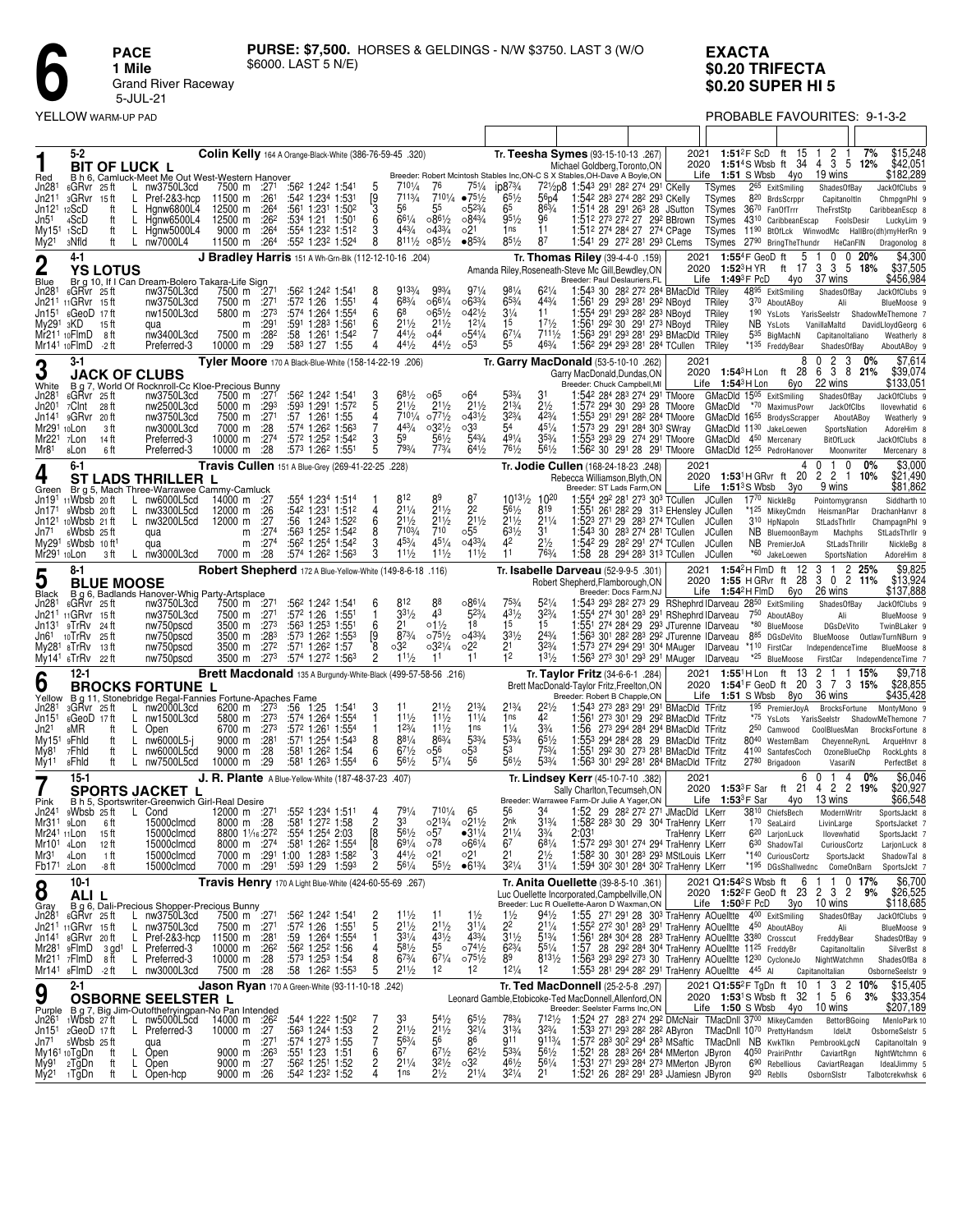**PURSE: \$5,200.** N/W \$1500. (F & M \$1875.) LAST 3 (W/O \$3000. (F & M \$4500.) LAST 5 N/E) A.E. CLAIMING \$8500 (W-ALL)

# **EXACTA**

PINK WARM-UP PAD

**TROT** 

1 Mile

5-JUL-21

**Grand River Raceway** 

PROBABLE FAVOURITES: 6-3-2-5

| Red                                                                                        | 6-1                                                                                      | <b>KASHE</b> ‡                                                                                                        | B m 5, Justice Hall-Circe Hanover-Muscles Yankee                                                                                                                                                                  |                                                                                |                                              |           | J Bradley Harris 151 A Wh-Grn-Blk (112-12-10-16 .204)                                                                                                                          |                                   |                                                                                                              |                                                                                                  |                                                                                                                                                    |                                                                                |                                                                                         | Tr. Katelyn Graham (17-3-1-1 .228)<br>Katelyn Graham.Guelph.ON<br>Breeder: Fred D Brayford, ON                                                                                                                                                                                                                                                                                                                                                                                                                                                                                       | 2021         | 2020 1:57 <sup>3</sup> F GeoD ft 28 6 3 2 21%<br>Life $1:57^3$ F GeoD $4$ yo 10 wins                                                                       |                                                   | 7000                                                                                         | 0%                         | \$1,370<br>\$38,730<br>\$88.712                                                                                 |
|--------------------------------------------------------------------------------------------|------------------------------------------------------------------------------------------|-----------------------------------------------------------------------------------------------------------------------|-------------------------------------------------------------------------------------------------------------------------------------------------------------------------------------------------------------------|--------------------------------------------------------------------------------|----------------------------------------------|-----------|--------------------------------------------------------------------------------------------------------------------------------------------------------------------------------|-----------------------------------|--------------------------------------------------------------------------------------------------------------|--------------------------------------------------------------------------------------------------|----------------------------------------------------------------------------------------------------------------------------------------------------|--------------------------------------------------------------------------------|-----------------------------------------------------------------------------------------|--------------------------------------------------------------------------------------------------------------------------------------------------------------------------------------------------------------------------------------------------------------------------------------------------------------------------------------------------------------------------------------------------------------------------------------------------------------------------------------------------------------------------------------------------------------------------------------|--------------|------------------------------------------------------------------------------------------------------------------------------------------------------------|---------------------------------------------------|----------------------------------------------------------------------------------------------|----------------------------|-----------------------------------------------------------------------------------------------------------------|
| Jn281<br>Jn181<br>Jn111<br>Mr251<br>Mr161<br>Mr91                                          | 7GRvr 25ft<br>$10$ GRvr 20 ft<br>9Wbsb 20ft<br>6FlmD<br>10Lon<br>9Lon                    | $\ddagger$<br>14 ft<br>4 ft<br>$\ddagger$<br>5 ft<br>$\ddagger$                                                       | nw1500L3cd<br>nw2000L3cd<br>qua<br>nw1r2021<br>nw4000L3cd<br>nw4000L3cd                                                                                                                                           | 5200 m :284<br>5500 m<br>m<br>8000 m<br>9000 m<br>9000 m                       | :28 <sup>2</sup><br>:284<br>:29 <sup>2</sup> |           | :591 1:282 1:574<br>:58 <sup>2</sup> 1:27 <sup>2</sup> 1:56 <sup>4</sup><br>:583 1:284 1:58<br>:294 1:001 1:293 1:593<br>:593 1:291 2:00<br>:291 1:001 1:294 2:002             | 2<br>x1<br>2<br>5x                | 7133/4<br>x6 <sup>dis</sup><br>$68\frac{1}{2}$<br>x822<br>58<br>$68\frac{1}{4}$                              | $711\frac{1}{2}$<br>6 <sup>dis</sup><br>614<br>x8dis<br>$5^{81}/2$<br>$67\frac{3}{4}$            | 7143/4<br>6 <sub>dis</sub><br>5131/2<br>8 <sub>dis</sub><br>$56\frac{1}{2}$<br>$055\frac{1}{4}$                                                    | 7141/2<br>6 <sup>dis</sup><br>515<br>7dis<br>x661/2<br>$55\frac{1}{2}$         | 6 <sup>dis</sup><br>$410\frac{1}{2}$<br>7271/4<br>$6^{21}$<br>561/4                     | 6121/4 2:001 313 294 30 284 JB.Harris KGraham 680 NeonLights<br>2:00 30 <sup>2</sup> 31 30 28 <sup>3</sup> PMacDnll KGraham NB BgRch SpunFromMgc DarkangeldesbsF 9<br>$2:05$ 341<br>2:041 31 301 291 334 CKelly<br>2:013 304 31 29 304 CKelly                                                                                                                                                                                                                                                                                                                                        | CKelly       | BMacDld KGraham 745 Wishyoudtellm AceB HettiesCommandr 6<br>KGraham 255 CloudNinHnvr SpendThtMn<br>KGraham 2 <sup>40</sup> RedHotTrch<br>KGraham *65 SuprT |                                                   | DominumDeo<br>NebraskaJck<br>OceanviewDb                                                     | MagicsLuckyChrm 8          | Yoooukilis 7<br>GuccsOffc 8<br>ZorgwijkTm 6                                                                     |
|                                                                                            | 7-2                                                                                      |                                                                                                                       |                                                                                                                                                                                                                   |                                                                                |                                              |           | <b>Brett Macdonald</b> 135 A Burgundy-White-Black (499-57-58-56 .216)                                                                                                          |                                   |                                                                                                              |                                                                                                  |                                                                                                                                                    |                                                                                |                                                                                         | Tr. Todd Ratchford (32-1-2-4 .107)                                                                                                                                                                                                                                                                                                                                                                                                                                                                                                                                                   | 2021         |                                                                                                                                                            | 6                                                 | $\Omega$<br>$\mathbf{0}$<br>0                                                                | 0%                         | \$1,920                                                                                                         |
| $\boldsymbol{2}$<br>Blue<br>Jn291<br>Jn221<br>Jn171<br>Mr251<br>Mr191<br>Mr11 <sup>1</sup> | $5Wbsb$ 25 gd <sup>1</sup><br>6Wbsb 14ft<br>6Wbsb 18ft<br>9Wbsb 11 ft<br>зWbsb<br>зWbsb  | WINGS UP L<br>2 ft<br>$9$ gd <sup>2</sup><br>L.                                                                       | B g 6, Swan For All-Taking Flight-Armbro Goal<br>L nw3250L5cd 12000 m :273<br>L nw3000L5cd<br>qua<br>L nw3000L5cd<br>L nw3000L5cd<br>nw3000L5cd                                                                   | 12000 m :27 <sup>2</sup><br>m<br>12000 m<br>12000 m<br>12000 m                 | :293<br>:27<br>:28 <sup>2</sup><br>:281      | :584 1:29 | :554 1:253 1:552<br>:56 <sup>2</sup> 1:25 <sup>3</sup> 1:544<br>:584 1:281 1:57<br>:571 1:273 1:564<br>:58 1:271 1:563<br>1:592                                                | 5<br>$\frac{2}{7}$<br>5           | 910<br>761/2<br>34<br>781/2<br>$54\frac{1}{2}$<br>793/4                                                      | 912<br>793/4<br>34<br>79<br>$64\frac{1}{2}$<br>$7^{73}/4$                                        | $0.95\frac{3}{4}$<br>65<br>$3^{31/4}$<br>443/4<br>∘65<br>$06^{33/4}$                                                                               | 77<br>$74\frac{1}{2}$<br>34<br>433/4<br>66<br>$5^{43}/4$                       | 68<br>$65\frac{1}{2}$<br>39<br>423/4<br>$45\frac{3}{4}$<br>$8^{81/2}$                   | Cleveland Walters, Dundalk, ON<br>Breeder: Lynda R Stewart-Robert A Stewart, KY<br>1:57 293 283 283 301 TreHenry TRtchfrd 2375 Sombre GreatMagic<br>1:554 283 294 281 291 TreHenry TRtchfrd 2330 StormontVntnr<br>1:584 30 <sup>2</sup> 291 291 30 PhHudon TRtchfrd<br>1:572 283 302 293 284 JJamiesn TRtchfrd<br>1:574 291 293 292 293 JJamiesn TRtchfrd 4470 Sonofamillnr<br>2:01 301 301 292 311 JJamiesn TRtchfrd 2140 BradyBunch                                                                                                                                                |              | 2020 1:58 <sup>3</sup> H Stga ft 26<br>Life 1:564S HoP                                                                                                     | 4yo<br>NB WarraweeRoo<br>865 DawsonSprngs         | 5 2<br>$\mathbf{1}$<br>8 wins<br>TtConw<br>Arcanum<br>BooThng<br>RmsLstSn<br>Sorprese        | 4%<br>TeddysLittleangel 10 | \$17,285<br>\$129,445<br>VictorInvcts 10<br>WingsUp 5<br>MorallyFlexibl 9<br>TeddsLttIngl 10<br>DawsonSprings 9 |
| 3                                                                                          | 3-1                                                                                      |                                                                                                                       | \$10625                                                                                                                                                                                                           |                                                                                |                                              |           | Patrick Shepherd 171 A Blue-Yellow-White (16-1-1-0 .097)                                                                                                                       |                                   |                                                                                                              |                                                                                                  |                                                                                                                                                    |                                                                                |                                                                                         | Tr. Patrick Shepherd (225-28-29-21 .227)                                                                                                                                                                                                                                                                                                                                                                                                                                                                                                                                             | 2021         | $2:00^1$ H BR<br>2020 2:00 <sup>2</sup> H FlmD ft 29                                                                                                       | ft 19                                             | 2<br>8<br>3 5                                                                                | 5%<br>28%                  | \$10,572<br>\$32,214                                                                                            |
| Jn281<br>Jn131<br>Jn41<br>My261 <sub>10</sub> BR<br>My191 <sub>10</sub> Nfld               | Jn181 10GRvr 20 ft<br>зClnt<br>2BR                                                       | 26 ft<br>$\ddagger$<br>ft<br>‡L.                                                                                      | <b>WINGS OF BALLYKEEL ‡ L</b><br>White B m 10, Pegasus Spur-Frost On The Gate-Wesgate Crown<br>7GRvr 25 ft $\pm$ L nw1500L3cd<br>‡L nw2000L3cd<br>op9000clm<br>ClassC<br>ft $\pm$ L ClassC<br>ft $\pm$ L nw1500L4 | 5200 m :284<br>5500 m :28 <sup>2</sup><br>4500 m<br>6600 m<br>6000 m<br>5400 m | :301<br>$:29^4$<br>:293<br>:274              |           | :591 1:28 <sup>2</sup> 1:574<br>:582 1:272 1:564<br>:594 1:303 2:02<br>$:59$ 1:29 <sup>4</sup> 2:00 <sup>1</sup><br>:593 1:293 1:584<br>:572 1:263 1:571                       | 6<br>$\frac{2}{4}$<br>7           | $3^{31/2}$<br>$59\frac{1}{2}$<br>$44\frac{1}{2}$<br>32<br>$1\frac{1}{2}$<br>$8^{8^{1}/4}$                    | $0.31\frac{1}{2}$<br>463/4<br>453/4<br>33<br>$31\frac{1}{2}$<br>076                              | 0.313/4<br>$47\frac{1}{2}$<br>$46\frac{1}{2}$<br>$4^{21}/4$<br>2 <sup>1</sup><br>$•56\frac{3}{4}$                                                  | 341⁄4<br>410<br>451/4<br>2 <sup>1</sup><br>$31\frac{1}{2}$<br>$58\frac{1}{4}$  | $4^{11}/4$<br>4111/4<br>$5^{73}/4$<br>1 <sub>nk</sub><br>22<br>47                       | Triple S Equine, Newton, ON<br>Breeder: Ballykeel Racing,ON<br>1:591 292 30 292 302 PShephrd PShephrd 1245 NeonLights<br>1:59 301 293 29 301 PShephrd PShephrd 5230 Wishyoudtellm<br>2:033 31 30 304 314 BMacDld PShephrd *20 AllOutHenry<br>2:001 301 292 303 30 SMcDngh RRusso *130 Wings0fBallkl<br>1:591 293 301 30 292 AMonti RRusso 330 FrnksWtchng<br>1:583 292 291 292 303 AMrrmn PShephrd 1020 OneFancyKd                                                                                                                                                                   |              | Life $1:57$ <sup>1</sup> F RC                                                                                                                              | 8yo                                               | 32 wins<br>DominumDeo<br>AceB<br>Sinful<br>Simonthedmnd<br>WingsOfBllkl<br>FultonsFur        | HettiesCommandr 6          | \$250,835<br>Yoooukilis 7<br>SchraderHanover 7<br>WillyMs 7<br>SeriosGrg 7<br>ForeverJess 8                     |
|                                                                                            | 10-1                                                                                     |                                                                                                                       |                                                                                                                                                                                                                   |                                                                                |                                              |           | Paul MacKenzie 160 A Red-Black-White (272-31-32-34 .220)                                                                                                                       |                                   |                                                                                                              |                                                                                                  |                                                                                                                                                    |                                                                                |                                                                                         | Tr. Gerard Demers (64-12-4-8 .263)                                                                                                                                                                                                                                                                                                                                                                                                                                                                                                                                                   | 2021         | 2020 1:57 <sup>4</sup> F GeoD ft 30                                                                                                                        | 2                                                 | $0\quad 0$<br>0<br>$3\ 5\ 2\ 10\%$                                                           | 0%                         | \$300<br>\$37,560                                                                                               |
| Jn231<br>Jn151<br>Jn5 <sup>1</sup><br>Dc60<br>Nv290<br>Nv22 <sup>0</sup>                   | 8GRvr 18ft<br>3GeoD 17ft<br>9Wbsb 27 ft<br>8FlmD<br>9FlmD<br>8FlmD                       | $\pm$<br>-4 ft<br>⇟<br>6 ft<br>$\ddagger$<br>$1$ gd <sup>2</sup> $\pm$                                                | <b>HETTIES MAGIC ‡</b><br>Green B g 5, Kadabra-Hetties Honey-Duke Of York<br>15000clmcd<br>nw1000L3cd<br>qua<br>15000clmcd<br>15000clmcd<br>15000clmcd                                                            | 6800 m<br>6000 m<br>m<br>7000 m<br>7000 m<br>7000 m                            | :283<br>:27<br>:291                          |           | :592 1:293 2:002<br>:584 1:284 2:00<br>:293 1:001 1:301 2:00<br>:291 1:001 1:30 2:00<br>:593 1:294 2:011<br>$:29$ 1:00 1:31 2:03 <sup>3</sup>                                  | 4<br>5                            | 56<br>713<br>$11\frac{1}{2}$<br>443/4<br>x9121/2<br>1 <sup>2</sup>                                           | $54\frac{1}{2}$<br>$69\frac{1}{2}$<br>$11\frac{1}{2}$<br>$04^{41}/4$<br>$9^{83/4}$<br>$1^{13}/4$ | $54\frac{3}{4}$<br>610<br>$11\frac{1}{2}$<br>o42<br>x910<br>$11\frac{1}{2}$                                                                        | $55\frac{1}{2}$<br>$6^{83/4}$<br>2hd<br>$4x^{21/2}$<br>914<br>$1\frac{1}{4}$   | 7101/4<br>$5^{113/4}$<br>$6^{73/4}$<br>$77\frac{1}{2}$<br>9141/2<br>$6^{21}/2$          | Investissement K F B, Sorel-Tracy, QC<br>Breeder: Harness Horsepower Inc,ON<br>2:022 294 302 302 314 PMacKnz GDemers 2465 Victorhsscrt<br>2:02 <sup>2</sup> 29 <sup>3</sup> 31 30 <sup>1</sup> 31 <sup>3</sup> TraHenry GDemers 12 <sup>25</sup> Yoooukilis<br>2:013 293 303 30 312 LRoy<br>2:01 <sup>2</sup> 30 <sup>1</sup> 30 <sup>4</sup> 29 <sup>2</sup> 31 RShephrd GDemers 55 <sup>10</sup> Ycldbthtgrl<br>2:04 313 294 30 <sup>2</sup> 32 <sup>1</sup> RShephrd GDemers 13 <sup>95</sup> AbrasMmntm<br>2:04 29 31 31 33 PMacKnz GDemers 16 <sup>30</sup> Alona WrapAndAHooey |              | Life $1:57^4$ F GeoD $4$ yo<br>GDemers NB Ongoing Roylt                                                                                                    |                                                   | 3 wins<br>SpndThtMn<br>DominumDeo<br>RedHtTrch<br>Unfnshdbsnss<br>YrStIIUp                   | AbrasMomentom 8            | \$46,760<br>Yocidbthtgrl 8<br>MalcolmG 7<br>Wishvoudtllm 9<br>MssvPtntl 9<br>Youcouldbthtarl 9                  |
| 5                                                                                          | 4-1                                                                                      |                                                                                                                       | HEINEKEN SEELSTER L                                                                                                                                                                                               |                                                                                |                                              |           | Bruce Richardson A Green-Yellow (114-12-13-18 .221)                                                                                                                            |                                   |                                                                                                              |                                                                                                  |                                                                                                                                                    |                                                                                |                                                                                         | Tr. Donald Lindsey (34-2-5-5 .189)<br>Glen Lindsey, Fergus, ON                                                                                                                                                                                                                                                                                                                                                                                                                                                                                                                       | 2021         | 2020 1:57 <sup>3</sup> F GeoD ft 23                                                                                                                        | 9                                                 | $0 \t1 \t11%$<br>4 0 3 17%                                                                   |                            | \$8,179<br>\$17,249                                                                                             |
| Black<br>Jn281<br>Jn221<br>Jn161<br>Jn91<br>Ap281<br>Ap171                                 | 7GRvr 25ft<br>$2GeoD$ 14 ft<br>8GRvr 12ft<br>10GRvr<br>2BR<br>1BR                        | 25 ft<br>sy <sup>2</sup><br>L.<br>ft                                                                                  | B g 8, Federal Flex-Hollywood Beauty-Angus Hall<br>L nw1500L3cd<br>L nw1000L3cd<br>L nw3500L3cd<br>qua<br>ClassB<br>L A-Open                                                                                      | 5200 m :284<br>6000 m :274<br>7400 m :29<br>m<br>7900 m<br>10500 m             | :29<br>:283                                  |           | :591 1:28 <sup>2</sup> 1:574<br>:582 1:274 1:581<br>:592 1:291 1:584<br>:294 1:001 1:311 2:004<br>:582 1:291 1:583<br>$:58$ 1:274 1:573                                        | [9<br>8x<br>6<br>5<br>8<br>3      | x9dis<br>7101/2 079<br>$3^{3/4}$<br>$42^{1/4}$<br>2 <sup>1</sup>                                             | $04^{31/2}$<br><b>gdis</b><br>$3^{4^{1}/4}$<br>533/4<br>2 <sup>1</sup>                           | $•4^{23/4}$<br><b>gdis</b><br>077<br>$3^{41/4}$<br>814<br>21                                                                                       | $45\frac{1}{4}$<br><b>9dis</b><br>56<br>$4^{21/2}$<br>8371/2<br>423/4          | $5^{7}_{2}$<br><b>gdis</b><br>563/4<br>$4^{33/4}$<br><b>8dis</b><br>$5^{13\frac{1}{2}}$ | Breeder: Seelster Farms Inc,ON<br>1:591 301 293 291 301 BcRchdsn DLindsey<br>2:001 31 301 292 293 BcRchdsn DLindsey 5540 Arrakis<br>2:01 <sup>3</sup> 30 <sup>3</sup> 30 <sup>2</sup> 31 29 <sup>3</sup> BcRchdsn DLindsey NB Willyorwonthe<br>292 294 324<br>2:001 284 292 294 321 KCmngs JGraham 1160 MrQuaker                                                                                                                                                                                                                                                                     |              | Life $1:56$ S Wbsb 6yo<br>TraHenry DLindsey 770 MagicsWizrd MissysMagicMn<br>RFisherJr JGraham 4250 TartufLnd                                              | 5 <sup>25</sup> NeonLights                        | 17 wins<br>DominumDeo<br>HerbsJourney<br>PeterCrown<br>LeMillenr<br>SouthernPalms            |                            | \$130,542<br>Yoooukilis 7<br>NeonLghts 9<br>OceanviewDeb 8<br>KatchKanna 6<br>AllAboutThchs 8<br>MajesticKat 6  |
| 6                                                                                          | 5-2                                                                                      | <b>DOMINUM DEO</b>                                                                                                    | \$8500                                                                                                                                                                                                            |                                                                                |                                              |           | Robert Shepherd 172 A Blue-Yellow-White (149-8-6-18 .116)                                                                                                                      |                                   |                                                                                                              |                                                                                                  |                                                                                                                                                    |                                                                                |                                                                                         | Tr. Terry Gallant (74-9-13-9 .259)<br>Allan Kuepfer, Newton, ON                                                                                                                                                                                                                                                                                                                                                                                                                                                                                                                      | 2021         | 2020 1:58 <sup>3</sup> H FlmD ft 32 3 3 4                                                                                                                  | 8                                                 | 3<br>0<br>0                                                                                  | 0%<br>9%                   | \$4,375<br>\$18,288                                                                                             |
| Yellow<br>Jn281<br>Jn26 <sup>1</sup><br>Jn221<br>Jn151<br>Jn111                            | 7GRvr 25ft<br>1 Hnvr 24 ft<br>$2GeoD$ 14 ft<br>3GeoD 17ft<br>7GRvr 22 ft<br>Mr281 10FlmD | 3 gd <sup>1</sup>                                                                                                     | B g 10, Donato Hanover-Highland Ridge-Tom Ridge<br>7GRvr 25 ft mw1500L3cd 5200 m :284<br>nw1500L3cd<br>nw1000L3cd<br>nw1000L3cd<br>nw2000L3cd<br>op8500clm                                                        | 4000 m :291<br>6000 m<br>6000 m :27<br>5500 m<br>6000 m                        | :274<br>:28 <sup>4</sup>                     |           | :591 1:282 1:574<br>$:59^3$ 1:30 <sup>2</sup> 2:00 <sup>3</sup><br>:582 1:274 1:581<br>:584 1:284 2:00<br>$:584$ 1:28 <sup>3</sup> 1:57 <sup>2</sup><br>:284 1:002 1:304 2:004 | 3<br>4х<br>6<br>4                 | $2^{13/4}$<br>judges scratch<br>712<br>$11\frac{1}{2}$<br>793/4                                              | $2^{11/2}$<br>79<br>$11\frac{1}{2}$<br>7103/4<br>9123/4 08121/2                                  | $2^{11/2}$<br>0710<br>1ns<br>$066\frac{1}{2}$<br>8123/4                                                                                            | $2^{13/4}$<br>712<br>11<br>563/4<br>$916\frac{1}{2}$                           | 2 <sup>1</sup><br>8141/4<br>$23^{1/4}$<br>571/4<br>$9^{331/4}$                          | Breeder: Deo Volente Farms LLC,NJ<br>1:58 291 301 291 292 RShephrd TGallant 2120 NeonLights<br>2:01 301 30 293 311 JB. Harris TGallant 1710 Magics Wizrd<br>2:003 27 314 30 314 JPlante TGallant *155 Yoooukilis<br>1:584 304 301 284 29 SCoulter TGallant 10 <sup>90</sup> NorwegnDd<br>2:07 <sup>2</sup> 31 <sup>2</sup> 31 <sup>2</sup> 30 <sup>3</sup> 34 PMacKnz TGallant 76 <sup>55</sup> OnTheSly                                                                                                                                                                             |              | Life $1:54^4$ F PPk<br>TGallant                                                                                                                            | 4yo<br>MissysMgcMn                                | 26 wins<br>DominumDeo<br>CarmnsFlk<br>MissysMagicMn<br>DominumDeo<br>Wishvodtllm<br>TikiTaka |                            | \$210,559<br>Yoooukilis 7<br>SchraderHnvr 6<br>NeonLghts 9<br>MalcolmG 7<br>HettiesCmmndr 9<br>TouchdownAs 9    |
|                                                                                            | 9-2                                                                                      |                                                                                                                       |                                                                                                                                                                                                                   |                                                                                |                                              |           | <b>Jean F. Maguire</b> 190 A Blue-White-Red (0-0-0-0-)                                                                                                                         |                                   |                                                                                                              |                                                                                                  |                                                                                                                                                    |                                                                                |                                                                                         | Tr. Jean Francois Maguire (1-0-0-0)<br>Ecuries Maguire Inc, Sainte-Marie-Gerard Maguire, Saint-Bernard, QC-Jean Francois Maguire, Carlisle, ON                                                                                                                                                                                                                                                                                                                                                                                                                                       | 2021         | 2020 1:57 <sup>3</sup> H TrRv ft 23                                                                                                                        | 0                                                 | $\Omega$<br>$\Omega$<br>0<br>3 4 3 13%                                                       |                            | \$00<br>\$19,131                                                                                                |
| Pink<br>Dc200 13RC<br>Dc13 <sup>0</sup> 14RC<br>Nv290 2RC                                  | Nv22 <sup>0</sup> 3TrRv<br>Nv15 <sup>0</sup> 1TrRv                                       | $My281$ 9Wbsb 6 sy <sup>4</sup> $\ddagger$<br>$ad1$ $\pm$<br>-3 ft<br>2 ft<br>1 ft<br>$\ddagger$<br>зft<br>$\ddagger$ | <b>PRECIEUSE CC ‡</b><br>B m 6, Angus Hall-Marion Chocolata-Chocolatier<br>qua<br>nw3250L3cd<br>nw2750L3cd<br>nw2750L3cd<br>Pref-1&2-hcp<br>Preferred-2                                                           | 6500 m<br>6500 m<br>6875 m :281<br>6250 m :281                                 | :28<br>:283                                  | :591 1:30 | m :281 :592 1:304 2:004<br>6700 m :28 1:00 1:29 1:593 2<br>1:592<br>:582 1:271 1:571<br>:592 1:29 1:591<br>:583 1:283 1:593                                                    | 5<br>$\frac{5}{3}$<br>3<br>6      | 45<br>$11\frac{1}{2}$<br>$3^{31/2}$<br>111/2<br>2 <sup>1</sup><br>$3^{21/2}$                                 | $45\frac{1}{2}$<br>$1^{11}/2$ 11<br>3 <sup>3</sup><br>$11\frac{1}{2}$<br>2 <sup>1</sup><br>32    | 45<br>$5^{23/4}$<br>$33\frac{1}{2}$<br>$3^{21}/4$<br>$3^{31/2}$                                                                                    | 441/2<br>1 nk<br>$\frac{75}{712}$<br>55<br>33                                  | 22<br>66<br>763/4<br>715<br>483/4<br>561/4                                              | Breeder: Raymond Larose, QC<br>2:011 291 311 312 292 LRoy<br>2:004 28 32 29 314 CBeausl CBeausl 10 <sup>20</sup> UndercovrStrk<br>2:004 283 311 304 301 CBeausl CBeausl 16 <sup>10</sup> UndercovrStrk<br>2:001 283 294 292 322 CBeausl CBeausl 1280 VeroAmoreBi<br>2:01 28 <sup>2</sup> 31 <sup>1</sup> 29 <sup>4</sup> 31 <sup>3</sup> CBeausl CBeausl<br>2:004 283 30 <sup>2</sup> 30 <sup>1</sup> 31 <sup>3</sup> CBeausl CBeausl                                                                                                                                                |              | Life 1:57 F RC<br>JMaguire NB Bastiano                                                                                                                     | 4yo<br>2 <sup>55</sup> SirChopin<br>585 SirChopin | 17 wins<br>PrecieuseCc<br>ChequeThMgc<br>TheMagcOfLf<br>AsalmReady<br>DrSpengler<br>Keepall  |                            | \$134,500<br>Costantino 6<br>YCBrodw 9<br>MrCntstnt 9<br>DrSpengler 7<br>EauNaturelle 6<br>SeverusHanover 7     |
| 8                                                                                          | $12-1$                                                                                   |                                                                                                                       | YOUCOULDBETHATGIRL                                                                                                                                                                                                |                                                                                |                                              |           | Ryan P Desroche 155 A White-Grey-Blue (67-5-5-6 .145)                                                                                                                          |                                   |                                                                                                              |                                                                                                  |                                                                                                                                                    |                                                                                |                                                                                         | Tr. Dolores Basilone (44-1-3-7 .113)<br>Lases Racing, Sheridan, MI                                                                                                                                                                                                                                                                                                                                                                                                                                                                                                                   | 2021         | 2020 2:00 H FlmD ft 29                                                                                                                                     | 3                                                 | 0<br>$\mathbf{0}$<br>2 3 4                                                                   | 0%<br>7%                   | \$816<br>\$16,054                                                                                               |
| Gray<br>Jn291<br>Jn231<br>Jn191<br>Jn12 <sup>1</sup><br>Jn51<br>Mr311                      | $8GeoD$ 26 gd <sup>1</sup><br>8GRvr 18ft<br>ճSar<br>11Sar<br>9Wbsb 27ft<br>8Lon          | 26 ft <sup>1</sup><br>24 ft <sup>1</sup><br>6 ft                                                                      | Br m 6, Credit Winner-Coulantine-Lindy Lane<br>nw1000L3cd<br>15000clmcd<br>nw1500L3cd<br>Pref-3-hcp<br>qua<br>nw50000lcd                                                                                          | 6000 m<br>6800 m :283<br>4000 m<br>5500 m<br>m<br>10000 m :293 1:00 1:30 1:584 | $:28^3$<br>:291<br>:27 <sup>4</sup>          |           | $:59^1$ 1:27 <sup>4</sup> 1:57 <sup>2</sup><br>:592 1:293 2:002<br>:593 1:284 1:592<br>:57 <sup>2</sup> 1:28 <sup>1</sup> 1:58 <sup>4</sup><br>:293 1:001 1:301 2:00           | 6                                 | judges scratch(transportation)<br>$6^{71}/2$<br>judges scratch(transportation)<br>$911\frac{1}{2}$<br>7103/4 | 67<br>711                                                                                        | ○65¾<br>7x <sup>91</sup> / <sub>2</sub> o8 <sup>121</sup> / <sub>4</sub> 7 <sup>123</sup> / <sub>4</sub><br>$912\frac{1}{2}$ 0993/4<br>$07^{73/4}$ | 66<br>7121/2<br>983/4<br>711                                                   | 341/4<br>7183/4<br>893/4                                                                | Breeder: Steve Jones, NY<br>2:011 30 304 30 30 <sup>2</sup> RDesrche DBasilone 22 <sup>65</sup> Victorhsscrt<br>2:023 293 301 31 314 PShaw<br>2:02 314 304 293 294 RDesrche DBasilone NB OngoingRoylt<br>7171/4 2:021 314 302 292 303 LHouse DBasilone 2045 LosBallykeelamig                                                                                                                                                                                                                                                                                                         |              | Life $1:56^3S$ VerD<br><b>DBasilone</b><br><b>DBasilone</b><br>DBasilone 13 <sup>60</sup> Sorprese                                                         | Зуо<br>HorseTrader<br>LadyCaterin                 | 13 wins<br>HoldinAces<br>SpndThtMn<br>ThorSeelstr<br>SpareSeed<br>RedHtTrch<br>Eastonly      |                            | \$90,597<br>Bastiano 7<br>Yocldbthtgrl 8<br>lamWhtlAm 6<br>Costantino 9<br>Wishyoudtllm 9<br>WyndCrek 7         |
| 9                                                                                          | 15-1                                                                                     |                                                                                                                       | RELEVANT # (L)                                                                                                                                                                                                    |                                                                                |                                              |           | Tyler Moore 170 A Black-Blue-White (158-14-22-19 .206)                                                                                                                         |                                   |                                                                                                              |                                                                                                  |                                                                                                                                                    |                                                                                |                                                                                         | Tr. Garry MacDonald (53-5-10-10 .262)<br>Garry MacDonald.Dundas.ON                                                                                                                                                                                                                                                                                                                                                                                                                                                                                                                   | 2021<br>2020 |                                                                                                                                                            | 3                                                 | $0\quad 0$<br>0<br>$0\quad 0$<br>$\mathbf{0}$                                                | 0%<br>0%                   | \$320<br>\$00                                                                                                   |
| Jn161<br>$Dc16^0$ sLon<br>Dc <sub>60</sub>                                                 | 4GRvr 18ft<br>8FlmD -4 ft<br>$Nv29^0$ <sub>2</sub> FlmD                                  | Jn26 <sup>1</sup> $1$ Hnvr $24$ ft $\pm$<br>6 ft<br>$Nv70$ 2FlmD 20ft $\ddagger$                                      | Purple B q 9, Deweycheatumnhowe-Reinvent-Malabar Man<br>nw1500L3cd<br>qua<br>$-3$ ft <sup>1</sup> $\pm$ L nw1500L3cd<br><b>‡L</b> 15000clmcd<br>‡L nw100cd<br>qua                                                 | 4000 m :291<br>5700 11/16:291<br>5200 m                                        | m :291<br>:29<br>m :284                      |           | :593 1:302 2:003<br>:592 1:284 1:581<br>:59 1:303 2:09<br>7000 m :291 1:001 1:30 2:00<br>$:59$ 1:28 <sup>1</sup> 1:59 <sup>1</sup><br>:591 1:30 2:001                          | 3<br>5<br>6<br>$\frac{2}{7}$<br>5 | $46\frac{1}{4}$<br>5173/4<br>59<br>57<br>$7^{103/4}$<br>4123/4                                               | 47<br>$5^{221/4}$<br>783/4<br>56<br>713<br>4121/4                                                | 441/2<br>$5^{24\frac{1}{2}}$<br>761/2<br>$65\frac{1}{2}$<br>7151/2<br>491/2                                                                        | 4111/2<br>$5^{25}$<br>771/4<br>$65\frac{1}{2}$<br>$6^{15}$<br>$411\frac{1}{2}$ | 415<br>$4^{311}/4$<br>761/4<br>$65\frac{3}{4}$<br>$7^{131/2}$<br>4193/4                 | Breeder: Walnut Hall Stock Farm, KY<br>2:033 302 303 301 322 TMoore GMacDld 2390 MissysMgcMn<br>2:04 <sup>2</sup> 32 <sup>4</sup> 31 29 <sup>4</sup> 30 <sup>4</sup> TMoore GMacDld NB Willyorwonth<br>2:10 <sup>1</sup><br>2:011 303 304 293 301 TMoore GMacDld 1000 Ycldbthtgrl<br>2:014 311 302 293 303 TMoore GMacDld 2925 Unabatng<br>2:041 312 301 301 322 GMacDld GMacDld NB ChocolatePie                                                                                                                                                                                     |              | Life $1:58^3$ H FlmD<br>DRankin GMacDld 585 ImWhtIAm ZorgwijkQn Massivepajamprt 8                                                                          | 6yo                                               | 7 wins<br>CarmnsFlk<br><b>LmcMassOk</b><br>Unfnshdbsnss<br>HelloChippr<br>ELSugar            |                            | \$59.067<br>SchraderHnvr 6<br>DarlingPleas 6<br>MssvPtntl 9<br>StormontDunds 7<br>HettiesMagic 5                |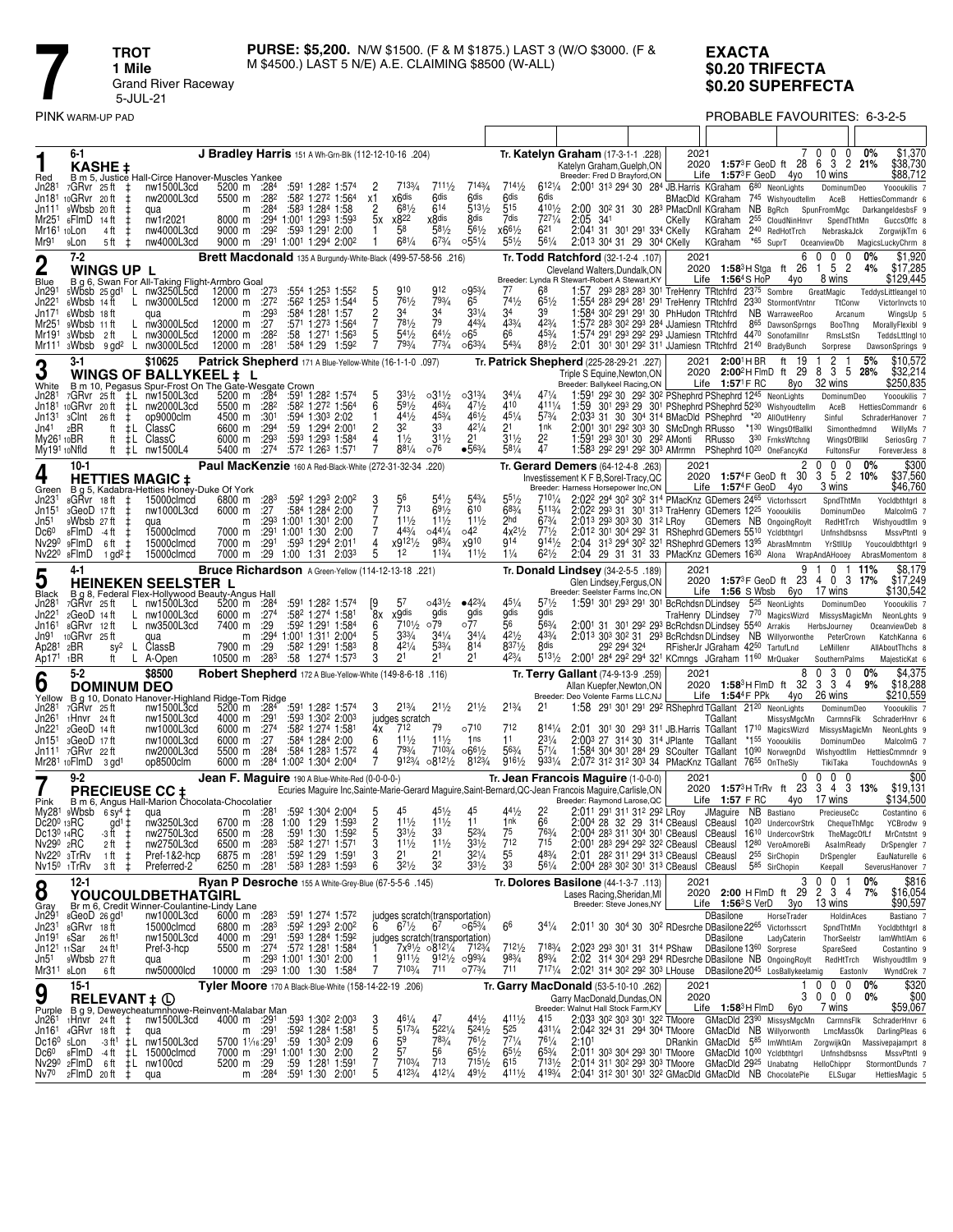

**PACE** 1 Mile **Grand River Raceway** 

**GREY WARM-UP PAD** 

5-JUL-21

| $2:00^4$ H Clnt ft<br>1 14%<br>$10 - 1$<br>2021<br>7<br>$\mathbf{1}$<br>\$10500<br>Natasha K Day 106 A Red-Blue-White (99-6-12-20 .195)<br>Tr. Ken Oliver (38-4-4-9 .242)<br>1:55 H GRvr ft 26<br>1 5 4<br>4%<br>2020<br>Milton Young, Paradise, NL<br><b>NOTETOSELF HANOVER</b><br>$1:52^3$ F GeoD 5yo<br>10 wins<br>\$123,267<br>Life<br>Breeder: Hanover Shoe Farms Inc, PA<br>B g 8, Big Jim-Northern Sky-Northern Luck<br>Red<br>810<br>881/2<br>$811\frac{1}{2}$<br>88<br>87<br>1:55 294 282 28 284 SCoulter KnOliver 6675 CoolRock<br>Jn28<br>11000clmhp<br>10000 m<br>:273<br>:561 1:243 1:533<br>8Wbsb 25ft<br>Emptythetill<br>Alwaysyourway 9<br>$3^{31/4}$<br>453/4<br>443/4<br>$3^{31}/4$<br>3<br>$3^{31/4}$<br>:29<br>:583 1:282 1:573<br>1:581 301 292 292 291 NDay<br>Jn20 <sup>1</sup><br><sub>2</sub> Clnt<br>Preferred-3<br>5800 m<br>KnOliver<br>9 <sup>25</sup> AdoreHm<br>28 ft<br>LarjonLuck<br>NotetoselfHanovr<br>561/2<br>:301 1:003 1:31 2:004<br>563/4<br>$•53\frac{3}{4}$<br>421/2<br>nw2500L3cd<br>5<br>$11\frac{1}{2}$<br>2:004 313 301 30 29 NDay<br>Jn131<br>6Clnt<br>5000 m<br>KnOliver<br>190 NotetoselfHnvr<br>26 ft<br>Ilovewhtd<br>Insincrt<br>461/4<br>45<br>$68^{1/2}$<br>:271<br>461/2<br>5113/4<br>:572 1:253 1:553<br>1<br>1:58 282 30 282 311 PMacKnz KnOliver<br>Mr281<br>3FlmD<br>10500clmhp<br>8600 m<br>710 SpectrumSelstr<br>$3$ gd <sup>1</sup><br>ArtOfFr<br>FernHillBrez<br>$6^{81}/2$<br>67<br>$55\frac{1}{4}$<br>$6^{73/4}$<br>47<br>:27 <sup>3</sup><br>5<br>$:57$ 1:25 <sup>4</sup> 1:551<br>1:563 291 291 282 294 PMacKnz KnOliver<br>Mr211<br>8FlmD<br>8 ft<br>10500clmho<br>8600 m<br>1160 PaparazziHanovr<br>MistrX<br>:271<br>811<br>$99\frac{1}{2}$<br>87<br>$8^{7^{1}/4}$<br>513/4<br>1:551<br>4Wbsb<br>:564 1:253 1:544<br>292 291 282 281 SCoulter KnOliver<br>Mr151<br>11000clmhp<br>10000 m<br>5465 JaydensPlace<br>-2 ft<br>Veneno<br>AlwaysNTheMoney 10<br>32<br>$45\frac{1}{4}$<br>44<br>$03^{13}/4$<br>$2\frac{1}{2}$<br>:28<br>:58<br>1:583 29 294 292 302 PMacKnz KnOliver<br><sub>5</sub> Lon<br>nw2850L5cd<br>7500 m<br>1:274 1:583<br>755 TuitionMone<br>Mr11<br>$-7$ gd <sup>1</sup><br>NotetoselfHanovr<br>Venen<br>$3^{3/4}$<br>$3^{31}/4$<br>$4^{31}/4$<br>44<br>$4^{5^{1/2}}$<br>Dc8 <sup>0</sup><br>8FlmD<br>:282<br>1:571 291 302 283 29 PMacKnz KnOliver<br>-1 ft<br>15000clmcd<br>7000 m<br>$:59$ 1:27 <sup>3</sup> 1:561<br>9 <sup>15</sup> DontAskLgn<br>StrategicThnkng<br>\$12,619<br>$5 - 2$<br>\$10500<br>2<br>29%<br>Robert Shepherd 172 A Blue-Yellow-White (149-8-6-18 .116)<br>2021 1:54 S Wbsb ft<br>Tr. Clayton Miller (10-0-2-1 .144)<br>$\boldsymbol{2}$<br>2020 1:55 <sup>3</sup> H FlmD ft 36<br>5 11 7 14%<br>Natasha Miller, Ancaster, ON<br><b>MONTY MONO</b><br>\$107,568<br>1:52 <sup>3</sup> H GRvr 4yo<br>20 wins<br>Life<br>Breeder: Peter Trocki,ON<br>B g 7, Caseys Bonanza-Boo Hanover-Cams Card Shark<br>Blue<br>433/4<br>2<br>$42\frac{1}{2}$<br>$3^{31/2}$<br>$3^{31/4}$<br>$35\frac{1}{2}$<br>1:551 28 283 291 292 RShephrd CMiller<br>Jn281<br>nw2000L3cd<br>6200 m :273<br>$:56$ 1:25<br>1:541<br>955 PremierJovA<br>3GRvr 25ft<br>BrocksFortune<br>MontyMono<br>8<br>2ns<br>$4^{23}/4$<br>$64\frac{1}{4}$<br>771/4<br>815<br>10000 m :27 <sup>2</sup><br>:554 1:241 1:53<br>Jn15 <sup>1</sup><br>8Wbsb 19ft<br>1.56<br>27 <sup>2</sup> 29 28 <sup>3</sup> 31 JJamiesn CMiller<br>2805 JaydnsPlc<br>Cond<br>FirstClssHrs<br>Alwaysyorw 9<br>69<br>$6^{81}/2$<br>761/2<br>753/4<br>:27 <sup>4</sup><br>:563 1:252 1:542<br>$7^{71/2}$<br>1:553 293 283 283 284 LRoy<br>4<br>Jn71<br>6Wbsb 25ft<br>CMiller<br>NB BluemoonBaym<br>Machphs<br>qua<br>m<br>StLadsThrllr 9<br>$\overline{c}$<br>12<br>133/4<br>:26 <sup>2</sup><br>:551 1:251<br>$11\frac{1}{2}$<br>$11\frac{1}{2}$<br>$1\frac{1}{2}$<br>1:54<br>Mr251<br>5Wbsb 11 ft<br>C <sub>10000</sub> clmhp<br>10000 m<br>1:54<br>26 <sup>2</sup> 284 30 284 DMcNair MStamp<br>400 MontyMono AlwaysNTheMoney<br>Uncaged 10<br>8<br>9121/2<br>$9^{73}/4$<br>1081/2<br>$10^{11}$<br>721/2<br>:271<br>Mr15 <sup>1</sup><br>4Wbsb<br>10000 m<br>:564 1:253 1:544<br>1:551 293 292 281 28 SFilion<br>MStamp 11 <sup>45</sup> JaydensPlace<br>-2 ft<br>12000clmhp<br>Veneno AlwaysNTheMoney 10<br>43<br>53<br>$1^{21/4}$<br>:272<br>:563 1:262 1:553<br>$44\frac{1}{4}$<br>53<br>1:553 28 29 <sup>2</sup> 293 283 DMcNair MStamp<br>7Wbsb<br>10000 m<br>8 <sup>35</sup> MontyMon<br>Mr8 <sup>1</sup><br>10000clmhp<br>-6 ft<br>Sportsmanshp<br>FernHillBreez 7<br>$075\frac{3}{4}$<br>681/2<br>661/4<br>[8<br>68<br>:28<br>:58 1:274 1:583<br>$065\frac{1}{2}$<br>2:001 293 292 30 311 LHouse MStamp<br>Mr11<br><sub>5</sub> Lon<br>10500clmhp<br>7500 m<br>18 <sup>15</sup> TuitionMone<br>$-7$ gd <sup>1</sup><br>NotetoselfHanovr<br>2 <sup>2</sup><br>$2^{13/4}$<br>$2^{13/4}$<br>$2^{31/2}$<br>22<br>Fb <sub>221</sub><br>$:28^3$<br>1:573 29 30 283 30 TBorth<br>4Lon<br>ft<br>10500clmhp<br>7500 m<br>:583 1:27<br>1:57'<br>MStamp<br>7 <sup>10</sup> Veneno<br>MontyMono<br>OutlawKismet 5<br>$2 - 1$<br>3<br>30%<br>\$10500<br>Travis Cullen 151 A Blue-Grey (269-41-22-25 .228)<br>Tr. Jodie Cullen (168-24-18-23 .248)<br>2021 1:56 <sup>3</sup> H FlmD ft 10<br>-1<br>-1.<br>3<br>2020 1:51 <sup>3</sup> S Wbsb ft 25 11 1 3 44%<br>\$53,696<br>Travis Cullen, Dundas, ON<br><b>OUTLAW GUNPOWDER</b><br>Life $1:51^3S$ Wbsb $9y0$<br>59 wins<br>Breeder: Outlaw Stable, AB<br>B g 10, Smart Shark-Fox Valley Cherish-Richess Hanover<br>White<br>453/4<br>045<br>о44<br>1:571 29 30 284 292 TCullen JCullen<br>15000clmcd<br>6800 m :274<br>:58 1:27 1:571<br>3<br>$3^{11/2}$<br>*155 OutlawGnpwdr<br>Jn211<br>7GRvr 15ft<br>$1\frac{3}{4}$<br>DevisPk<br>SpectrumSlstr 6<br>$\overline{c}$<br>211/2<br>211/2<br>$34\frac{1}{2}$<br>$2^{21/2}$<br>$2\frac{3}{4}$<br>$10$ GeoD $17$ ft<br>10500clmhp<br>8600 m<br>:273<br>:571 1:253 1:551<br>1:55 <sup>2</sup> 274 293 29 29 EHensley JCullen<br>470 FredsNight OutlawGunpowder<br>Jn15 <sup>1</sup><br>610<br>710<br>:281<br>:58 <sup>2</sup> 1:27 <sup>1</sup> 1:56 <sup>3</sup><br>$\frac{3}{6}$<br>69<br>$6^{71}/2$<br>610<br>1:583 30 294 292 292 TCullen<br>JCullen<br>Jn71<br>11 Wbsb 25 ft<br>NB MaintenanceMan<br>m<br>KingsJester<br>Stelios<br>qua<br>79<br>7101/4<br>77<br>$65\frac{3}{4}$<br>:274<br>:592 1:302 1:584<br>781/4<br>2:00 294 311 304 281 TCullen<br>My291 <sub>11</sub> Wbsb 10ft<br>JCullen<br>m<br>NB ModernWritr<br>HolyChp<br>qua<br>SaulsbrookKaisn<br>$44\frac{1}{2}$<br>451/2<br>65<br>68<br>4<br>$36\frac{1}{2}$<br>:271<br>Ap11 10Wbsb<br>-4 ft <sup>2</sup><br>10000clmhp<br>10000 m<br>:553 1:253 1:544<br>1.56<br>28 283 30 292 TCullen<br>JCullen<br>3 <sup>25</sup> Alwaysyrw<br>AlwaysNThMn<br>OutlwGnpwdr 9<br>35<br>33<br>54<br>:26 <sup>2</sup><br>:551<br>1:25 <sup>1</sup><br>$6^{71/2}$<br>$69\frac{1}{2}$<br>1:554 272 282 301 294 EHensley JCullen<br>10000 m<br>9 <sup>50</sup> MontyMono<br>Mr25 <sup>1</sup><br>5Wbsb 11 ft<br>10000clmhp<br>1:54<br>AlwaysNTheMoney<br>1014<br>∘89<br>$\circ 98$<br>:271<br>:564 1:253 1:544<br>9<br>1093/4<br>$10^{8\frac{1}{2}}$<br>1:56 <sup>2</sup> 30 28 <sup>3</sup> 28 <sup>3</sup> 29 <sup>1</sup> TCullen<br>Mr151<br>4Wbsb -2ft<br>12000clmhp<br>10000 m<br>575 JaydensPlace<br>JCullen<br>Veneno AlwaysNTheMoney 10<br>5<br>711<br>79<br>$077\frac{1}{4}$<br>$43\frac{3}{4}$<br>$8^{81}/4$<br>Mr111<br>5Wbsb<br>15000clmhp<br>14000 m<br>:274<br>$:57$ 1:25 <sup>4</sup> 1:56<br>1:564 30 284 282 293 TCullen<br>975 KeepComing<br>9 gd <sup>2</sup><br>JCullen<br>PLIdaho<br>QuanBlueChip 8<br>\$12500<br>9<br>2<br>$0\%$<br>8-1<br><b>Austin Sorrie</b> 163 A Blue-Yellow (373-59-62-42 .288)<br>$\Omega$<br>Tr. Gary Bishop (29-2-2-3 .141)<br>2021<br>1.<br>4<br>2020 1:54 <sup>3</sup> S Wbsb ft 34<br>6 4 12%<br>\$30,381<br>4<br>Courtney Bishop, Guelph, ON<br><b>BETTORS VICTORY</b><br>$1:524S$ HoP<br>3yo<br>6 wins<br>Life<br>Breeder: Winbak Farm, MD<br>B g 5, Bettors Delight-Fillys Victory-Jennas Beach Boy<br>Green<br>$8^{81}/2$<br>$8^{7^{1/2}}$<br>$07^{41/2}$<br>nw1500L3cd<br>:26 <sup>4</sup><br>:551<br>1:243 1:552<br>$75\frac{1}{2}$<br>$8^{31}/4$<br>28 <sup>2</sup> 28 <sup>1</sup> 28 <sup>4</sup> 30 <sup>3</sup> ASorrie<br>GBishop 1500 HunterHill<br>Jn291<br>5800 m<br>1:56<br>$10$ GeoD 26 gd <sup>1</sup><br><b>BetOnBrett</b><br>JewelsDragon 8<br>$0.53\frac{1}{2}$<br>57<br>441/2<br>34<br>6<br>771/2<br>1:54<br>10GeoD 14 ft<br>nw1500L3cd<br>5800 m<br>:273<br>:56 1:244 1:531<br>281 291 284 274 ASorrie<br>GBishop 1385 ExcalbrSistr<br>Jn221<br>PrestgSIstr<br>7<br>:284<br>:592 1:273 1:574<br>$48^{1}/_{4}$<br>$2^{11/4}$<br>$02^{11/4}$<br>$2^{13/4}$<br>3 <sub>nk</sub><br>nw1500L3cd<br>1:574 302 291 281<br>30 ASorrie<br>Jn191<br>10Hnvr 23 ft<br>4000 m<br>GBishop<br>360 ReleaseTheBb<br>BettorsVictr 8<br>RoylShp<br>25<br>:593 1:284 1:573<br>$5^{41/2}$<br>$04^{31/2}$<br>54<br>nw1500L3cd<br>:29<br>4<br>$04^{31/2}$<br>1:583 294 302 291 291 ASorrie<br>GBishop<br>5 <sup>50</sup> CarsonsShdw<br>Jn12 <sup>1</sup><br>6Hnvr<br>26 ft<br>4000 m<br>AmazonDrgn<br>BettorsVictr<br>59<br>$45\frac{1}{2}$<br>55<br>$58\frac{1}{2}$<br>481/4<br>5<br>11Wbsb 25 ft<br>:281<br>:582 1:271 1:563<br>1:581 291 301 292 292 ASorrie<br>GBishop<br>Jn71<br>NB MaintenanceMan<br>qua<br>m<br>KingsJester<br>Stelios 7<br>59<br>9<br>$077\frac{1}{4}$<br>$079\frac{1}{2}$<br>$066\frac{1}{4}$<br>6121/2<br>15000clmcd<br>:274<br>:561 1:252 1:534<br>1:561 291 284 283 293 TreHenry GBishop 3560 ReadyToRumbleN<br>4Wbsb<br>-4 ft <sup>2</sup><br>Ap11<br>11000 m<br>JustaBandit 10<br>SunnyBo<br>6 <sup>4</sup><br>643/4<br>$4^{4^{1/2}}$<br>$5^{41}/2$<br>$64\frac{1}{2}$<br>Mr251<br>7Wbsb 11 ft<br>:26 <sup>4</sup><br>:563 1:252 1:532<br>1:542 273 294 284 281 JJamiesn GBishop 6540 RadleHnvr<br>15kclmhpcd<br>12000 m<br>CurisCrtz 10<br>Prtrstwnchrslr<br>$6^{23/4}$<br>$56\frac{1}{2}$<br>$0.53\frac{3}{4}$<br>74<br>056<br>1:543 29 291 274 283 JJamiesn GBishop 2700 CuriosCrtz<br>Mr191<br>8Wbsb 2ft<br>17kclmhpcd<br>12000 m<br>:274<br>$:57$ 1:25 <sup>1</sup> 1:53 <sup>4</sup><br>Prtrstwnchrslr<br>$3 - 1$<br>\$15000<br>2<br>311%<br>Paul MacKenzie 160 A Red-Black-White (272-31-32-34 .220)<br>Tr. Jodie Cullen (168-24-18-23 .248)<br>2021 1:55 <sup>3</sup> H FlmD gd 9<br>5<br>2020 1:55 <sup>3</sup> H GRvr ft 25<br>767<br>28%<br><b>SPECTRUM SEELSTER L</b><br>Ron Cullen-Travis Cullen, Dundas, ON-Keith Hannah, Waskada, MB<br>9 wins<br>Life $1:553$ H GRvr<br>4yo<br>Breeder: Seelster Farms Inc,ON<br>B g 5, Mach Three-Stealin The Kisses-Western Ideal<br><b>Black</b><br>8600 m :27 <sup>3</sup><br>$11\frac{1}{2}$<br>11<br>1 <sub>nk</sub><br>1 nk<br>:55 273 303 281 283 EHensley JCullen<br>2 <sup>40</sup> ArtOfFire<br>Jn291<br>$5GeoD$ 26 sy <sup>2</sup><br>$:58^1$<br>1:26 <sup>2</sup> 1:55<br>$\frac{5}{6}$<br>3½<br>$L$ 15000clmhp<br><b>Stelios</b><br>SpectrumSeelster 6<br>113/4<br>$11\frac{1}{2}$<br>$11\frac{1}{2}$<br>$32\frac{1}{2}$<br>:274<br>:58 1:27 1:571<br>113/4<br>Jn211<br>7GRvr 15ft<br>L.<br>15000clmcd<br>6800 m<br>1:573 274 301 29 303 PMacKnz JCullen<br>590 OutlawGnpwdr<br>SpectrumSistr 6<br>DevisPk<br>$\frac{2}{7}$<br>43<br>$042\frac{3}{4}$<br>663/4<br>$68\frac{3}{4}$<br>nw75000lcd<br>12000 m :264<br>:551<br>1:241 1:53<br>$44\frac{1}{2}$<br>1:544 272 283 284 30 TCullen<br>Jn171<br>2Wbsb 20 ft<br>L<br>JCullen<br>840 ChiefsBch<br>RadleyHanvr 7<br>MaintenancMn<br>863/4<br>$11\frac{1}{2}$<br>$11\frac{1}{2}$<br>$11\frac{1}{2}$<br>$4^{11/2}$<br>:26 <sup>4</sup><br>$:55^4$<br>1:253 1:552<br>1:564 264 29 294 311 TCullen<br>8 <sup>25</sup> PrtrstwnchrsIr<br>Ap2 <sup>1</sup><br>1 <b>Wbsb</b><br>2 ft<br>L.<br>17000clmhp<br>12000 m<br>JCullen<br>ChifsBch<br>ProbertsLgc<br>133/4<br>16<br>17<br>8<br>$12\frac{1}{2}$<br>:271<br>111/2<br>Mr281<br>3FlmD<br>L.<br>15000clmhp<br>8600 m<br>:572 1:253 1:553<br>1:553 271 301 281 30 TCullen<br>1205 SpectrumSelstr<br>3 gd <sup>1</sup><br>JCullen<br>ArtOfFr<br>FernHillBrez 9<br>$3^{3/4}$<br>:283<br>6<br>$11\frac{1}{2}$<br>$31\frac{1}{4}$<br>33<br>$31\frac{1}{4}$<br>7Wbsb<br>2 ft<br>L<br>:59<br>1:273 1:563<br>1:564 283 303 291 282 EHensley JCullen<br>Mr181<br>15000clmcd<br>11000 m<br>710 GeneralL<br>ChiefsBch<br>SpectrumSelstr 10<br>6<br>2 <sup>1</sup><br>$3^{31/2}$<br>45<br>$1^{21/2}$<br>$11\frac{1}{2}$<br>:28<br>:58<br>1:271 1:563<br>1:573 28 30 292 301 TCullen<br>365 HarryG<br>Mr9 <sup>1</sup><br>3Lon<br>5 ft<br>L.<br>10000 m<br>JCullen<br>nw50000l<br>LivinLarge<br>$\overline{2}$<br>$1\frac{1}{2}$<br>2nk<br>$2\frac{1}{2}$<br>$11\frac{1}{2}$<br>113/4<br>1:583 29 313 283 292 TCullen<br>Mr <sub>21</sub><br><sub>5</sub> Lon<br>nw52500l<br>9000 m<br>:29<br>1:003 1:291 1:583<br><b>JCullen</b><br>*1 <sup>20</sup> HarrG<br>-2 ft<br>L.<br>SportsNatin 8<br>SpectrumSeelstr<br>23%<br>2021 1:55 S Wbsb gd 13<br>3<br>4-1<br>\$15000<br>Travis Henry 170 A Light Blue-White (424-60-55-69 .267)<br>Tr. Corey Johnson (85-17-13-9 .320)<br>4<br>6<br>2 5 1<br><b>1:50</b> <sup>4</sup> F Mea ft 19<br>11%<br>2020<br>Francois Morin, Beauceville, QC<br><b>PORTRSTOWNCHRIS IR L</b><br>Life<br><b>1:50</b> <sup>4</sup> F Mea<br>9уо<br>21 wins<br>Breeder: Porterstown Stud, IRL<br>Yellow B g 10, Doonbeg-Miladies Pleasure-Flight Messenger<br>8600 m :27 <sup>3</sup> :581 1:26 <sup>2</sup> 1:55<br>CorJhnsn<br>Jn291<br>$5 \text{Geob}$ 26 sy <sup>2</sup> L 15000clmhp<br>judges scratch(transportation)<br>ArtOfFire<br><b>Stelios</b><br>SpectrumSeelster 6<br>Jn241<br>9Wbsb 25ft<br>L<br>Cond<br>12000 m<br>:271<br>:55 <sup>2</sup><br>1:51<br>$56\frac{1}{4}$<br>$56\frac{3}{4}$<br>$\frac{654}{2\%}$<br>6<br>1/2<br>$8^{83/4}$<br>:53<br>28 <sup>2</sup> 28 <sup>2</sup> 27 <sup>4</sup> 28 <sup>2</sup> LRoy<br>CorJhnsn 630 ChiefsBech<br>SportsJackt 8<br>ModernWritr<br>$11\frac{1}{2}$<br>45<br>714<br>L<br>:264<br>:551 1:241 1:53<br>$03^{21/4}$<br>1:554 271 28 291 312 LRoy<br>nw75000lcd<br>12000 m<br>Jn171<br>2Wbsb 20 ft<br>CorJhnsn *195 ChiefsBch<br>RadleyHanvr 7<br>MaintenancMn<br>$\frac{6}{7}$<br>2 <sup>1</sup><br>:264<br>:554 1:253 1:552<br>$811\frac{1}{4}$<br>○863/4<br>1 <sub>hd</sub><br>1:552 29 281 29 291 LRoy<br>L<br>17000clmhp<br>$063\frac{1}{2}$<br>CorJhnsn *85 PrtrstwnchrsIr<br>Ap21<br>1Wbsb 2ft<br>12000 m<br>ChifsBch<br>ProbertsLgc 9<br>$\frac{2}{5}$ <sup>bd</sup><br>$2^{23/4}$<br>56<br>1:54 28 29 <sup>2</sup> 28 <sup>1</sup> 28 <sup>2</sup> LRoy<br>Mr251<br>7Wbsb 11 ft<br>17kclmhpcd<br>12000 m<br>:26 <sup>4</sup><br>:563 1:252 1:532<br>∘44<br>∘21<br>CorJhnsn *165 RadleHnvr<br>L<br>Prtrstwnchrslr<br>$2^{3/4}$<br>: 274<br>:57 1:251 1:534<br>5<br>$79\frac{1}{2}$<br>$o75\frac{1}{4}$<br>L<br>$07^{71/2}$<br>1:54 293 284 274 274 LRoy<br>8Wbsb<br>2 ft<br>15kclmhpcd<br>12000 m<br>CorJhnsn *85 CuriosCrtz<br>Mr191<br>Prtrstwnchrslr<br>673/4<br>34<br>L 15kclmhpcd<br>$0.54\frac{1}{2}$<br>$0.33\frac{3}{4}$<br>21<br>1:56 30 283 282 29 LRoy<br>$9$ gd <sup>2</sup><br>12000 m :28 <sup>2</sup><br>:574 1:261 1:554<br>1<br>4Wbsb<br>CorJhnsn 3 <sup>20</sup> BeachBabyB<br>Portrstwnchrslr<br>Mr11 <sup>1</sup><br>791/2<br>$08^{131/2}$<br>811<br>11000 m :27 <sup>3</sup><br>[10<br>$7^{14}\frac{1}{2}$<br>5be61/4 1:554 292 29 282 29 DMcNair JBako<br>9Wbsb<br>L C15kclmhpcd<br>$:55^3$ 1:24 <sup>1</sup> 1:54 <sup>3</sup><br>3 <sup>50</sup> BeachBabyB<br>Mr41<br>-9 ft<br>ExcaliberSelstr<br>- 8<br>1 0 13%<br>$8 - 1$<br>2021 1:553H FlmD ft<br>\$15000<br>Colin Kelly 164 A Orange-Black-White (386-76-59-45 .320)<br>Tr. Bruce Goit (26-3-5-3 .260)<br>2020 1:55 <sup>1</sup> H FlmD ft 36<br>4 6 5 11%<br>Carmelo Scime, Caledonia, ON<br><b>DEVILS PEAK L</b><br>Life $1:514$ S Wbsb $4VO$ 15 wins<br>Breeder: Millar Farms, ON<br>B g 7, Camluck-Unchained Speed-Ball And Chain<br>Pink<br>$55\frac{3}{4}$<br>5<br>$5^{7\frac{1}{2}}$<br>57<br>$42\frac{1}{2}$<br>$2\frac{3}{4}$<br>1:572 291 301 284 291 CKelly<br>375 OutlawGnpwdr<br>6800 m :274<br>:58 1:27 1:571<br><b>BGoit</b><br>Jn211<br>7GRvr 15ft<br>$L$ 15000clmcd<br>DevisPk<br>SpectrumSistr 6<br>2 <sup>2</sup><br>$\overline{5}^{53/4}$<br>$2^{13/4}$<br>$5^{41}/2$<br>$5^{53}/4$<br>nw3750L3cd<br>7500 m :271<br>:57<br>1:26 <sup>1</sup> 1:55<br>1:561 273 294 293 291 CKelly<br>13 <sup>55</sup> BrodysScrapper<br>9GRvr 20 ft<br>L<br><b>BGoit</b><br>Jn14 <sup>1</sup><br>AboutABoy<br>$\frac{1}{7}10\frac{1}{4}$<br>781/2<br>7<br>761/2<br>763/4<br>463/4<br>L<br>8500 m :28<br>:581 1:264 1:564<br>1:581 30 292 284 30 SWray<br>15000clmhp<br>6 ft<br><b>BGoit</b><br>5 <sup>50</sup> ZenDaBallykel<br>Mr311<br>10LON<br>OutlawKismt<br>79<br>•86<br>L<br>6<br>$79^{1/4}$<br>$63\frac{1}{2}$<br>113/4<br>nw1500L3cd<br>:27<br>:544 1:25<br>1:553 284 274 293 292 CKelly<br><b>BGoit</b><br>8 ft<br>5800 m<br>1:553<br>18 <sup>50</sup> DevilsPeak<br>Mr211<br>3FlmD<br>BushManN<br>CaseysDragon 9<br>3 <sub>5</sub><br>461/4<br>$45^{1/2}$<br>$04^{41}/4$<br>$5^{41/2}$<br>$9$ gd <sup>2</sup><br>L<br>15000clmhp<br>14000 m<br>$:27^4$<br>:57<br>1:254 1:56<br>$\begin{bmatrix} 10 \\ 3 \end{bmatrix}$<br>1:564 29 29 283 301 BMcClure BGoit<br>5Wbsb<br>30 <sup>65</sup> KeepComing<br>Mr111<br>PLIdaho<br>QuanBlueChip 8<br>$-4 \text{ }\check{H}$ <sup>1</sup><br>L<br>:274<br>79<br>78<br>$85\frac{3}{4}$<br>15000clmhp<br>$:563$ 1:26<br>64<br>613/4<br>1:562 293 283 29 291 JMacDld BGoit<br>1:56<br><sub>5</sub> Wbsb<br>14000 m<br>6785 PrintMedi ABoyNamedSuzz<br>KeepComng 10<br>Mr51<br>$2^{11/2}$<br>$6^{23/4}$<br>$11\frac{1}{2}$<br>$42^{1/4}$<br>$63\frac{1}{4}$<br>6Wbsb -1 gd <sup>2</sup> L<br>:28<br>:58 1:26 <sup>3</sup> 1:55<br>1<br>1:553 28 301 284 283 SYoung<br>15kclmhpcd<br>11000 m<br><b>BGoit</b><br>2865 PrtrstwnchrsIr<br>Fb251<br>ExclbrSistr<br>DGsShllwdnc 7<br>6 <sup>5</sup><br>59<br>57<br>3<br>56<br>$4^{7^{1}/4}$<br>$8Wbsb - 7gd2 L 15000clmhp$<br>14000 m :274<br>:57 <sup>2</sup> 1:27 1:554<br>1:571 29 301 284 291 SYoung<br>2810 PLIdaho<br>Fb18 <sup>1</sup><br><b>BGoit</b><br>KeepComing<br>$\overline{2}$<br>0.13%<br>$6 - 1$<br>\$15000<br><b>Brett Macdonald</b> 135 A Burgundy-White-Black (499-57-58-56 .216)<br>Tr. Sandra Perreault (5-1-0-0 .200)<br>2021 1:53 <sup>1</sup> F GeoD ft<br>8<br>8<br>2020 1:53 <sup>3</sup> F Sar<br>ft 13<br>3 0 1 23%<br>Sandra Perreault, St Christophe Arthabaska, QC<br><b>EXCALIBER SEELSTER L</b><br>Life $1:53^1$ F GeoD 5yo<br>Breeder: Seelster Farms Inc,ON<br>8 wins<br>B g 5, Sunshine Beach-Eagle Kelly-American Ideal |                   |               |      |                               |         |                  |                                         |   |            |       |                  |                 |                  |  |          |  |                |                               |
|------------------------------------------------------------------------------------------------------------------------------------------------------------------------------------------------------------------------------------------------------------------------------------------------------------------------------------------------------------------------------------------------------------------------------------------------------------------------------------------------------------------------------------------------------------------------------------------------------------------------------------------------------------------------------------------------------------------------------------------------------------------------------------------------------------------------------------------------------------------------------------------------------------------------------------------------------------------------------------------------------------------------------------------------------------------------------------------------------------------------------------------------------------------------------------------------------------------------------------------------------------------------------------------------------------------------------------------------------------------------------------------------------------------------------------------------------------------------------------------------------------------------------------------------------------------------------------------------------------------------------------------------------------------------------------------------------------------------------------------------------------------------------------------------------------------------------------------------------------------------------------------------------------------------------------------------------------------------------------------------------------------------------------------------------------------------------------------------------------------------------------------------------------------------------------------------------------------------------------------------------------------------------------------------------------------------------------------------------------------------------------------------------------------------------------------------------------------------------------------------------------------------------------------------------------------------------------------------------------------------------------------------------------------------------------------------------------------------------------------------------------------------------------------------------------------------------------------------------------------------------------------------------------------------------------------------------------------------------------------------------------------------------------------------------------------------------------------------------------------------------------------------------------------------------------------------------------------------------------------------------------------------------------------------------------------------------------------------------------------------------------------------------------------------------------------------------------------------------------------------------------------------------------------------------------------------------------------------------------------------------------------------------------------------------------------------------------------------------------------------------------------------------------------------------------------------------------------------------------------------------------------------------------------------------------------------------------------------------------------------------------------------------------------------------------------------------------------------------------------------------------------------------------------------------------------------------------------------------------------------------------------------------------------------------------------------------------------------------------------------------------------------------------------------------------------------------------------------------------------------------------------------------------------------------------------------------------------------------------------------------------------------------------------------------------------------------------------------------------------------------------------------------------------------------------------------------------------------------------------------------------------------------------------------------------------------------------------------------------------------------------------------------------------------------------------------------------------------------------------------------------------------------------------------------------------------------------------------------------------------------------------------------------------------------------------------------------------------------------------------------------------------------------------------------------------------------------------------------------------------------------------------------------------------------------------------------------------------------------------------------------------------------------------------------------------------------------------------------------------------------------------------------------------------------------------------------------------------------------------------------------------------------------------------------------------------------------------------------------------------------------------------------------------------------------------------------------------------------------------------------------------------------------------------------------------------------------------------------------------------------------------------------------------------------------------------------------------------------------------------------------------------------------------------------------------------------------------------------------------------------------------------------------------------------------------------------------------------------------------------------------------------------------------------------------------------------------------------------------------------------------------------------------------------------------------------------------------------------------------------------------------------------------------------------------------------------------------------------------------------------------------------------------------------------------------------------------------------------------------------------------------------------------------------------------------------------------------------------------------------------------------------------------------------------------------------------------------------------------------------------------------------------------------------------------------------------------------------------------------------------------------------------------------------------------------------------------------------------------------------------------------------------------------------------------------------------------------------------------------------------------------------------------------------------------------------------------------------------------------------------------------------------------------------------------------------------------------------------------------------------------------------------------------------------------------------------------------------------------------------------------------------------------------------------------------------------------------------------------------------------------------------------------------------------------------------------------------------------------------------------------------------------------------------------------------------------------------------------------------------------------------------------------------------------------------------------------------------------------------------------------------------------------------------------------------------------------------------------------------------------------------------------------------------------------------------------------------------------------------------------------------------------------------------------------------------------------------------------------------------------------------------------------------------------------------------------------------------------------------------------------------------------------------------------------------------------------------------------------------------------------------------------------------------------------------------------------------------------------------------------------------------------------------------------------------------------------------------------------------------------------------------------------------------------------------------------------------------------------------------------------------------------------------------------------------------------------------------------------------------------------------------------------------------------------------------------------------------------------------------------------------------------------------------------------------------------------------------------------------------------------------------------------------------------------------------------------------------------------------------------------------------------------------------------------------------------------------------------------------------------------------------------------------------------------------------------------------------------------------------------------------------------------------------------------------------------------------------------------------------------------------------------------------------------------------------------------------------------------------------------------------------------------------------------------------------------------------------------------------------------------------------------------------------------------------------------------------------------------------------------------------------------------------------------------------------------------------------------------------------------------------------------------------------------------------------------------------------------------------------------------------------------------------------------------------------------------------------------------------------------------------------------------------------------------------------------------------------------------------------------------------------------------------------------------------------------------------------------------------------------------------------------------------------------------------------------------------------------------------------------------------------------------------------------------------------------------------------------------------------------------------------------------------------------------------------------------------------------------------------------------------------------------------------------------------------------------------------------------------------------------------------------------------------------------------------------------------------------------------------------------------------------------------------------------------------------------------------------------------------------------------------------------------------------------------------------------------------------------------------------------------------------------------------------------------------------------------------------------------------------------------------------------------------------------------------------------------------------------------------------------------------------------------------------------------------------------------------------------------------------------------------------------------------------------------------------------------------------------------------------------------------------------------------------------------------------------------------------------------------------------------------------------------------------------------------------------------------------------------------------------------------------------------------------------------------------------------------------------------------------------------------------------------------------------------------------------------------------------------------------------------------------------------------------------------------------------------------------------------------------------------------------------------------------------------------------------------------------------------------------------------------------------------------------------------------------------------------------------------------------------------------------------------------------------------------------------------------------------------------------------------------------------------------------------------------------------------------------------------------------------------------------------------------------------------------------------------------------------------------------------------------------------------------------------------------------------------------------------------------------------------------------------------------------------------------------------------------------------------------------------------------------------------------------------------------------------------------------------------------------------------------------------------------------------------------------------------------------------------------------------------------------------------------------------------------------------------------------------------------------------------------------------------------------------------------------------------------------------------------------------------------------------------------------------------------------------------------------------------------------------------------------------------------------------------------------------------------------------------------------------------------------------------------------------------------------------------------------------------------------------------------------------------------------------------------------------------------------------------------------------------------------------------------------------------------------------------------------------------------------------------------------------------------------------------------------------------------------------------------------------------------------------------------------------------------------------------------------------------------------------------------------------------------------------------------------------------------------------------------------------------------------------------------------------------------------------------------------------------------------------------------------------------------------------------------------------------------------------------------------------------------------------------------------------------------------------------------------------------------------------------------------------------------------------------------------------------------------------------------------------------------------------------------------------------------------------------------------------------------------------------------------------------------------------------------------------------------------------------------------------------------------------------------------------------------------------------------------------------------------------------------------------------------------------------------------------------------------------------------------------------------------------------------------------------------------------------------------------------------------------------------------------------------------------------------------------------------------------------------------------------------------------------------------------------------------------------------------------------------------------------------------------------------------------------------------------------------------------------------------------------------------------------------------------------------------------------------------------------------------------------------------------------------------------------------------------------------------------------------------------------------------------------------------------------------------------------------------------------------------------------------------------------------------------------------------------------------------------------------------------------------------------------------------------------------------------------------------------------------------------------------------------------------------------------------------------------------------------------------------------------------------------------------------------------------------------------------------------------------------------------------------------------------------------------------------------------------------------------------------------------------------------------------------------------------------------------------------------------------------------------------------------------------------------------------------------------------------------------------------------------------------------------|-------------------|---------------|------|-------------------------------|---------|------------------|-----------------------------------------|---|------------|-------|------------------|-----------------|------------------|--|----------|--|----------------|-------------------------------|
|                                                                                                                                                                                                                                                                                                                                                                                                                                                                                                                                                                                                                                                                                                                                                                                                                                                                                                                                                                                                                                                                                                                                                                                                                                                                                                                                                                                                                                                                                                                                                                                                                                                                                                                                                                                                                                                                                                                                                                                                                                                                                                                                                                                                                                                                                                                                                                                                                                                                                                                                                                                                                                                                                                                                                                                                                                                                                                                                                                                                                                                                                                                                                                                                                                                                                                                                                                                                                                                                                                                                                                                                                                                                                                                                                                                                                                                                                                                                                                                                                                                                                                                                                                                                                                                                                                                                                                                                                                                                                                                                                                                                                                                                                                                                                                                                                                                                                                                                                                                                                                                                                                                                                                                                                                                                                                                                                                                                                                                                                                                                                                                                                                                                                                                                                                                                                                                                                                                                                                                                                                                                                                                                                                                                                                                                                                                                                                                                                                                                                                                                                                                                                                                                                                                                                                                                                                                                                                                                                                                                                                                                                                                                                                                                                                                                                                                                                                                                                                                                                                                                                                                                                                                                                                                                                                                                                                                                                                                                                                                                                                                                                                                                                                                                                                                                                                                                                                                                                                                                                                                                                                                                                                                                                                                                                                                                                                                                                                                                                                                                                                                                                                                                                                                                                                                                                                                                                                                                                                                                                                                                                                                                                                                                                                                                                                                                                                                                                                                                                                                                                                                                                                                                                                                                                                                                                                                                                                                                                                                                                                                                                                                                                                                                                                                                                                                                                                                                                                                                                                                                                                                                                                                                                                                                                                                                                                                                                                                                                                                                                                                                                                                                                                                                                                                                                                                                                                                                                                                                                                                                                                                                                                                                                                                                                                                                                                                                                                                                                                                                                                                                                                                                                                                                                                                                                                                                                                                                                                                                                                                                                                                                                                                                                                                                                                                                                                                                                                                                                                                                                                                                                                                                                                                                                                                                                                                                                                                                                                                                                                                                                                                                                                                                                                                                                                                                                                                                                                                                                                                                                                                                                                                                                                                                                                                                                                                                                                                                                                                                                                                                                                                                                                                                                                                                                                                                                                                                                                                                                                                                                                                                                                                                                                                                                                                                                                                                                                                                                                                                                                                                                                                                                                                                                                                                                                                                                                                                                                                                                                                                                                                                                                                                                                                                                                                                                                                                                                                                                                                                                                                                                                                                                                                                                                                                                                                                                                                                                                                                                                                                                                                                                                                                                                                                                                                                                                                                                                                                                                                                                                                                                                                                                                                                                                                                                                                                                                                                                                                                                                                                                                                                                                                                                                                                  |                   |               |      |                               |         |                  |                                         |   |            |       |                  |                 |                  |  |          |  |                | \$6,689<br>\$18,848           |
|                                                                                                                                                                                                                                                                                                                                                                                                                                                                                                                                                                                                                                                                                                                                                                                                                                                                                                                                                                                                                                                                                                                                                                                                                                                                                                                                                                                                                                                                                                                                                                                                                                                                                                                                                                                                                                                                                                                                                                                                                                                                                                                                                                                                                                                                                                                                                                                                                                                                                                                                                                                                                                                                                                                                                                                                                                                                                                                                                                                                                                                                                                                                                                                                                                                                                                                                                                                                                                                                                                                                                                                                                                                                                                                                                                                                                                                                                                                                                                                                                                                                                                                                                                                                                                                                                                                                                                                                                                                                                                                                                                                                                                                                                                                                                                                                                                                                                                                                                                                                                                                                                                                                                                                                                                                                                                                                                                                                                                                                                                                                                                                                                                                                                                                                                                                                                                                                                                                                                                                                                                                                                                                                                                                                                                                                                                                                                                                                                                                                                                                                                                                                                                                                                                                                                                                                                                                                                                                                                                                                                                                                                                                                                                                                                                                                                                                                                                                                                                                                                                                                                                                                                                                                                                                                                                                                                                                                                                                                                                                                                                                                                                                                                                                                                                                                                                                                                                                                                                                                                                                                                                                                                                                                                                                                                                                                                                                                                                                                                                                                                                                                                                                                                                                                                                                                                                                                                                                                                                                                                                                                                                                                                                                                                                                                                                                                                                                                                                                                                                                                                                                                                                                                                                                                                                                                                                                                                                                                                                                                                                                                                                                                                                                                                                                                                                                                                                                                                                                                                                                                                                                                                                                                                                                                                                                                                                                                                                                                                                                                                                                                                                                                                                                                                                                                                                                                                                                                                                                                                                                                                                                                                                                                                                                                                                                                                                                                                                                                                                                                                                                                                                                                                                                                                                                                                                                                                                                                                                                                                                                                                                                                                                                                                                                                                                                                                                                                                                                                                                                                                                                                                                                                                                                                                                                                                                                                                                                                                                                                                                                                                                                                                                                                                                                                                                                                                                                                                                                                                                                                                                                                                                                                                                                                                                                                                                                                                                                                                                                                                                                                                                                                                                                                                                                                                                                                                                                                                                                                                                                                                                                                                                                                                                                                                                                                                                                                                                                                                                                                                                                                                                                                                                                                                                                                                                                                                                                                                                                                                                                                                                                                                                                                                                                                                                                                                                                                                                                                                                                                                                                                                                                                                                                                                                                                                                                                                                                                                                                                                                                                                                                                                                                                                                                                                                                                                                                                                                                                                                                                                                                                                                                                                                                                                                                                                                                                                                                                                                                                                                                                                                                                                                                                                                                                  |                   |               |      |                               |         |                  |                                         |   |            |       |                  |                 |                  |  |          |  |                |                               |
|                                                                                                                                                                                                                                                                                                                                                                                                                                                                                                                                                                                                                                                                                                                                                                                                                                                                                                                                                                                                                                                                                                                                                                                                                                                                                                                                                                                                                                                                                                                                                                                                                                                                                                                                                                                                                                                                                                                                                                                                                                                                                                                                                                                                                                                                                                                                                                                                                                                                                                                                                                                                                                                                                                                                                                                                                                                                                                                                                                                                                                                                                                                                                                                                                                                                                                                                                                                                                                                                                                                                                                                                                                                                                                                                                                                                                                                                                                                                                                                                                                                                                                                                                                                                                                                                                                                                                                                                                                                                                                                                                                                                                                                                                                                                                                                                                                                                                                                                                                                                                                                                                                                                                                                                                                                                                                                                                                                                                                                                                                                                                                                                                                                                                                                                                                                                                                                                                                                                                                                                                                                                                                                                                                                                                                                                                                                                                                                                                                                                                                                                                                                                                                                                                                                                                                                                                                                                                                                                                                                                                                                                                                                                                                                                                                                                                                                                                                                                                                                                                                                                                                                                                                                                                                                                                                                                                                                                                                                                                                                                                                                                                                                                                                                                                                                                                                                                                                                                                                                                                                                                                                                                                                                                                                                                                                                                                                                                                                                                                                                                                                                                                                                                                                                                                                                                                                                                                                                                                                                                                                                                                                                                                                                                                                                                                                                                                                                                                                                                                                                                                                                                                                                                                                                                                                                                                                                                                                                                                                                                                                                                                                                                                                                                                                                                                                                                                                                                                                                                                                                                                                                                                                                                                                                                                                                                                                                                                                                                                                                                                                                                                                                                                                                                                                                                                                                                                                                                                                                                                                                                                                                                                                                                                                                                                                                                                                                                                                                                                                                                                                                                                                                                                                                                                                                                                                                                                                                                                                                                                                                                                                                                                                                                                                                                                                                                                                                                                                                                                                                                                                                                                                                                                                                                                                                                                                                                                                                                                                                                                                                                                                                                                                                                                                                                                                                                                                                                                                                                                                                                                                                                                                                                                                                                                                                                                                                                                                                                                                                                                                                                                                                                                                                                                                                                                                                                                                                                                                                                                                                                                                                                                                                                                                                                                                                                                                                                                                                                                                                                                                                                                                                                                                                                                                                                                                                                                                                                                                                                                                                                                                                                                                                                                                                                                                                                                                                                                                                                                                                                                                                                                                                                                                                                                                                                                                                                                                                                                                                                                                                                                                                                                                                                                                                                                                                                                                                                                                                                                                                                                                                                                                                                                                                                                                                                                                                                                                                                                                                                                                                                                                                                                                                                                                                                  |                   |               |      |                               |         |                  |                                         |   |            |       |                  |                 |                  |  |          |  |                |                               |
|                                                                                                                                                                                                                                                                                                                                                                                                                                                                                                                                                                                                                                                                                                                                                                                                                                                                                                                                                                                                                                                                                                                                                                                                                                                                                                                                                                                                                                                                                                                                                                                                                                                                                                                                                                                                                                                                                                                                                                                                                                                                                                                                                                                                                                                                                                                                                                                                                                                                                                                                                                                                                                                                                                                                                                                                                                                                                                                                                                                                                                                                                                                                                                                                                                                                                                                                                                                                                                                                                                                                                                                                                                                                                                                                                                                                                                                                                                                                                                                                                                                                                                                                                                                                                                                                                                                                                                                                                                                                                                                                                                                                                                                                                                                                                                                                                                                                                                                                                                                                                                                                                                                                                                                                                                                                                                                                                                                                                                                                                                                                                                                                                                                                                                                                                                                                                                                                                                                                                                                                                                                                                                                                                                                                                                                                                                                                                                                                                                                                                                                                                                                                                                                                                                                                                                                                                                                                                                                                                                                                                                                                                                                                                                                                                                                                                                                                                                                                                                                                                                                                                                                                                                                                                                                                                                                                                                                                                                                                                                                                                                                                                                                                                                                                                                                                                                                                                                                                                                                                                                                                                                                                                                                                                                                                                                                                                                                                                                                                                                                                                                                                                                                                                                                                                                                                                                                                                                                                                                                                                                                                                                                                                                                                                                                                                                                                                                                                                                                                                                                                                                                                                                                                                                                                                                                                                                                                                                                                                                                                                                                                                                                                                                                                                                                                                                                                                                                                                                                                                                                                                                                                                                                                                                                                                                                                                                                                                                                                                                                                                                                                                                                                                                                                                                                                                                                                                                                                                                                                                                                                                                                                                                                                                                                                                                                                                                                                                                                                                                                                                                                                                                                                                                                                                                                                                                                                                                                                                                                                                                                                                                                                                                                                                                                                                                                                                                                                                                                                                                                                                                                                                                                                                                                                                                                                                                                                                                                                                                                                                                                                                                                                                                                                                                                                                                                                                                                                                                                                                                                                                                                                                                                                                                                                                                                                                                                                                                                                                                                                                                                                                                                                                                                                                                                                                                                                                                                                                                                                                                                                                                                                                                                                                                                                                                                                                                                                                                                                                                                                                                                                                                                                                                                                                                                                                                                                                                                                                                                                                                                                                                                                                                                                                                                                                                                                                                                                                                                                                                                                                                                                                                                                                                                                                                                                                                                                                                                                                                                                                                                                                                                                                                                                                                                                                                                                                                                                                                                                                                                                                                                                                                                                                                                                                                                                                                                                                                                                                                                                                                                                                                                                                                                                                                                                  |                   |               |      |                               |         |                  |                                         |   |            |       |                  |                 |                  |  |          |  |                | TwiliteZon 6                  |
|                                                                                                                                                                                                                                                                                                                                                                                                                                                                                                                                                                                                                                                                                                                                                                                                                                                                                                                                                                                                                                                                                                                                                                                                                                                                                                                                                                                                                                                                                                                                                                                                                                                                                                                                                                                                                                                                                                                                                                                                                                                                                                                                                                                                                                                                                                                                                                                                                                                                                                                                                                                                                                                                                                                                                                                                                                                                                                                                                                                                                                                                                                                                                                                                                                                                                                                                                                                                                                                                                                                                                                                                                                                                                                                                                                                                                                                                                                                                                                                                                                                                                                                                                                                                                                                                                                                                                                                                                                                                                                                                                                                                                                                                                                                                                                                                                                                                                                                                                                                                                                                                                                                                                                                                                                                                                                                                                                                                                                                                                                                                                                                                                                                                                                                                                                                                                                                                                                                                                                                                                                                                                                                                                                                                                                                                                                                                                                                                                                                                                                                                                                                                                                                                                                                                                                                                                                                                                                                                                                                                                                                                                                                                                                                                                                                                                                                                                                                                                                                                                                                                                                                                                                                                                                                                                                                                                                                                                                                                                                                                                                                                                                                                                                                                                                                                                                                                                                                                                                                                                                                                                                                                                                                                                                                                                                                                                                                                                                                                                                                                                                                                                                                                                                                                                                                                                                                                                                                                                                                                                                                                                                                                                                                                                                                                                                                                                                                                                                                                                                                                                                                                                                                                                                                                                                                                                                                                                                                                                                                                                                                                                                                                                                                                                                                                                                                                                                                                                                                                                                                                                                                                                                                                                                                                                                                                                                                                                                                                                                                                                                                                                                                                                                                                                                                                                                                                                                                                                                                                                                                                                                                                                                                                                                                                                                                                                                                                                                                                                                                                                                                                                                                                                                                                                                                                                                                                                                                                                                                                                                                                                                                                                                                                                                                                                                                                                                                                                                                                                                                                                                                                                                                                                                                                                                                                                                                                                                                                                                                                                                                                                                                                                                                                                                                                                                                                                                                                                                                                                                                                                                                                                                                                                                                                                                                                                                                                                                                                                                                                                                                                                                                                                                                                                                                                                                                                                                                                                                                                                                                                                                                                                                                                                                                                                                                                                                                                                                                                                                                                                                                                                                                                                                                                                                                                                                                                                                                                                                                                                                                                                                                                                                                                                                                                                                                                                                                                                                                                                                                                                                                                                                                                                                                                                                                                                                                                                                                                                                                                                                                                                                                                                                                                                                                                                                                                                                                                                                                                                                                                                                                                                                                                                                                                                                                                                                                                                                                                                                                                                                                                                                                                                                                                                                                                  |                   |               |      |                               |         |                  |                                         |   |            |       |                  |                 |                  |  |          |  |                |                               |
|                                                                                                                                                                                                                                                                                                                                                                                                                                                                                                                                                                                                                                                                                                                                                                                                                                                                                                                                                                                                                                                                                                                                                                                                                                                                                                                                                                                                                                                                                                                                                                                                                                                                                                                                                                                                                                                                                                                                                                                                                                                                                                                                                                                                                                                                                                                                                                                                                                                                                                                                                                                                                                                                                                                                                                                                                                                                                                                                                                                                                                                                                                                                                                                                                                                                                                                                                                                                                                                                                                                                                                                                                                                                                                                                                                                                                                                                                                                                                                                                                                                                                                                                                                                                                                                                                                                                                                                                                                                                                                                                                                                                                                                                                                                                                                                                                                                                                                                                                                                                                                                                                                                                                                                                                                                                                                                                                                                                                                                                                                                                                                                                                                                                                                                                                                                                                                                                                                                                                                                                                                                                                                                                                                                                                                                                                                                                                                                                                                                                                                                                                                                                                                                                                                                                                                                                                                                                                                                                                                                                                                                                                                                                                                                                                                                                                                                                                                                                                                                                                                                                                                                                                                                                                                                                                                                                                                                                                                                                                                                                                                                                                                                                                                                                                                                                                                                                                                                                                                                                                                                                                                                                                                                                                                                                                                                                                                                                                                                                                                                                                                                                                                                                                                                                                                                                                                                                                                                                                                                                                                                                                                                                                                                                                                                                                                                                                                                                                                                                                                                                                                                                                                                                                                                                                                                                                                                                                                                                                                                                                                                                                                                                                                                                                                                                                                                                                                                                                                                                                                                                                                                                                                                                                                                                                                                                                                                                                                                                                                                                                                                                                                                                                                                                                                                                                                                                                                                                                                                                                                                                                                                                                                                                                                                                                                                                                                                                                                                                                                                                                                                                                                                                                                                                                                                                                                                                                                                                                                                                                                                                                                                                                                                                                                                                                                                                                                                                                                                                                                                                                                                                                                                                                                                                                                                                                                                                                                                                                                                                                                                                                                                                                                                                                                                                                                                                                                                                                                                                                                                                                                                                                                                                                                                                                                                                                                                                                                                                                                                                                                                                                                                                                                                                                                                                                                                                                                                                                                                                                                                                                                                                                                                                                                                                                                                                                                                                                                                                                                                                                                                                                                                                                                                                                                                                                                                                                                                                                                                                                                                                                                                                                                                                                                                                                                                                                                                                                                                                                                                                                                                                                                                                                                                                                                                                                                                                                                                                                                                                                                                                                                                                                                                                                                                                                                                                                                                                                                                                                                                                                                                                                                                                                                                                                                                                                                                                                                                                                                                                                                                                                                                                                                                                                                                                  |                   |               |      |                               |         |                  |                                         |   |            |       |                  |                 |                  |  |          |  |                | Bnkrll 5                      |
|                                                                                                                                                                                                                                                                                                                                                                                                                                                                                                                                                                                                                                                                                                                                                                                                                                                                                                                                                                                                                                                                                                                                                                                                                                                                                                                                                                                                                                                                                                                                                                                                                                                                                                                                                                                                                                                                                                                                                                                                                                                                                                                                                                                                                                                                                                                                                                                                                                                                                                                                                                                                                                                                                                                                                                                                                                                                                                                                                                                                                                                                                                                                                                                                                                                                                                                                                                                                                                                                                                                                                                                                                                                                                                                                                                                                                                                                                                                                                                                                                                                                                                                                                                                                                                                                                                                                                                                                                                                                                                                                                                                                                                                                                                                                                                                                                                                                                                                                                                                                                                                                                                                                                                                                                                                                                                                                                                                                                                                                                                                                                                                                                                                                                                                                                                                                                                                                                                                                                                                                                                                                                                                                                                                                                                                                                                                                                                                                                                                                                                                                                                                                                                                                                                                                                                                                                                                                                                                                                                                                                                                                                                                                                                                                                                                                                                                                                                                                                                                                                                                                                                                                                                                                                                                                                                                                                                                                                                                                                                                                                                                                                                                                                                                                                                                                                                                                                                                                                                                                                                                                                                                                                                                                                                                                                                                                                                                                                                                                                                                                                                                                                                                                                                                                                                                                                                                                                                                                                                                                                                                                                                                                                                                                                                                                                                                                                                                                                                                                                                                                                                                                                                                                                                                                                                                                                                                                                                                                                                                                                                                                                                                                                                                                                                                                                                                                                                                                                                                                                                                                                                                                                                                                                                                                                                                                                                                                                                                                                                                                                                                                                                                                                                                                                                                                                                                                                                                                                                                                                                                                                                                                                                                                                                                                                                                                                                                                                                                                                                                                                                                                                                                                                                                                                                                                                                                                                                                                                                                                                                                                                                                                                                                                                                                                                                                                                                                                                                                                                                                                                                                                                                                                                                                                                                                                                                                                                                                                                                                                                                                                                                                                                                                                                                                                                                                                                                                                                                                                                                                                                                                                                                                                                                                                                                                                                                                                                                                                                                                                                                                                                                                                                                                                                                                                                                                                                                                                                                                                                                                                                                                                                                                                                                                                                                                                                                                                                                                                                                                                                                                                                                                                                                                                                                                                                                                                                                                                                                                                                                                                                                                                                                                                                                                                                                                                                                                                                                                                                                                                                                                                                                                                                                                                                                                                                                                                                                                                                                                                                                                                                                                                                                                                                                                                                                                                                                                                                                                                                                                                                                                                                                                                                                                                                                                                                                                                                                                                                                                                                                                                                                                                                                                                                                                                  |                   |               |      |                               |         |                  |                                         |   |            |       |                  |                 |                  |  |          |  |                | \$31,793                      |
|                                                                                                                                                                                                                                                                                                                                                                                                                                                                                                                                                                                                                                                                                                                                                                                                                                                                                                                                                                                                                                                                                                                                                                                                                                                                                                                                                                                                                                                                                                                                                                                                                                                                                                                                                                                                                                                                                                                                                                                                                                                                                                                                                                                                                                                                                                                                                                                                                                                                                                                                                                                                                                                                                                                                                                                                                                                                                                                                                                                                                                                                                                                                                                                                                                                                                                                                                                                                                                                                                                                                                                                                                                                                                                                                                                                                                                                                                                                                                                                                                                                                                                                                                                                                                                                                                                                                                                                                                                                                                                                                                                                                                                                                                                                                                                                                                                                                                                                                                                                                                                                                                                                                                                                                                                                                                                                                                                                                                                                                                                                                                                                                                                                                                                                                                                                                                                                                                                                                                                                                                                                                                                                                                                                                                                                                                                                                                                                                                                                                                                                                                                                                                                                                                                                                                                                                                                                                                                                                                                                                                                                                                                                                                                                                                                                                                                                                                                                                                                                                                                                                                                                                                                                                                                                                                                                                                                                                                                                                                                                                                                                                                                                                                                                                                                                                                                                                                                                                                                                                                                                                                                                                                                                                                                                                                                                                                                                                                                                                                                                                                                                                                                                                                                                                                                                                                                                                                                                                                                                                                                                                                                                                                                                                                                                                                                                                                                                                                                                                                                                                                                                                                                                                                                                                                                                                                                                                                                                                                                                                                                                                                                                                                                                                                                                                                                                                                                                                                                                                                                                                                                                                                                                                                                                                                                                                                                                                                                                                                                                                                                                                                                                                                                                                                                                                                                                                                                                                                                                                                                                                                                                                                                                                                                                                                                                                                                                                                                                                                                                                                                                                                                                                                                                                                                                                                                                                                                                                                                                                                                                                                                                                                                                                                                                                                                                                                                                                                                                                                                                                                                                                                                                                                                                                                                                                                                                                                                                                                                                                                                                                                                                                                                                                                                                                                                                                                                                                                                                                                                                                                                                                                                                                                                                                                                                                                                                                                                                                                                                                                                                                                                                                                                                                                                                                                                                                                                                                                                                                                                                                                                                                                                                                                                                                                                                                                                                                                                                                                                                                                                                                                                                                                                                                                                                                                                                                                                                                                                                                                                                                                                                                                                                                                                                                                                                                                                                                                                                                                                                                                                                                                                                                                                                                                                                                                                                                                                                                                                                                                                                                                                                                                                                                                                                                                                                                                                                                                                                                                                                                                                                                                                                                                                                                                                                                                                                                                                                                                                                                                                                                                                                                                                                                                                                                  |                   |               |      |                               |         |                  |                                         |   |            |       |                  |                 |                  |  |          |  |                |                               |
|                                                                                                                                                                                                                                                                                                                                                                                                                                                                                                                                                                                                                                                                                                                                                                                                                                                                                                                                                                                                                                                                                                                                                                                                                                                                                                                                                                                                                                                                                                                                                                                                                                                                                                                                                                                                                                                                                                                                                                                                                                                                                                                                                                                                                                                                                                                                                                                                                                                                                                                                                                                                                                                                                                                                                                                                                                                                                                                                                                                                                                                                                                                                                                                                                                                                                                                                                                                                                                                                                                                                                                                                                                                                                                                                                                                                                                                                                                                                                                                                                                                                                                                                                                                                                                                                                                                                                                                                                                                                                                                                                                                                                                                                                                                                                                                                                                                                                                                                                                                                                                                                                                                                                                                                                                                                                                                                                                                                                                                                                                                                                                                                                                                                                                                                                                                                                                                                                                                                                                                                                                                                                                                                                                                                                                                                                                                                                                                                                                                                                                                                                                                                                                                                                                                                                                                                                                                                                                                                                                                                                                                                                                                                                                                                                                                                                                                                                                                                                                                                                                                                                                                                                                                                                                                                                                                                                                                                                                                                                                                                                                                                                                                                                                                                                                                                                                                                                                                                                                                                                                                                                                                                                                                                                                                                                                                                                                                                                                                                                                                                                                                                                                                                                                                                                                                                                                                                                                                                                                                                                                                                                                                                                                                                                                                                                                                                                                                                                                                                                                                                                                                                                                                                                                                                                                                                                                                                                                                                                                                                                                                                                                                                                                                                                                                                                                                                                                                                                                                                                                                                                                                                                                                                                                                                                                                                                                                                                                                                                                                                                                                                                                                                                                                                                                                                                                                                                                                                                                                                                                                                                                                                                                                                                                                                                                                                                                                                                                                                                                                                                                                                                                                                                                                                                                                                                                                                                                                                                                                                                                                                                                                                                                                                                                                                                                                                                                                                                                                                                                                                                                                                                                                                                                                                                                                                                                                                                                                                                                                                                                                                                                                                                                                                                                                                                                                                                                                                                                                                                                                                                                                                                                                                                                                                                                                                                                                                                                                                                                                                                                                                                                                                                                                                                                                                                                                                                                                                                                                                                                                                                                                                                                                                                                                                                                                                                                                                                                                                                                                                                                                                                                                                                                                                                                                                                                                                                                                                                                                                                                                                                                                                                                                                                                                                                                                                                                                                                                                                                                                                                                                                                                                                                                                                                                                                                                                                                                                                                                                                                                                                                                                                                                                                                                                                                                                                                                                                                                                                                                                                                                                                                                                                                                                                                                                                                                                                                                                                                                                                                                                                                                                                                                                                                                                                  |                   |               |      |                               |         |                  |                                         |   |            |       |                  |                 |                  |  |          |  |                |                               |
|                                                                                                                                                                                                                                                                                                                                                                                                                                                                                                                                                                                                                                                                                                                                                                                                                                                                                                                                                                                                                                                                                                                                                                                                                                                                                                                                                                                                                                                                                                                                                                                                                                                                                                                                                                                                                                                                                                                                                                                                                                                                                                                                                                                                                                                                                                                                                                                                                                                                                                                                                                                                                                                                                                                                                                                                                                                                                                                                                                                                                                                                                                                                                                                                                                                                                                                                                                                                                                                                                                                                                                                                                                                                                                                                                                                                                                                                                                                                                                                                                                                                                                                                                                                                                                                                                                                                                                                                                                                                                                                                                                                                                                                                                                                                                                                                                                                                                                                                                                                                                                                                                                                                                                                                                                                                                                                                                                                                                                                                                                                                                                                                                                                                                                                                                                                                                                                                                                                                                                                                                                                                                                                                                                                                                                                                                                                                                                                                                                                                                                                                                                                                                                                                                                                                                                                                                                                                                                                                                                                                                                                                                                                                                                                                                                                                                                                                                                                                                                                                                                                                                                                                                                                                                                                                                                                                                                                                                                                                                                                                                                                                                                                                                                                                                                                                                                                                                                                                                                                                                                                                                                                                                                                                                                                                                                                                                                                                                                                                                                                                                                                                                                                                                                                                                                                                                                                                                                                                                                                                                                                                                                                                                                                                                                                                                                                                                                                                                                                                                                                                                                                                                                                                                                                                                                                                                                                                                                                                                                                                                                                                                                                                                                                                                                                                                                                                                                                                                                                                                                                                                                                                                                                                                                                                                                                                                                                                                                                                                                                                                                                                                                                                                                                                                                                                                                                                                                                                                                                                                                                                                                                                                                                                                                                                                                                                                                                                                                                                                                                                                                                                                                                                                                                                                                                                                                                                                                                                                                                                                                                                                                                                                                                                                                                                                                                                                                                                                                                                                                                                                                                                                                                                                                                                                                                                                                                                                                                                                                                                                                                                                                                                                                                                                                                                                                                                                                                                                                                                                                                                                                                                                                                                                                                                                                                                                                                                                                                                                                                                                                                                                                                                                                                                                                                                                                                                                                                                                                                                                                                                                                                                                                                                                                                                                                                                                                                                                                                                                                                                                                                                                                                                                                                                                                                                                                                                                                                                                                                                                                                                                                                                                                                                                                                                                                                                                                                                                                                                                                                                                                                                                                                                                                                                                                                                                                                                                                                                                                                                                                                                                                                                                                                                                                                                                                                                                                                                                                                                                                                                                                                                                                                                                                                                                                                                                                                                                                                                                                                                                                                                                                                                                                                                                                                                  |                   |               |      |                               |         |                  |                                         |   |            |       |                  |                 |                  |  |          |  |                |                               |
|                                                                                                                                                                                                                                                                                                                                                                                                                                                                                                                                                                                                                                                                                                                                                                                                                                                                                                                                                                                                                                                                                                                                                                                                                                                                                                                                                                                                                                                                                                                                                                                                                                                                                                                                                                                                                                                                                                                                                                                                                                                                                                                                                                                                                                                                                                                                                                                                                                                                                                                                                                                                                                                                                                                                                                                                                                                                                                                                                                                                                                                                                                                                                                                                                                                                                                                                                                                                                                                                                                                                                                                                                                                                                                                                                                                                                                                                                                                                                                                                                                                                                                                                                                                                                                                                                                                                                                                                                                                                                                                                                                                                                                                                                                                                                                                                                                                                                                                                                                                                                                                                                                                                                                                                                                                                                                                                                                                                                                                                                                                                                                                                                                                                                                                                                                                                                                                                                                                                                                                                                                                                                                                                                                                                                                                                                                                                                                                                                                                                                                                                                                                                                                                                                                                                                                                                                                                                                                                                                                                                                                                                                                                                                                                                                                                                                                                                                                                                                                                                                                                                                                                                                                                                                                                                                                                                                                                                                                                                                                                                                                                                                                                                                                                                                                                                                                                                                                                                                                                                                                                                                                                                                                                                                                                                                                                                                                                                                                                                                                                                                                                                                                                                                                                                                                                                                                                                                                                                                                                                                                                                                                                                                                                                                                                                                                                                                                                                                                                                                                                                                                                                                                                                                                                                                                                                                                                                                                                                                                                                                                                                                                                                                                                                                                                                                                                                                                                                                                                                                                                                                                                                                                                                                                                                                                                                                                                                                                                                                                                                                                                                                                                                                                                                                                                                                                                                                                                                                                                                                                                                                                                                                                                                                                                                                                                                                                                                                                                                                                                                                                                                                                                                                                                                                                                                                                                                                                                                                                                                                                                                                                                                                                                                                                                                                                                                                                                                                                                                                                                                                                                                                                                                                                                                                                                                                                                                                                                                                                                                                                                                                                                                                                                                                                                                                                                                                                                                                                                                                                                                                                                                                                                                                                                                                                                                                                                                                                                                                                                                                                                                                                                                                                                                                                                                                                                                                                                                                                                                                                                                                                                                                                                                                                                                                                                                                                                                                                                                                                                                                                                                                                                                                                                                                                                                                                                                                                                                                                                                                                                                                                                                                                                                                                                                                                                                                                                                                                                                                                                                                                                                                                                                                                                                                                                                                                                                                                                                                                                                                                                                                                                                                                                                                                                                                                                                                                                                                                                                                                                                                                                                                                                                                                                                                                                                                                                                                                                                                                                                                                                                                                                                                                                                                                                                  |                   |               |      |                               |         |                  |                                         |   |            |       |                  |                 |                  |  |          |  |                | Venen 8                       |
|                                                                                                                                                                                                                                                                                                                                                                                                                                                                                                                                                                                                                                                                                                                                                                                                                                                                                                                                                                                                                                                                                                                                                                                                                                                                                                                                                                                                                                                                                                                                                                                                                                                                                                                                                                                                                                                                                                                                                                                                                                                                                                                                                                                                                                                                                                                                                                                                                                                                                                                                                                                                                                                                                                                                                                                                                                                                                                                                                                                                                                                                                                                                                                                                                                                                                                                                                                                                                                                                                                                                                                                                                                                                                                                                                                                                                                                                                                                                                                                                                                                                                                                                                                                                                                                                                                                                                                                                                                                                                                                                                                                                                                                                                                                                                                                                                                                                                                                                                                                                                                                                                                                                                                                                                                                                                                                                                                                                                                                                                                                                                                                                                                                                                                                                                                                                                                                                                                                                                                                                                                                                                                                                                                                                                                                                                                                                                                                                                                                                                                                                                                                                                                                                                                                                                                                                                                                                                                                                                                                                                                                                                                                                                                                                                                                                                                                                                                                                                                                                                                                                                                                                                                                                                                                                                                                                                                                                                                                                                                                                                                                                                                                                                                                                                                                                                                                                                                                                                                                                                                                                                                                                                                                                                                                                                                                                                                                                                                                                                                                                                                                                                                                                                                                                                                                                                                                                                                                                                                                                                                                                                                                                                                                                                                                                                                                                                                                                                                                                                                                                                                                                                                                                                                                                                                                                                                                                                                                                                                                                                                                                                                                                                                                                                                                                                                                                                                                                                                                                                                                                                                                                                                                                                                                                                                                                                                                                                                                                                                                                                                                                                                                                                                                                                                                                                                                                                                                                                                                                                                                                                                                                                                                                                                                                                                                                                                                                                                                                                                                                                                                                                                                                                                                                                                                                                                                                                                                                                                                                                                                                                                                                                                                                                                                                                                                                                                                                                                                                                                                                                                                                                                                                                                                                                                                                                                                                                                                                                                                                                                                                                                                                                                                                                                                                                                                                                                                                                                                                                                                                                                                                                                                                                                                                                                                                                                                                                                                                                                                                                                                                                                                                                                                                                                                                                                                                                                                                                                                                                                                                                                                                                                                                                                                                                                                                                                                                                                                                                                                                                                                                                                                                                                                                                                                                                                                                                                                                                                                                                                                                                                                                                                                                                                                                                                                                                                                                                                                                                                                                                                                                                                                                                                                                                                                                                                                                                                                                                                                                                                                                                                                                                                                                                                                                                                                                                                                                                                                                                                                                                                                                                                                                                                                                                                                                                                                                                                                                                                                                                                                                                                                                                                                                                                                                  |                   |               |      |                               |         |                  |                                         |   |            |       |                  |                 |                  |  |          |  |                | \$18,170                      |
|                                                                                                                                                                                                                                                                                                                                                                                                                                                                                                                                                                                                                                                                                                                                                                                                                                                                                                                                                                                                                                                                                                                                                                                                                                                                                                                                                                                                                                                                                                                                                                                                                                                                                                                                                                                                                                                                                                                                                                                                                                                                                                                                                                                                                                                                                                                                                                                                                                                                                                                                                                                                                                                                                                                                                                                                                                                                                                                                                                                                                                                                                                                                                                                                                                                                                                                                                                                                                                                                                                                                                                                                                                                                                                                                                                                                                                                                                                                                                                                                                                                                                                                                                                                                                                                                                                                                                                                                                                                                                                                                                                                                                                                                                                                                                                                                                                                                                                                                                                                                                                                                                                                                                                                                                                                                                                                                                                                                                                                                                                                                                                                                                                                                                                                                                                                                                                                                                                                                                                                                                                                                                                                                                                                                                                                                                                                                                                                                                                                                                                                                                                                                                                                                                                                                                                                                                                                                                                                                                                                                                                                                                                                                                                                                                                                                                                                                                                                                                                                                                                                                                                                                                                                                                                                                                                                                                                                                                                                                                                                                                                                                                                                                                                                                                                                                                                                                                                                                                                                                                                                                                                                                                                                                                                                                                                                                                                                                                                                                                                                                                                                                                                                                                                                                                                                                                                                                                                                                                                                                                                                                                                                                                                                                                                                                                                                                                                                                                                                                                                                                                                                                                                                                                                                                                                                                                                                                                                                                                                                                                                                                                                                                                                                                                                                                                                                                                                                                                                                                                                                                                                                                                                                                                                                                                                                                                                                                                                                                                                                                                                                                                                                                                                                                                                                                                                                                                                                                                                                                                                                                                                                                                                                                                                                                                                                                                                                                                                                                                                                                                                                                                                                                                                                                                                                                                                                                                                                                                                                                                                                                                                                                                                                                                                                                                                                                                                                                                                                                                                                                                                                                                                                                                                                                                                                                                                                                                                                                                                                                                                                                                                                                                                                                                                                                                                                                                                                                                                                                                                                                                                                                                                                                                                                                                                                                                                                                                                                                                                                                                                                                                                                                                                                                                                                                                                                                                                                                                                                                                                                                                                                                                                                                                                                                                                                                                                                                                                                                                                                                                                                                                                                                                                                                                                                                                                                                                                                                                                                                                                                                                                                                                                                                                                                                                                                                                                                                                                                                                                                                                                                                                                                                                                                                                                                                                                                                                                                                                                                                                                                                                                                                                                                                                                                                                                                                                                                                                                                                                                                                                                                                                                                                                                                                                                                                                                                                                                                                                                                                                                                                                                                                                                                                                                                                  |                   |               |      |                               |         |                  |                                         |   |            |       |                  |                 |                  |  |          |  |                | \$416,674                     |
|                                                                                                                                                                                                                                                                                                                                                                                                                                                                                                                                                                                                                                                                                                                                                                                                                                                                                                                                                                                                                                                                                                                                                                                                                                                                                                                                                                                                                                                                                                                                                                                                                                                                                                                                                                                                                                                                                                                                                                                                                                                                                                                                                                                                                                                                                                                                                                                                                                                                                                                                                                                                                                                                                                                                                                                                                                                                                                                                                                                                                                                                                                                                                                                                                                                                                                                                                                                                                                                                                                                                                                                                                                                                                                                                                                                                                                                                                                                                                                                                                                                                                                                                                                                                                                                                                                                                                                                                                                                                                                                                                                                                                                                                                                                                                                                                                                                                                                                                                                                                                                                                                                                                                                                                                                                                                                                                                                                                                                                                                                                                                                                                                                                                                                                                                                                                                                                                                                                                                                                                                                                                                                                                                                                                                                                                                                                                                                                                                                                                                                                                                                                                                                                                                                                                                                                                                                                                                                                                                                                                                                                                                                                                                                                                                                                                                                                                                                                                                                                                                                                                                                                                                                                                                                                                                                                                                                                                                                                                                                                                                                                                                                                                                                                                                                                                                                                                                                                                                                                                                                                                                                                                                                                                                                                                                                                                                                                                                                                                                                                                                                                                                                                                                                                                                                                                                                                                                                                                                                                                                                                                                                                                                                                                                                                                                                                                                                                                                                                                                                                                                                                                                                                                                                                                                                                                                                                                                                                                                                                                                                                                                                                                                                                                                                                                                                                                                                                                                                                                                                                                                                                                                                                                                                                                                                                                                                                                                                                                                                                                                                                                                                                                                                                                                                                                                                                                                                                                                                                                                                                                                                                                                                                                                                                                                                                                                                                                                                                                                                                                                                                                                                                                                                                                                                                                                                                                                                                                                                                                                                                                                                                                                                                                                                                                                                                                                                                                                                                                                                                                                                                                                                                                                                                                                                                                                                                                                                                                                                                                                                                                                                                                                                                                                                                                                                                                                                                                                                                                                                                                                                                                                                                                                                                                                                                                                                                                                                                                                                                                                                                                                                                                                                                                                                                                                                                                                                                                                                                                                                                                                                                                                                                                                                                                                                                                                                                                                                                                                                                                                                                                                                                                                                                                                                                                                                                                                                                                                                                                                                                                                                                                                                                                                                                                                                                                                                                                                                                                                                                                                                                                                                                                                                                                                                                                                                                                                                                                                                                                                                                                                                                                                                                                                                                                                                                                                                                                                                                                                                                                                                                                                                                                                                                                                                                                                                                                                                                                                                                                                                                                                                                                                                                                                                                                  |                   |               |      |                               |         |                  |                                         |   |            |       |                  |                 |                  |  |          |  |                | CoolRock 9                    |
|                                                                                                                                                                                                                                                                                                                                                                                                                                                                                                                                                                                                                                                                                                                                                                                                                                                                                                                                                                                                                                                                                                                                                                                                                                                                                                                                                                                                                                                                                                                                                                                                                                                                                                                                                                                                                                                                                                                                                                                                                                                                                                                                                                                                                                                                                                                                                                                                                                                                                                                                                                                                                                                                                                                                                                                                                                                                                                                                                                                                                                                                                                                                                                                                                                                                                                                                                                                                                                                                                                                                                                                                                                                                                                                                                                                                                                                                                                                                                                                                                                                                                                                                                                                                                                                                                                                                                                                                                                                                                                                                                                                                                                                                                                                                                                                                                                                                                                                                                                                                                                                                                                                                                                                                                                                                                                                                                                                                                                                                                                                                                                                                                                                                                                                                                                                                                                                                                                                                                                                                                                                                                                                                                                                                                                                                                                                                                                                                                                                                                                                                                                                                                                                                                                                                                                                                                                                                                                                                                                                                                                                                                                                                                                                                                                                                                                                                                                                                                                                                                                                                                                                                                                                                                                                                                                                                                                                                                                                                                                                                                                                                                                                                                                                                                                                                                                                                                                                                                                                                                                                                                                                                                                                                                                                                                                                                                                                                                                                                                                                                                                                                                                                                                                                                                                                                                                                                                                                                                                                                                                                                                                                                                                                                                                                                                                                                                                                                                                                                                                                                                                                                                                                                                                                                                                                                                                                                                                                                                                                                                                                                                                                                                                                                                                                                                                                                                                                                                                                                                                                                                                                                                                                                                                                                                                                                                                                                                                                                                                                                                                                                                                                                                                                                                                                                                                                                                                                                                                                                                                                                                                                                                                                                                                                                                                                                                                                                                                                                                                                                                                                                                                                                                                                                                                                                                                                                                                                                                                                                                                                                                                                                                                                                                                                                                                                                                                                                                                                                                                                                                                                                                                                                                                                                                                                                                                                                                                                                                                                                                                                                                                                                                                                                                                                                                                                                                                                                                                                                                                                                                                                                                                                                                                                                                                                                                                                                                                                                                                                                                                                                                                                                                                                                                                                                                                                                                                                                                                                                                                                                                                                                                                                                                                                                                                                                                                                                                                                                                                                                                                                                                                                                                                                                                                                                                                                                                                                                                                                                                                                                                                                                                                                                                                                                                                                                                                                                                                                                                                                                                                                                                                                                                                                                                                                                                                                                                                                                                                                                                                                                                                                                                                                                                                                                                                                                                                                                                                                                                                                                                                                                                                                                                                                                                                                                                                                                                                                                                                                                                                                                                                                                                                                                                                                                  |                   |               |      |                               |         |                  |                                         |   |            |       |                  |                 |                  |  |          |  |                |                               |
|                                                                                                                                                                                                                                                                                                                                                                                                                                                                                                                                                                                                                                                                                                                                                                                                                                                                                                                                                                                                                                                                                                                                                                                                                                                                                                                                                                                                                                                                                                                                                                                                                                                                                                                                                                                                                                                                                                                                                                                                                                                                                                                                                                                                                                                                                                                                                                                                                                                                                                                                                                                                                                                                                                                                                                                                                                                                                                                                                                                                                                                                                                                                                                                                                                                                                                                                                                                                                                                                                                                                                                                                                                                                                                                                                                                                                                                                                                                                                                                                                                                                                                                                                                                                                                                                                                                                                                                                                                                                                                                                                                                                                                                                                                                                                                                                                                                                                                                                                                                                                                                                                                                                                                                                                                                                                                                                                                                                                                                                                                                                                                                                                                                                                                                                                                                                                                                                                                                                                                                                                                                                                                                                                                                                                                                                                                                                                                                                                                                                                                                                                                                                                                                                                                                                                                                                                                                                                                                                                                                                                                                                                                                                                                                                                                                                                                                                                                                                                                                                                                                                                                                                                                                                                                                                                                                                                                                                                                                                                                                                                                                                                                                                                                                                                                                                                                                                                                                                                                                                                                                                                                                                                                                                                                                                                                                                                                                                                                                                                                                                                                                                                                                                                                                                                                                                                                                                                                                                                                                                                                                                                                                                                                                                                                                                                                                                                                                                                                                                                                                                                                                                                                                                                                                                                                                                                                                                                                                                                                                                                                                                                                                                                                                                                                                                                                                                                                                                                                                                                                                                                                                                                                                                                                                                                                                                                                                                                                                                                                                                                                                                                                                                                                                                                                                                                                                                                                                                                                                                                                                                                                                                                                                                                                                                                                                                                                                                                                                                                                                                                                                                                                                                                                                                                                                                                                                                                                                                                                                                                                                                                                                                                                                                                                                                                                                                                                                                                                                                                                                                                                                                                                                                                                                                                                                                                                                                                                                                                                                                                                                                                                                                                                                                                                                                                                                                                                                                                                                                                                                                                                                                                                                                                                                                                                                                                                                                                                                                                                                                                                                                                                                                                                                                                                                                                                                                                                                                                                                                                                                                                                                                                                                                                                                                                                                                                                                                                                                                                                                                                                                                                                                                                                                                                                                                                                                                                                                                                                                                                                                                                                                                                                                                                                                                                                                                                                                                                                                                                                                                                                                                                                                                                                                                                                                                                                                                                                                                                                                                                                                                                                                                                                                                                                                                                                                                                                                                                                                                                                                                                                                                                                                                                                                                                                                                                                                                                                                                                                                                                                                                                                                                                                                                                                                                  |                   |               |      |                               |         |                  |                                         |   |            |       |                  |                 |                  |  |          |  |                | Uncaged 10                    |
|                                                                                                                                                                                                                                                                                                                                                                                                                                                                                                                                                                                                                                                                                                                                                                                                                                                                                                                                                                                                                                                                                                                                                                                                                                                                                                                                                                                                                                                                                                                                                                                                                                                                                                                                                                                                                                                                                                                                                                                                                                                                                                                                                                                                                                                                                                                                                                                                                                                                                                                                                                                                                                                                                                                                                                                                                                                                                                                                                                                                                                                                                                                                                                                                                                                                                                                                                                                                                                                                                                                                                                                                                                                                                                                                                                                                                                                                                                                                                                                                                                                                                                                                                                                                                                                                                                                                                                                                                                                                                                                                                                                                                                                                                                                                                                                                                                                                                                                                                                                                                                                                                                                                                                                                                                                                                                                                                                                                                                                                                                                                                                                                                                                                                                                                                                                                                                                                                                                                                                                                                                                                                                                                                                                                                                                                                                                                                                                                                                                                                                                                                                                                                                                                                                                                                                                                                                                                                                                                                                                                                                                                                                                                                                                                                                                                                                                                                                                                                                                                                                                                                                                                                                                                                                                                                                                                                                                                                                                                                                                                                                                                                                                                                                                                                                                                                                                                                                                                                                                                                                                                                                                                                                                                                                                                                                                                                                                                                                                                                                                                                                                                                                                                                                                                                                                                                                                                                                                                                                                                                                                                                                                                                                                                                                                                                                                                                                                                                                                                                                                                                                                                                                                                                                                                                                                                                                                                                                                                                                                                                                                                                                                                                                                                                                                                                                                                                                                                                                                                                                                                                                                                                                                                                                                                                                                                                                                                                                                                                                                                                                                                                                                                                                                                                                                                                                                                                                                                                                                                                                                                                                                                                                                                                                                                                                                                                                                                                                                                                                                                                                                                                                                                                                                                                                                                                                                                                                                                                                                                                                                                                                                                                                                                                                                                                                                                                                                                                                                                                                                                                                                                                                                                                                                                                                                                                                                                                                                                                                                                                                                                                                                                                                                                                                                                                                                                                                                                                                                                                                                                                                                                                                                                                                                                                                                                                                                                                                                                                                                                                                                                                                                                                                                                                                                                                                                                                                                                                                                                                                                                                                                                                                                                                                                                                                                                                                                                                                                                                                                                                                                                                                                                                                                                                                                                                                                                                                                                                                                                                                                                                                                                                                                                                                                                                                                                                                                                                                                                                                                                                                                                                                                                                                                                                                                                                                                                                                                                                                                                                                                                                                                                                                                                                                                                                                                                                                                                                                                                                                                                                                                                                                                                                                                                                                                                                                                                                                                                                                                                                                                                                                                                                                                                                                                                  |                   |               |      |                               |         |                  |                                         |   |            |       |                  |                 |                  |  |          |  |                |                               |
|                                                                                                                                                                                                                                                                                                                                                                                                                                                                                                                                                                                                                                                                                                                                                                                                                                                                                                                                                                                                                                                                                                                                                                                                                                                                                                                                                                                                                                                                                                                                                                                                                                                                                                                                                                                                                                                                                                                                                                                                                                                                                                                                                                                                                                                                                                                                                                                                                                                                                                                                                                                                                                                                                                                                                                                                                                                                                                                                                                                                                                                                                                                                                                                                                                                                                                                                                                                                                                                                                                                                                                                                                                                                                                                                                                                                                                                                                                                                                                                                                                                                                                                                                                                                                                                                                                                                                                                                                                                                                                                                                                                                                                                                                                                                                                                                                                                                                                                                                                                                                                                                                                                                                                                                                                                                                                                                                                                                                                                                                                                                                                                                                                                                                                                                                                                                                                                                                                                                                                                                                                                                                                                                                                                                                                                                                                                                                                                                                                                                                                                                                                                                                                                                                                                                                                                                                                                                                                                                                                                                                                                                                                                                                                                                                                                                                                                                                                                                                                                                                                                                                                                                                                                                                                                                                                                                                                                                                                                                                                                                                                                                                                                                                                                                                                                                                                                                                                                                                                                                                                                                                                                                                                                                                                                                                                                                                                                                                                                                                                                                                                                                                                                                                                                                                                                                                                                                                                                                                                                                                                                                                                                                                                                                                                                                                                                                                                                                                                                                                                                                                                                                                                                                                                                                                                                                                                                                                                                                                                                                                                                                                                                                                                                                                                                                                                                                                                                                                                                                                                                                                                                                                                                                                                                                                                                                                                                                                                                                                                                                                                                                                                                                                                                                                                                                                                                                                                                                                                                                                                                                                                                                                                                                                                                                                                                                                                                                                                                                                                                                                                                                                                                                                                                                                                                                                                                                                                                                                                                                                                                                                                                                                                                                                                                                                                                                                                                                                                                                                                                                                                                                                                                                                                                                                                                                                                                                                                                                                                                                                                                                                                                                                                                                                                                                                                                                                                                                                                                                                                                                                                                                                                                                                                                                                                                                                                                                                                                                                                                                                                                                                                                                                                                                                                                                                                                                                                                                                                                                                                                                                                                                                                                                                                                                                                                                                                                                                                                                                                                                                                                                                                                                                                                                                                                                                                                                                                                                                                                                                                                                                                                                                                                                                                                                                                                                                                                                                                                                                                                                                                                                                                                                                                                                                                                                                                                                                                                                                                                                                                                                                                                                                                                                                                                                                                                                                                                                                                                                                                                                                                                                                                                                                                                                                                                                                                                                                                                                                                                                                                                                                                                                                                                                                                                                  |                   |               |      |                               |         |                  |                                         |   |            |       |                  |                 |                  |  |          |  |                | \$2,676                       |
|                                                                                                                                                                                                                                                                                                                                                                                                                                                                                                                                                                                                                                                                                                                                                                                                                                                                                                                                                                                                                                                                                                                                                                                                                                                                                                                                                                                                                                                                                                                                                                                                                                                                                                                                                                                                                                                                                                                                                                                                                                                                                                                                                                                                                                                                                                                                                                                                                                                                                                                                                                                                                                                                                                                                                                                                                                                                                                                                                                                                                                                                                                                                                                                                                                                                                                                                                                                                                                                                                                                                                                                                                                                                                                                                                                                                                                                                                                                                                                                                                                                                                                                                                                                                                                                                                                                                                                                                                                                                                                                                                                                                                                                                                                                                                                                                                                                                                                                                                                                                                                                                                                                                                                                                                                                                                                                                                                                                                                                                                                                                                                                                                                                                                                                                                                                                                                                                                                                                                                                                                                                                                                                                                                                                                                                                                                                                                                                                                                                                                                                                                                                                                                                                                                                                                                                                                                                                                                                                                                                                                                                                                                                                                                                                                                                                                                                                                                                                                                                                                                                                                                                                                                                                                                                                                                                                                                                                                                                                                                                                                                                                                                                                                                                                                                                                                                                                                                                                                                                                                                                                                                                                                                                                                                                                                                                                                                                                                                                                                                                                                                                                                                                                                                                                                                                                                                                                                                                                                                                                                                                                                                                                                                                                                                                                                                                                                                                                                                                                                                                                                                                                                                                                                                                                                                                                                                                                                                                                                                                                                                                                                                                                                                                                                                                                                                                                                                                                                                                                                                                                                                                                                                                                                                                                                                                                                                                                                                                                                                                                                                                                                                                                                                                                                                                                                                                                                                                                                                                                                                                                                                                                                                                                                                                                                                                                                                                                                                                                                                                                                                                                                                                                                                                                                                                                                                                                                                                                                                                                                                                                                                                                                                                                                                                                                                                                                                                                                                                                                                                                                                                                                                                                                                                                                                                                                                                                                                                                                                                                                                                                                                                                                                                                                                                                                                                                                                                                                                                                                                                                                                                                                                                                                                                                                                                                                                                                                                                                                                                                                                                                                                                                                                                                                                                                                                                                                                                                                                                                                                                                                                                                                                                                                                                                                                                                                                                                                                                                                                                                                                                                                                                                                                                                                                                                                                                                                                                                                                                                                                                                                                                                                                                                                                                                                                                                                                                                                                                                                                                                                                                                                                                                                                                                                                                                                                                                                                                                                                                                                                                                                                                                                                                                                                                                                                                                                                                                                                                                                                                                                                                                                                                                                                                                                                                                                                                                                                                                                                                                                                                                                                                                                                                                                                                                  |                   |               |      |                               |         |                  |                                         |   |            |       |                  |                 |                  |  |          |  |                | \$51,602                      |
|                                                                                                                                                                                                                                                                                                                                                                                                                                                                                                                                                                                                                                                                                                                                                                                                                                                                                                                                                                                                                                                                                                                                                                                                                                                                                                                                                                                                                                                                                                                                                                                                                                                                                                                                                                                                                                                                                                                                                                                                                                                                                                                                                                                                                                                                                                                                                                                                                                                                                                                                                                                                                                                                                                                                                                                                                                                                                                                                                                                                                                                                                                                                                                                                                                                                                                                                                                                                                                                                                                                                                                                                                                                                                                                                                                                                                                                                                                                                                                                                                                                                                                                                                                                                                                                                                                                                                                                                                                                                                                                                                                                                                                                                                                                                                                                                                                                                                                                                                                                                                                                                                                                                                                                                                                                                                                                                                                                                                                                                                                                                                                                                                                                                                                                                                                                                                                                                                                                                                                                                                                                                                                                                                                                                                                                                                                                                                                                                                                                                                                                                                                                                                                                                                                                                                                                                                                                                                                                                                                                                                                                                                                                                                                                                                                                                                                                                                                                                                                                                                                                                                                                                                                                                                                                                                                                                                                                                                                                                                                                                                                                                                                                                                                                                                                                                                                                                                                                                                                                                                                                                                                                                                                                                                                                                                                                                                                                                                                                                                                                                                                                                                                                                                                                                                                                                                                                                                                                                                                                                                                                                                                                                                                                                                                                                                                                                                                                                                                                                                                                                                                                                                                                                                                                                                                                                                                                                                                                                                                                                                                                                                                                                                                                                                                                                                                                                                                                                                                                                                                                                                                                                                                                                                                                                                                                                                                                                                                                                                                                                                                                                                                                                                                                                                                                                                                                                                                                                                                                                                                                                                                                                                                                                                                                                                                                                                                                                                                                                                                                                                                                                                                                                                                                                                                                                                                                                                                                                                                                                                                                                                                                                                                                                                                                                                                                                                                                                                                                                                                                                                                                                                                                                                                                                                                                                                                                                                                                                                                                                                                                                                                                                                                                                                                                                                                                                                                                                                                                                                                                                                                                                                                                                                                                                                                                                                                                                                                                                                                                                                                                                                                                                                                                                                                                                                                                                                                                                                                                                                                                                                                                                                                                                                                                                                                                                                                                                                                                                                                                                                                                                                                                                                                                                                                                                                                                                                                                                                                                                                                                                                                                                                                                                                                                                                                                                                                                                                                                                                                                                                                                                                                                                                                                                                                                                                                                                                                                                                                                                                                                                                                                                                                                                                                                                                                                                                                                                                                                                                                                                                                                                                                                                                                                                                                                                                                                                                                                                                                                                                                                                                                                                                                                                                                                                  |                   |               |      |                               |         |                  |                                         |   |            |       |                  |                 |                  |  |          |  |                | BttrsVctr 8                   |
|                                                                                                                                                                                                                                                                                                                                                                                                                                                                                                                                                                                                                                                                                                                                                                                                                                                                                                                                                                                                                                                                                                                                                                                                                                                                                                                                                                                                                                                                                                                                                                                                                                                                                                                                                                                                                                                                                                                                                                                                                                                                                                                                                                                                                                                                                                                                                                                                                                                                                                                                                                                                                                                                                                                                                                                                                                                                                                                                                                                                                                                                                                                                                                                                                                                                                                                                                                                                                                                                                                                                                                                                                                                                                                                                                                                                                                                                                                                                                                                                                                                                                                                                                                                                                                                                                                                                                                                                                                                                                                                                                                                                                                                                                                                                                                                                                                                                                                                                                                                                                                                                                                                                                                                                                                                                                                                                                                                                                                                                                                                                                                                                                                                                                                                                                                                                                                                                                                                                                                                                                                                                                                                                                                                                                                                                                                                                                                                                                                                                                                                                                                                                                                                                                                                                                                                                                                                                                                                                                                                                                                                                                                                                                                                                                                                                                                                                                                                                                                                                                                                                                                                                                                                                                                                                                                                                                                                                                                                                                                                                                                                                                                                                                                                                                                                                                                                                                                                                                                                                                                                                                                                                                                                                                                                                                                                                                                                                                                                                                                                                                                                                                                                                                                                                                                                                                                                                                                                                                                                                                                                                                                                                                                                                                                                                                                                                                                                                                                                                                                                                                                                                                                                                                                                                                                                                                                                                                                                                                                                                                                                                                                                                                                                                                                                                                                                                                                                                                                                                                                                                                                                                                                                                                                                                                                                                                                                                                                                                                                                                                                                                                                                                                                                                                                                                                                                                                                                                                                                                                                                                                                                                                                                                                                                                                                                                                                                                                                                                                                                                                                                                                                                                                                                                                                                                                                                                                                                                                                                                                                                                                                                                                                                                                                                                                                                                                                                                                                                                                                                                                                                                                                                                                                                                                                                                                                                                                                                                                                                                                                                                                                                                                                                                                                                                                                                                                                                                                                                                                                                                                                                                                                                                                                                                                                                                                                                                                                                                                                                                                                                                                                                                                                                                                                                                                                                                                                                                                                                                                                                                                                                                                                                                                                                                                                                                                                                                                                                                                                                                                                                                                                                                                                                                                                                                                                                                                                                                                                                                                                                                                                                                                                                                                                                                                                                                                                                                                                                                                                                                                                                                                                                                                                                                                                                                                                                                                                                                                                                                                                                                                                                                                                                                                                                                                                                                                                                                                                                                                                                                                                                                                                                                                                                                                                                                                                                                                                                                                                                                                                                                                                                                                                                                                                                                  |                   |               |      |                               |         |                  |                                         |   |            |       |                  |                 |                  |  |          |  |                |                               |
|                                                                                                                                                                                                                                                                                                                                                                                                                                                                                                                                                                                                                                                                                                                                                                                                                                                                                                                                                                                                                                                                                                                                                                                                                                                                                                                                                                                                                                                                                                                                                                                                                                                                                                                                                                                                                                                                                                                                                                                                                                                                                                                                                                                                                                                                                                                                                                                                                                                                                                                                                                                                                                                                                                                                                                                                                                                                                                                                                                                                                                                                                                                                                                                                                                                                                                                                                                                                                                                                                                                                                                                                                                                                                                                                                                                                                                                                                                                                                                                                                                                                                                                                                                                                                                                                                                                                                                                                                                                                                                                                                                                                                                                                                                                                                                                                                                                                                                                                                                                                                                                                                                                                                                                                                                                                                                                                                                                                                                                                                                                                                                                                                                                                                                                                                                                                                                                                                                                                                                                                                                                                                                                                                                                                                                                                                                                                                                                                                                                                                                                                                                                                                                                                                                                                                                                                                                                                                                                                                                                                                                                                                                                                                                                                                                                                                                                                                                                                                                                                                                                                                                                                                                                                                                                                                                                                                                                                                                                                                                                                                                                                                                                                                                                                                                                                                                                                                                                                                                                                                                                                                                                                                                                                                                                                                                                                                                                                                                                                                                                                                                                                                                                                                                                                                                                                                                                                                                                                                                                                                                                                                                                                                                                                                                                                                                                                                                                                                                                                                                                                                                                                                                                                                                                                                                                                                                                                                                                                                                                                                                                                                                                                                                                                                                                                                                                                                                                                                                                                                                                                                                                                                                                                                                                                                                                                                                                                                                                                                                                                                                                                                                                                                                                                                                                                                                                                                                                                                                                                                                                                                                                                                                                                                                                                                                                                                                                                                                                                                                                                                                                                                                                                                                                                                                                                                                                                                                                                                                                                                                                                                                                                                                                                                                                                                                                                                                                                                                                                                                                                                                                                                                                                                                                                                                                                                                                                                                                                                                                                                                                                                                                                                                                                                                                                                                                                                                                                                                                                                                                                                                                                                                                                                                                                                                                                                                                                                                                                                                                                                                                                                                                                                                                                                                                                                                                                                                                                                                                                                                                                                                                                                                                                                                                                                                                                                                                                                                                                                                                                                                                                                                                                                                                                                                                                                                                                                                                                                                                                                                                                                                                                                                                                                                                                                                                                                                                                                                                                                                                                                                                                                                                                                                                                                                                                                                                                                                                                                                                                                                                                                                                                                                                                                                                                                                                                                                                                                                                                                                                                                                                                                                                                                                                                                                                                                                                                                                                                                                                                                                                                                                                                                                                                                                                                  |                   |               |      |                               |         |                  |                                         |   |            |       |                  |                 |                  |  |          |  |                |                               |
|                                                                                                                                                                                                                                                                                                                                                                                                                                                                                                                                                                                                                                                                                                                                                                                                                                                                                                                                                                                                                                                                                                                                                                                                                                                                                                                                                                                                                                                                                                                                                                                                                                                                                                                                                                                                                                                                                                                                                                                                                                                                                                                                                                                                                                                                                                                                                                                                                                                                                                                                                                                                                                                                                                                                                                                                                                                                                                                                                                                                                                                                                                                                                                                                                                                                                                                                                                                                                                                                                                                                                                                                                                                                                                                                                                                                                                                                                                                                                                                                                                                                                                                                                                                                                                                                                                                                                                                                                                                                                                                                                                                                                                                                                                                                                                                                                                                                                                                                                                                                                                                                                                                                                                                                                                                                                                                                                                                                                                                                                                                                                                                                                                                                                                                                                                                                                                                                                                                                                                                                                                                                                                                                                                                                                                                                                                                                                                                                                                                                                                                                                                                                                                                                                                                                                                                                                                                                                                                                                                                                                                                                                                                                                                                                                                                                                                                                                                                                                                                                                                                                                                                                                                                                                                                                                                                                                                                                                                                                                                                                                                                                                                                                                                                                                                                                                                                                                                                                                                                                                                                                                                                                                                                                                                                                                                                                                                                                                                                                                                                                                                                                                                                                                                                                                                                                                                                                                                                                                                                                                                                                                                                                                                                                                                                                                                                                                                                                                                                                                                                                                                                                                                                                                                                                                                                                                                                                                                                                                                                                                                                                                                                                                                                                                                                                                                                                                                                                                                                                                                                                                                                                                                                                                                                                                                                                                                                                                                                                                                                                                                                                                                                                                                                                                                                                                                                                                                                                                                                                                                                                                                                                                                                                                                                                                                                                                                                                                                                                                                                                                                                                                                                                                                                                                                                                                                                                                                                                                                                                                                                                                                                                                                                                                                                                                                                                                                                                                                                                                                                                                                                                                                                                                                                                                                                                                                                                                                                                                                                                                                                                                                                                                                                                                                                                                                                                                                                                                                                                                                                                                                                                                                                                                                                                                                                                                                                                                                                                                                                                                                                                                                                                                                                                                                                                                                                                                                                                                                                                                                                                                                                                                                                                                                                                                                                                                                                                                                                                                                                                                                                                                                                                                                                                                                                                                                                                                                                                                                                                                                                                                                                                                                                                                                                                                                                                                                                                                                                                                                                                                                                                                                                                                                                                                                                                                                                                                                                                                                                                                                                                                                                                                                                                                                                                                                                                                                                                                                                                                                                                                                                                                                                                                                                                                                                                                                                                                                                                                                                                                                                                                                                                                                                                                                                                  |                   |               |      |                               |         |                  |                                         |   |            |       |                  |                 |                  |  |          |  |                |                               |
|                                                                                                                                                                                                                                                                                                                                                                                                                                                                                                                                                                                                                                                                                                                                                                                                                                                                                                                                                                                                                                                                                                                                                                                                                                                                                                                                                                                                                                                                                                                                                                                                                                                                                                                                                                                                                                                                                                                                                                                                                                                                                                                                                                                                                                                                                                                                                                                                                                                                                                                                                                                                                                                                                                                                                                                                                                                                                                                                                                                                                                                                                                                                                                                                                                                                                                                                                                                                                                                                                                                                                                                                                                                                                                                                                                                                                                                                                                                                                                                                                                                                                                                                                                                                                                                                                                                                                                                                                                                                                                                                                                                                                                                                                                                                                                                                                                                                                                                                                                                                                                                                                                                                                                                                                                                                                                                                                                                                                                                                                                                                                                                                                                                                                                                                                                                                                                                                                                                                                                                                                                                                                                                                                                                                                                                                                                                                                                                                                                                                                                                                                                                                                                                                                                                                                                                                                                                                                                                                                                                                                                                                                                                                                                                                                                                                                                                                                                                                                                                                                                                                                                                                                                                                                                                                                                                                                                                                                                                                                                                                                                                                                                                                                                                                                                                                                                                                                                                                                                                                                                                                                                                                                                                                                                                                                                                                                                                                                                                                                                                                                                                                                                                                                                                                                                                                                                                                                                                                                                                                                                                                                                                                                                                                                                                                                                                                                                                                                                                                                                                                                                                                                                                                                                                                                                                                                                                                                                                                                                                                                                                                                                                                                                                                                                                                                                                                                                                                                                                                                                                                                                                                                                                                                                                                                                                                                                                                                                                                                                                                                                                                                                                                                                                                                                                                                                                                                                                                                                                                                                                                                                                                                                                                                                                                                                                                                                                                                                                                                                                                                                                                                                                                                                                                                                                                                                                                                                                                                                                                                                                                                                                                                                                                                                                                                                                                                                                                                                                                                                                                                                                                                                                                                                                                                                                                                                                                                                                                                                                                                                                                                                                                                                                                                                                                                                                                                                                                                                                                                                                                                                                                                                                                                                                                                                                                                                                                                                                                                                                                                                                                                                                                                                                                                                                                                                                                                                                                                                                                                                                                                                                                                                                                                                                                                                                                                                                                                                                                                                                                                                                                                                                                                                                                                                                                                                                                                                                                                                                                                                                                                                                                                                                                                                                                                                                                                                                                                                                                                                                                                                                                                                                                                                                                                                                                                                                                                                                                                                                                                                                                                                                                                                                                                                                                                                                                                                                                                                                                                                                                                                                                                                                                                                                                                                                                                                                                                                                                                                                                                                                                                                                                                                                                                                                                  |                   |               |      |                               |         |                  |                                         |   |            |       |                  |                 |                  |  |          |  |                | SalvdrsSn 8                   |
|                                                                                                                                                                                                                                                                                                                                                                                                                                                                                                                                                                                                                                                                                                                                                                                                                                                                                                                                                                                                                                                                                                                                                                                                                                                                                                                                                                                                                                                                                                                                                                                                                                                                                                                                                                                                                                                                                                                                                                                                                                                                                                                                                                                                                                                                                                                                                                                                                                                                                                                                                                                                                                                                                                                                                                                                                                                                                                                                                                                                                                                                                                                                                                                                                                                                                                                                                                                                                                                                                                                                                                                                                                                                                                                                                                                                                                                                                                                                                                                                                                                                                                                                                                                                                                                                                                                                                                                                                                                                                                                                                                                                                                                                                                                                                                                                                                                                                                                                                                                                                                                                                                                                                                                                                                                                                                                                                                                                                                                                                                                                                                                                                                                                                                                                                                                                                                                                                                                                                                                                                                                                                                                                                                                                                                                                                                                                                                                                                                                                                                                                                                                                                                                                                                                                                                                                                                                                                                                                                                                                                                                                                                                                                                                                                                                                                                                                                                                                                                                                                                                                                                                                                                                                                                                                                                                                                                                                                                                                                                                                                                                                                                                                                                                                                                                                                                                                                                                                                                                                                                                                                                                                                                                                                                                                                                                                                                                                                                                                                                                                                                                                                                                                                                                                                                                                                                                                                                                                                                                                                                                                                                                                                                                                                                                                                                                                                                                                                                                                                                                                                                                                                                                                                                                                                                                                                                                                                                                                                                                                                                                                                                                                                                                                                                                                                                                                                                                                                                                                                                                                                                                                                                                                                                                                                                                                                                                                                                                                                                                                                                                                                                                                                                                                                                                                                                                                                                                                                                                                                                                                                                                                                                                                                                                                                                                                                                                                                                                                                                                                                                                                                                                                                                                                                                                                                                                                                                                                                                                                                                                                                                                                                                                                                                                                                                                                                                                                                                                                                                                                                                                                                                                                                                                                                                                                                                                                                                                                                                                                                                                                                                                                                                                                                                                                                                                                                                                                                                                                                                                                                                                                                                                                                                                                                                                                                                                                                                                                                                                                                                                                                                                                                                                                                                                                                                                                                                                                                                                                                                                                                                                                                                                                                                                                                                                                                                                                                                                                                                                                                                                                                                                                                                                                                                                                                                                                                                                                                                                                                                                                                                                                                                                                                                                                                                                                                                                                                                                                                                                                                                                                                                                                                                                                                                                                                                                                                                                                                                                                                                                                                                                                                                                                                                                                                                                                                                                                                                                                                                                                                                                                                                                                                                                                                                                                                                                                                                                                                                                                                                                                                                                                                                                                                                                                  |                   |               |      |                               |         |                  |                                         |   |            |       |                  |                 |                  |  |          |  |                | \$12,718<br>\$37,198          |
|                                                                                                                                                                                                                                                                                                                                                                                                                                                                                                                                                                                                                                                                                                                                                                                                                                                                                                                                                                                                                                                                                                                                                                                                                                                                                                                                                                                                                                                                                                                                                                                                                                                                                                                                                                                                                                                                                                                                                                                                                                                                                                                                                                                                                                                                                                                                                                                                                                                                                                                                                                                                                                                                                                                                                                                                                                                                                                                                                                                                                                                                                                                                                                                                                                                                                                                                                                                                                                                                                                                                                                                                                                                                                                                                                                                                                                                                                                                                                                                                                                                                                                                                                                                                                                                                                                                                                                                                                                                                                                                                                                                                                                                                                                                                                                                                                                                                                                                                                                                                                                                                                                                                                                                                                                                                                                                                                                                                                                                                                                                                                                                                                                                                                                                                                                                                                                                                                                                                                                                                                                                                                                                                                                                                                                                                                                                                                                                                                                                                                                                                                                                                                                                                                                                                                                                                                                                                                                                                                                                                                                                                                                                                                                                                                                                                                                                                                                                                                                                                                                                                                                                                                                                                                                                                                                                                                                                                                                                                                                                                                                                                                                                                                                                                                                                                                                                                                                                                                                                                                                                                                                                                                                                                                                                                                                                                                                                                                                                                                                                                                                                                                                                                                                                                                                                                                                                                                                                                                                                                                                                                                                                                                                                                                                                                                                                                                                                                                                                                                                                                                                                                                                                                                                                                                                                                                                                                                                                                                                                                                                                                                                                                                                                                                                                                                                                                                                                                                                                                                                                                                                                                                                                                                                                                                                                                                                                                                                                                                                                                                                                                                                                                                                                                                                                                                                                                                                                                                                                                                                                                                                                                                                                                                                                                                                                                                                                                                                                                                                                                                                                                                                                                                                                                                                                                                                                                                                                                                                                                                                                                                                                                                                                                                                                                                                                                                                                                                                                                                                                                                                                                                                                                                                                                                                                                                                                                                                                                                                                                                                                                                                                                                                                                                                                                                                                                                                                                                                                                                                                                                                                                                                                                                                                                                                                                                                                                                                                                                                                                                                                                                                                                                                                                                                                                                                                                                                                                                                                                                                                                                                                                                                                                                                                                                                                                                                                                                                                                                                                                                                                                                                                                                                                                                                                                                                                                                                                                                                                                                                                                                                                                                                                                                                                                                                                                                                                                                                                                                                                                                                                                                                                                                                                                                                                                                                                                                                                                                                                                                                                                                                                                                                                                                                                                                                                                                                                                                                                                                                                                                                                                                                                                                                                                                                                                                                                                                                                                                                                                                                                                                                                                                                                                                                                                  |                   |               |      |                               |         |                  |                                         |   |            |       |                  |                 |                  |  |          |  |                | \$57,093                      |
|                                                                                                                                                                                                                                                                                                                                                                                                                                                                                                                                                                                                                                                                                                                                                                                                                                                                                                                                                                                                                                                                                                                                                                                                                                                                                                                                                                                                                                                                                                                                                                                                                                                                                                                                                                                                                                                                                                                                                                                                                                                                                                                                                                                                                                                                                                                                                                                                                                                                                                                                                                                                                                                                                                                                                                                                                                                                                                                                                                                                                                                                                                                                                                                                                                                                                                                                                                                                                                                                                                                                                                                                                                                                                                                                                                                                                                                                                                                                                                                                                                                                                                                                                                                                                                                                                                                                                                                                                                                                                                                                                                                                                                                                                                                                                                                                                                                                                                                                                                                                                                                                                                                                                                                                                                                                                                                                                                                                                                                                                                                                                                                                                                                                                                                                                                                                                                                                                                                                                                                                                                                                                                                                                                                                                                                                                                                                                                                                                                                                                                                                                                                                                                                                                                                                                                                                                                                                                                                                                                                                                                                                                                                                                                                                                                                                                                                                                                                                                                                                                                                                                                                                                                                                                                                                                                                                                                                                                                                                                                                                                                                                                                                                                                                                                                                                                                                                                                                                                                                                                                                                                                                                                                                                                                                                                                                                                                                                                                                                                                                                                                                                                                                                                                                                                                                                                                                                                                                                                                                                                                                                                                                                                                                                                                                                                                                                                                                                                                                                                                                                                                                                                                                                                                                                                                                                                                                                                                                                                                                                                                                                                                                                                                                                                                                                                                                                                                                                                                                                                                                                                                                                                                                                                                                                                                                                                                                                                                                                                                                                                                                                                                                                                                                                                                                                                                                                                                                                                                                                                                                                                                                                                                                                                                                                                                                                                                                                                                                                                                                                                                                                                                                                                                                                                                                                                                                                                                                                                                                                                                                                                                                                                                                                                                                                                                                                                                                                                                                                                                                                                                                                                                                                                                                                                                                                                                                                                                                                                                                                                                                                                                                                                                                                                                                                                                                                                                                                                                                                                                                                                                                                                                                                                                                                                                                                                                                                                                                                                                                                                                                                                                                                                                                                                                                                                                                                                                                                                                                                                                                                                                                                                                                                                                                                                                                                                                                                                                                                                                                                                                                                                                                                                                                                                                                                                                                                                                                                                                                                                                                                                                                                                                                                                                                                                                                                                                                                                                                                                                                                                                                                                                                                                                                                                                                                                                                                                                                                                                                                                                                                                                                                                                                                                                                                                                                                                                                                                                                                                                                                                                                                                                                                                                                                                                                                                                                                                                                                                                                                                                                                                                                                                                                                                                                                  |                   |               |      |                               |         |                  |                                         |   |            |       |                  |                 |                  |  |          |  |                |                               |
|                                                                                                                                                                                                                                                                                                                                                                                                                                                                                                                                                                                                                                                                                                                                                                                                                                                                                                                                                                                                                                                                                                                                                                                                                                                                                                                                                                                                                                                                                                                                                                                                                                                                                                                                                                                                                                                                                                                                                                                                                                                                                                                                                                                                                                                                                                                                                                                                                                                                                                                                                                                                                                                                                                                                                                                                                                                                                                                                                                                                                                                                                                                                                                                                                                                                                                                                                                                                                                                                                                                                                                                                                                                                                                                                                                                                                                                                                                                                                                                                                                                                                                                                                                                                                                                                                                                                                                                                                                                                                                                                                                                                                                                                                                                                                                                                                                                                                                                                                                                                                                                                                                                                                                                                                                                                                                                                                                                                                                                                                                                                                                                                                                                                                                                                                                                                                                                                                                                                                                                                                                                                                                                                                                                                                                                                                                                                                                                                                                                                                                                                                                                                                                                                                                                                                                                                                                                                                                                                                                                                                                                                                                                                                                                                                                                                                                                                                                                                                                                                                                                                                                                                                                                                                                                                                                                                                                                                                                                                                                                                                                                                                                                                                                                                                                                                                                                                                                                                                                                                                                                                                                                                                                                                                                                                                                                                                                                                                                                                                                                                                                                                                                                                                                                                                                                                                                                                                                                                                                                                                                                                                                                                                                                                                                                                                                                                                                                                                                                                                                                                                                                                                                                                                                                                                                                                                                                                                                                                                                                                                                                                                                                                                                                                                                                                                                                                                                                                                                                                                                                                                                                                                                                                                                                                                                                                                                                                                                                                                                                                                                                                                                                                                                                                                                                                                                                                                                                                                                                                                                                                                                                                                                                                                                                                                                                                                                                                                                                                                                                                                                                                                                                                                                                                                                                                                                                                                                                                                                                                                                                                                                                                                                                                                                                                                                                                                                                                                                                                                                                                                                                                                                                                                                                                                                                                                                                                                                                                                                                                                                                                                                                                                                                                                                                                                                                                                                                                                                                                                                                                                                                                                                                                                                                                                                                                                                                                                                                                                                                                                                                                                                                                                                                                                                                                                                                                                                                                                                                                                                                                                                                                                                                                                                                                                                                                                                                                                                                                                                                                                                                                                                                                                                                                                                                                                                                                                                                                                                                                                                                                                                                                                                                                                                                                                                                                                                                                                                                                                                                                                                                                                                                                                                                                                                                                                                                                                                                                                                                                                                                                                                                                                                                                                                                                                                                                                                                                                                                                                                                                                                                                                                                                                                                                                                                                                                                                                                                                                                                                                                                                                                                                                                                                                                                                  |                   |               |      |                               |         |                  |                                         |   |            |       |                  |                 |                  |  |          |  |                |                               |
|                                                                                                                                                                                                                                                                                                                                                                                                                                                                                                                                                                                                                                                                                                                                                                                                                                                                                                                                                                                                                                                                                                                                                                                                                                                                                                                                                                                                                                                                                                                                                                                                                                                                                                                                                                                                                                                                                                                                                                                                                                                                                                                                                                                                                                                                                                                                                                                                                                                                                                                                                                                                                                                                                                                                                                                                                                                                                                                                                                                                                                                                                                                                                                                                                                                                                                                                                                                                                                                                                                                                                                                                                                                                                                                                                                                                                                                                                                                                                                                                                                                                                                                                                                                                                                                                                                                                                                                                                                                                                                                                                                                                                                                                                                                                                                                                                                                                                                                                                                                                                                                                                                                                                                                                                                                                                                                                                                                                                                                                                                                                                                                                                                                                                                                                                                                                                                                                                                                                                                                                                                                                                                                                                                                                                                                                                                                                                                                                                                                                                                                                                                                                                                                                                                                                                                                                                                                                                                                                                                                                                                                                                                                                                                                                                                                                                                                                                                                                                                                                                                                                                                                                                                                                                                                                                                                                                                                                                                                                                                                                                                                                                                                                                                                                                                                                                                                                                                                                                                                                                                                                                                                                                                                                                                                                                                                                                                                                                                                                                                                                                                                                                                                                                                                                                                                                                                                                                                                                                                                                                                                                                                                                                                                                                                                                                                                                                                                                                                                                                                                                                                                                                                                                                                                                                                                                                                                                                                                                                                                                                                                                                                                                                                                                                                                                                                                                                                                                                                                                                                                                                                                                                                                                                                                                                                                                                                                                                                                                                                                                                                                                                                                                                                                                                                                                                                                                                                                                                                                                                                                                                                                                                                                                                                                                                                                                                                                                                                                                                                                                                                                                                                                                                                                                                                                                                                                                                                                                                                                                                                                                                                                                                                                                                                                                                                                                                                                                                                                                                                                                                                                                                                                                                                                                                                                                                                                                                                                                                                                                                                                                                                                                                                                                                                                                                                                                                                                                                                                                                                                                                                                                                                                                                                                                                                                                                                                                                                                                                                                                                                                                                                                                                                                                                                                                                                                                                                                                                                                                                                                                                                                                                                                                                                                                                                                                                                                                                                                                                                                                                                                                                                                                                                                                                                                                                                                                                                                                                                                                                                                                                                                                                                                                                                                                                                                                                                                                                                                                                                                                                                                                                                                                                                                                                                                                                                                                                                                                                                                                                                                                                                                                                                                                                                                                                                                                                                                                                                                                                                                                                                                                                                                                                                                                                                                                                                                                                                                                                                                                                                                                                                                                                                                                                                                                  |                   |               |      |                               |         |                  |                                         |   |            |       |                  |                 |                  |  |          |  |                | OzzieYoung 8                  |
|                                                                                                                                                                                                                                                                                                                                                                                                                                                                                                                                                                                                                                                                                                                                                                                                                                                                                                                                                                                                                                                                                                                                                                                                                                                                                                                                                                                                                                                                                                                                                                                                                                                                                                                                                                                                                                                                                                                                                                                                                                                                                                                                                                                                                                                                                                                                                                                                                                                                                                                                                                                                                                                                                                                                                                                                                                                                                                                                                                                                                                                                                                                                                                                                                                                                                                                                                                                                                                                                                                                                                                                                                                                                                                                                                                                                                                                                                                                                                                                                                                                                                                                                                                                                                                                                                                                                                                                                                                                                                                                                                                                                                                                                                                                                                                                                                                                                                                                                                                                                                                                                                                                                                                                                                                                                                                                                                                                                                                                                                                                                                                                                                                                                                                                                                                                                                                                                                                                                                                                                                                                                                                                                                                                                                                                                                                                                                                                                                                                                                                                                                                                                                                                                                                                                                                                                                                                                                                                                                                                                                                                                                                                                                                                                                                                                                                                                                                                                                                                                                                                                                                                                                                                                                                                                                                                                                                                                                                                                                                                                                                                                                                                                                                                                                                                                                                                                                                                                                                                                                                                                                                                                                                                                                                                                                                                                                                                                                                                                                                                                                                                                                                                                                                                                                                                                                                                                                                                                                                                                                                                                                                                                                                                                                                                                                                                                                                                                                                                                                                                                                                                                                                                                                                                                                                                                                                                                                                                                                                                                                                                                                                                                                                                                                                                                                                                                                                                                                                                                                                                                                                                                                                                                                                                                                                                                                                                                                                                                                                                                                                                                                                                                                                                                                                                                                                                                                                                                                                                                                                                                                                                                                                                                                                                                                                                                                                                                                                                                                                                                                                                                                                                                                                                                                                                                                                                                                                                                                                                                                                                                                                                                                                                                                                                                                                                                                                                                                                                                                                                                                                                                                                                                                                                                                                                                                                                                                                                                                                                                                                                                                                                                                                                                                                                                                                                                                                                                                                                                                                                                                                                                                                                                                                                                                                                                                                                                                                                                                                                                                                                                                                                                                                                                                                                                                                                                                                                                                                                                                                                                                                                                                                                                                                                                                                                                                                                                                                                                                                                                                                                                                                                                                                                                                                                                                                                                                                                                                                                                                                                                                                                                                                                                                                                                                                                                                                                                                                                                                                                                                                                                                                                                                                                                                                                                                                                                                                                                                                                                                                                                                                                                                                                                                                                                                                                                                                                                                                                                                                                                                                                                                                                                                                                                                                                                                                                                                                                                                                                                                                                                                                                                                                                                                                                                  |                   |               |      |                               |         |                  |                                         |   |            |       |                  |                 |                  |  |          |  |                | \$31,250                      |
|                                                                                                                                                                                                                                                                                                                                                                                                                                                                                                                                                                                                                                                                                                                                                                                                                                                                                                                                                                                                                                                                                                                                                                                                                                                                                                                                                                                                                                                                                                                                                                                                                                                                                                                                                                                                                                                                                                                                                                                                                                                                                                                                                                                                                                                                                                                                                                                                                                                                                                                                                                                                                                                                                                                                                                                                                                                                                                                                                                                                                                                                                                                                                                                                                                                                                                                                                                                                                                                                                                                                                                                                                                                                                                                                                                                                                                                                                                                                                                                                                                                                                                                                                                                                                                                                                                                                                                                                                                                                                                                                                                                                                                                                                                                                                                                                                                                                                                                                                                                                                                                                                                                                                                                                                                                                                                                                                                                                                                                                                                                                                                                                                                                                                                                                                                                                                                                                                                                                                                                                                                                                                                                                                                                                                                                                                                                                                                                                                                                                                                                                                                                                                                                                                                                                                                                                                                                                                                                                                                                                                                                                                                                                                                                                                                                                                                                                                                                                                                                                                                                                                                                                                                                                                                                                                                                                                                                                                                                                                                                                                                                                                                                                                                                                                                                                                                                                                                                                                                                                                                                                                                                                                                                                                                                                                                                                                                                                                                                                                                                                                                                                                                                                                                                                                                                                                                                                                                                                                                                                                                                                                                                                                                                                                                                                                                                                                                                                                                                                                                                                                                                                                                                                                                                                                                                                                                                                                                                                                                                                                                                                                                                                                                                                                                                                                                                                                                                                                                                                                                                                                                                                                                                                                                                                                                                                                                                                                                                                                                                                                                                                                                                                                                                                                                                                                                                                                                                                                                                                                                                                                                                                                                                                                                                                                                                                                                                                                                                                                                                                                                                                                                                                                                                                                                                                                                                                                                                                                                                                                                                                                                                                                                                                                                                                                                                                                                                                                                                                                                                                                                                                                                                                                                                                                                                                                                                                                                                                                                                                                                                                                                                                                                                                                                                                                                                                                                                                                                                                                                                                                                                                                                                                                                                                                                                                                                                                                                                                                                                                                                                                                                                                                                                                                                                                                                                                                                                                                                                                                                                                                                                                                                                                                                                                                                                                                                                                                                                                                                                                                                                                                                                                                                                                                                                                                                                                                                                                                                                                                                                                                                                                                                                                                                                                                                                                                                                                                                                                                                                                                                                                                                                                                                                                                                                                                                                                                                                                                                                                                                                                                                                                                                                                                                                                                                                                                                                                                                                                                                                                                                                                                                                                                                                                                                                                                                                                                                                                                                                                                                                                                                                                                                                                                                                                  |                   |               |      |                               |         |                  |                                         |   |            |       |                  |                 |                  |  |          |  |                | \$19,180<br>\$72,174          |
|                                                                                                                                                                                                                                                                                                                                                                                                                                                                                                                                                                                                                                                                                                                                                                                                                                                                                                                                                                                                                                                                                                                                                                                                                                                                                                                                                                                                                                                                                                                                                                                                                                                                                                                                                                                                                                                                                                                                                                                                                                                                                                                                                                                                                                                                                                                                                                                                                                                                                                                                                                                                                                                                                                                                                                                                                                                                                                                                                                                                                                                                                                                                                                                                                                                                                                                                                                                                                                                                                                                                                                                                                                                                                                                                                                                                                                                                                                                                                                                                                                                                                                                                                                                                                                                                                                                                                                                                                                                                                                                                                                                                                                                                                                                                                                                                                                                                                                                                                                                                                                                                                                                                                                                                                                                                                                                                                                                                                                                                                                                                                                                                                                                                                                                                                                                                                                                                                                                                                                                                                                                                                                                                                                                                                                                                                                                                                                                                                                                                                                                                                                                                                                                                                                                                                                                                                                                                                                                                                                                                                                                                                                                                                                                                                                                                                                                                                                                                                                                                                                                                                                                                                                                                                                                                                                                                                                                                                                                                                                                                                                                                                                                                                                                                                                                                                                                                                                                                                                                                                                                                                                                                                                                                                                                                                                                                                                                                                                                                                                                                                                                                                                                                                                                                                                                                                                                                                                                                                                                                                                                                                                                                                                                                                                                                                                                                                                                                                                                                                                                                                                                                                                                                                                                                                                                                                                                                                                                                                                                                                                                                                                                                                                                                                                                                                                                                                                                                                                                                                                                                                                                                                                                                                                                                                                                                                                                                                                                                                                                                                                                                                                                                                                                                                                                                                                                                                                                                                                                                                                                                                                                                                                                                                                                                                                                                                                                                                                                                                                                                                                                                                                                                                                                                                                                                                                                                                                                                                                                                                                                                                                                                                                                                                                                                                                                                                                                                                                                                                                                                                                                                                                                                                                                                                                                                                                                                                                                                                                                                                                                                                                                                                                                                                                                                                                                                                                                                                                                                                                                                                                                                                                                                                                                                                                                                                                                                                                                                                                                                                                                                                                                                                                                                                                                                                                                                                                                                                                                                                                                                                                                                                                                                                                                                                                                                                                                                                                                                                                                                                                                                                                                                                                                                                                                                                                                                                                                                                                                                                                                                                                                                                                                                                                                                                                                                                                                                                                                                                                                                                                                                                                                                                                                                                                                                                                                                                                                                                                                                                                                                                                                                                                                                                                                                                                                                                                                                                                                                                                                                                                                                                                                                                                                                                                                                                                                                                                                                                                                                                                                                                                                                                                                                                                                                  |                   |               |      |                               |         |                  |                                         |   |            |       |                  |                 |                  |  |          |  |                |                               |
|                                                                                                                                                                                                                                                                                                                                                                                                                                                                                                                                                                                                                                                                                                                                                                                                                                                                                                                                                                                                                                                                                                                                                                                                                                                                                                                                                                                                                                                                                                                                                                                                                                                                                                                                                                                                                                                                                                                                                                                                                                                                                                                                                                                                                                                                                                                                                                                                                                                                                                                                                                                                                                                                                                                                                                                                                                                                                                                                                                                                                                                                                                                                                                                                                                                                                                                                                                                                                                                                                                                                                                                                                                                                                                                                                                                                                                                                                                                                                                                                                                                                                                                                                                                                                                                                                                                                                                                                                                                                                                                                                                                                                                                                                                                                                                                                                                                                                                                                                                                                                                                                                                                                                                                                                                                                                                                                                                                                                                                                                                                                                                                                                                                                                                                                                                                                                                                                                                                                                                                                                                                                                                                                                                                                                                                                                                                                                                                                                                                                                                                                                                                                                                                                                                                                                                                                                                                                                                                                                                                                                                                                                                                                                                                                                                                                                                                                                                                                                                                                                                                                                                                                                                                                                                                                                                                                                                                                                                                                                                                                                                                                                                                                                                                                                                                                                                                                                                                                                                                                                                                                                                                                                                                                                                                                                                                                                                                                                                                                                                                                                                                                                                                                                                                                                                                                                                                                                                                                                                                                                                                                                                                                                                                                                                                                                                                                                                                                                                                                                                                                                                                                                                                                                                                                                                                                                                                                                                                                                                                                                                                                                                                                                                                                                                                                                                                                                                                                                                                                                                                                                                                                                                                                                                                                                                                                                                                                                                                                                                                                                                                                                                                                                                                                                                                                                                                                                                                                                                                                                                                                                                                                                                                                                                                                                                                                                                                                                                                                                                                                                                                                                                                                                                                                                                                                                                                                                                                                                                                                                                                                                                                                                                                                                                                                                                                                                                                                                                                                                                                                                                                                                                                                                                                                                                                                                                                                                                                                                                                                                                                                                                                                                                                                                                                                                                                                                                                                                                                                                                                                                                                                                                                                                                                                                                                                                                                                                                                                                                                                                                                                                                                                                                                                                                                                                                                                                                                                                                                                                                                                                                                                                                                                                                                                                                                                                                                                                                                                                                                                                                                                                                                                                                                                                                                                                                                                                                                                                                                                                                                                                                                                                                                                                                                                                                                                                                                                                                                                                                                                                                                                                                                                                                                                                                                                                                                                                                                                                                                                                                                                                                                                                                                                                                                                                                                                                                                                                                                                                                                                                                                                                                                                                                                                                                                                                                                                                                                                                                                                                                                                                                                                                                                                                                                                  |                   |               |      |                               |         |                  |                                         |   |            |       |                  |                 |                  |  |          |  |                |                               |
|                                                                                                                                                                                                                                                                                                                                                                                                                                                                                                                                                                                                                                                                                                                                                                                                                                                                                                                                                                                                                                                                                                                                                                                                                                                                                                                                                                                                                                                                                                                                                                                                                                                                                                                                                                                                                                                                                                                                                                                                                                                                                                                                                                                                                                                                                                                                                                                                                                                                                                                                                                                                                                                                                                                                                                                                                                                                                                                                                                                                                                                                                                                                                                                                                                                                                                                                                                                                                                                                                                                                                                                                                                                                                                                                                                                                                                                                                                                                                                                                                                                                                                                                                                                                                                                                                                                                                                                                                                                                                                                                                                                                                                                                                                                                                                                                                                                                                                                                                                                                                                                                                                                                                                                                                                                                                                                                                                                                                                                                                                                                                                                                                                                                                                                                                                                                                                                                                                                                                                                                                                                                                                                                                                                                                                                                                                                                                                                                                                                                                                                                                                                                                                                                                                                                                                                                                                                                                                                                                                                                                                                                                                                                                                                                                                                                                                                                                                                                                                                                                                                                                                                                                                                                                                                                                                                                                                                                                                                                                                                                                                                                                                                                                                                                                                                                                                                                                                                                                                                                                                                                                                                                                                                                                                                                                                                                                                                                                                                                                                                                                                                                                                                                                                                                                                                                                                                                                                                                                                                                                                                                                                                                                                                                                                                                                                                                                                                                                                                                                                                                                                                                                                                                                                                                                                                                                                                                                                                                                                                                                                                                                                                                                                                                                                                                                                                                                                                                                                                                                                                                                                                                                                                                                                                                                                                                                                                                                                                                                                                                                                                                                                                                                                                                                                                                                                                                                                                                                                                                                                                                                                                                                                                                                                                                                                                                                                                                                                                                                                                                                                                                                                                                                                                                                                                                                                                                                                                                                                                                                                                                                                                                                                                                                                                                                                                                                                                                                                                                                                                                                                                                                                                                                                                                                                                                                                                                                                                                                                                                                                                                                                                                                                                                                                                                                                                                                                                                                                                                                                                                                                                                                                                                                                                                                                                                                                                                                                                                                                                                                                                                                                                                                                                                                                                                                                                                                                                                                                                                                                                                                                                                                                                                                                                                                                                                                                                                                                                                                                                                                                                                                                                                                                                                                                                                                                                                                                                                                                                                                                                                                                                                                                                                                                                                                                                                                                                                                                                                                                                                                                                                                                                                                                                                                                                                                                                                                                                                                                                                                                                                                                                                                                                                                                                                                                                                                                                                                                                                                                                                                                                                                                                                                                                                                                                                                                                                                                                                                                                                                                                                                                                                                                                                                                                                  |                   |               |      |                               |         |                  |                                         |   |            |       |                  |                 |                  |  |          |  |                | CurisCrtz 10<br>SalvdrsSn 8   |
|                                                                                                                                                                                                                                                                                                                                                                                                                                                                                                                                                                                                                                                                                                                                                                                                                                                                                                                                                                                                                                                                                                                                                                                                                                                                                                                                                                                                                                                                                                                                                                                                                                                                                                                                                                                                                                                                                                                                                                                                                                                                                                                                                                                                                                                                                                                                                                                                                                                                                                                                                                                                                                                                                                                                                                                                                                                                                                                                                                                                                                                                                                                                                                                                                                                                                                                                                                                                                                                                                                                                                                                                                                                                                                                                                                                                                                                                                                                                                                                                                                                                                                                                                                                                                                                                                                                                                                                                                                                                                                                                                                                                                                                                                                                                                                                                                                                                                                                                                                                                                                                                                                                                                                                                                                                                                                                                                                                                                                                                                                                                                                                                                                                                                                                                                                                                                                                                                                                                                                                                                                                                                                                                                                                                                                                                                                                                                                                                                                                                                                                                                                                                                                                                                                                                                                                                                                                                                                                                                                                                                                                                                                                                                                                                                                                                                                                                                                                                                                                                                                                                                                                                                                                                                                                                                                                                                                                                                                                                                                                                                                                                                                                                                                                                                                                                                                                                                                                                                                                                                                                                                                                                                                                                                                                                                                                                                                                                                                                                                                                                                                                                                                                                                                                                                                                                                                                                                                                                                                                                                                                                                                                                                                                                                                                                                                                                                                                                                                                                                                                                                                                                                                                                                                                                                                                                                                                                                                                                                                                                                                                                                                                                                                                                                                                                                                                                                                                                                                                                                                                                                                                                                                                                                                                                                                                                                                                                                                                                                                                                                                                                                                                                                                                                                                                                                                                                                                                                                                                                                                                                                                                                                                                                                                                                                                                                                                                                                                                                                                                                                                                                                                                                                                                                                                                                                                                                                                                                                                                                                                                                                                                                                                                                                                                                                                                                                                                                                                                                                                                                                                                                                                                                                                                                                                                                                                                                                                                                                                                                                                                                                                                                                                                                                                                                                                                                                                                                                                                                                                                                                                                                                                                                                                                                                                                                                                                                                                                                                                                                                                                                                                                                                                                                                                                                                                                                                                                                                                                                                                                                                                                                                                                                                                                                                                                                                                                                                                                                                                                                                                                                                                                                                                                                                                                                                                                                                                                                                                                                                                                                                                                                                                                                                                                                                                                                                                                                                                                                                                                                                                                                                                                                                                                                                                                                                                                                                                                                                                                                                                                                                                                                                                                                                                                                                                                                                                                                                                                                                                                                                                                                                                                                                                                                                                                                                                                                                                                                                                                                                                                                                                                                                                                                                                                                  |                   |               |      |                               |         |                  |                                         |   |            |       |                  |                 |                  |  |          |  |                | Sprtsnst 8<br>Sprtsnst 10     |
|                                                                                                                                                                                                                                                                                                                                                                                                                                                                                                                                                                                                                                                                                                                                                                                                                                                                                                                                                                                                                                                                                                                                                                                                                                                                                                                                                                                                                                                                                                                                                                                                                                                                                                                                                                                                                                                                                                                                                                                                                                                                                                                                                                                                                                                                                                                                                                                                                                                                                                                                                                                                                                                                                                                                                                                                                                                                                                                                                                                                                                                                                                                                                                                                                                                                                                                                                                                                                                                                                                                                                                                                                                                                                                                                                                                                                                                                                                                                                                                                                                                                                                                                                                                                                                                                                                                                                                                                                                                                                                                                                                                                                                                                                                                                                                                                                                                                                                                                                                                                                                                                                                                                                                                                                                                                                                                                                                                                                                                                                                                                                                                                                                                                                                                                                                                                                                                                                                                                                                                                                                                                                                                                                                                                                                                                                                                                                                                                                                                                                                                                                                                                                                                                                                                                                                                                                                                                                                                                                                                                                                                                                                                                                                                                                                                                                                                                                                                                                                                                                                                                                                                                                                                                                                                                                                                                                                                                                                                                                                                                                                                                                                                                                                                                                                                                                                                                                                                                                                                                                                                                                                                                                                                                                                                                                                                                                                                                                                                                                                                                                                                                                                                                                                                                                                                                                                                                                                                                                                                                                                                                                                                                                                                                                                                                                                                                                                                                                                                                                                                                                                                                                                                                                                                                                                                                                                                                                                                                                                                                                                                                                                                                                                                                                                                                                                                                                                                                                                                                                                                                                                                                                                                                                                                                                                                                                                                                                                                                                                                                                                                                                                                                                                                                                                                                                                                                                                                                                                                                                                                                                                                                                                                                                                                                                                                                                                                                                                                                                                                                                                                                                                                                                                                                                                                                                                                                                                                                                                                                                                                                                                                                                                                                                                                                                                                                                                                                                                                                                                                                                                                                                                                                                                                                                                                                                                                                                                                                                                                                                                                                                                                                                                                                                                                                                                                                                                                                                                                                                                                                                                                                                                                                                                                                                                                                                                                                                                                                                                                                                                                                                                                                                                                                                                                                                                                                                                                                                                                                                                                                                                                                                                                                                                                                                                                                                                                                                                                                                                                                                                                                                                                                                                                                                                                                                                                                                                                                                                                                                                                                                                                                                                                                                                                                                                                                                                                                                                                                                                                                                                                                                                                                                                                                                                                                                                                                                                                                                                                                                                                                                                                                                                                                                                                                                                                                                                                                                                                                                                                                                                                                                                                                                                                                                                                                                                                                                                                                                                                                                                                                                                                                                                                                                                                                  |                   |               |      |                               |         |                  |                                         |   |            |       |                  |                 |                  |  |          |  |                | \$7,475<br>\$33,337           |
|                                                                                                                                                                                                                                                                                                                                                                                                                                                                                                                                                                                                                                                                                                                                                                                                                                                                                                                                                                                                                                                                                                                                                                                                                                                                                                                                                                                                                                                                                                                                                                                                                                                                                                                                                                                                                                                                                                                                                                                                                                                                                                                                                                                                                                                                                                                                                                                                                                                                                                                                                                                                                                                                                                                                                                                                                                                                                                                                                                                                                                                                                                                                                                                                                                                                                                                                                                                                                                                                                                                                                                                                                                                                                                                                                                                                                                                                                                                                                                                                                                                                                                                                                                                                                                                                                                                                                                                                                                                                                                                                                                                                                                                                                                                                                                                                                                                                                                                                                                                                                                                                                                                                                                                                                                                                                                                                                                                                                                                                                                                                                                                                                                                                                                                                                                                                                                                                                                                                                                                                                                                                                                                                                                                                                                                                                                                                                                                                                                                                                                                                                                                                                                                                                                                                                                                                                                                                                                                                                                                                                                                                                                                                                                                                                                                                                                                                                                                                                                                                                                                                                                                                                                                                                                                                                                                                                                                                                                                                                                                                                                                                                                                                                                                                                                                                                                                                                                                                                                                                                                                                                                                                                                                                                                                                                                                                                                                                                                                                                                                                                                                                                                                                                                                                                                                                                                                                                                                                                                                                                                                                                                                                                                                                                                                                                                                                                                                                                                                                                                                                                                                                                                                                                                                                                                                                                                                                                                                                                                                                                                                                                                                                                                                                                                                                                                                                                                                                                                                                                                                                                                                                                                                                                                                                                                                                                                                                                                                                                                                                                                                                                                                                                                                                                                                                                                                                                                                                                                                                                                                                                                                                                                                                                                                                                                                                                                                                                                                                                                                                                                                                                                                                                                                                                                                                                                                                                                                                                                                                                                                                                                                                                                                                                                                                                                                                                                                                                                                                                                                                                                                                                                                                                                                                                                                                                                                                                                                                                                                                                                                                                                                                                                                                                                                                                                                                                                                                                                                                                                                                                                                                                                                                                                                                                                                                                                                                                                                                                                                                                                                                                                                                                                                                                                                                                                                                                                                                                                                                                                                                                                                                                                                                                                                                                                                                                                                                                                                                                                                                                                                                                                                                                                                                                                                                                                                                                                                                                                                                                                                                                                                                                                                                                                                                                                                                                                                                                                                                                                                                                                                                                                                                                                                                                                                                                                                                                                                                                                                                                                                                                                                                                                                                                                                                                                                                                                                                                                                                                                                                                                                                                                                                                                                                                                                                                                                                                                                                                                                                                                                                                                                                                                                                                                                                  |                   |               |      |                               |         |                  |                                         |   |            |       |                  |                 |                  |  |          |  |                | \$159,882                     |
|                                                                                                                                                                                                                                                                                                                                                                                                                                                                                                                                                                                                                                                                                                                                                                                                                                                                                                                                                                                                                                                                                                                                                                                                                                                                                                                                                                                                                                                                                                                                                                                                                                                                                                                                                                                                                                                                                                                                                                                                                                                                                                                                                                                                                                                                                                                                                                                                                                                                                                                                                                                                                                                                                                                                                                                                                                                                                                                                                                                                                                                                                                                                                                                                                                                                                                                                                                                                                                                                                                                                                                                                                                                                                                                                                                                                                                                                                                                                                                                                                                                                                                                                                                                                                                                                                                                                                                                                                                                                                                                                                                                                                                                                                                                                                                                                                                                                                                                                                                                                                                                                                                                                                                                                                                                                                                                                                                                                                                                                                                                                                                                                                                                                                                                                                                                                                                                                                                                                                                                                                                                                                                                                                                                                                                                                                                                                                                                                                                                                                                                                                                                                                                                                                                                                                                                                                                                                                                                                                                                                                                                                                                                                                                                                                                                                                                                                                                                                                                                                                                                                                                                                                                                                                                                                                                                                                                                                                                                                                                                                                                                                                                                                                                                                                                                                                                                                                                                                                                                                                                                                                                                                                                                                                                                                                                                                                                                                                                                                                                                                                                                                                                                                                                                                                                                                                                                                                                                                                                                                                                                                                                                                                                                                                                                                                                                                                                                                                                                                                                                                                                                                                                                                                                                                                                                                                                                                                                                                                                                                                                                                                                                                                                                                                                                                                                                                                                                                                                                                                                                                                                                                                                                                                                                                                                                                                                                                                                                                                                                                                                                                                                                                                                                                                                                                                                                                                                                                                                                                                                                                                                                                                                                                                                                                                                                                                                                                                                                                                                                                                                                                                                                                                                                                                                                                                                                                                                                                                                                                                                                                                                                                                                                                                                                                                                                                                                                                                                                                                                                                                                                                                                                                                                                                                                                                                                                                                                                                                                                                                                                                                                                                                                                                                                                                                                                                                                                                                                                                                                                                                                                                                                                                                                                                                                                                                                                                                                                                                                                                                                                                                                                                                                                                                                                                                                                                                                                                                                                                                                                                                                                                                                                                                                                                                                                                                                                                                                                                                                                                                                                                                                                                                                                                                                                                                                                                                                                                                                                                                                                                                                                                                                                                                                                                                                                                                                                                                                                                                                                                                                                                                                                                                                                                                                                                                                                                                                                                                                                                                                                                                                                                                                                                                                                                                                                                                                                                                                                                                                                                                                                                                                                                                                                                                                                                                                                                                                                                                                                                                                                                                                                                                                                                                                                                  |                   |               |      |                               |         |                  |                                         |   |            |       |                  |                 |                  |  |          |  |                | Weatherly 9<br>RyeNClyn 7     |
|                                                                                                                                                                                                                                                                                                                                                                                                                                                                                                                                                                                                                                                                                                                                                                                                                                                                                                                                                                                                                                                                                                                                                                                                                                                                                                                                                                                                                                                                                                                                                                                                                                                                                                                                                                                                                                                                                                                                                                                                                                                                                                                                                                                                                                                                                                                                                                                                                                                                                                                                                                                                                                                                                                                                                                                                                                                                                                                                                                                                                                                                                                                                                                                                                                                                                                                                                                                                                                                                                                                                                                                                                                                                                                                                                                                                                                                                                                                                                                                                                                                                                                                                                                                                                                                                                                                                                                                                                                                                                                                                                                                                                                                                                                                                                                                                                                                                                                                                                                                                                                                                                                                                                                                                                                                                                                                                                                                                                                                                                                                                                                                                                                                                                                                                                                                                                                                                                                                                                                                                                                                                                                                                                                                                                                                                                                                                                                                                                                                                                                                                                                                                                                                                                                                                                                                                                                                                                                                                                                                                                                                                                                                                                                                                                                                                                                                                                                                                                                                                                                                                                                                                                                                                                                                                                                                                                                                                                                                                                                                                                                                                                                                                                                                                                                                                                                                                                                                                                                                                                                                                                                                                                                                                                                                                                                                                                                                                                                                                                                                                                                                                                                                                                                                                                                                                                                                                                                                                                                                                                                                                                                                                                                                                                                                                                                                                                                                                                                                                                                                                                                                                                                                                                                                                                                                                                                                                                                                                                                                                                                                                                                                                                                                                                                                                                                                                                                                                                                                                                                                                                                                                                                                                                                                                                                                                                                                                                                                                                                                                                                                                                                                                                                                                                                                                                                                                                                                                                                                                                                                                                                                                                                                                                                                                                                                                                                                                                                                                                                                                                                                                                                                                                                                                                                                                                                                                                                                                                                                                                                                                                                                                                                                                                                                                                                                                                                                                                                                                                                                                                                                                                                                                                                                                                                                                                                                                                                                                                                                                                                                                                                                                                                                                                                                                                                                                                                                                                                                                                                                                                                                                                                                                                                                                                                                                                                                                                                                                                                                                                                                                                                                                                                                                                                                                                                                                                                                                                                                                                                                                                                                                                                                                                                                                                                                                                                                                                                                                                                                                                                                                                                                                                                                                                                                                                                                                                                                                                                                                                                                                                                                                                                                                                                                                                                                                                                                                                                                                                                                                                                                                                                                                                                                                                                                                                                                                                                                                                                                                                                                                                                                                                                                                                                                                                                                                                                                                                                                                                                                                                                                                                                                                                                                                                                                                                                                                                                                                                                                                                                                                                                                                                                                                                                                                  |                   |               |      |                               |         |                  |                                         |   |            |       |                  |                 |                  |  |          |  |                |                               |
|                                                                                                                                                                                                                                                                                                                                                                                                                                                                                                                                                                                                                                                                                                                                                                                                                                                                                                                                                                                                                                                                                                                                                                                                                                                                                                                                                                                                                                                                                                                                                                                                                                                                                                                                                                                                                                                                                                                                                                                                                                                                                                                                                                                                                                                                                                                                                                                                                                                                                                                                                                                                                                                                                                                                                                                                                                                                                                                                                                                                                                                                                                                                                                                                                                                                                                                                                                                                                                                                                                                                                                                                                                                                                                                                                                                                                                                                                                                                                                                                                                                                                                                                                                                                                                                                                                                                                                                                                                                                                                                                                                                                                                                                                                                                                                                                                                                                                                                                                                                                                                                                                                                                                                                                                                                                                                                                                                                                                                                                                                                                                                                                                                                                                                                                                                                                                                                                                                                                                                                                                                                                                                                                                                                                                                                                                                                                                                                                                                                                                                                                                                                                                                                                                                                                                                                                                                                                                                                                                                                                                                                                                                                                                                                                                                                                                                                                                                                                                                                                                                                                                                                                                                                                                                                                                                                                                                                                                                                                                                                                                                                                                                                                                                                                                                                                                                                                                                                                                                                                                                                                                                                                                                                                                                                                                                                                                                                                                                                                                                                                                                                                                                                                                                                                                                                                                                                                                                                                                                                                                                                                                                                                                                                                                                                                                                                                                                                                                                                                                                                                                                                                                                                                                                                                                                                                                                                                                                                                                                                                                                                                                                                                                                                                                                                                                                                                                                                                                                                                                                                                                                                                                                                                                                                                                                                                                                                                                                                                                                                                                                                                                                                                                                                                                                                                                                                                                                                                                                                                                                                                                                                                                                                                                                                                                                                                                                                                                                                                                                                                                                                                                                                                                                                                                                                                                                                                                                                                                                                                                                                                                                                                                                                                                                                                                                                                                                                                                                                                                                                                                                                                                                                                                                                                                                                                                                                                                                                                                                                                                                                                                                                                                                                                                                                                                                                                                                                                                                                                                                                                                                                                                                                                                                                                                                                                                                                                                                                                                                                                                                                                                                                                                                                                                                                                                                                                                                                                                                                                                                                                                                                                                                                                                                                                                                                                                                                                                                                                                                                                                                                                                                                                                                                                                                                                                                                                                                                                                                                                                                                                                                                                                                                                                                                                                                                                                                                                                                                                                                                                                                                                                                                                                                                                                                                                                                                                                                                                                                                                                                                                                                                                                                                                                                                                                                                                                                                                                                                                                                                                                                                                                                                                                                                                                                                                                                                                                                                                                                                                                                                                                                                                                                                                                                                                  |                   |               |      |                               |         |                  |                                         |   |            |       |                  |                 |                  |  |          |  |                |                               |
|                                                                                                                                                                                                                                                                                                                                                                                                                                                                                                                                                                                                                                                                                                                                                                                                                                                                                                                                                                                                                                                                                                                                                                                                                                                                                                                                                                                                                                                                                                                                                                                                                                                                                                                                                                                                                                                                                                                                                                                                                                                                                                                                                                                                                                                                                                                                                                                                                                                                                                                                                                                                                                                                                                                                                                                                                                                                                                                                                                                                                                                                                                                                                                                                                                                                                                                                                                                                                                                                                                                                                                                                                                                                                                                                                                                                                                                                                                                                                                                                                                                                                                                                                                                                                                                                                                                                                                                                                                                                                                                                                                                                                                                                                                                                                                                                                                                                                                                                                                                                                                                                                                                                                                                                                                                                                                                                                                                                                                                                                                                                                                                                                                                                                                                                                                                                                                                                                                                                                                                                                                                                                                                                                                                                                                                                                                                                                                                                                                                                                                                                                                                                                                                                                                                                                                                                                                                                                                                                                                                                                                                                                                                                                                                                                                                                                                                                                                                                                                                                                                                                                                                                                                                                                                                                                                                                                                                                                                                                                                                                                                                                                                                                                                                                                                                                                                                                                                                                                                                                                                                                                                                                                                                                                                                                                                                                                                                                                                                                                                                                                                                                                                                                                                                                                                                                                                                                                                                                                                                                                                                                                                                                                                                                                                                                                                                                                                                                                                                                                                                                                                                                                                                                                                                                                                                                                                                                                                                                                                                                                                                                                                                                                                                                                                                                                                                                                                                                                                                                                                                                                                                                                                                                                                                                                                                                                                                                                                                                                                                                                                                                                                                                                                                                                                                                                                                                                                                                                                                                                                                                                                                                                                                                                                                                                                                                                                                                                                                                                                                                                                                                                                                                                                                                                                                                                                                                                                                                                                                                                                                                                                                                                                                                                                                                                                                                                                                                                                                                                                                                                                                                                                                                                                                                                                                                                                                                                                                                                                                                                                                                                                                                                                                                                                                                                                                                                                                                                                                                                                                                                                                                                                                                                                                                                                                                                                                                                                                                                                                                                                                                                                                                                                                                                                                                                                                                                                                                                                                                                                                                                                                                                                                                                                                                                                                                                                                                                                                                                                                                                                                                                                                                                                                                                                                                                                                                                                                                                                                                                                                                                                                                                                                                                                                                                                                                                                                                                                                                                                                                                                                                                                                                                                                                                                                                                                                                                                                                                                                                                                                                                                                                                                                                                                                                                                                                                                                                                                                                                                                                                                                                                                                                                                                                                                                                                                                                                                                                                                                                                                                                                                                                                                                                                                                                  |                   |               |      |                               |         |                  |                                         |   |            |       |                  |                 |                  |  |          |  |                | Reel 6                        |
| 5800 m :273<br>L nw1500L3cd<br>$3^{11/2}$<br>$3^{2^{1/2}}$<br>$21\frac{1}{2}$<br>113/4<br>1:531 274 283 283 281 BMacDld SPerr'lt<br>395 ExcalbrSistr<br>:56 1:244 1:531<br>$1\frac{1}{2}$<br>Jn22 <sup>1</sup><br>10GeoD 14 ft<br>PrestgSlstr<br>12000 m :263<br>:553 1:243 1:534<br>1:563 281 29 284 303 CChristof SPerr'lt<br>1Wbsb 19ft<br>3855 SnnB<br>GoldinthbdInds                                                                                                                                                                                                                                                                                                                                                                                                                                                                                                                                                                                                                                                                                                                                                                                                                                                                                                                                                                                                                                                                                                                                                                                                                                                                                                                                                                                                                                                                                                                                                                                                                                                                                                                                                                                                                                                                                                                                                                                                                                                                                                                                                                                                                                                                                                                                                                                                                                                                                                                                                                                                                                                                                                                                                                                                                                                                                                                                                                                                                                                                                                                                                                                                                                                                                                                                                                                                                                                                                                                                                                                                                                                                                                                                                                                                                                                                                                                                                                                                                                                                                                                                                                                                                                                                                                                                                                                                                                                                                                                                                                                                                                                                                                                                                                                                                                                                                                                                                                                                                                                                                                                                                                                                                                                                                                                                                                                                                                                                                                                                                                                                                                                                                                                                                                                                                                                                                                                                                                                                                                                                                                                                                                                                                                                                                                                                                                                                                                                                                                                                                                                                                                                                                                                                                                                                                                                                                                                                                                                                                                                                                                                                                                                                                                                                                                                                                                                                                                                                                                                                                                                                                                                                                                                                                                                                                                                                                                                                                                                                                                                                                                                                                                                                                                                                                                                                                                                                                                                                                                                                                                                                                                                                                                                                                                                                                                                                                                                                                                                                                                                                                                                                                                                                                                                                                                                                                                                                                                                                                                                                                                                                                                                                                                                                                                                                                                                                                                                                                                                                                                                                                                                                                                                                                                                                                                                                                                                                                                                                                                                                                                                                                                                                                                                                                                                                                                                                                                                                                                                                                                                                                                                                                                                                                                                                                                                                                                                                                                                                                                                                                                                                                                                                                                                                                                                                                                                                                                                                                                                                                                                                                                                                                                                                                                                                                                                                                                                                                                                                                                                                                                                                                                                                                                                                                                                                                                                                                                                                                                                                                                                                                                                                                                                                                                                                                                                                                                                                                                                                                                                                                                                                                                                                                                                                                                                                                                                                                                                                                                                                                                                                                                                                                                                                                                                                                                                                                                                                                                                                                                                                                                                                                                                                                                                                                                                                                                                                                                                                                                                                                                                                                                                                                                                                                                                                                                                                                                                                                                                                                                                                                                                                                                                                                                                                                                                                                                                                                                                                                                                                                                                                                                                                                                                                                                                                                                                                                                                                                                                                                                                                                                                                                                                                                                                                                                                                                                                                                                                                                                                                                                                                                                                                                                                                                                                                                                                                                                                                                                                                                                                                                                                                                                                                                                                                                                                                                                                                                                                                                                                                                                                                                                                                                                                                                                                                                        |                   |               |      |                               |         |                  |                                         |   |            |       |                  |                 |                  |  |          |  |                | \$10,920<br>\$14,340          |
| $2^{11/2}$<br>$4^{31}/4$<br>$\frac{43}{1}$<br>$4^{5^{1}/2}$<br>481/2<br>:28 <sup>3</sup><br>:58 <sup>2</sup> 1:27 <sup>3</sup> 1:54 <sup>4</sup><br>1:56 <sup>2</sup> 28 <sup>4</sup> 30 <sup>1</sup> 29 <sup>1</sup> 28 <sup>1</sup> SFilion<br>13Wbsb 20ft<br>SPerr'lt<br>NB TalbotRome<br>Jn10 <sup>1</sup><br><b>JmJackOfHerts</b><br>DreamfarBJ 5<br>qua<br>m<br>:554 1:253 1:552<br>1:56 272 29 294 294 SFilion<br>L<br>755 PrtrstwnchrsIr<br>ChifsBch                                                                                                                                                                                                                                                                                                                                                                                                                                                                                                                                                                                                                                                                                                                                                                                                                                                                                                                                                                                                                                                                                                                                                                                                                                                                                                                                                                                                                                                                                                                                                                                                                                                                                                                                                                                                                                                                                                                                                                                                                                                                                                                                                                                                                                                                                                                                                                                                                                                                                                                                                                                                                                                                                                                                                                                                                                                                                                                                                                                                                                                                                                                                                                                                                                                                                                                                                                                                                                                                                                                                                                                                                                                                                                                                                                                                                                                                                                                                                                                                                                                                                                                                                                                                                                                                                                                                                                                                                                                                                                                                                                                                                                                                                                                                                                                                                                                                                                                                                                                                                                                                                                                                                                                                                                                                                                                                                                                                                                                                                                                                                                                                                                                                                                                                                                                                                                                                                                                                                                                                                                                                                                                                                                                                                                                                                                                                                                                                                                                                                                                                                                                                                                                                                                                                                                                                                                                                                                                                                                                                                                                                                                                                                                                                                                                                                                                                                                                                                                                                                                                                                                                                                                                                                                                                                                                                                                                                                                                                                                                                                                                                                                                                                                                                                                                                                                                                                                                                                                                                                                                                                                                                                                                                                                                                                                                                                                                                                                                                                                                                                                                                                                                                                                                                                                                                                                                                                                                                                                                                                                                                                                                                                                                                                                                                                                                                                                                                                                                                                                                                                                                                                                                                                                                                                                                                                                                                                                                                                                                                                                                                                                                                                                                                                                                                                                                                                                                                                                                                                                                                                                                                                                                                                                                                                                                                                                                                                                                                                                                                                                                                                                                                                                                                                                                                                                                                                                                                                                                                                                                                                                                                                                                                                                                                                                                                                                                                                                                                                                                                                                                                                                                                                                                                                                                                                                                                                                                                                                                                                                                                                                                                                                                                                                                                                                                                                                                                                                                                                                                                                                                                                                                                                                                                                                                                                                                                                                                                                                                                                                                                                                                                                                                                                                                                                                                                                                                                                                                                                                                                                                                                                                                                                                                                                                                                                                                                                                                                                                                                                                                                                                                                                                                                                                                                                                                                                                                                                                                                                                                                                                                                                                                                                                                                                                                                                                                                                                                                                                                                                                                                                                                                                                                                                                                                                                                                                                                                                                                                                                                                                                                                                                                                                                                                                                                                                                                                                                                                                                                                                                                                                                                                                                                                                                                                                                                                                                                                                                                                                                                                                                                                                                                                                                                                                                                                                                                                                                                                                                                                                                                                                                                                                                                                                                                                     | Gray              |               |      |                               |         |                  |                                         |   |            |       |                  |                 |                  |  |          |  |                | \$69,472<br>BttrsVctr 8       |
| 53<br>33<br>33<br>42<br>2<br>$43\frac{1}{2}$<br>15kclmhpcd<br>:264<br>:563 1:252 1:532<br>1:54 272 294 284 28 SFilion<br>Mr251<br>7Wbsb 11 ft<br>L<br>12000 m<br>SPerr'lt<br>6 <sup>15</sup> RadleHnvr<br>Prtrstwnchrslr<br>1:54 <sup>2</sup> 28 <sup>4</sup> 29 27 <sup>4</sup> 28 <sup>4</sup> SFilion<br>445 CuriosCrtz                                                                                                                                                                                                                                                                                                                                                                                                                                                                                                                                                                                                                                                                                                                                                                                                                                                                                                                                                                                                                                                                                                                                                                                                                                                                                                                                                                                                                                                                                                                                                                                                                                                                                                                                                                                                                                                                                                                                                                                                                                                                                                                                                                                                                                                                                                                                                                                                                                                                                                                                                                                                                                                                                                                                                                                                                                                                                                                                                                                                                                                                                                                                                                                                                                                                                                                                                                                                                                                                                                                                                                                                                                                                                                                                                                                                                                                                                                                                                                                                                                                                                                                                                                                                                                                                                                                                                                                                                                                                                                                                                                                                                                                                                                                                                                                                                                                                                                                                                                                                                                                                                                                                                                                                                                                                                                                                                                                                                                                                                                                                                                                                                                                                                                                                                                                                                                                                                                                                                                                                                                                                                                                                                                                                                                                                                                                                                                                                                                                                                                                                                                                                                                                                                                                                                                                                                                                                                                                                                                                                                                                                                                                                                                                                                                                                                                                                                                                                                                                                                                                                                                                                                                                                                                                                                                                                                                                                                                                                                                                                                                                                                                                                                                                                                                                                                                                                                                                                                                                                                                                                                                                                                                                                                                                                                                                                                                                                                                                                                                                                                                                                                                                                                                                                                                                                                                                                                                                                                                                                                                                                                                                                                                                                                                                                                                                                                                                                                                                                                                                                                                                                                                                                                                                                                                                                                                                                                                                                                                                                                                                                                                                                                                                                                                                                                                                                                                                                                                                                                                                                                                                                                                                                                                                                                                                                                                                                                                                                                                                                                                                                                                                                                                                                                                                                                                                                                                                                                                                                                                                                                                                                                                                                                                                                                                                                                                                                                                                                                                                                                                                                                                                                                                                                                                                                                                                                                                                                                                                                                                                                                                                                                                                                                                                                                                                                                                                                                                                                                                                                                                                                                                                                                                                                                                                                                                                                                                                                                                                                                                                                                                                                                                                                                                                                                                                                                                                                                                                                                                                                                                                                                                                                                                                                                                                                                                                                                                                                                                                                                                                                                                                                                                                                                                                                                                                                                                                                                                                                                                                                                                                                                                                                                                                                                                                                                                                                                                                                                                                                                                                                                                                                                                                                                                                                                                                                                                                                                                                                                                                                                                                                                                                                                                                                                                                                                                                                                                                                                                                                                                                                                                                                                                                                                                                                                                                                                                                                                                                                                                                                                                                                                                                                                                                                                                                                                                                                                                                                                                                                                                                                                                                                                                                                                                                                                                                                                                                                       | Jn15 <sup>1</sup> |               |      | L Cond                        |         |                  |                                         | 2 | 681/2      | 673/4 | $066\frac{3}{4}$ | $8^{81/2}$      | $714\frac{1}{2}$ |  |          |  |                | PaparazziHnvr 8               |
|                                                                                                                                                                                                                                                                                                                                                                                                                                                                                                                                                                                                                                                                                                                                                                                                                                                                                                                                                                                                                                                                                                                                                                                                                                                                                                                                                                                                                                                                                                                                                                                                                                                                                                                                                                                                                                                                                                                                                                                                                                                                                                                                                                                                                                                                                                                                                                                                                                                                                                                                                                                                                                                                                                                                                                                                                                                                                                                                                                                                                                                                                                                                                                                                                                                                                                                                                                                                                                                                                                                                                                                                                                                                                                                                                                                                                                                                                                                                                                                                                                                                                                                                                                                                                                                                                                                                                                                                                                                                                                                                                                                                                                                                                                                                                                                                                                                                                                                                                                                                                                                                                                                                                                                                                                                                                                                                                                                                                                                                                                                                                                                                                                                                                                                                                                                                                                                                                                                                                                                                                                                                                                                                                                                                                                                                                                                                                                                                                                                                                                                                                                                                                                                                                                                                                                                                                                                                                                                                                                                                                                                                                                                                                                                                                                                                                                                                                                                                                                                                                                                                                                                                                                                                                                                                                                                                                                                                                                                                                                                                                                                                                                                                                                                                                                                                                                                                                                                                                                                                                                                                                                                                                                                                                                                                                                                                                                                                                                                                                                                                                                                                                                                                                                                                                                                                                                                                                                                                                                                                                                                                                                                                                                                                                                                                                                                                                                                                                                                                                                                                                                                                                                                                                                                                                                                                                                                                                                                                                                                                                                                                                                                                                                                                                                                                                                                                                                                                                                                                                                                                                                                                                                                                                                                                                                                                                                                                                                                                                                                                                                                                                                                                                                                                                                                                                                                                                                                                                                                                                                                                                                                                                                                                                                                                                                                                                                                                                                                                                                                                                                                                                                                                                                                                                                                                                                                                                                                                                                                                                                                                                                                                                                                                                                                                                                                                                                                                                                                                                                                                                                                                                                                                                                                                                                                                                                                                                                                                                                                                                                                                                                                                                                                                                                                                                                                                                                                                                                                                                                                                                                                                                                                                                                                                                                                                                                                                                                                                                                                                                                                                                                                                                                                                                                                                                                                                                                                                                                                                                                                                                                                                                                                                                                                                                                                                                                                                                                                                                                                                                                                                                                                                                                                                                                                                                                                                                                                                                                                                                                                                                                                                                                                                                                                                                                                                                                                                                                                                                                                                                                                                                                                                                                                                                                                                                                                                                                                                                                                                                                                                                                                                                                                                                                                                                                                                                                                                                                                                                                                                                                                                                                                                                                                                                                                                                                                                                                                                                                                                                                                                                                                                                                                                                                                                  | Ap2 <sup>1</sup>  | 1 <b>Wbsb</b> | 2 ft | 15000clmhp                    | 12000 m | :264             |                                         |   | $3^{31/2}$ | 33    | 53               | $53\frac{1}{2}$ | 63               |  | SPerr'lt |  |                | ProbertsLgc 9<br>CurisCrtz 10 |
| 8103/4<br>:282<br>:574 1:261 1:554<br>∘76<br>055<br>$55\frac{1}{4}$<br>$x_3^2$<br>1:564 303 282 281 293 BMcClure RFellows<br>4Wbsb<br>$9$ gd <sup>2</sup><br>12000 m<br>505 BeachBabyB<br>Portrstwnchrslr<br>Mr111<br>Sprtsnst 8                                                                                                                                                                                                                                                                                                                                                                                                                                                                                                                                                                                                                                                                                                                                                                                                                                                                                                                                                                                                                                                                                                                                                                                                                                                                                                                                                                                                                                                                                                                                                                                                                                                                                                                                                                                                                                                                                                                                                                                                                                                                                                                                                                                                                                                                                                                                                                                                                                                                                                                                                                                                                                                                                                                                                                                                                                                                                                                                                                                                                                                                                                                                                                                                                                                                                                                                                                                                                                                                                                                                                                                                                                                                                                                                                                                                                                                                                                                                                                                                                                                                                                                                                                                                                                                                                                                                                                                                                                                                                                                                                                                                                                                                                                                                                                                                                                                                                                                                                                                                                                                                                                                                                                                                                                                                                                                                                                                                                                                                                                                                                                                                                                                                                                                                                                                                                                                                                                                                                                                                                                                                                                                                                                                                                                                                                                                                                                                                                                                                                                                                                                                                                                                                                                                                                                                                                                                                                                                                                                                                                                                                                                                                                                                                                                                                                                                                                                                                                                                                                                                                                                                                                                                                                                                                                                                                                                                                                                                                                                                                                                                                                                                                                                                                                                                                                                                                                                                                                                                                                                                                                                                                                                                                                                                                                                                                                                                                                                                                                                                                                                                                                                                                                                                                                                                                                                                                                                                                                                                                                                                                                                                                                                                                                                                                                                                                                                                                                                                                                                                                                                                                                                                                                                                                                                                                                                                                                                                                                                                                                                                                                                                                                                                                                                                                                                                                                                                                                                                                                                                                                                                                                                                                                                                                                                                                                                                                                                                                                                                                                                                                                                                                                                                                                                                                                                                                                                                                                                                                                                                                                                                                                                                                                                                                                                                                                                                                                                                                                                                                                                                                                                                                                                                                                                                                                                                                                                                                                                                                                                                                                                                                                                                                                                                                                                                                                                                                                                                                                                                                                                                                                                                                                                                                                                                                                                                                                                                                                                                                                                                                                                                                                                                                                                                                                                                                                                                                                                                                                                                                                                                                                                                                                                                                                                                                                                                                                                                                                                                                                                                                                                                                                                                                                                                                                                                                                                                                                                                                                                                                                                                                                                                                                                                                                                                                                                                                                                                                                                                                                                                                                                                                                                                                                                                                                                                                                                                                                                                                                                                                                                                                                                                                                                                                                                                                                                                                                                                                                                                                                                                                                                                                                                                                                                                                                                                                                                                                                                                                                                                                                                                                                                                                                                                                                                                                                                                                                                                                                                                                                                                                                                                                                                                                                                                                                                                                                                                                                                                                                                 | Mr19 <sup>1</sup> | 8Wbsb         | 2 ft | L 15kclmhpcd<br>L C15kclmhpcd | 12000 m | :27 <sup>4</sup> | :57 1:25 <sup>1</sup> 1:53 <sup>4</sup> |   | 45         | 441/2 | $04^{21/4}$      | $\frac{31}{45}$ | 43               |  | SPerr'lt |  | Prtrstwnchrslr | SalvdrsSn 8                   |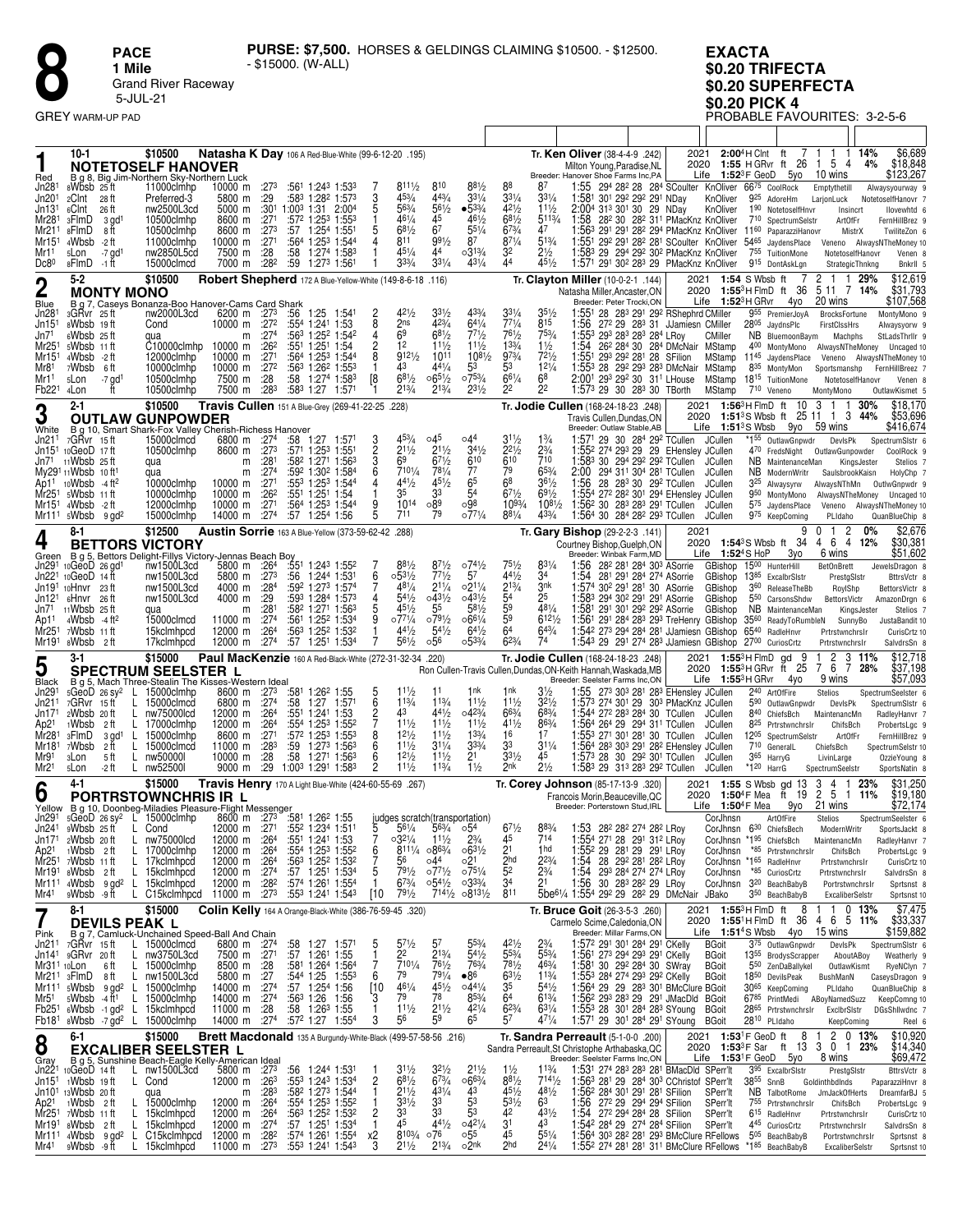

# **EXACTA** \$0.20 TRIFECTA \$0.20 SUPERFECTA

PURPLE WARM-UP PAD

PROBABLE FAVOURITES: 8-1-5-3

|                                                                                                                            | 2-1<br>\$8750<br><b>Austin Sorrie</b> 163 A Blue-Yellow (373-59-62-42 .288)<br><b>DRY CREEK IMAGE L</b>                                                                                                                                                                                                                                                                                                                                                                                                                                                                                                                                                                                                                                                                                                                                                                                                                                                                                                                                                                                                     | Tr. Joe Pereira (64-6-11-13 .256)<br>Joe Pereira.Waterdown.ON                                                                                                                                                                                                                                                                                                                                                                                                                                                                                                                                                                                    | \$9,601<br>$\overline{9}$<br>$\frac{2}{5}$<br>3<br>22%<br>$1:58^1$ H GRvr ft<br>$^{\circ}$<br>2021<br>ft 25 2<br>5 5<br>\$17,707<br>8%<br>2020 1:55 F RC<br>17 wins<br>\$120,646<br>Life $1:54^{\circ}$ S HoP<br>3vo                                                                                                                                                                                                                                                                                                                                                                                                                                                                                                                                                          |  |  |  |  |  |  |
|----------------------------------------------------------------------------------------------------------------------------|-------------------------------------------------------------------------------------------------------------------------------------------------------------------------------------------------------------------------------------------------------------------------------------------------------------------------------------------------------------------------------------------------------------------------------------------------------------------------------------------------------------------------------------------------------------------------------------------------------------------------------------------------------------------------------------------------------------------------------------------------------------------------------------------------------------------------------------------------------------------------------------------------------------------------------------------------------------------------------------------------------------------------------------------------------------------------------------------------------------|--------------------------------------------------------------------------------------------------------------------------------------------------------------------------------------------------------------------------------------------------------------------------------------------------------------------------------------------------------------------------------------------------------------------------------------------------------------------------------------------------------------------------------------------------------------------------------------------------------------------------------------------------|-------------------------------------------------------------------------------------------------------------------------------------------------------------------------------------------------------------------------------------------------------------------------------------------------------------------------------------------------------------------------------------------------------------------------------------------------------------------------------------------------------------------------------------------------------------------------------------------------------------------------------------------------------------------------------------------------------------------------------------------------------------------------------|--|--|--|--|--|--|
| Red<br>Jn281<br>Jn211<br>Jn141<br>Mr271<br>Mr131<br>Mr61<br>Fb261<br>Fb21 <sup>1</sup>                                     | B m 7, Rockin Image-True Shooter-Sand Shooter<br>$3^{31/4}$<br>$02^{11/2}$<br>:562 1:252 1:561<br>2<br>∘34<br>5000 m :27 <sup>2</sup><br>5GRvr 25ft<br>f&m-7000clm<br>L.<br>$6^{101}/2$<br>$04^{41}/2$<br>0 <sup>24</sup><br>8GRvr<br>:271<br>$:57^3$ 1:27 1:58<br>6<br>f&m-7000clm<br>5000 m<br>15 ft<br>L<br>3<br>12<br>113/4<br>:28<br>L<br>:583 1:283 1:581<br>$11\frac{1}{2}$<br>10GRvr<br>f-wo1499L5cd<br>5000 m<br>20 ft<br>$33^{1/4}$<br>:293<br>:591 1:281 1:583<br>[9<br>7<br>$3^{31/2}$<br>$02\frac{3}{4}$<br>3FlmD<br>-5 ft<br>L<br>f-7000clmcd<br>5400 m<br>793/4<br>$\circ 78$<br>$08^{51/2}$<br>10FlmD<br>f-7000clmcd<br>:273<br>:57<br>1:28<br>2:00<br>2 ft<br>L<br>5400 m<br>:283<br>3<br>:591<br>$11\frac{1}{2}$<br>$11\frac{1}{2}$<br>L<br>1:29<br>1:592<br>9FlmD<br>f-7000clmcd<br>5400 m<br>$11\frac{1}{2}$<br>-3 ft<br>561/2<br>56<br>53<br>9000 m :27<br>:563 1:261 1:552<br>1Wbsb<br>-1 ft<br>L<br>f-8000clmhp<br>$3^{21/4}$<br>$2^{11/2}$<br>5FlmD<br>f&m-7000clm<br>4700 m<br>$:28^2$<br>$:59$ 1:27 <sup>3</sup> 1:57 <sup>3</sup><br>7<br>$11\frac{1}{2}$<br>-6 ft<br>L          | Breeder: Roger S Welch-Steven L Walden, IL<br>57<br>581/4<br>1:574 28 283 293 313 ASorrie<br>24<br>241/4<br>1:584 291 291 292 31 ASorrie<br>12<br>14<br>1:581 28 303 30 293 ASorrie<br>21<br>2hd<br>1:583 301 293 283 301 AMacDld JPereira<br>76<br>$64\frac{1}{4}$<br>2:004 293 29 30 <sup>2</sup> 314 ASorrie<br>111/2<br>1 nk<br>1:592 283 303 294 302 ASorrie<br>$65\frac{3}{4}$<br>$53\frac{1}{4}$<br>1:563 281 293 29 294 SFilion<br>$2^{13/4}$<br>$2^{13/4}$<br>1:58 28 <sup>2</sup> 30 <sup>4</sup> 28 <sup>4</sup> 30 ASorrie                                                                                                           | 230 IfYouKnewSs<br>JPereira<br>RoseRunVgInt<br>LydiLulBII 8<br>*195 IfYouKnewSus<br>JPereira<br>DryCreekImg<br>BeNotNobd 7<br>JPereira<br>235 DryCreekImg<br>IfYouKnewSus<br>AlyssaMar 8<br>22 <sup>90</sup> QueenOfThrons<br>DryCreekImag<br>MaRebell 9<br>JPereira<br>400 Asbraveasmmmm AprlBndt<br>MarkYourPa 9<br>JPereira<br>*35 DryCreekImage<br>DovsSong<br>TobinsTerror 6<br>JPereira<br>1765 JessicasLgc<br>FernHIIBII<br>Behavnmslf 8<br>800 RideThWnd<br>JPereira<br>DryCreekImg<br>TragicallHp 9                                                                                                                                                                                                                                                                  |  |  |  |  |  |  |
| $\boldsymbol{2}$                                                                                                           | $15 - 1$<br>\$8750<br><b>Brett Macdonald</b> 135 A Burgundy-White-Black (499-57-58-56 .216)<br><b>EATAAMS TRAUMA</b>                                                                                                                                                                                                                                                                                                                                                                                                                                                                                                                                                                                                                                                                                                                                                                                                                                                                                                                                                                                        | Tr. Michele Bowen (8-0-0-1 .041)<br>Felix Racing Stable, Waterdown, ON                                                                                                                                                                                                                                                                                                                                                                                                                                                                                                                                                                           | \$2,658<br>q<br>2<br>2021<br><sup>0</sup><br>0%<br>3 <sub>3</sub><br>1:58 <sup>1</sup> H FlmD ft 32<br>\$13,170<br>3<br>9%<br>2020                                                                                                                                                                                                                                                                                                                                                                                                                                                                                                                                                                                                                                            |  |  |  |  |  |  |
| Blue<br>Jn281<br>Jn211<br>Jn14 <sup>1</sup><br>Mr301<br>Mr16 <sup>1</sup><br>Mr9 <sup>1</sup><br>Mr21<br>Fb21 <sup>1</sup> | B m 6, Mach Three-Astrmowin-Astreos<br>8131/2<br>8113/4<br>$089\frac{1}{4}$<br>5GRvr 25ft<br>5000 m :27 <sup>2</sup><br>:562 1:252 1:561<br>f&m-7000clm<br>$5^{81/2}$<br>67<br>$0.58\frac{1}{2}$<br>5000 m<br>:271<br>:573 1:27<br>3<br>8GRvr<br>f&m-7000clm<br>1:58<br>15 ft<br>6<br>$69^{1}/4$<br>88<br>f-wo1499L5cd<br>5000 m<br>:28<br>:583 1:283 1:581<br>$07^{71/2}$<br>10GRvr<br>20 ft<br>451/2<br>$0.31\frac{1}{2}$<br>$02^{11/4}$<br>:283 1:001 1:292 1:59<br>6<br>6Lon<br>4400 m<br>15 ft<br>f-7000clmcd<br>$8^{121/4}$<br>863/4<br>$•6^6$<br>:283 1:002 1:292 1:591<br>6<br><sub>5</sub> Lon<br>4 ft<br>f-7000clmcd<br>5400 m<br>7101/2<br>$06^{33/4}$<br>:28 <sup>2</sup><br>3<br>0.753/4<br>:591<br>1:284 1:594<br>4Lon<br>5 ft<br>f-7000clmcd<br>5400 m<br>$\overline{2}$<br>45<br>$02^{11/2}$<br>$02^{11/2}$<br>:292 1:001 1:291 2:003<br>f-7000clmcd<br>4000 m<br>9Lon<br>-2 ft<br>6<br>811<br>88<br>87<br>5FlmD<br>f&m-7000clm<br>:282<br>:59 1:27 <sup>3</sup> 1:57 <sup>3</sup><br>-6 ft<br>4700 m                                                                                       | Breeder: Warrawee Farm,ON<br>810<br>810<br>59<br>$49^{1/4}$<br>1:594 284 301 293 311 TCullen<br>$66^{1/2}$<br>$59\frac{1}{2}$<br>$3^{23/4}$<br>$35\frac{3}{4}$<br>2:001 293 304 291 303 BMacDld MBowen<br>811<br>811<br>2:01 <sup>2</sup> 31 30 <sup>4</sup> 28 <sup>4</sup> 30 <sup>4</sup> ASorrie<br>$5^{33/4}$<br>$6^{21}/2$<br>2:001 302 30 291 303 SCoulter DFrey<br>$2^{13/4}$<br>$2^{11/2}$<br>2:004 302 30 29 312 SCoulter DFrey<br>88<br>811<br>1:594 303 30 28 <sup>2</sup> 304 SCoulter DFrey                                                                                                                                        | \$71.109<br>Life $1:58$ H FlmD<br>4yo<br>14 wins<br>1:581 30 284 282 31 BMacDld MBowen 10130 IfYouKnewSs<br>LydiLulBII 8<br>RoseRunVgInt<br>MBowen 1905 IfYouKnewSus<br>BeNotNobd 7<br>DryCreekImg<br>$2:00$ 29 <sup>4</sup> 30 <sup>2</sup> 29 <sup>4</sup> 30 BMacDld MBowen 30 <sup>70</sup> DryCreekImg<br><b>IfYouKnewSus</b><br>AlyssaMar 8<br>450 WindemereMcsk TeamLedr<br>EataamsTram 8<br>1740 WhiteDncr<br><b>DFrey</b><br>Queenofhrts<br>DynastySelstr 8<br>5 <sup>60</sup> Misstwnklnsjns<br>Quenfhrts<br>TogthrWRn 8<br>*175 TogthrWRn<br>EatamsTrm<br>Littleanniekl 8<br>3085 RideThWnd<br>DryCreekImg<br>TragicallHp 9                                                                                                                                        |  |  |  |  |  |  |
| 3                                                                                                                          | \$8750<br>4-1<br>Travis Henry 170 A Light Blue-White (424-60-55-69 .267)<br><b>EATAAMS PRINCESS</b>                                                                                                                                                                                                                                                                                                                                                                                                                                                                                                                                                                                                                                                                                                                                                                                                                                                                                                                                                                                                         | Tr. Scott Friend (23-0-3-3 .115)<br>Jeffrey Williamson, Blyth, ON                                                                                                                                                                                                                                                                                                                                                                                                                                                                                                                                                                                | 2<br>\$4,182<br>0<br>$\mathbf{0}$<br>2021<br>0%<br>$2\overline{6}$<br>2020 1:58 <sup>1</sup> H FlmD ft 30<br>\$18,129<br>13%<br>4                                                                                                                                                                                                                                                                                                                                                                                                                                                                                                                                                                                                                                             |  |  |  |  |  |  |
| White<br>Jn28 <sup>1</sup><br>Jn211<br>Ap11<br>Mr271<br>Mr201<br>Mr131<br>Mr61<br>Dc19 <sup>0</sup> 9FlmD                  | B m 5, Mcaracas-Cambest Princess-Cambest<br>7101/4 • 671/2<br>7111/2<br>f&m-7000clm<br>5000 m :27 <sup>2</sup><br>:562 1:252 1:561<br>6<br>5GRvr 25ft<br>$46\frac{1}{2}$<br>$55\frac{1}{2}$<br>8GRvr<br>5000 m :271<br>:573 1:27 1:58<br>047<br>f&m-7000clm<br>15 ft<br>$2^{13/4}$<br>$2^{11/2}$<br>5000 11/16:283<br>$1^{13/4}$<br>:581 1:282 2:061<br>-2 ft'<br>f-7000clmcd<br>11Lon<br>2 <sup>2</sup><br>32<br>5400 m :293<br>211/2<br>:591 1:281 1:583<br>f-7000clmcd<br>3FlmD<br>-5 ft<br>441/2<br>0.433/4<br>$04^{13}/4$<br>4FlmD<br>f-7000clmcd<br>:29<br>:591 1:274 1:581<br>8 ft<br>5400 m<br>:273<br>:57<br>1:28<br>2:00<br>$1\frac{1}{4}$<br>$1\frac{1}{4}$<br>1 <sub>ns</sub><br>10FlmD<br>2 ft<br>f-7000clmcd<br>5400 m<br>211/2<br>$3^{11/2}$<br>$043\frac{1}{2}$<br>:291 1:01<br>1:292 1:593<br>4FlmD<br>-3 ft<br>f-7000clmcd<br>5400 m<br>$32\frac{1}{4}$<br>$3^{31}/4$<br>$01\frac{3}{4}$<br>:284<br>:591 1:291 1:582<br>f-7000clmcd<br>4200 m<br>-1 sn1                                                                                                                                   | Breeder: Jeffrey Williamson, ON<br>68<br>471/2<br>1:573 293 284 282 304 TraHenry SFriend<br>48<br>$59\frac{1}{2}$<br>1:594 282 301 294 312 TraHenry SFriend<br>$2^{21/2}$<br>$4^{31/2}$<br>2:064<br>321/2<br>411/2<br>1:584 294 294 29 301 AHaughn SFriend<br>$3^{21}/4$<br>$2\frac{3}{4}$<br>1:58 <sup>2</sup> 294 30 <sup>1</sup> 28 <sup>1</sup> 30 <sup>1</sup> AHaughn SFriend<br>66<br>8be <sup>91</sup><br>/4 2:014 273 292 31 334 TraHenry SFriend<br>32<br>213/4<br>2:00 292 314 284 30 NSteward SFriend<br>11<br>1 <sub>hd</sub><br>1:58 <sup>2</sup> 29 <sup>1</sup> 30 <sup>3</sup> 29 <sup>2</sup> 29 <sup>1</sup> SCoulter SFriend | \$39,840<br>Life $1:58^1$ H FlmD<br>7 wins<br>4 <sub>VO</sub><br>5730 IfYouKnewSs<br>RoseRunVgInt<br>LydiLulBII 8<br>640 IfYouKnewSus<br>DryCreekImg<br>BeNotNobd 7<br>6 <sup>10</sup> Rollwthtnn<br><b>NSteward SFriend</b><br>RetcntHnvr<br>Sadiemasnhrw 9<br>930 QueenOfThrons<br>DryCreekImag<br>MaRebell 9<br>715 HrOwnLnd<br><b>EataamsPrncss</b><br>LilysPenelp 9<br>475 Asbraveasmmmm AprlBndt<br>MarkYourPg 9<br>735 KiwiFocsN<br><b>EataamsPrincss</b><br>MaRebell 6<br>3 <sup>55</sup> EataamsPrincess<br>Siboney<br>BetterJoy 9                                                                                                                                                                                                                                   |  |  |  |  |  |  |
| 4                                                                                                                          | $8 - 1$<br>\$10500<br>Bruce Richardson A Green-Yellow (114-12-13-18 .221)<br><b>ROLLWITHITANNIE</b>                                                                                                                                                                                                                                                                                                                                                                                                                                                                                                                                                                                                                                                                                                                                                                                                                                                                                                                                                                                                         | Tr. Jason Sherman (13-1-2-1 .188)<br>Bert & Betty Sherman, Dorchester-Jason Sherman, Beachville, ON                                                                                                                                                                                                                                                                                                                                                                                                                                                                                                                                              | \$6,465<br>2<br>$\mathbf{1}$<br>9%<br>2021<br>11<br>-1<br>1:58 <sup>3</sup> H Chrt ft 19 2 2 3 11%<br>\$12,053<br>2020                                                                                                                                                                                                                                                                                                                                                                                                                                                                                                                                                                                                                                                        |  |  |  |  |  |  |
| Green<br>Jn271<br>Jn201<br>Jn191<br>Jn111<br>Ap11<br>Mr221<br>Mr11 <sup>1</sup><br>Mr41                                    | Rollwithitharry-Katie Around Town-Village Jolt<br>B m 4,<br>683⁄4<br>$0.32\frac{1}{2}$<br>:59 <sup>2</sup> 1:28 <sup>4</sup> 1:57 <sup>4</sup><br>04 <sup>5</sup><br>зClnt<br>7000clmcd<br>3800 m<br>:29<br>28 ft<br>:573 1:29<br>:281<br>6<br>551⁄2<br>$0.54\frac{1}{2}$<br>•31<br>зClnt<br>f&m-7000clm<br>2:001<br>28 ft<br>4100 m<br>673/4<br>$57\frac{1}{4}$<br>3800 m :29<br>:59<br>1:284 2:00<br>9<br>∘54<br>8Sar<br>$26$ ft <sup>1</sup><br>f-cond<br>6<br>7101/2<br>783/4<br>6000 m :30 <sup>1</sup> 1:01 <sup>2</sup> 1:30 1:58 <sup>3</sup><br>7ix <sup>8</sup><br>2GRvr<br>f-nw35000lcd<br>22 ft<br>$03^{23}/4$<br>113/4<br>5000 11/16:283<br>:581 1:282 2:061<br>$11\frac{1}{2}$<br>-2 ft1<br>f-7000clmcd<br>11Lon<br>681/2<br>:574 1:281 2:052<br>[8<br>$066^{1/4}$<br>$064\frac{1}{4}$<br>$11$ Lon<br>f-15000clmcd<br>6900 11/16:28<br>14 ft<br>710<br>$55\frac{1}{4}$<br>$66^{1/4}$<br>6Wbsb<br>17000 m :28 <sup>2</sup><br>$9$ gd <sup>2</sup><br>Blizzard<br>:573 1:261 1:553<br>9131/2<br>910<br>$086\frac{1}{2}$<br>5Wbsb<br>:28<br>:572 1:264 1:571<br>f-nw2r25500l<br>17000 m<br>-9 ft | Breeder: Brian F Mac Kinnon-David R Macdonald-Darlene A Compton, PE<br>510<br>$5^{121/4}$<br>2:001 304 29 30 30 <sup>2</sup> NDay<br>$3^{13}/4$<br>22<br>2:003 291 291 304 312 ASorrie<br>8101/2<br>$915\frac{1}{4}$<br>2:03 30 <sup>2</sup> 29 <sup>2</sup> 30 <sup>3</sup> 32 <sup>3</sup> MStLouis JShermn<br>78<br>9401/2p82:063 321 31 282 35 SCoulter<br>$12\frac{1}{2}$<br>$1^{23/4}$<br>2:06 <sup>1</sup><br>873/4<br>75<br>2:062<br>7143/4<br>616<br>1:584 292 292 292 303 SCoulter<br>67<br>611                                                                                                                                        | \$25,493<br>Life $1:58^3$ H Chrt<br>3yo<br>4 wins<br>JShermn<br>7 <sup>70</sup> WineTyme<br>ArtisticMeadow<br>Kempenfelt 8<br>JShermn<br>870 ComOnOvr<br>Rollwithitann WattMachsMWn 8<br>285 CafeSociety<br>ABitABillie<br>VeeBreeze 9<br>JShermn 3565 JmrMachMel<br>CenturyGeorgia<br>Siboney 9<br>SCoulter JShermn<br>3 <sup>90</sup> Rollwthtnn<br>RetcntHnvr<br>Sadiemasnhrw 9<br>JShermn<br>845 BeautIsBInd<br>CKelly<br>DiamondsOrTwn<br>WarDimnd 9<br>JShermn 107 <sup>10</sup> BigMyrtl<br>NiceKittyHanovr<br>PatriciaMa 7<br>1:592 303 284 283 312 SCoulter JShermn 7815 NiceKittyHnvr<br>PowerdBMch<br>HappyLkr 10                                                                                                                                                  |  |  |  |  |  |  |
| 5                                                                                                                          | $3-1$<br>\$8750<br>$J. R.$ Plante A Blue-Yellow-White (187-48-37-23<br>.407)<br><b>MORAMAPPO</b>                                                                                                                                                                                                                                                                                                                                                                                                                                                                                                                                                                                                                                                                                                                                                                                                                                                                                                                                                                                                            | Tr. John Kennedy (31-7-6-6 .397)<br>Ralph & Sandra Pitt, Cargill, ON                                                                                                                                                                                                                                                                                                                                                                                                                                                                                                                                                                             | \$7,073<br>2021<br>$2:004$ H Clnt<br>ft 10<br>$\overline{2}$<br>3 10%<br>-1<br>3 6 3<br>\$18,807<br>2020 1:58 <sup>3</sup> H Clnt<br>ft 33<br>9%                                                                                                                                                                                                                                                                                                                                                                                                                                                                                                                                                                                                                              |  |  |  |  |  |  |
| <b>Black</b><br>Jn30 <sup>1</sup>                                                                                          | B m 6, Articulator-Pacific Playmate-Presidential Ball<br>113/4<br>$11\frac{1}{2}$<br>:58 <sup>2</sup> 1:27 <sup>2</sup> 1:571<br>11<br>7GRvr 22 ft<br>f7m-8500clm<br>5200 m<br>:281<br>6<br>$\overline{\mathbf{c}}$<br>o2nk<br>113/4<br>:281<br>:582 1:282 1:582<br>$11\frac{1}{4}$<br>9GRvr<br>f-8500clmcd<br>5200 m<br>18 ft                                                                                                                                                                                                                                                                                                                                                                                                                                                                                                                                                                                                                                                                                                                                                                              | Breeder: Carol M Campbell, NS<br>31<br>1ns<br>1:572 281 301 29<br>$31\frac{1}{4}$<br>1ns<br>1:583 281 301 30                                                                                                                                                                                                                                                                                                                                                                                                                                                                                                                                     | 12 wins<br>\$53,113<br>Life 1:57 H GRvr 4yo<br>30 JPlante<br>JKnndy<br>22 <sup>50</sup> ColdCreekLace<br>BlinkAndGon<br>Moramapp 8                                                                                                                                                                                                                                                                                                                                                                                                                                                                                                                                                                                                                                            |  |  |  |  |  |  |
| Jn231<br>Jn191<br>Jn131<br>Jn61<br>Ap21<br>Mr261<br>Mr191                                                                  | $02\frac{3}{4}$<br>313/4<br>$3^{13/4}$<br>:283<br>:594 1:29 1:581<br>8Hnvr<br>nw1500L3cd<br>4000 m<br>23 ft<br>$11\frac{1}{2}$<br>113/4<br>:29<br>11<br><sub>2</sub> Clnt<br>4100 m<br>:592 1:301 2:004<br>26 ft<br>f-cond<br>:294<br>34<br>35<br><sub>5</sub> Clnt<br>1:00<br>1:303 1:58<br>$3^{31/2}$<br>27 ft<br>qua<br>m<br>561/4<br>763/4<br>$\overline{2}$<br>$56\frac{1}{2}$<br>11000 m<br>:272<br>:564 1:26<br>10Wbsb<br>2 ft<br>f-10000clmhp<br>1:542<br>33<br>$5^{31/2}$<br>$5^{31/2}$<br>$:29^3$ 1:01 <sup>2</sup> 1:30 <sup>3</sup> 2:00 <sup>3</sup><br>10Lon<br>f&m-8500clm<br>6000 m<br>- 5 ft<br>$3^{11/2}$<br>f&m-7000clm<br>5500 m<br>:282<br>:584 1:274 1:591<br>5<br>$21\frac{1}{2}$<br>$03^{11/2}$<br>зLon<br>5ft                                                                                                                                                                                                                                                                                                                                                                      | $3^{31/2}$<br>$5^{7}_{/2}$<br>1:593 284 312 291 301 ASorrie<br>111/4<br>$1\frac{3}{4}$<br>2:00 <sup>4</sup> 29 30 <sup>2</sup> 30 <sup>4</sup> 30 <sup>3</sup> ASorrie<br>381/2<br>3121/4<br>2:00 <sup>2</sup> 30 <sup>3</sup> 30 31<br>710<br>7123/4<br>1:57<br>53<br>42<br>2:01<br>301 314 291 294 SWray<br>$31\frac{1}{2}$<br>2hd<br>1:591 283 302 29 311 SWray                                                                                                                                                                                                                                                                               | 30 <sup>1</sup> JPlante<br>365 ColdCreekLacey<br><b>JKnndy</b><br>MaRebelle<br>Moramappo 6<br>JKnndy<br>1100 SaublePla<br>AnotherGreatPck<br>GoldenSnd 8<br>JKnndy<br>*100 Morampp<br>ScottshMch<br>Dreamadreamfrm 6<br>284 DNeill<br>JKnndy<br>NB Sportsline<br>LarjonLucky<br>Moramappo 6<br>283 292 292 293 JJamiesn JKnndy 10035 VinesToHeaven<br>MissRockadali<br>Furiosa 9<br>JKnndy<br>11 <sup>10</sup> ShowMSmMgc LoHIdAMnbn BlackcrkRsbd 8<br>JKnndy<br>2500 ShowMeSomeMagc Moramapp Flysantann 6                                                                                                                                                                                                                                                                    |  |  |  |  |  |  |
| 6                                                                                                                          | $12 - 1$<br>\$8750<br>Ryan P Desroche 155 A White-Grey-Blue (67-5-5-6 .145)<br><b>BRIENNE THE BEAUTY</b>                                                                                                                                                                                                                                                                                                                                                                                                                                                                                                                                                                                                                                                                                                                                                                                                                                                                                                                                                                                                    | Tr. Dolores Basilone (44-1-3-7 .113)<br>Britney Dillon, Greenville, MI                                                                                                                                                                                                                                                                                                                                                                                                                                                                                                                                                                           | \$290<br>2021<br>5<br>$^{\circ}$<br>0<br>0<br>0%<br>21<br>$\overline{c}$<br>5%<br>\$6,676<br>2020<br><b>1:57 MHaw</b> ft<br>$\mathbf{1}$<br>$\overline{1}$                                                                                                                                                                                                                                                                                                                                                                                                                                                                                                                                                                                                                    |  |  |  |  |  |  |
| Yellow<br>Jy11<br>Jn261<br>Jn161<br>Jn91<br>Mr30 <sup>1</sup><br>Mr221<br>Mr151<br>Mr6 <sup>1</sup>                        | B m 5, Party At Artsplace-Nicen Big-Big Towner<br>3Dres<br>f-7000clmcd<br>1 Drawn in to start<br>3400 m<br>f&m-7000clm<br>3800 m<br>:28 <sup>1</sup><br>:581<br>1:27 <sup>2</sup> 1:581<br>916<br>916<br>$9^{15\frac{1}{2}}$<br>6Sar<br>$24$ gd <sup>1</sup><br><b>9dis</b><br><b>9dis</b><br><b>gdis</b><br>f-nw1500L5cd<br>:282<br>:59<br>1:283 1:594<br>$\frac{19x}{5}$<br>7GRvr 12 ft<br>4000 m<br>33%<br>$3^{3/4}$<br>$3^{31/2}$<br>6GRvr 25ft<br>:293 1:00 1:301 1:594<br>m<br>qua<br>$8^{141/4}$<br>881/2<br>$8^{111}/4$<br>:283 1:001 1:292 1:59<br>6Lon<br>15 ft<br>f-7000clmcd<br>4400 m<br>:291 1:001 1:283 1:59<br>8Lon<br>f-nw1500L3cd<br>5800 m<br>1x pulled up be<br>14 ft<br>$59\frac{1}{4}$<br>69<br>5800 m :291<br>:591 1:281 1:591<br>563/4<br>9Lon<br>-3 ft<br>f-nw1500L3cd<br>57<br>$56\frac{1}{2}$<br>$6^{103/4}$<br>m :294 1:00 <sup>1</sup> 1:29 1:58 <sup>2</sup><br>3<br>2FlmD<br>-1 ft<br>qua                                                                                                                                                                                    | Breeder: Mary L Jeffers-Adele J Everett, IL<br>$9^{131/2}$<br>7103/4<br><b>g</b> dis<br><b>g</b> dis<br>33<br>$2\frac{3}{4}$<br>8123/4<br>6121/4<br>dnf<br>611<br>581/4<br>$6^{181}/2$<br>$6^{211}/4$                                                                                                                                                                                                                                                                                                                                                                                                                                            | \$39.515<br>Life<br>$1:55^3$ M $Haw$<br>3vo<br>4 wins<br>LHouse<br>DBasilone<br>2:00 <sup>2</sup> 31 <sup>2</sup> 30 29 30 LHouse DBasilone 25 <sup>95</sup> Pickles On Top<br>AlyssaMarie<br>ERRhonda 9<br>RDesrche DBasilone 1090 CamcoWillow<br>ShesMagic MarkYourPaige 9<br>2:00 302 302 30 291 RDesrche DBasilone NB FastNRIntlss<br>BrienneTheBet<br>SxSprt 6<br>2:012 312 302 294 294 LHouse  DBasilone 13 <sup>15</sup> WindemereMcsk<br>TeamLedr EataamsTram 8<br>LHouse DBasilone 3870 InnocentKiss<br>Additude<br>CayoLoco 8<br>2:004 303 302 29 304 LHouse DBasilone 6325 RideAwayShrk<br>ColdCreekLace<br>CayoLoc 8<br>2:023 311 301 294 312 RDesrche DBasilone NB SabinePass<br>SeelTheDark<br>DanaSalaam 6                                                     |  |  |  |  |  |  |
|                                                                                                                            | $10-1$<br>Garry MacDonald 148 A Black-White-Gold (0-0-0-0-)<br>IM A DEBUTANT † L                                                                                                                                                                                                                                                                                                                                                                                                                                                                                                                                                                                                                                                                                                                                                                                                                                                                                                                                                                                                                            | Tr. Garry MacDonald (53-5-10-10 .262)<br>Garry MacDonald, Dundas, ON                                                                                                                                                                                                                                                                                                                                                                                                                                                                                                                                                                             | \$706<br>0<br>$0\quad 0$<br>0%<br>2021<br>8<br>2020 1:563H FlmD ft 17<br>2 1 1 1 2%<br>\$9,610                                                                                                                                                                                                                                                                                                                                                                                                                                                                                                                                                                                                                                                                                |  |  |  |  |  |  |
| Pink<br>Jn23 <sup>1</sup><br>Jn161<br>Mr291<br>Mr221<br>Mr151<br>$Mr101$ 7 Lon<br>Mr3 <sup>1</sup>                         | B m 11, No Pan Intended-Art Debut-Artiscape<br>6<br>$67\frac{1}{2}$<br>$65\frac{1}{2}$<br>65<br>Jn281 10GRvr 25 ft +L f-nw25000lcd<br>8200 m :283<br>:591 1:28 1:562<br>$6^{63/4}$<br>55<br>:28 <sup>1</sup><br>6<br>$6^{73}/4$<br>†L f-8500clmcd<br>5200 m<br>:58 <sup>2</sup> 1:28 <sup>2</sup> 1:58 <sup>2</sup><br>9GRvr 18 ft<br>8<br>9101/4<br>$97\frac{1}{2}$<br>†L f-nw2000L3cd<br>:291 1:003 1:301 1:592<br>$911\frac{1}{2}$<br>9GRvr<br>6200 m<br>12 ft<br>6<br>7101/4<br>$075\frac{1}{2}$<br>$78\frac{1}{2}$<br>:284<br>6Lon<br>зft<br>tL f-nw1600L3cd<br>5800 m<br>:591 1:282 1:594<br>$\frac{5}{7}$<br>$4^{41/2}$<br>$04^{23}/4$<br>$04^{31/4}$<br>†L f-nw1500L3cd<br>5800 m :291<br>1:001 1:283 1:59<br>14 ft<br>8Lon<br>812<br>8141/2<br>5800 m :291<br>8163/4<br>†L f-nw1500L3cd<br>:591 1:281 1:591<br>9Lon<br>-3 ft<br>68<br>$064\frac{1}{4}$<br>4<br>∘66<br>12 ft +L f-nw1550L3cd<br>5800 m :283<br>:593 1:283 1:59<br>$6^{71/4}$<br>[8ip<br>$6^{51}/2$<br>$5^{41}/2$<br>1ft +L f-nw1500L3cd<br>5000 m $:28^2$<br>:58 <sup>2</sup> 1:28 <sup>4</sup> 2:001<br>8Lon                       | Breeder: Robert Mcintosh Stables Inc, ON-Clifford N Grundy, MI-C S X Stables, OH<br>$6^{73}/4$<br>$68^{1/4}$<br>43<br>$4^{21/2}$<br>913<br>9113/4<br>77<br>$64\frac{1}{2}$<br>54<br>741/2<br>8191/4<br>819<br>$66^{1}/4$<br>$52\frac{1}{4}$<br>$3^{81/2}$<br>5 <sup>9</sup> p6                                                                                                                                                                                                                                                                                                                                                                   | \$121,243<br>Life $1:54^4$ H FlmD<br>7yo 21 wins<br>1:58 30 301 284 29 PMacKnz GMacDld 5590 SharThMmnt<br>CarnvlHrt<br>Chocolatmiktst 6<br>1:584 294 30 293 292 PMacKnz GMacDld 3595 ColdCreekLacey<br>MaRebelle<br>Moramappo 6<br>2:014 312 303 301 293 TMoore GMacDld 7670 Howmacfst<br>LadisFrmHII<br>DressToThNns 9<br>2:003 304 30 283 311 TCullen GMacDld 3230 Insincerity<br>FadingShadow<br>CayoLoco 7<br>1:594 30 304 282 303 TMoore GMacDld 2740 InnocentKiss<br>Additude<br>CayoLoco 8<br>2:03 313 302 293 312 TMoore GMacDld 2245 RideAwayShrk<br>ColdCreekLace<br>CayoLoc <sub>8</sub><br>1:592 301 301 292 293 PMacKnz GMacDld 1080 JmrMachMel<br>RideAwayShark<br>DaliCat 8<br>2:02 294 293 301 322 TMoore GMacDld 2585 StyleSnapshot<br>DaliCat<br>CayoLoco 8 |  |  |  |  |  |  |
| 8                                                                                                                          | $8 - 5$<br>\$8750<br>Colin Kelly 164 A Orange-Black-White (386-76-59-45 .320)<br><b>IF YOU KNEW SUSIE L</b>                                                                                                                                                                                                                                                                                                                                                                                                                                                                                                                                                                                                                                                                                                                                                                                                                                                                                                                                                                                                 | Tr. Kyle Bossence (87-21-15-12 .383)<br>Darryl Newbigging, Komoka, ON                                                                                                                                                                                                                                                                                                                                                                                                                                                                                                                                                                            | \$7,187<br>$\overline{c}$<br>0.33%<br>2021<br>1:56 <sup>1</sup> H GRvr ft<br>- 6<br>7 1 2 39%<br>\$18,316<br>1:57 H FlmD ft 18<br>2020                                                                                                                                                                                                                                                                                                                                                                                                                                                                                                                                                                                                                                        |  |  |  |  |  |  |
| Gray<br>Jn281<br>Jn211<br>$Jn14$ <sup>1</sup><br>Jn91<br>Mr231<br>Mr161                                                    | B m 6, Yankee Cruiser-Simply Irrestible-Nobleland Sam<br>5GRvr 25 ft L f&m-7000clm 5000 m :27 <sup>2</sup> :56<br>113/4<br>$11\frac{1}{2}$<br>13<br>:562 1:252 1:561<br>5GRvr 25 ft<br>4<br>1 <sup>2</sup><br>5000 m :271<br>:573 1:27 1:58<br>5<br>113/4<br>14<br>L<br>8GRvr 15ft<br>f&m-7000clm<br>$4^{53}/4$<br>$\circ 5^5$<br>4<br>•4 <sup>4</sup><br>L f-wo1499L5cd<br>5000 m :28<br>:583 1:283 1:581<br>$10$ GRvr 20 ft<br>8123/4<br>8121/2<br>813<br>7<br>:292<br>:594 1:281 1:562<br>7GRvr<br>25 ft<br>qua<br>m<br>:582 1:29 2:053<br>5900 11/16:282<br>14 ft<br>f-7000clmcd<br>scratched - vet(sick)<br>11Lon<br>L<br>5400 m :28 <sup>3</sup> 1:00 <sup>2</sup> 1:29 <sup>2</sup> 1:59 <sup>1</sup><br>57<br>$04^{23}/4$<br>5Lon<br>f-7000clmcd<br>[8<br>6<br>$0.54\frac{1}{4}$<br>4 ft<br>L                                                                                                                                                                                                                                                                                                       | Breeder: James Hefner, OH<br>$12\frac{1}{2}$<br>$12\frac{1}{2}$<br>1:561 272 29 29 304 CKelly<br>14<br>$14^{1/4}$<br>1:58 271 302 292 31 CKelly<br>$3^{21/2}$<br>24<br>1:59 291 302 294 293 CKelly<br>$\overline{8}$ <sup>21</sup> <sup>/2</sup><br>8191/2<br>2:003 32 301 283 294 TBorth<br>56<br>571⁄2<br>2:003 30 31 291 302 CKelly                                                                                                                                                                                                                                                                                                           | \$60,105<br>Life $1:56^1$ H GRvr 6yo<br>13 wins<br>KBossnc<br>*75 IfYouKnewSs<br>LydiLulBII 8<br>RoseRunVgInt<br>KBossnc<br>230 IfYouKnewSus<br>DryCreekImg<br>BeNotNobd 7<br>2 <sup>40</sup> DryCreekImg<br>KBossnc<br>IfYouKnewSus<br>AlyssaMar 8<br>KBossnc<br>NB StLdsBtIt<br>CenturGrzzl<br>BrydownRIArt 8<br>KBossnc<br>ScottishMch 8<br>WhiteDancr<br>Queenofherts<br>540 WhiteDncr<br>KBossnc<br>DynastySelstr 8<br>Queenofhrts                                                                                                                                                                                                                                                                                                                                       |  |  |  |  |  |  |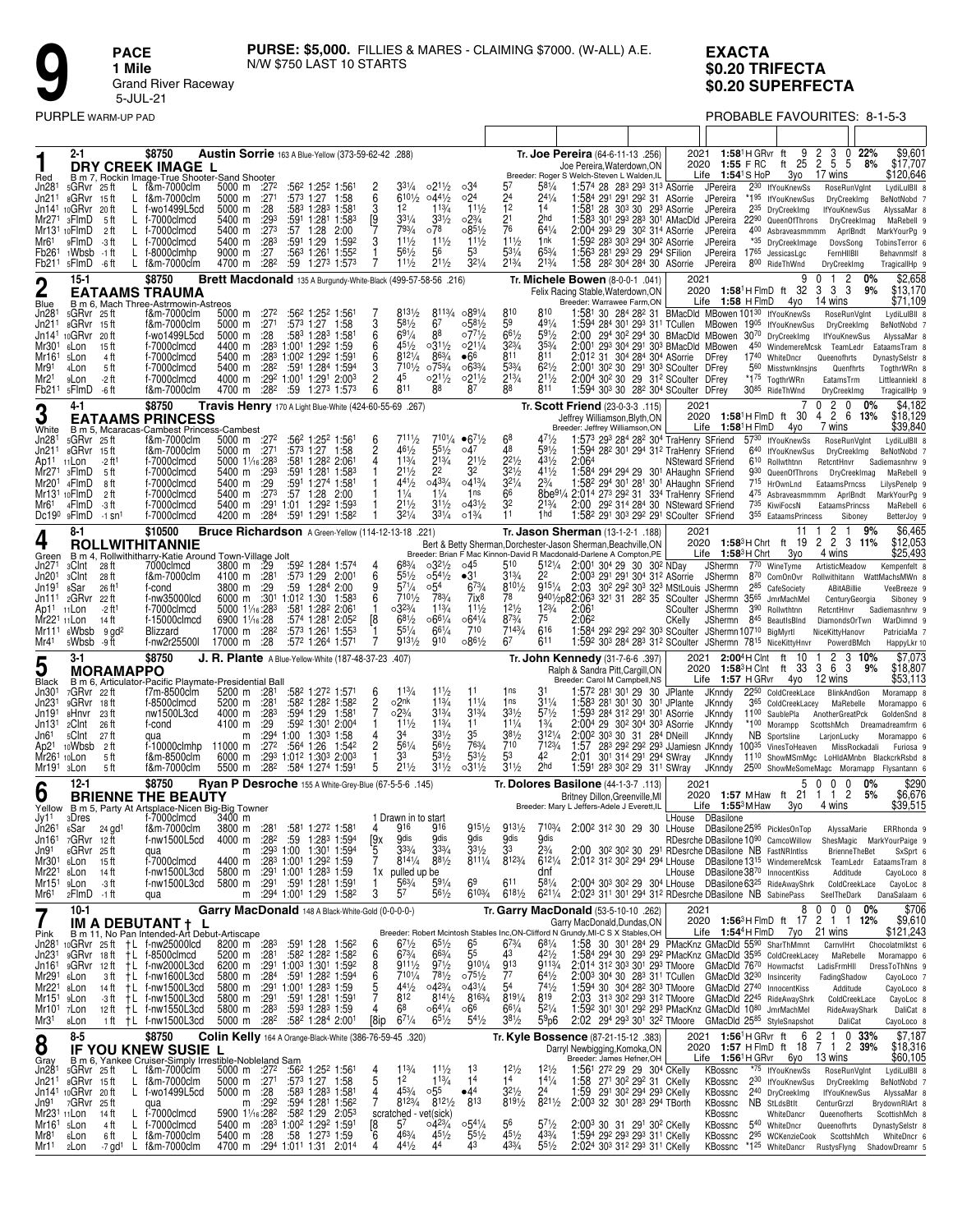PURSE: \$5,000. HORSES & GELDINGS - CLAIMING \$15000. - FOR N/W \$15000. LIFETIME (W-ALL) (N/W OF A RACE IN 2021 ALLOWED \$1000)

**PACE** 1 Mile

5-JUL-21

BROWN WARM-UP PAD

**Grand River Raceway** 

LATE DOUBLE (Races 10 & 11) **EXACTA** \$0.20 TRIFECTA \$0.20 SUPERFECTA<br>PROBABLE FAVOURITES: 3-1-4-7

| 1<br>Red                                          | $3 - 1$                                                     |                                                  | \$18750<br><b>CATCHME IF LOU CAN L</b><br>B g 4, Sweet Lou-Faster Faster-Bettors Delight |                                                    |                                              |             | Beau M Brown B (52-5-3-4 .153)                                                                                                                        |                          |                                                            |                                                                  |                                                      |                                                 |                                                 | Tr. Teesha Symes (93-15-10-13 .267)<br>Charles Symes, Springhill, NS<br>Breeder: Robert I Horowitz, NJ-Brandon Horowitz, PA                                                                                                  |                                                                         | 2021<br>2020                                                                                 | Life $1:58^3$ H Nfld                                | $1:58^3H$ Nfld              | -9<br>qd<br>17 0<br>4yo                                                                                   | 0<br>-1<br>-3<br>$\mathbf{1}$<br>1 wins                          | 1 11%<br>0% | \$4,776<br>\$4,507<br>\$9,283                                          |
|---------------------------------------------------|-------------------------------------------------------------|--------------------------------------------------|------------------------------------------------------------------------------------------|----------------------------------------------------|----------------------------------------------|-------------|-------------------------------------------------------------------------------------------------------------------------------------------------------|--------------------------|------------------------------------------------------------|------------------------------------------------------------------|------------------------------------------------------|-------------------------------------------------|-------------------------------------------------|------------------------------------------------------------------------------------------------------------------------------------------------------------------------------------------------------------------------------|-------------------------------------------------------------------------|----------------------------------------------------------------------------------------------|-----------------------------------------------------|-----------------------------|-----------------------------------------------------------------------------------------------------------|------------------------------------------------------------------|-------------|------------------------------------------------------------------------|
| Jn291<br>Jn201<br>Jn81                            | 4Dres<br>8Nfld                                              | 28 ft <sup>1</sup><br>ft                         | 9GeoD 26 gd <sup>1</sup> L nw2r15000lcd<br>nw12000lcd<br>nw1pmcd                         | 8600 m <sup>-</sup> :27<br>4800 m<br>7200 m        | :281<br>:274                                 |             | :563 1:244 1:534<br>:574 1:281 1:593<br>:564 1:25<br>1:54                                                                                             | 8<br>3<br>[9<br>7        | 810<br>6153/4<br>45                                        | 8101/2<br>618<br>$03^{21/4}$                                     | 810<br>616<br>$43\frac{3}{4}$                        | $810\frac{1}{2}$<br>6141/2<br>45                | 7123/4<br>6131/2<br>481/2                       | :562 29 293 281 293 BBrown TSymes 2615 MarlbankRd<br>2:021 312 30 30 304 BBrown<br>1:553 284 282 283 294 CLems                                                                                                               |                                                                         |                                                                                              | TSymes                                              |                             | 2 <sup>45</sup> MissSinfoni<br>TSymes 46 <sup>40</sup> PlayRock BigCityNews                               | PLOIvr<br>CantThnk                                               |             | Partyintheshdws 8<br>MinnieMillin 8<br>RacingMyBeamer 9                |
| My251<br>Mr171<br>Mr71                            | 4ScD<br>11Lon<br>8FlmD                                      | ft<br>L.<br>4 ft<br>-7 ft                        | qua<br>15000clmcd<br>nw15900l                                                            | m<br>6900 11/16:282<br>8600 m                      | :291<br>:294                                 | 1:001 1:29  | :572 1:262 1:552<br>$:58^3$ 1:28 <sup>3</sup> 2:05<br>1:583                                                                                           | 5                        | 710<br>scratched<br>$610^{1/4}$                            | 681/2<br>- vet(lame)<br>$06^{71/4}$                              | $05^{23/4}$<br>055                                   | 423/4<br>$64\frac{1}{4}$                        | 23<br>$6^{23/4}$                                | 1:56<br>1:591                                                                                                                                                                                                                | 314 294 282 291 CKelly                                                  | 311 274 28 29 MCushing TSymes                                                                | TSymes<br>TSymes                                    |                             | NB CycloneUnnJck CatchmelfLCn<br>ThunderRmps<br>10 <sup>20</sup> HsGtAVndtt                               | ZekeTheFrek<br>Somewhrntscn                                      |             | LadySsWn 7<br>HokieDoki 8<br>FstAsPhips 7                              |
| Fb91<br>Fb2 <sup>1</sup><br>Ja261                 | 1Nfld<br>1Nfld<br>зNfld                                     | ft<br>ft<br>gd <sup>1</sup>                      | 10000clnw2<br>nw1pmcd<br>nw1pmcd                                                         | 5600 m<br>5600 m<br>5600 m                         | :284<br>:28 <sup>1</sup><br>:283             |             | :591 1:284 1:582<br>:583 1:273 1:562<br>:583 1:282 1:583                                                                                              | 3<br>4<br>$\overline{c}$ | 56<br>44<br>$02\frac{1}{2}$                                | $0.53\frac{1}{4}$<br>$05^{41}/2$<br>$11\frac{1}{2}$              | $04^{11}/4$<br>$44\frac{1}{4}$<br>$1\frac{1}{2}$     | 431/2<br>45<br>$11\frac{1}{4}$                  | $53\frac{1}{4}$<br>$48^{1/4}$<br>$1\frac{3}{4}$ | 1:59<br>1:58<br>1:583 283 30 294 301 CLems                                                                                                                                                                                   | 30 294 291 30 CLems<br>29 30 <sup>2</sup> 29 29 <sup>3</sup> CLems      |                                                                                              | TSymes<br>TSymes<br>TSymes                          |                             | 3 <sup>10</sup> RiinWthBk DrgnPrpichps(dh)<br>10 <sup>40</sup> FuriousBch<br>1270 CatchmelfLCn            | DocHallad<br>FuriosBch                                           |             | VrgnCrsr(dh 9<br>BelievelnBrn 9<br>SharkInThB 9                        |
| Ja20 <sup>1</sup>                                 | 7Nfld<br>$8 - 1$                                            | ft                                               | nw1pmcd<br>\$22500                                                                       | 5600 m                                             | :29                                          |             | :583 1:28<br>1:561<br>Paul Davies 157 A Blue-Green-Yellow (40-4-5-8 .236)                                                                             | [9                       | 643/4                                                      | 743/4                                                            | $08^{43/4}$                                          | 781/2                                           | $611\frac{1}{4}$                                | 1:58 <sup>2</sup> 30 29 <sup>3</sup> 29 <sup>2</sup> 29 <sup>2</sup> CLems<br>Tr. Paul Davies (44-4-6-8 .227)                                                                                                                |                                                                         |                                                                                              | TSymes<br>2021 Q1:59 <sup>3</sup> F FrD             |                             | 300 FuriousBeach<br>4<br>ft                                                                               | DocHalladay<br>0<br>0<br>$\mathbf{0}$                            | 0%          | Tellem 8<br>\$576                                                      |
| $\boldsymbol{2}$<br>Blue<br>Jn301                 | 6GRvr 24 ft                                                 | <b>SAM THE CAT</b>                               | B g 3, Sportswriter-Cats Meow-Goliath Bayama<br>qua-t&p                                  | m                                                  | :291                                         |             |                                                                                                                                                       |                          | $2^{13/4}$                                                 | pu no contest                                                    |                                                      |                                                 |                                                 | J J J Stables, Prince George, BC<br>Breeder: J J J Stables, BC<br>293                                                                                                                                                        |                                                                         | PDavies PDavies                                                                              | 2020 1:56 <sup>4</sup> F FrD<br>Life $1:56^4$ F FrD | ΝB                          | 5<br>ft<br>2yo                                                                                            | 2 0 2 40%<br>2 wins                                              |             | \$18,800<br>\$19,376                                                   |
| Jn121<br>Ap91                                     | 7Hnvr<br>7FrD                                               | 26 ft<br>$9 \text{ SV}^1$                        | nw18000lcd<br>L nw2r7500lcd                                                              | 5200 m<br>7200 m                                   | :283<br>:28 <sup>4</sup><br>:281             |             | :582 1:272 1:553<br>$:56^3$ 1:26 <sup>1</sup><br>1:562                                                                                                | $\frac{3}{7}$<br>3       | 512<br>814<br>$34\frac{1}{2}$                              | 7171/4<br>822<br>33                                              | 7311/4<br>$07^{16}$<br>533/4                         | 7441/2<br>$6^{15}$<br>54                        | 738<br>7231/2<br>65                             | 2:031 31 304 314 293 RHolliday PMegens<br>2:01                                                                                                                                                                               | 31 <sup>3</sup> 29 <sup>2</sup> 28 <sup>2</sup> 31 <sup>3</sup> BCmpbll |                                                                                              | JMarino                                             |                             | 775 Randomirg HarprsHtTrck<br>1995 CodenamCgrBx OutlawDkWrth                                              |                                                                  |             | ChuckHeatnLv 7<br>LcsMccn 9                                            |
| Ap <sub>21</sub><br>Mr261<br>Mr19 <sup>1</sup>    | 7FrD<br>8FrD<br>4FrD                                        | 11 ft<br>L.<br>7 ft<br>L.<br>10 ft               | nw2r7500lcd<br>nw2r7500lcd<br>qua                                                        | 7200 m<br>7200 m<br>m                              | :30 <sup>2</sup><br>:30 <sup>4</sup>         |             | :573 1:262 1:552<br>:594 1:281 1:563<br>1:02 1:30 <sup>4</sup> 1:59 <sup>3</sup>                                                                      | 7<br>4                   | 79<br>12                                                   | 711<br>12                                                        | $065\frac{1}{2}$<br>1 <sup>2</sup>                   | 57<br>13                                        | 46<br>$1^{21/2}$                                | 1:56 <sup>2</sup> 29 291 29 291 BCmpbll<br>1:574 321 294 271 283 BCmpbll<br>1:593 304 311 284 284 BCmpbll                                                                                                                    |                                                                         |                                                                                              | JMarino<br>JMarino<br>JMarino                       |                             | 135 CodenamCgrBx OutlawDkWrth<br>2790 ShowStop<br>NB SmThCt                                               | LikeAShadow<br>OscarPColtrn                                      |             | LkAShdw 8<br>TrustInMe 7<br>Grinningfromby 4                           |
| Nv6 <sup>0</sup><br>Oc30 <sup>0</sup><br>Oc210    | 3FrD<br>5FrD<br>2FrD                                        | 6 ft<br>9 ft<br>12 ft                            | Bc-rMilbank<br>Bc-rMilbank<br>Bc-rMilbank                                                | 75000 m<br>20000 m<br>10000 m                      | :272<br>:281<br>:28                          |             | :563 1:254 1:552<br>:574 1:264 1:551<br>:584 1:284 1:573                                                                                              |                          | 12<br>$3^{31/2}$<br>$3^{21/2}$                             | 211/2<br>$3^{31/2}$<br>111/2                                     | 22<br>33<br>$11\frac{1}{2}$                          | $34\frac{1}{2}$<br>$3^{21/2}$<br>1 <sup>2</sup> | 311<br>443/4<br>$1^{13/4}$                      | 1:573 272 292 292 312 BCmpbll<br>1:561 284 293 29 284 BCmpbll<br>1:573 282 302 30 284 BCmpbll                                                                                                                                |                                                                         |                                                                                              | JMarino<br>JMarino<br>JMarino                       |                             | 1025 KootenaySantnn LoadedDrgn<br>2 <sup>50</sup> LoadedDrgn<br>*65 SamTheCat                             | KootenaySantnn<br>LikeAShadow                                    |             | SamThCt 8<br>Ynotthshs 8<br>RapidoDom 6                                |
| Oc14 <sup>0</sup> 3FrD<br>3                       | 5-2                                                         | 14 ft                                            | Bc-rMilbank<br>\$22500                                                                   | 10000 m                                            | :281                                         |             | :571 1:26<br>1:552<br>Brett Macdonald 135 A Burgundy-White-Black (499-57-58-56 .216)                                                                  | 3                        | 2nk                                                        | $3^{31/2}$                                                       | $03^{23/4}$                                          | 34                                              | 373/4                                           | 1:57 281 293 284 302 BCmpbll<br>Tr. Nicky Comegna (19-1-4-2 .204)                                                                                                                                                            |                                                                         | 2021                                                                                         | JMarino                                             |                             | 3 <sup>55</sup> KootenaySantnn<br>6                                                                       | LoadedDrgn<br>0<br>0                                             | 0%          | SamThCt 6<br>\$1,420                                                   |
| White<br>Jn251                                    | 2GRvr 20 gd <sup>1</sup>                                    | TRADITION                                        | B g 3, Always B Miki-Live Entertainment-Real Artist<br>nw5000lcd                         | 6500 m :284                                        |                                              |             | :583 1:273 1:563                                                                                                                                      | 4                        | $45\frac{1}{2}$                                            | $55\frac{1}{2}$                                                  | $\circ 5^7$                                          | 58                                              | 451/4                                           | Bruno Comegna, Burlington, ON<br>Breeder: Diamond Creek Farm LLC,PA<br>1:573 294 294 292 283 TMoore NCmgna                                                                                                                   |                                                                         | 2020<br>Life                                                                                 |                                                     |                             | 5<br>835 FavaroSistr                                                                                      | 2<br>0<br>3<br>SprtsCrp                                          | 0%          | \$6,435<br>\$7,855<br>DrownsTheWhsk 9                                  |
| Jn18 <sup>1</sup><br>Jn31<br>Ap11                 | 4GRvr 20 ft<br>11 Wbsb 16 gd <sup>1</sup><br>9Wbsb          | -4 ft <sup>2</sup>                               | nw5000lcd<br>qua<br>nw1r7000lcd                                                          | 6500 m<br>m<br>15000 m                             | $:28^2$<br>:28<br>:28                        | :581        | :592 1:281 1:57<br>1:27 1:543<br>$:57$ 1:253 1:533                                                                                                    | 9                        | 812<br>79                                                  | 77<br>88<br>10141/2 10133/4                                      | 771/4<br>883/4<br>$10^{111}/_4$                      | 76<br>713<br>$915\frac{1}{2}$                   | 643/4<br>7123/4<br>820                          | 1:58<br>1:571 294 30 29<br>1:573 304 29 28 294 RShephrd NCmgna 13840 Thnkng0fSlm                                                                                                                                             |                                                                         | 30 <sup>4</sup> 30 28 <sup>4</sup> 28 <sup>2</sup> TMoore NCmgna 29 <sup>35</sup> SeizeCntrl |                                                     |                             | 282 SYoung NCmgna NB ArmorSeelster                                                                        | SprtsBlss<br>NextBigThing<br>NorthernBccrt                       |             | FavaroSelstr 9<br>BlueMonk 8<br>WhsWtchng 10                           |
| Mr211<br>Mr141<br>Mr71                            | <sub>1</sub> FlmD<br><sub>2</sub> FlmD<br><sub>1</sub> FlmD | 8 ft<br>-2 ft<br>-7 ft                           | nw1r5600l<br>nw1r5300l<br>nw5000lcd                                                      | 7500 m<br>7500 m<br>7500 m                         | :292<br>:284<br>:271                         |             | 1:00 <sup>2</sup> 1:29 <sup>4</sup> 1:59<br>:591 1:283 2:004<br>:553 1:26<br>1:583                                                                    | 6<br>4<br>6              | 712<br>$3^{3/4}$<br>$39\frac{1}{2}$                        | $06^{51/2}$<br>$34\frac{1}{2}$<br>317                            | $\circ 5^3$<br>$0.33\frac{3}{4}$<br>$310\frac{1}{2}$ | 533/4<br>$3^{23}/4$<br>35                       | 63<br>$3^{3/4}$<br>$62\frac{1}{2}$              | 1:593 314 293 29 291 TCullen NCmgna 1070 BlueMonk<br>2:013 293 302 292 321 TCullen<br>1:59                                                                                                                                   | 29 30 29 31 TCullen                                                     |                                                                                              | NCmgna                                              |                             | NCmgna 285 NelsoneddyHanvr<br>585 BlueMonk                                                                | GoldTrain<br>BadEyeBill                                          | TheYingng   | Nicotime 7<br>Traditn 6                                                |
| Nv26 <sup>0</sup><br>Nv150                        | 3Wbsb<br>6FlmD                                              | 7 ft<br>$3$ gd <sup>2</sup>                      | 2&3nw1r7000l 15000 m<br>nw5000lcd                                                        | 6500 m                                             | $:28^3$<br>:284                              | :59         | :574 1:26 <sup>2</sup> 1:55<br>1:292 2:01                                                                                                             | [9<br>5                  | scratched - vet(sick)<br>$5^{73/4}$<br>$610\frac{3}{4}$    | $5^{71/2}$<br>6123/4                                             | $03^{21/2}$<br>o214                                  | $21\frac{1}{2}$<br>212                          | 2121/4                                          | 2:011 302 30 292 312 TCullen                                                                                                                                                                                                 |                                                                         |                                                                                              | NCmgna                                              |                             | <b>NumberOneHt</b><br>NCmgna *130 BrightsidKlvn                                                           | HesSwft<br>Tradtn                                                |             | IgniteSeelster 9<br>MagnusSeelstr 9<br>FlashTothFnsh 8                 |
| Nv10<br>4                                         | 5FlmD<br>4-1                                                | 1 ft1<br>ADAM BAYAMA                             | nw5000lcd<br>\$15000                                                                     | 6500 m                                             | $:28^3$                                      |             | :574 1:262 1:574<br>J. R. Plante A Blue-Yellow-White (187-48-37-23 .407)                                                                              |                          |                                                            |                                                                  |                                                      |                                                 |                                                 | 2:001 304 293 284 31 TCullen<br>Tr. Stephane Larocque (38-7-5-3 .283)<br>Stephane Larocque, Carlisle, ON                                                                                                                     |                                                                         | 2021<br>2020                                                                                 | NCmgna                                              | 1:56 <sup>3</sup> H FlmD ft | 6 <sup>55</sup> LastMach<br>0<br>8                                                                        | Tradition<br>$\Omega$<br>$\mathbf{0}$<br>0<br>$\mathbf{1}$<br>-1 | 2 13%       | EpicProportion 8<br>\$00<br>\$6.739                                    |
| Green<br>Jn151<br>Sp130                           | 5Wbsb 18ft<br>7FlmD 20 ft                                   |                                                  | B h 5, Sportswriter-Violet Bayama-Somebeachsomewhere<br>qua<br>nw5000l                   | m<br>6500 m                                        | :29<br>:28                                   |             | :581 1:28<br>1:562<br>:581 1:264 1:563                                                                                                                | 3                        | 33<br>213/4                                                | $3^{3/4}$<br>213/4                                               | 543/4<br>22                                          | 69<br>$21\frac{1}{2}$                           | 616<br>1 <sub>hd</sub>                          | Breeder: Bayama Farms Inc-Jacques Damours, QC<br>1:593 293 292 30 303 SGrenier SLarocq<br>1:563 282 301 283 292 ASorrie                                                                                                      |                                                                         |                                                                                              | Life $1:56^3$ H FlmD<br>SLarocq                     |                             | 4yo<br>NB CaptanVd                                                                                        | 1 wins<br>Shakeitifygtt                                          |             | \$6,739<br>SavnnhSpIndr 6<br>160 AdamBayama GaudiKir SouthpawHanover 9 |
| Sp4 <sup>0</sup><br>Ag28 <sup>0</sup>             | 6GRvr 18ft<br>4GRvr 20 ft                                   |                                                  | nw5000lcd<br>nw5000lcd                                                                   | 6500 m<br>6500 m                                   | :29 <sup>4</sup><br>:291<br>:28 <sup>2</sup> |             | 1:004 1:303 2:001<br>:59 1:28 <sup>2</sup> 1:573<br>:592 1:29<br>1:583                                                                                | 8<br>7                   | scratched - vet(sick)<br>9131/2<br>8133/4                  | 812<br>88                                                        | $•66\frac{1}{2}$<br>$•85\frac{3}{4}$                 | 43<br>53                                        | $43^{1/4}$<br>2ns                               | 1:581 314 293 281 283 ASorrie                                                                                                                                                                                                |                                                                         |                                                                                              | SLarocq<br>SLarocq                                  |                             | JoeRockhd<br>190 YannickSIstr                                                                             | YannickSelstr<br>LunrLnch                                        |             | DanceMachn 8<br>EyeOfThShdw 9                                          |
| Ag210<br>Ag6 <sup>0</sup><br>Jy30 <sup>0</sup>    | зGRvr<br>зRС<br>5RC                                         | 24 ft<br>25 ft<br>25 ft                          | nw5000lcd<br>nw7500lcd<br>nw7500l                                                        | 6500 m<br>5600 m<br>5600 m                         | :271<br>:273                                 | :561<br>:59 | 1:25<br>1:554<br>1:274 1:573                                                                                                                          | 3<br>[9<br>5             | $\circ$ 32<br>8101/2                                       | $11\frac{1}{2}$<br>∘97                                           | 11<br>•64                                            | 2 <sup>1</sup><br>$\bar{5}^{31/2}$              | 741/2<br>$63\frac{3}{4}$                        | 1:583 311 294 291 282 ASorrie<br>1:563 273 283 284 313 YFilion<br>1:582 293 304 281 294 YFilion                                                                                                                              |                                                                         |                                                                                              | SLarocq<br>YFilion<br>YFilion                       |                             | 885 PerfectDaliance<br>13 <sup>20</sup> PHImpulse                                                         | PHImpulse<br>StoneyCurtis                                        |             | 890 JoeRockhed AdamBayam EyeOfTheShadw 9<br>JonSnow 9<br>JonSnow 9     |
| Jy230<br>Jý2 <sup>0</sup><br>Jn250                | 6RC<br>6 <sub>RC</sub><br><sub>1</sub> RC                   | 23 ft<br>28 ft<br>23 ft                          | nw7500lcd<br>nw7500l<br>nw7500lcd                                                        | 5600 m<br>5600 m<br>5600 m                         | :28<br>:27 <sup>3</sup><br>:29               | :58<br>:57  | 1:271 1:581<br>1:25 <sup>2</sup> 1:54<br>:591 1:273 1:572                                                                                             |                          | $\circ$ 5x $6$<br>$56\frac{1}{2}$                          | $076\frac{1}{2}$<br>scratched - vet(sick)<br>56                  | $065\frac{1}{2}$<br>044                              | 56<br>$43\frac{1}{2}$                           | $3^{21}/4$<br>$3^{11/4}$                        | 1:583 291 30 29 302 YFilion<br>1:573 301 301 28 291 YFilion                                                                                                                                                                  |                                                                         |                                                                                              | YFilion<br>YFilion<br>YFilion                       |                             | 230 PerfectDalinc<br>840 KeystoneNIn                                                                      | ArielleHanvr<br>TaskBarHanvr                                     |             | AdamBaym 9<br>RE Mickeymaksomespd TaskBarHanvr JnSnw 8<br>AdamBaym 8   |
| 5                                                 | $10 - 1$                                                    | AJKNIGHT                                         | \$18750                                                                                  |                                                    |                                              |             | Lorne House 164 A Black-Grey-White (148-8-14-27 .167)                                                                                                 |                          |                                                            |                                                                  |                                                      |                                                 |                                                 | Tr. Greg Campbell (15-0-1-4 .125)<br>Greg Campbell-Angelo Delellis, London, ON<br>Breeder: Adrian E Dimmers-Janny A Dimmers, ON                                                                                              |                                                                         | 2021                                                                                         | 2020 1:58 <sup>4</sup> F Sar<br>Life $1:58^4$ F Sar |                             | 6<br>ft 20<br>Зуо                                                                                         | $\overline{2}$<br>2<br>0<br>2 1<br>2 wins                        | 0%<br>2 10% | \$5,868<br>\$12,644<br>\$18,512                                        |
| Black<br>Jn27 <sup>1</sup><br>Jn201               | $8Dres$ 29 ft <sup>1</sup><br>7Dres                         | 28 ft <sup>1</sup>                               | Br q 4, Warrawee Needy-Bad Girl Ella-Badlands Hanover<br>nw12000lcd<br>nw12000lcd        | 4800 m :29<br>4800 m                               | $:28^3$                                      |             | :59 1:29 <sup>2</sup> 1:59 <sup>4</sup><br>:59 1:291 1:594                                                                                            | $\frac{18}{5}$           | 612<br>8203/4                                              | 0.463/4<br>07223/4                                               | $02\frac{1}{2}$<br>$6^{153/4}$                       | 21<br>$6^{123/4}$                               | $2^{21/2}$<br>5be <sup>12</sup>                 | 2:001 312 29 29 304 LHouse<br>2:02 <sup>1</sup> 32 <sup>4</sup> 30 <sup>4</sup> 28 <sup>4</sup> 29 <sup>4</sup> LHouse GCmpbll                                                                                               |                                                                         |                                                                                              | GCmpbll                                             |                             | 270 MissSinfon<br>*80 LilMemors                                                                           | Ajknght<br>PricelessShdw                                         |             | Heresthatmanagn 8<br>SeeTheDlaht 8                                     |
| Mr301<br>Mr23 <sup>1</sup><br>Mr161               | 10LON<br>8Lon<br>2Lon                                       | 15 ft<br>14 ft<br>4 ft                           | nw12000l<br>nw12000<br>nw12000lcd                                                        | 8200 m<br>8200 m<br>8200 m                         | :28 <sup>2</sup><br>:28                      |             | :584 1:271 1:57<br>:59 <sup>2</sup> 1:28 1:581<br>:293 1:011 1:292 1:583                                                                              | 3<br>$\overline{2}$      | 22<br>$1^{13}/4$<br>45                                     | 211/2<br>$11\frac{1}{2}$<br>0.423/4                              | $3^{21}/4$<br>2 <sup>nk</sup><br>$03^{21/4}$         | 33<br>$2^{11/2}$<br>441/2                       | 523/4<br>$3\frac{3}{4}$<br>$2^{5^{1}/2}$        | 1:573 284 301 283 30 GRooney ADimmrs 2150 SaubleAttck<br>1:58 <sup>2</sup> 28 31 <sup>2</sup> 28 <sup>3</sup> 30 <sup>2</sup> LHouse ADimmrs $2^{75}$ HighFlyinJami<br>1:593 303 311 28 294 LHouse ADimmrs 1535 HarprsHtTrck |                                                                         |                                                                                              |                                                     |                             |                                                                                                           | HarpersHatTrck<br>FastAsPhips                                    |             | DellasBo 7<br>Ajknght 7<br>Ajknght Heresthatmangn 6                    |
| Mr91<br>$Dc21^0$ $3Lon$<br>Dc70                   | 10LON<br>9Lon                                               | 5 ft<br>1 gd <sup>1</sup><br>-2 ft               | nw12000lcd<br>nw12000lcd<br>nw15000l                                                     | 8200 m<br>7200 m<br>7500 m                         | :274<br>:28 <sup>4</sup>                     | :58         | 1:283 2:00<br>$:31$ 1:01 <sup>3</sup> 1:30 <sup>3</sup> 2:011<br>:592 1:281 1:592                                                                     | 7                        | 45                                                         | $03^{31/4}$<br>7101/ <sub>4</sub> o78                            | $02\frac{1}{2}$<br>$076\frac{3}{4}$                  | $\frac{2^{11/4}}{7^{81/2}}$                     | 42 <sub>p</sub> 3<br>$8^{73/4}$                 | 2:00 <sup>2</sup> 284 294 30 314 LHouse ADimmrs 5 <sup>20</sup> Heresthtmngn<br>2:024 33 301 284 304 MiHorner ADimmrs 3785 RivrDI                                                                                            |                                                                         |                                                                                              | <b>ADimmrs</b>                                      |                             | GeorgsCrdt LandOfRolt                                                                                     | Minttsfrflght<br>DeputySistr                                     |             | Ajknght 6<br>Heresthatmangn 8<br>SmothAsChddr 6                        |
| Nv16 <sup>0</sup> 4Lon<br>Nv90                    | 2Lon                                                        | 1 ft<br>18 ft                                    | nw25000l<br>nw25000lcd                                                                   | 8000 m<br>8000 m :274                              | :274                                         |             | :581 1:271 1:584<br>:571 1:271 1:573                                                                                                                  | 6<br>1                   | 32                                                         | scratched - vet(sick)<br>6   1 <sup>3</sup> 1 <sup>1</sup><br>33 | 21<br>$4^{31/2}$                                     | $1\frac{1}{2}$<br>$4^{11}/2$                    | 533/4<br>$3^{11/2}$                             | 1:593 274 302 291 321 GRooney ADimmrs 7130 WilsonWII<br>1:574 281 293 30 30 GRooney ADimmrs 3935 CrankysBoy                                                                                                                  |                                                                         |                                                                                              |                                                     |                             |                                                                                                           | Chappiesbo<br>Chappiesboy                                        |             | DeputySeelstr 8<br>Ajknight 8                                          |
| ხ                                                 | $12-1$                                                      | <b>JOES CREDIT</b>                               | \$15000<br>Yellow Br q 5, Up The Credit-Cup Of Jo-Matts Scooter                          |                                                    |                                              |             | <b>Austin Sorrie</b> 163 A Blue-Yellow (373-59-62-42 .288)                                                                                            |                          |                                                            |                                                                  |                                                      |                                                 |                                                 | Tr. Cory Fuller (12-1-0-0 .083)<br>Jim Wilson, Melancthon, ON<br>Breeder: B Michael Timpano, ON                                                                                                                              |                                                                         | 2021                                                                                         | 2020 1:59 <sup>1</sup> F RC<br>Life Q1:57 F KD      |                             | 0<br>$gd$ 7<br>3yo                                                                                        | $\mathbf 0$<br>$\Omega$<br>0<br>2 1 0 29%<br>2 wins              |             | \$00<br>\$7,300<br>\$9,594                                             |
| Jn261<br>Jn191<br>Ag8º                            | 1GeoD 24 ft<br>зKD                                          | 1GeoD 24 gd <sup>2</sup><br>26 ft                | qua<br>qua-t&p<br>10000clmcd                                                             | m<br>4000 m                                        | :301<br>:28 <sup>2</sup>                     |             | m :30 <sup>2</sup> 1:01 <sup>1</sup> 1:31 <sup>1</sup> 2:01<br>:592 1:294 2:00<br>$:58$ 1:26 <sup>3</sup> 1:57 <sup>2</sup>                           | 6<br>2                   | $2\frac{1}{2}$<br>$11\frac{1}{2}$<br>scratched - vet(sick) | 22<br>111/2                                                      | 43<br>312                                            | 571⁄4<br>318                                    | 59<br>332                                       | 2:024 302 311 301 31 KJones<br>2:06 <sup>2</sup> 30 <sup>1</sup> 29 <sup>1</sup> 32 <sup>4</sup> 34 <sup>1</sup> DJohnsn CFuller                                                                                             |                                                                         |                                                                                              | JWilson<br><b>BTimpano</b>                          |                             | NB SouthwindMrtm<br>NB ForegoTheCigr<br>MaximMiser                                                        | ASurrelMrtn<br>DragonWav<br>LilScreamer                          |             | MilnAngls 6<br>JoesCredt 4<br>InLandBeach 6                            |
| Jn270                                             | Jy250 11Hnvr 27 ft<br>$6$ Hnvr 24 ft                        |                                                  | nw8000lcd<br>nw15000lcd                                                                  | 4400 m<br>4800 m                                   | :284<br>:281                                 |             | :593 1:294 2:00<br>:591 1:291 1:592                                                                                                                   | 6<br>5                   | $0.56\frac{1}{4}$<br>$58\frac{1}{4}$<br>$1^{23/4}$         | $03^{23/4}$<br>$5^7\,$<br>$1^{13/4}$                             | $02\frac{3}{4}$<br>7 <sup>7</sup><br>1 <sup>2</sup>  | $4^{23/4}$<br>$87^{1/4}$                        | 55<br>8133/4<br>$1\frac{1}{2}$                  | 2:01<br>2:021 294 304 30 313 RHolliday DJohnsn                                                                                                                                                                               |                                                                         |                                                                                              |                                                     |                             | 30 30 <sup>1</sup> 29 <sup>4</sup> 31 PDavies BTimpano 6 <sup>60</sup> Witnssnthshdw<br>425 RThinkngMnstr | RockabllBrb<br>Thisbeatgsn                                       |             | DpInThRd 8<br>DramLlm 8                                                |
| $Jn20^0$<br>Jn140<br>Jn6º                         | 2GeoD29ft<br>6Clnt<br>6Hnvr                                 | 19 ft<br>21 ft                                   | qua-t&p<br>nw12000lcd<br>nw6000lcd                                                       | m<br>4600 m<br>4800 m                              | :31<br>:281                                  |             | :30 <sup>2</sup> 1:00 <sup>1</sup> 1:30 <sup>1</sup> 2:00<br>1:023 1:32 2:01<br>:573 1:272 1:58                                                       | $\frac{3}{7}$<br>4       | 45<br>113/4                                                | ⊙43<br>113/4                                                     | 0773/4<br>1hd                                        | $1\frac{1}{2}$<br>8141/2<br>$2\frac{1}{4}$      | 8191/2<br>$25\frac{3}{4}$                       | 2:00 30 <sup>2</sup> 29 <sup>4</sup> 30 29 <sup>4</sup> JKovacs DJohnsn<br>2:044 32 311 302 311 NBoyd<br>1:591 281 292 294 314 ASorrie DJohnsn                                                                               |                                                                         |                                                                                              | DJohnsn                                             |                             | NB JoesCredit<br>370 HezaHandMn<br>455 GrandpeKnowsBst JoesCredt                                          | TymalTarot<br>CuriousCrtz                                        |             | FieryFellow 4<br>Myinsidevoc 8<br>Selenim <sub>8</sub>                 |
| Mr15 <sup>0</sup><br>Mr80                         | зRС<br>1RC<br>6-1                                           | -3 ft<br>$5$ gd <sup>2</sup>                     | nw1r7500lcd<br>nw1r7500lcd<br>\$18750                                                    | 5600 m<br>5600 m                                   | :281                                         |             | :29 <sup>2</sup> 1:00 <sup>1</sup> 1:29 <sup>2</sup> 1:59 <sup>2</sup><br>:593 1:284 1:591<br>Travis Henry 170 A Light Blue-White (424-60-55-69 .267) | $\frac{6}{3}$            | $6^{81}/2$<br>461/2                                        | o2 <sup>nk</sup><br>$03^{31/2}$                                  | $11\frac{1}{2}$<br>13                                | 11<br>1 <sup>3</sup>                            | 11<br>$12\frac{1}{2}$                           | 1:59 <sup>2</sup> 31 29 <sup>1</sup> 29 <sup>1</sup> 30 CSteacy JMacMill<br>1:591 292 304 283 302 CSteacy JMacMill<br>Tr. Dale Fritz (19-2-2-2 .198)                                                                         |                                                                         | 2021                                                                                         |                                                     |                             | *30 JoesCredit<br>3 <sup>90</sup> JoesCredit<br>5                                                         | TwoForTripping<br>Deplorable<br>$\mathbf{0}$<br>$0\quad 0$       | 0%          | JonSnow 9<br>ShineALight 7<br>\$520                                    |
| Pink                                              |                                                             |                                                  | <b>DEPUTY SEELSTER</b><br>Br g 4, Thinking Out Loud-Drinking Games-Cams Card Shark       |                                                    |                                              |             |                                                                                                                                                       |                          |                                                            |                                                                  |                                                      |                                                 | 533/4                                           | Dale Fritz-Michael Sawyer, Walkerton-Edward Acheson, Proton Station-B W P Stable, Toronto, ON<br>Breeder: Seelster Farms Inc,ON                                                                                              |                                                                         |                                                                                              |                                                     |                             | 2020 1:58 <sup>4</sup> H Hnvr ft 24 5 5 3 21%<br>Life $1:58^4$ H Hnvr $3y$ o                              | 5 wins                                                           |             | \$23,198<br>\$23,718                                                   |
| Jn26 <sup>1</sup><br>Jn191<br>Jn121               | 8Hnvr<br>3Hnvr 26 ft                                        | $8$ Hnvr 24 gd <sup>1</sup><br>23 ft             | nw1500L3cd<br>nw1500L3cd<br>qua                                                          | 4000 m :28 <sup>3</sup><br>4000 m :28 <sup>3</sup> | :30<br>m                                     |             | :59 1:29 1:594<br>:594 1:29 1:581<br>1:004 1:304 2:002                                                                                                | [8<br>4                  | $46\frac{1}{2}$<br>$4^{23}/4$<br>14                        | $0.31\frac{3}{4}$<br>753/4<br>123/4                              | 24ه<br>$75\frac{1}{2}$<br>15                         | 323/4<br>761/4<br>12                            | 463/4<br>$2\frac{1}{2}$                         | 2:003 294 293 30 311 TraHenry DFritz<br>1:593 291 314 29 293 TraHenry DFritz<br>2:00 <sup>2</sup> 30 30 <sup>4</sup> 30 29 <sup>3</sup> DFritz                                                                               |                                                                         |                                                                                              | DFritz                                              |                             | 1705 AmazonDragon Toxicity<br>3 <sup>25</sup> SaublePla AnotherGreatPck<br>NB GoodAndSwt                  | DeputySelstr                                                     |             | GoodAndSweet 8<br>GoldenSnd 8<br>ThreeSmls 6                           |
| $Mr311$ 11 Lon<br>Mr23 <sup>1</sup><br>Mr161      | 2Lon<br>6Lon                                                | 6 ft<br>14 ft<br>4 ft                            | 15000clmcd<br>nw25000lcd<br>nw25000lcd                                                   | 7000 11/16:29<br>9400 m :274<br>9400 m :28         |                                              |             | :583 1:283 2:064<br>:58 1:27 1:563<br>:573 1:272 1:574                                                                                                | 2<br>2<br>3<br>7         | $2^{11/2}$<br>441/2<br>8171/2                              | $2^2$<br>$03^{31/2}$<br>8131/2                                   | 32<br>$0.31\frac{1}{2}$<br>$076\frac{1}{2}$          | 32<br>$8^{111}/4$<br>893/4                      | $7^{23/4}$<br>8191/2<br>87                      | 2:07 <sup>2</sup><br>2:00 <sup>2</sup> 28 <sup>3</sup> 30 28 <sup>3</sup> 33 <sup>1</sup> TraHenry DFritz<br>1:591 312 284 282 303 BMacDId DFritz                                                                            |                                                                         | TraHenry DFritz                                                                              |                                                     |                             | 780 BetTheLimit<br>9 <sup>20</sup> DocFanll Smilingbillythkd<br>5465 SamMckeeHnvr                         | LastThree<br>DocFnII                                             |             | ShiftingViews 9<br>MrCheesmn 8<br>YannickSlstr 8                       |
| $Dc21^0$ $3Lon$<br>Dc14 <sup>0</sup> 2Lon<br>Dc7º | 9Lon                                                        | 1 gd <sup>1</sup><br>-3 ft <sup>1</sup><br>-2 ft | nw12000lcd<br>nw30000l<br>nw15000l                                                       | 7200 m :31<br>8200 m<br>7500 m                     | $^{1281}_{1284}$                             |             | 1:013 1:303 2:011<br>$:58^2$ 1:28 1:58 <sup>3</sup><br>:592 1:281 1:592                                                                               | 2<br>1х<br>6             | $1^{13/4}$<br>$5^{73/4}$<br>433/4                          | 113/4<br>$6^{14\frac{1}{4}}$<br>$03^{21}/4$                      | $1^{13}/_4$<br>$6^{12}$<br>∘21                       | $11\frac{1}{4}$<br>616<br>44                    | $2^{21/4}$<br>$6^{173/4}$<br>$44\frac{1}{4}$    | 2:013 31 303 29 31 TraHenry DFritz<br>2:021 294 312 291 314 TraHenry DFritz<br>2:001 293 301 283 314 TraHenry DFritz                                                                                                         |                                                                         |                                                                                              |                                                     |                             | 2 <sup>65</sup> RivrDI<br>585 NeedArocket HezaHandyMan<br>*140 GeorgsCrdt                                 | DeputySistr                                                      |             | Heresthatmangn 8<br>CustomCut 6<br>LandOfRolt SmothAsChddr 6           |
| Nv23 <sup>0</sup> 6Lon                            |                                                             | $2$ gd <sup>1</sup>                              | nw28000lcd                                                                               | 8000 m                                             | :28                                          |             | :581 1:273 1:584                                                                                                                                      | $\overline{c}$           | 45                                                         | $04^{31}/4$                                                      | $\circ 5^4$                                          | $5^{41/2}$                                      | $5^{21}/2$                                      | 1:591 29 294 293 304 TraHenry DFritz                                                                                                                                                                                         |                                                                         |                                                                                              |                                                     |                             | 1095 CrankysBoy                                                                                           | Machaholic                                                       |             | DocFanelli 7                                                           |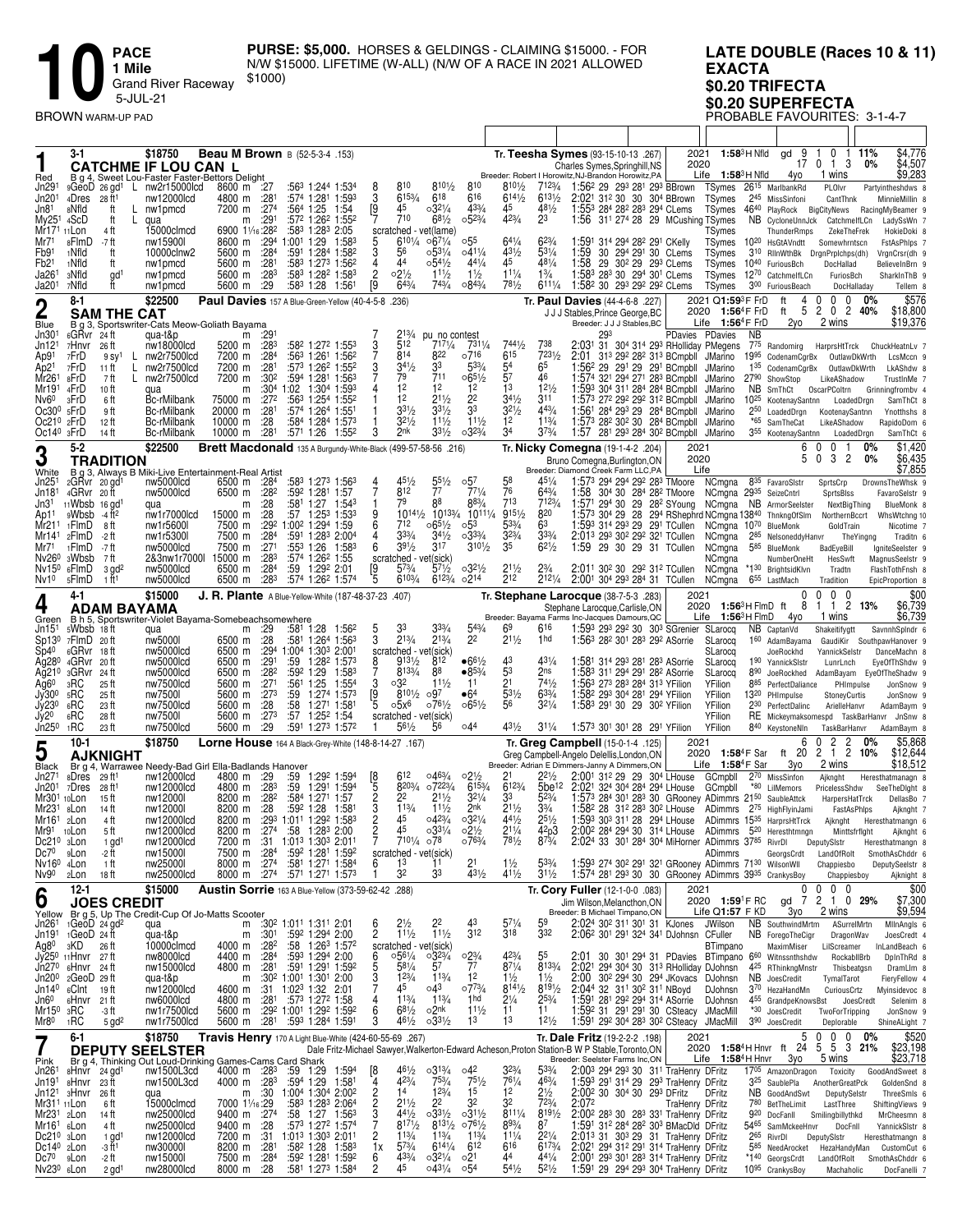

# **EXACTA** \$0.20 TRIFECTA \$0.20 SUPER HI 5

PROBABLE FAVOURITES: 8-7-6-5

| Red                                                                               | 10-1                                                                                                                         |                                                        |                    | <b>SHADES OF BAY L</b><br>B h 9, Art Major-Maid In Shade-Camluck                                                                                                       |                                                                                |                                                                        |                                                | <b>Austin Sorrie</b> 163 A Blue-Yellow (373-59-62-42 .288)                                                                                                                                                                       |                                           |                                                                                                 |                                                                                         |                                                                                         |                                                                                      |                                                                            | Tr. Joe Pereira (64-6-11-13 .256)<br>Maple Leaf Racing, Mississauga, ON<br>Breeder: Spring Haven Farm, OH-Doug Millard Holdings Usa, ON                                                                                                                                                                                                                                                                                                  |                                                                                                                       | 2021<br>2020<br>Life                                                  |                                                                                            | $2:00^1$ H Lonft<br>$1:49^2S$ Wbsb | - 8<br>1:56 H FlmD ft 21<br>6yo                                                                                                                                                    | 2 4 13%<br>$\overline{1}$<br>3 2<br>1<br>21 wins                                                            | 5%           | \$11,995<br>\$13,725<br>\$332,568                                                                                    |
|-----------------------------------------------------------------------------------|------------------------------------------------------------------------------------------------------------------------------|--------------------------------------------------------|--------------------|------------------------------------------------------------------------------------------------------------------------------------------------------------------------|--------------------------------------------------------------------------------|------------------------------------------------------------------------|------------------------------------------------|----------------------------------------------------------------------------------------------------------------------------------------------------------------------------------------------------------------------------------|-------------------------------------------|-------------------------------------------------------------------------------------------------|-----------------------------------------------------------------------------------------|-----------------------------------------------------------------------------------------|--------------------------------------------------------------------------------------|----------------------------------------------------------------------------|------------------------------------------------------------------------------------------------------------------------------------------------------------------------------------------------------------------------------------------------------------------------------------------------------------------------------------------------------------------------------------------------------------------------------------------|-----------------------------------------------------------------------------------------------------------------------|-----------------------------------------------------------------------|--------------------------------------------------------------------------------------------|------------------------------------|------------------------------------------------------------------------------------------------------------------------------------------------------------------------------------|-------------------------------------------------------------------------------------------------------------|--------------|----------------------------------------------------------------------------------------------------------------------|
| Jn281<br>Jn141<br>Mr281<br>Mr211<br>Mr14 <sup>1</sup><br>Mr71                     | $6$ GRvr 25 ft<br>8GRvr<br>9FlmD<br>7FlmD<br>10FlmD<br>6FlmD                                                                 | 20 ft<br>$3$ gd <sup>1</sup><br>8 ft<br>-2 ft<br>-7 ft | L.<br>L<br>L.<br>L | nw3750L3cd<br>Pref-2&3-hcp<br>Preferred-3<br>L Preferred-3<br>Preferred-3<br>L nw3350L3cd                                                                              | 7500 m :271<br>11500 m<br>10000 m<br>10000 m<br>10000 m<br>7500 m              | :28 <sup>1</sup><br>:26 <sup>2</sup><br>:28<br>:29<br>:28              | :572 1:26                                      | :562 1:242 1:541<br>:59 1:264 1:554<br>:562 1:252 1:56<br>:573 1:253 1:54<br>:583 1:27<br>1:55<br>1:544                                                                                                                          | $\frac{2}{2}$<br>3<br>$\frac{2}{2}$       | 45<br>$2^{11/2}$<br>46<br>33<br>$2^{11/2}$<br>$3^{3/2}$                                         | o21<br>$2^{11/2}$<br>o2ns<br>33<br>$2^{11/2}$<br>$3^{31}/4$                             | $02\frac{1}{2}$<br>32<br>∘21<br>$02^{11/4}$<br>$2^{11/2}$<br>$04^{23}/4$                | $02\frac{1}{2}$<br>$4^{11/2}$<br>$3\frac{3}{4}$<br>$3^{13}/4$<br>$2^{11/2}$<br>421/2 | 2nk<br>31<br>45<br>313/4<br>$2^{13/4}$<br>32                               | 1:541 281 282 274 294 ASorrie<br>1:56<br>1:57 273 284 291 312 JJamiesn JPereira<br>1:542 283 293 273 283 JJamiesn JPereira<br>1:55 <sup>2</sup> 29 <sup>1</sup> 29 <sup>3</sup> 28 <sup>2</sup> 28 <sup>1</sup> ASorrie<br>1:551 283 292 283 283 ASorrie                                                                                                                                                                                 | 28 <sup>2</sup> 30 <sup>4</sup> 28 28 <sup>4</sup> ASorrie                                                            |                                                                       | JPereira<br>JPereira 1270 Crosscut<br>JPereira<br>JPereira                                 |                                    | *155 ExitSmiling<br>230 FreddyBr<br>245 CycloneJo<br>770 FreddyBear<br>4 <sup>15</sup> TheDwntwnBs                                                                                 | ShadesOfBay<br>FreddyBear<br>Capitanoltalin<br>NightWatchmn<br>ShadesOfBay<br>OsborneSIstr                  |              | JackOfClubs 9<br>ShadesOfBay 9<br>SilverBst 8<br>ShadesOfBa 8<br>AboutABoy 9<br>ShadsOfB 9                           |
| $\boldsymbol{2}$                                                                  | 8-1                                                                                                                          |                                                        |                    | <b>HES GOT SWAGGER L</b>                                                                                                                                               |                                                                                |                                                                        |                                                | Travis Cullen 151 A Blue-Grey (269-41-22-25 .228)                                                                                                                                                                                |                                           |                                                                                                 |                                                                                         |                                                                                         |                                                                                      |                                                                            | Tr. Rachel Andrew (50-10-3-5 .266)<br>Travis Cullen-Rachel Andrew, Dundas, ON                                                                                                                                                                                                                                                                                                                                                            |                                                                                                                       | 2021<br>2020                                                          |                                                                                            | $1:54^1$ H FlmD                    | - 6<br>gd<br>1:53 <sup>1</sup> H FlmD $ft$ 29                                                                                                                                      | 0<br>4 2<br>8                                                                                               | 0.17%<br>28% | $\sqrt{$4,670}$<br>\$49,567                                                                                          |
| Blue<br>Jn221<br>Jn141<br>Jn71<br>Mr281<br>Mr211<br>Mr71                          | B g 6,<br>4GeoD 14 ft<br>8GRvr 20ft<br>4Wbsb 25 ft<br>8FlmD<br>7FlmD<br>10FlmD                                               | $3$ gd <sup>1</sup><br>8 ft<br>-7 ft                   | L.<br>L.           | Vintage Master-Bubbles Promise-Firm Friend<br>L Preferred-3<br>L Pref-2&3-hcp<br>qua<br>nw3300L3cd<br>Preferred-3<br>L Preferred-3                                     | 10000 m :264<br>11500 m<br>m<br>7500 m<br>10000 m<br>10000 m                   | :281<br>:28<br>:274<br>:28<br>:27 <sup>2</sup>                         | :56<br>:59<br>:571 1:26                        | 1:242 1:513<br>1:264 1:554<br>$:56^3$ 1:25 <sup>3</sup> 1:54 <sup>3</sup><br>:564 1:25<br>1:541<br>:573 1:253 1:54<br>1:554                                                                                                      | 3<br>2<br>6<br>6                          | $44\frac{1}{2}$<br>$01^{11/2}$<br>$66^{1/4}$<br>113/4<br>791/2<br>$3^{3/4}$                     | $44\frac{1}{2}$<br>$11\frac{1}{2}$<br>68<br>11<br>$79^{1/4}$<br>$3^{31/4}$              | $75\frac{1}{2}$<br>11<br>66<br>$14\frac{1}{2}$<br>643/4<br>54                           | 87<br>1xns<br>$66^{1/4}$<br>$16\frac{1}{2}$<br>$64\frac{1}{4}$<br>$65\frac{1}{2}$    | 8141/4<br>$8^{21/2}$<br>541/4<br>171/2<br>$63\frac{1}{4}$<br>$6^{31/2}$    | Breeder: Donald F Anness-Sheila M Anness, ON<br>1:542 273 291 283 29 TraHenry RAndrew 1270 BeeTwoB<br>1:561 281 304 274 292 TCullen RAndrew 295 Crosscut<br>1:55 <sup>2</sup> 29 <sup>1</sup> 29 28 <sup>3</sup> 28 <sup>3</sup> TCullen<br>1:541 274 29 281 291 TCullen<br>1:543 294 293 271 28 TCullen<br>1:56 <sup>2</sup> 28 <sup>1</sup> 29 <sup>3</sup> 29 29 <sup>3</sup> TCullen                                                 |                                                                                                                       |                                                                       | Life $1:51^4$ H FlmD<br>RAndrew NB HesSwft<br>RAndrew<br>RAndrew 1580 CycloneJo<br>RAndrew |                                    | 4yo<br>*80 HesGotSwagger<br>4 <sup>25</sup> SilverBeast                                                                                                                            | 34 wins<br>PedroHanvr<br>FreddyBear<br>UfBettorsHanovr<br><b>BettorCat</b><br>NightWatchmn<br>CycloneJoe    |              | \$170.044<br>Outlawgrabbingrs 9<br>ShadesOfBay 9<br>MachinATrck 8<br>ExitSmiling 9<br>ShadesOfBa 8<br>BeachinLindy 7 |
| 3                                                                                 | 6-1                                                                                                                          |                                                        |                    |                                                                                                                                                                        |                                                                                |                                                                        |                                                | <b>Brett Macdonald</b> 135 A Burgundy-White-Black (499-57-58-56 .216)                                                                                                                                                            |                                           |                                                                                                 |                                                                                         |                                                                                         |                                                                                      |                                                                            | Tr. Robert Kyle Fellows (20-1-1-2 .111)<br>WOODMERE ROLLNPOP L Robert Watson, London-Armando Cappuccitti, Maple-Mike Bartram, Ingersoll-Robert Kyle Fellows, Rockwood, ON                                                                                                                                                                                                                                                                |                                                                                                                       | 2021                                                                  |                                                                                            | $1:56$ H GRvr ft                   | 6<br>2020 1:54 <sup>2</sup> H Trur ft 18                                                                                                                                           | 0<br>4 1<br>3                                                                                               | 0.17%<br>22% | \$5,920<br>\$24,391                                                                                                  |
| White<br>Jn281<br>Jn71                                                            | 11 GR vr 25 ft<br>Jn141 11GRvr 20 ft<br>4Wbsb 25ft<br>My291 <sub>12</sub> Wbsb 10ft<br>$Mr221_{11}W$ bsb<br>Mr131 11Wbsb 2ft | - 9 ft                                                 |                    | B g 4, Rollwithitharry-Shadow Dancer-Western Paradise<br>L Pref-2&3-hcp<br>L nw2000L3cd<br>qua<br>qua<br>nw3000L5cd<br>nw5000L5cd                                      | 11500 m :28 <sup>2</sup><br>6200 m<br>m<br>m<br>12000 m<br>14000 m             | :271<br>:28<br>$:28^3$<br>:26 <sup>3</sup><br>:272                     | $:56^2$ 1:26                                   | :572 1:251 1:532<br>1:56<br>:563 1:253 1:543<br>:594 1:30<br>1:582<br>:552 1:243 1:522<br>:553 1:241 1:524                                                                                                                       | 2<br>[9<br>7<br>$\frac{8}{7}$<br>5        | $2^{11/2}$<br>$33^{1/4}$<br>$43^{1}/4$<br>$2^{13/4}$<br>$56\frac{1}{2}$<br>773/4                | $3^{31/4}$<br>431/2<br>$3^{11/2}$<br>76<br>$79\frac{1}{2}$                              | 32<br>o11<br>43<br>$3^{11/2}$<br>863/4<br>75                                            | 213/4<br>$2\frac{1}{2}$<br>56<br>421/4<br>561/4<br>733/4                             | 431/2<br>12<br>863/4<br>$2\frac{1}{2}$<br>58                               | Breeder: Woodmere Farms, PE<br>:54 283 291 274 282 ASorrie<br>1.56<br>1:56 283 283 29 294 DTackoor RFellows NB HesSwft UfBettorsHanovr<br>1:58 <sup>2</sup> 29 31 30 <sup>1</sup> 28 <sup>1</sup> DTackoor RFellows NB Lovemyrcknbrd<br>1:54 274 284 292 28 JMacDld RFellows 2730 BeachinLind<br>641/4p5 1:533 29 282 274 282 JMacDld RFellows 5570 PLJackson                                                                            |                                                                                                                       | Life                                                                  | RFellows 4640 AboutABoy                                                                    | <b>1:54</b> <sup>2</sup> H Trur    | Зуо<br>274 291 29 30 BMacDld RFellows 650 WoodmerRilnpp                                                                                                                            | 13 wins<br>FreddyBear<br>TwilitZn<br>WoodmerRllnpp<br>OsborneSeelstr<br>Siddhartha                          |              | \$81,952<br>ProBeach 9<br>DreamfarMx 9<br>MachinATrck 8<br>CaptanR 9<br>BigBull 10<br>MajorHill 10                   |
| 4                                                                                 | 4-1                                                                                                                          | <b>SPORTSLINE</b>                                      |                    |                                                                                                                                                                        |                                                                                |                                                                        |                                                | Bruce Richardson A Green-Yellow (114-12-13-18 .221)                                                                                                                                                                              |                                           |                                                                                                 |                                                                                         |                                                                                         |                                                                                      |                                                                            | Tr. Bud Sinclair (38-0-8-7 .178)<br>Lisa Desroches, Baden-Craig Parrott, Windsor, ON                                                                                                                                                                                                                                                                                                                                                     |                                                                                                                       |                                                                       | 2021 Q1:58 H Clnt ft                                                                       |                                    | - 2<br>2020 1:49 <sup>3</sup> S Wbsb ft 20                                                                                                                                         | $\overline{0}$<br>$0\quad 0$<br>5 1 20%<br>4                                                                | 0%           | \$00<br>\$73,795                                                                                                     |
| Green<br>Jn211<br>Jn141<br>Jn61<br>Dc19 <sup>0</sup><br>Dc5 <sup>0</sup><br>Nv280 | 3GRvr 15ft<br>8GRvr 20 ft<br>5Clnt<br>9Wbsb<br>7Wbsb<br>1Wbsb                                                                | 27 ft<br>1 sni<br>-4 ft<br>- 4 ft                      |                    | B h 5, Sportswriter-Angel In Disguise-Camluck<br>Pref-2&3-hcp 11500 m<br>Pref-2&3-hcp<br>qua<br>nw16000L5cd 24000 m<br>nw11000L5cd<br>nw9000L5cd                       | 11500 m<br>m<br>20000 m<br>16000 m                                             | :261<br>:281<br>:271<br>:26 <sup>4</sup><br>:28                        | :294 1:00                                      | :542 1:234 1:531<br>$:59$ 1:26 <sup>4</sup> 1:55 <sup>4</sup><br>$1:30^3$ 1:58<br>:563 1:234 1:521<br>$:56^1$ 1:24 1:51 <sup>3</sup><br>:554 1:241 1:521                                                                         | 6<br>4<br>8                               | 021<br>913<br>$2^{11/2}$<br>$1^{13/4}$<br>$03^{11/2}$                                           | $02^{11/4}$<br>981/2<br>$2^{13/4}$<br>scratched - vet(lame)<br>$1^{13}/4$<br>$1^{13}/4$ | $043\frac{1}{4}$<br>983/4<br>01 <sup>1</sup><br>$11\frac{1}{4}$<br>113/4                | 9121/4<br>$8^{5^{1/2}}$<br>$16^{1/2}$<br>$11\frac{1}{4}$<br>$1^{21}/4$               | 9121/4<br>$6^{21}/4$<br>$1^{101/2}$<br>2nk<br>111/2                        | Breeder: Two Creeks Farm,ON<br>1:553 262 281 294 311 BcRchdsn BSinclair<br>1:56 <sup>1</sup> 30 <sup>4</sup> 29 <sup>4</sup> 28 27 <sup>3</sup> BcRchdsn BSinclair<br>1:58<br>1:513 264 292 274 273 SFilion<br>1:521 281 273 282 28 SFilion                                                                                                                                                                                              |                                                                                                                       | 30 30 <sup>2</sup> 30 <sup>1</sup> 27 <sup>2</sup> BcRchdsn BSinclair | RMoreau<br>RMoreau                                                                         |                                    | Life $1:49^3$ S Wbsb $4y0$<br>2 <sup>25</sup> BrdsScrppr<br>2 <sup>40</sup> Crosscut<br>NB Sportsline<br>RE HiddenDlght<br>RMoreau *130 CortezTheKllr<br>*180 Sportsline           | 22 wins<br>CapitanoltIn<br>FreddyBear<br>LarjonLucky<br>RockmeRllm<br>Sportsin<br>BettorBGoing              |              | \$205,139<br>ChmpgnPhl 9<br>ShadesOfBay 9<br>Moramappo 6<br>Bettorbucklp 9<br>TorrinHanvr 10<br>NickleBag 9          |
| 5                                                                                 | 3-1                                                                                                                          |                                                        |                    |                                                                                                                                                                        |                                                                                |                                                                        |                                                | Paul Davies 157 A Blue-Green-Yellow (40-4-5-8 .236)                                                                                                                                                                              |                                           |                                                                                                 |                                                                                         |                                                                                         |                                                                                      |                                                                            | Tr. Paul Davies (44-4-6-8 .227)<br>Paul & Nicole Davies, Arthur, ON-Deborah Pinel, Calgary, AB                                                                                                                                                                                                                                                                                                                                           |                                                                                                                       |                                                                       | 2021 Q1:54 S Wbsb ft                                                                       |                                    | -6<br>2020 1:51 S Wbsb sn 22                                                                                                                                                       | 2<br>2<br>$\mathbf 0$<br>6 4 1                                                                              | 33%<br>27%   | \$15,010<br>\$49,545                                                                                                 |
| <b>Black</b><br>Jn221<br>Jn141<br>Mr291<br>Mr20 <sup>1</sup><br>Mr81<br>Mr11      | 4GeoD 14 ft<br>8GRvr 20ft<br>4Lon<br>8Wbsb<br>4Lon<br>9Lon                                                                   | 3 ft<br>-5 ft<br>6 ft<br>$-7$ gd <sup>1</sup>          |                    | <b>OUTLAWGRABBINGEARS</b><br>B g 5, Smart Shark-Grand Slam Woman-Artsplace<br>Preferred-3<br>Pref-2&3-hcp<br>Pref-2-hcp<br>nw16000L5cd<br>Pref-2-hcp<br>Pref-2-hcp     | 10000 m<br>11500 m<br>13000 m<br>24000 m<br>13000 m<br>11500 m                 | :26 <sup>4</sup><br>:281<br>:28<br>:271<br>:273<br>:281                | :56<br>:59                                     | 1:24 <sup>2</sup> 1:51 <sup>3</sup><br>1:264 1:554<br>:571 1:27 1:564<br>:561 1:243 1:52<br>:564 1:253 1:542<br>:59 1:281 1:563                                                                                                  | 8<br>8<br>$\overline{7}$<br>8<br>6<br>6   | $2^{11/2}$<br>$56\frac{1}{2}$<br>$078\frac{3}{4}$<br>9121/2<br>113/4<br>$2^{11/2}$              | $2^{11/2}$<br>87<br>079<br>$9^{9^{1/2}}$<br>113/4<br>$21\frac{1}{2}$                    | $3^{11/2}$<br>∘88½<br>∙64<br>963/4<br>$11\frac{1}{2}$<br>$2^{13/4}$                     | $4^{21}/2$<br>$97\frac{1}{2}$<br>55<br>$96^{1/2}$<br>113/4<br>22                     | 923/4<br>$34\frac{1}{2}$<br>$86^{1/4}$<br>$15\frac{1}{4}$<br>1%            | Breeder: Outlaw Stable, AB<br>1:53<br>1:56 <sup>2</sup> 29 <sup>2</sup> 31 28 28 PDavies<br>1:573 294 291 284 294 PDavies<br>1:53 <sup>1</sup> 29 <sup>3</sup> 28 <sup>2</sup> 28 27 <sup>1</sup> PDavies<br>1:54 <sup>2</sup> 273 291 284 284 PDavies<br>1:563 282 304 292 28 PDavies                                                                                                                                                   | 27 291 28 <sup>2</sup> 28 <sup>2</sup> PDavies                                                                        |                                                                       | Life $1:51$ S Wbsb<br>PDavies<br>PDavies<br>PDavies<br>PDavies<br>PDavies<br>PDavies       |                                    | 4yo<br>930 BeeTwoB<br>1195 Crosscut<br>*40 PedroHnvr<br>5405 BeyondBettr<br>*30 Outlawgrabbingrs<br>*95 Outlawgrabbingers                                                          | 24 wins<br>PedroHanvr<br>FreddyBear<br>EastnBch<br>MajorCustrd<br>EastonBch<br>Racemp                       |              | \$310,890<br>Outlawgrabbingrs 9<br>ShadesOfBay 9<br>Outlawgrabbngrs 8<br>RealSurrel 10<br>CheddarB 6<br>EastonBech 6 |
| 6                                                                                 | $5-2$                                                                                                                        |                                                        |                    |                                                                                                                                                                        |                                                                                |                                                                        |                                                | Jason Ryan 170 A Green-White (93-11-10-18 .242)                                                                                                                                                                                  |                                           |                                                                                                 |                                                                                         |                                                                                         |                                                                                      |                                                                            | Tr. <b>Jason Ryan</b> (52-8-9-9 .307)                                                                                                                                                                                                                                                                                                                                                                                                    |                                                                                                                       | 2021                                                                  |                                                                                            | $1:55$ H FlmD ft                   | 8<br>2020 1:52 <sup>3</sup> S Wbsb gd 32                                                                                                                                           | 2<br>3<br>2<br>2 4 4                                                                                        | 38%<br>6%    | \$21,630<br>\$24,195                                                                                                 |
| Yellow<br>Jn141<br>Jn51<br>Mr281<br>Mr221                                         | Jn281 11GRvr 25 ft<br>8GRvr 20ft<br>8Wbsb<br>9FlmD<br>3Lon<br>Mr141 10FlmD                                                   | 27 ft<br>3 gd <sup>1</sup><br>14 ft<br>-2 ft           | L.<br>L.<br>L.     | <b>FREDDY BEAR L</b><br>B h 7, Western Terror-Macks Table-Run The Table<br>L Pref-2&3-hcp<br>L Pref-2&3-hcp<br>qua<br>Preferred-3<br>Pref-2-hcp<br>Preferred-3         | 11500 m :28 <sup>2</sup><br>11500 m<br>m<br>10000 m<br>13000 m<br>10000 m      | :28 <sup>1</sup><br>:29<br>:26 <sup>2</sup><br>:28 <sup>3</sup><br>:29 | :58 <sup>2</sup> 1:26<br>:58 <sup>3</sup> 1:27 | :572 1:251 1:532<br>$:59$ 1:26 <sup>4</sup> 1:55 <sup>4</sup><br>:571 1:261 1:544<br>:562 1:252 1:56<br>1:54 <sup>3</sup><br>1:55                                                                                                | $\frac{5}{5}$<br>6<br>5<br>6              | $33^{1/4}$<br>793/4<br>912<br>612<br>791/2<br>$11\frac{1}{2}$                                   | 431/2<br>$\circ 5^5$<br>$911\frac{1}{2}$<br>$66\frac{1}{2}$<br>77<br>$11\frac{1}{2}$    | 54<br>$065\frac{1}{2}$<br>$0.99\%$<br>$042\frac{1}{2}$<br>$79^{1/4}$<br>$11\frac{1}{2}$ | 433/4<br>$5^{23}/4$<br>910<br>$2\frac{1}{4}$<br>793/4<br>$11\frac{1}{2}$             | $2^{21/4}$<br>2 <sup>1</sup><br>881/4<br>$13\frac{1}{2}$<br>783/4<br>113/4 | 1187422 Ontario Inc, Ottawa, ON<br>Breeder: Flintlock Farm Inc,PA<br>1:534 29 29 28 274 JRyan<br>1:56<br>1:56 <sup>2</sup> 31 <sup>2</sup> 28 28 <sup>3</sup> 28 <sup>2</sup> JRyan<br>1:56<br>1:56 <sup>2</sup> 30 <sup>2</sup> 29 <sup>2</sup> 28 28 <sup>3</sup> SCoulter<br>1:55                                                                                                                                                     | 30 <sup>1</sup> 29 <sup>4</sup> 27 <sup>4</sup> 28 <sup>1</sup> JRyan<br>284 284 281 301 JRyan<br>29 293 282 28 JRyan |                                                                       | JRyan<br>JRyan<br>JRyan<br>JRyan<br>JRyan<br>JRyan                                         |                                    | Life $1:51^3$ S Wbsb $4$ yo<br>2170 AboutABoy<br>17 <sup>10</sup> Crosscut<br>NB NicklBg<br>11 <sup>25</sup> FreddyBr<br>2 <sup>15</sup> GASpeedSamm<br>3 <sup>55</sup> FreddyBear | 16 wins<br>FreddyBear<br>FreddyBear<br>MongolianHrN<br>Capitanoltalin<br>ArtisticPck<br>ShadesOfBay         |              | \$224,750<br>ProBeach 9<br>ShadesOfBay 9<br>WestsluckyTrrr 9<br>SilverBst 8<br>CrankysBo 7<br>AboutABoy 9            |
|                                                                                   | $2 - 1$                                                                                                                      |                                                        |                    | <b>OPPORTUNE HANOVER</b>                                                                                                                                               |                                                                                |                                                                        |                                                | Robert Shepherd 172 A Blue-Yellow-White (149-8-6-18 .116)                                                                                                                                                                        |                                           |                                                                                                 |                                                                                         |                                                                                         |                                                                                      |                                                                            | Tr. <b>Julie Robinson</b> (23-2-4-0 .183)<br>Klein Racing Stables LLC, West Bloomfield, MI                                                                                                                                                                                                                                                                                                                                               |                                                                                                                       | 2021                                                                  | <b>1:49</b> 4F Mvr<br>2020 1:52 <sup>3</sup> F Mea                                         |                                    | ft 10<br>ft 20                                                                                                                                                                     | 3<br>0<br>5<br>3 0                                                                                          | 30%<br>25%   | \$23,892<br>\$41,790                                                                                                 |
| Pink<br>Jn261<br>Jn191<br>Jn51<br>Mr271 9Mvr                                      | 5Wbsb 27ft<br>4Wbsb 20ft<br>Jn12 <sup>1</sup> 11Wbsb 21 ft<br>5Wbsb 27ft<br>My291 2Wbsb 10 ft1                               | ft                                                     |                    | B g 4, Dragon Again-Ozmopolitan-Artsplace<br>nw11000L5cd 20000 m<br>nw16500L5cd 24000 m<br>nw11500L5cd 22000 m<br>qua<br>qua<br>Hgnw8000L4 14400 m :263                | m<br>m                                                                         | :271<br>:261<br>:26 <sup>4</sup><br>:281<br>:284                       | :551                                           | :552 1:24 1:504<br>1:224 1:502<br>:56 <sup>4</sup> 1:25 1:52<br>:56 <sup>1</sup> 1:24 1:52 <sup>3</sup><br>:583 1:281 1:553<br>:544 1:213 1:494                                                                                  | 5<br>х9<br>2                              | 9101/2<br>$911\frac{1}{2}$<br>$66^{1/2}$<br><b>9dis</b><br>34<br>2 <sup>1</sup>                 | ∘107½<br>$76\frac{1}{2}$<br><b>g</b> dis<br>$3^{31/4}$<br>2 <sup>1</sup>                | 9101/4 0963/4<br>o971⁄4<br>751⁄4<br><b>9dis</b><br>$02^{11/2}$<br>32                    | 981/4<br>1013<br>$98\frac{1}{2}$<br><b>gdis</b><br>$2^{11/2}$<br>$3^{11/4}$          | 98<br>915<br>$10^{93/4}$<br><b>gdis</b><br>$2\frac{3}{4}$<br>$1^{11}/4$    | Breeder: Hanover Shoe Farms Inc, PA<br>1:52 291 281 28 27 TCullen<br>1:53 <sup>2</sup> 28 <sup>2</sup> 28 <sup>1</sup> 27 <sup>3</sup> 29 <sup>1</sup> TreHenry JRobnsn 90 <sup>65</sup> LawlessShadow<br>1:54 28 30 28 28 SCoulter JRobnsn 40 <sup>00</sup> BeyondBetter<br>1:554 293 293 291 272 LSmall<br>1:494 264 281 27 274 CPage                                                                                                  |                                                                                                                       | Life<br>JJamiesn JRobnsn NB Uhtred                                    | JRobnsn<br>RBurke                                                                          | 1:49 <sup>4</sup> F Mvr            | 4yo<br>JRobnsn 5200 MatticulsGb<br>3 <sup>60</sup> OpportuneHnvr                                                                                                                   | 9 wins<br>SweetDesl<br>Uhtred<br>RealWilley<br>BeyondBetter<br>NB RealSurrl OpportuneHanvr<br>TownlinAllGd  |              | \$155,769<br>MayhemHanvr 10<br>TraceurHanover 10<br>FastNFirst 10<br>GrandPoobah 9<br>BigBangBm 8<br>LuckLm 8        |
| 8                                                                                 | 7-5                                                                                                                          | <b>ABOUT A BOY</b>                                     |                    |                                                                                                                                                                        |                                                                                |                                                                        |                                                | Colin Kelly 164 A Orange-Black-White (386-76-59-45 .320)                                                                                                                                                                         |                                           |                                                                                                 |                                                                                         |                                                                                         |                                                                                      |                                                                            | Tr. Anita Ouellette (39-8-5-10 .361)<br>Luc Ouellette Incorporated, Campbellville, ON-Paul Bernard, Saint-Hyacinthe, QC                                                                                                                                                                                                                                                                                                                  |                                                                                                                       |                                                                       | 2021 1:53 <sup>2</sup> H GRvr ft                                                           |                                    | - 6<br>2020 1:55 <sup>2</sup> H FlmD ft 22                                                                                                                                         | $\overline{c}$<br>-1<br>3 3 3 14%                                                                           | 33%          | \$13,550<br>\$19,550                                                                                                 |
| Gray<br>Jn28 <sup>1</sup><br>Jn141                                                | Jn211 11GRvr 15ft<br>9GRvr 20ft<br>$Mr281$ $_8FlmD$<br>Mr211 10FlmD<br>$Mr141_{10}F$ $mD$                                    | $3$ gd <sup>1</sup><br>8Ť<br>-2 ft                     |                    | B g 7, Dali-Beauty Delight-Bettors Delight<br>11GRvr 25 ft Pref-2&3-hcp 11500<br>nw3750L3cd<br>nw3750L3cd<br>nw3300L3cd<br>nw3400L3cd<br>Preferred-3                   | 11500 m<br>7500 m<br>7500 m<br>7500 m :274<br>7500 m :282<br>10000 m :29       | $^{+282}_{+271}$<br>:271                                               |                                                | :57 <sup>2</sup> 1:25 <sup>1</sup><br>:57 <sup>2</sup> 1:26<br>1:532<br>1:551<br>:57 1:261 1:55<br>$:56^4$ 1:25<br>1:541<br>:58 1:261 1:542<br>:583 1:27 1:55                                                                    | $rac{2}{3}$<br>$\bar{8}$<br>$\frac{3}{5}$ | $1^{11/2}$<br>111/2<br>$45\frac{1}{4}$<br>$8^{73/4}$<br>33<br>$56\frac{1}{4}$                   | 111/2<br>$03^{31}/4$<br>$8^{63/4}$<br>$03^{21/4}$<br>561/4                              | $11\frac{1}{4}$<br>$11\frac{1}{2}$<br>$8^{93/4}$<br>$\circ 3^2$<br>43                   | $1^{13/4}$<br>12<br>1nk<br>$6^{123/4}$<br>$3^{21/2}$<br>$3^{31/2}$                   | $1^{21/4}$<br>111/4<br>$2\frac{3}{4}$<br>$\bar{5}^{14}$<br>443/4<br>34     | Breeder: Paul Bernard, QC<br>1:53 <sup>2</sup> 28 <sup>2</sup> 29 27 <sup>4</sup> 28 <sup>1</sup> CKelly<br>1:551 271 301 283 291 CKelly<br>1:551 281 292 283 29 TraHenry AOuelltte 1240 BrodysScrapper<br>1:57 29 <sup>2</sup> 28 <sup>4</sup> 28 <sup>4</sup> 30 TraHenry AOuelltte 48 <sup>75</sup> HesGotSwagger<br>1:552 29 292 281 284 SCoulter AOuelltte 395 BigMachN<br>1:554 301 293 274 281 SCoulter AOuelltte 3355 FreddyBear |                                                                                                                       |                                                                       | AOuelltte 385 AboutABoy<br>AOuelltte *235 AboutABoy                                        |                                    | Life 1:53 <sup>2</sup> H GRvr 7yo                                                                                                                                                  | 19 wins<br>FreddyBear<br>Ali<br>AboutABoy<br>BettorCat<br>CapitanoItaliano<br>ShadesOfBay                   |              | \$151,125<br>ProBeach 9<br>BlueMoose 9<br>Weatherly 9<br>ExitSmiling 9<br>Weatherly 8<br>AboutABoy 9                 |
| 9                                                                                 | 9-2                                                                                                                          |                                                        |                    | <b>CARSONS SHADOW</b>                                                                                                                                                  |                                                                                |                                                                        |                                                | Travis Henry 170 A Light Blue-White (424-60-55-69 .267)                                                                                                                                                                          |                                           |                                                                                                 |                                                                                         |                                                                                         |                                                                                      |                                                                            | Tr. Vicki Gregg (4-2-1-0 .638)<br>David Carson, Listowel, ON                                                                                                                                                                                                                                                                                                                                                                             |                                                                                                                       | 2021                                                                  |                                                                                            | $1:573$ H Hnvr ft                  | 3<br>2020 1:52 <sup>3</sup> F GeoD ft 18                                                                                                                                           | $\overline{c}$<br>2 3 2 11%                                                                                 | 0.67%        | \$5,875<br>\$23,450                                                                                                  |
| Jn191                                                                             | 9Hnvr 23 ft<br>Jn121 6Hnvr 26ft<br>My291 3Hnvr 12 ft<br>$Dc21^0$ 7Wbsb $3sv^2$<br>$Dc14^0$ sWbsb $-5$ ft                     |                                                        |                    | Purple B g 5, Shadow Play-Carsons Ladyluck-Apaches Fame<br>Jn271 4Clnt 28 ft Pref-3-hcp 5500 m :284 :59<br>nw3750L3cd<br>nw1500L3cd<br>qua<br>nw3000L5cd<br>nw3000L5cd | 5000 m<br>4000 m<br>m<br>12000 m<br>12000 m :274                               | :28 <sup>2</sup><br>:29<br>$:28^3$                                     |                                                | :591 1:283 1:573<br>:584 1:282 1:573<br>:593 1:284 1:573<br>:30 <sup>2</sup> 1:02 1:31 <sup>2</sup> 2:00 <sup>4</sup><br>:584 1:27 1:554<br>:564 1:261 1:552                                                                     | 5<br>6<br>$\overline{2}$<br>6<br>[10      | $45\frac{1}{2}$<br>$6^{12\frac{1}{4}}$<br>011<br>$5^{7^{1}/2}$<br>34<br>$10^{133/4}$ $\circ$ 99 | $0.31\frac{3}{4}$<br>68<br>113/4<br>$045\frac{1}{4}$<br>0.323/4                         | $02\frac{1}{2}$<br>$03^{21/4}$<br>12<br>o2nk<br>$02\frac{1}{2}$<br>$•84\frac{1}{4}$     | 21<br>$2^{13/4}$<br>121/4<br>$2\frac{3}{4}$<br>$4^{21}/2$<br>$53\frac{1}{4}$         | 11<br>15<br>2nk<br>$911\frac{1}{2}$<br>41                                  | Breeder: W David Carson, ON<br>1:573 294 294 29 29 BcRchdsn VGregg<br>1:573 304 293 282 284 BcRchdsn VGregg<br>1:573 29 303 291 284 BcRchdsn VGregg<br>2:004 314 311 282 292 BcRchdsn VGregg<br>1:58 292 30 273 31 JJamiesn VGregg<br>1:553 303 28 282 283 JJamiesn VGregg                                                                                                                                                               |                                                                                                                       |                                                                       |                                                                                            |                                    | Life $1:50^1$ S Wbsb $3y$ o<br>270 AdoreHim<br>*50 CrsnsShdw<br>*35 CarsonsShdw<br>NB HighRollerDuk<br>10 <sup>60</sup> AmericnHstl<br>2470 DenaliSistr                            | 11 wins<br>CarsonsShadow<br>Acefortyfrtln<br>BettorsVictr<br>CarsonsShadw<br><b>BrnOfFr</b><br>OsborneSistr |              | \$122,583<br>LifelsBetter 8<br>PodimSlstr 6<br>AmazonDrgn 6<br>RoyalShp 6<br>Capitanoltaln 10<br>DreamFII 10         |
|                                                                                   |                                                                                                                              |                                                        |                    |                                                                                                                                                                        |                                                                                |                                                                        |                                                | <b>Brett Macdonald</b> 135 A Burgundy-White-Black (499-57-58-56 .216)                                                                                                                                                            |                                           |                                                                                                 |                                                                                         |                                                                                         |                                                                                      |                                                                            | ALSO ELIGIBLES - Horses listed below are also eligible and may start in the event of a scratch. Please listen for announcements.<br>Tr. Nicky Comegna (19-1-4-2 .204)                                                                                                                                                                                                                                                                    |                                                                                                                       | 2021                                                                  |                                                                                            |                                    | 8                                                                                                                                                                                  | 0<br>0<br>4                                                                                                 | 0%           | \$10,645                                                                                                             |
| U                                                                                 |                                                                                                                              |                                                        |                    | <b>CAPITANO ITALIANO</b><br>Blu/Rd B g 5, Captaintreacherous-On The Catwalk-Pro Bono Best<br>Jn281 11GRvr 25 ft Pref-2&3-hcp 11500 m :282 :572 1                       |                                                                                |                                                                        |                                                |                                                                                                                                                                                                                                  |                                           |                                                                                                 |                                                                                         |                                                                                         |                                                                                      |                                                                            | Bruno Comegna, Burlington, ON<br>Breeder: Riverview Breeding LLC, FL-Steve H Stewart, KY-The Bays Stable LLC, CO                                                                                                                                                                                                                                                                                                                         |                                                                                                                       |                                                                       | Life $Q1:52^1S$ Wbsb $3y0$                                                                 |                                    | 2020 Q1:543H FlmD ft 17                                                                                                                                                            | $1 \t1 \t4$<br>5 wins                                                                                       | 6%           | \$10,890<br>\$68,355                                                                                                 |
| Jn21<br>Jn141<br>Jn71<br>Mr281                                                    | 3GRvr 15ft<br>8GRvr 20ft<br>5Wbsb 25ft<br>9FlmD<br>$Mr21110F$ ImD                                                            | $3$ gd <sup>1</sup><br>8 ft                            | L.                 | Pref-2&3-hcp<br>Pref-2&3-hcp<br>qua<br>Preferred-3<br>L nw3400L3cd                                                                                                     | 11500 m :26 <sup>1</sup><br>11500 m<br>m<br>10000 m :26 <sup>2</sup><br>7500 m | :28 <sup>1</sup><br>:271<br>:28 <sup>2</sup>                           |                                                | :572 1:251 1:532<br>:54 <sup>2</sup> 1:23 <sup>4</sup> 1:53 <sup>1</sup><br>$:59$ 1:26 <sup>4</sup> 1:55 <sup>4</sup><br>:574 1:273 1:55<br>:56 <sup>2</sup> 1:25 <sup>2</sup> 1:56<br>$:58$ 1:26 <sup>1</sup> 1:54 <sup>2</sup> | 4<br>$^{[9}_{8}$<br>6<br>5                | $911\frac{1}{4}$<br>$6^{93}/4$<br>45<br>$2^{11/2}$<br>$7^{141/2}$<br>$2^{11/2}$                 | 910<br>$0.5^{71}/2$<br>$65\frac{1}{4}$<br>$2^{11/2}$<br>78<br>$2^{13/4}$                | 983/4<br>$•5^{31}/2$<br>$55\frac{1}{2}$<br>$21\frac{1}{2}$<br>$8^{53/4}$<br>$2^{13/4}$  | 912<br>43<br>$6^{33/4}$<br>$\frac{2^{11/2}}{7^4}$<br>$2^{11/2}$                      | 98<br>22<br>$4^{11/4}$<br>$3^{2^{j}}/2$<br>$2^{31/2}$<br>$2^{11/4}$        | 1:55 303 284 273 28 TMoore NCmgna 2405 AboutABoy<br>1:533 281 273 283 291 BMacDld NCmgna 555 BrdsScrppr<br>1:56 291 304 274 281 CKelly<br>1:552 272 303 294 273 SYoung NCmgna NB KwkTlkn<br>1:563 291 284 283 30 SYoung NCmgna 1235 FreddyBr<br>1:543 283 294 281 28 SYoung NCmgna 455 BigMachN                                                                                                                                          |                                                                                                                       |                                                                       | NCmgna 13 <sup>60</sup> Crosscut                                                           |                                    |                                                                                                                                                                                    | FreddyBear<br>Capitanoltln<br>FreddyBear<br>PembrookLgcN<br>CapitanoItalin<br>CapitanoItaliano              |              | ProBeach 9<br>ChmpgnPhl 9<br>ShadesOfBay 9<br>CapitanoItaln 9<br>SilverBst 8<br>Weatherly 8                          |